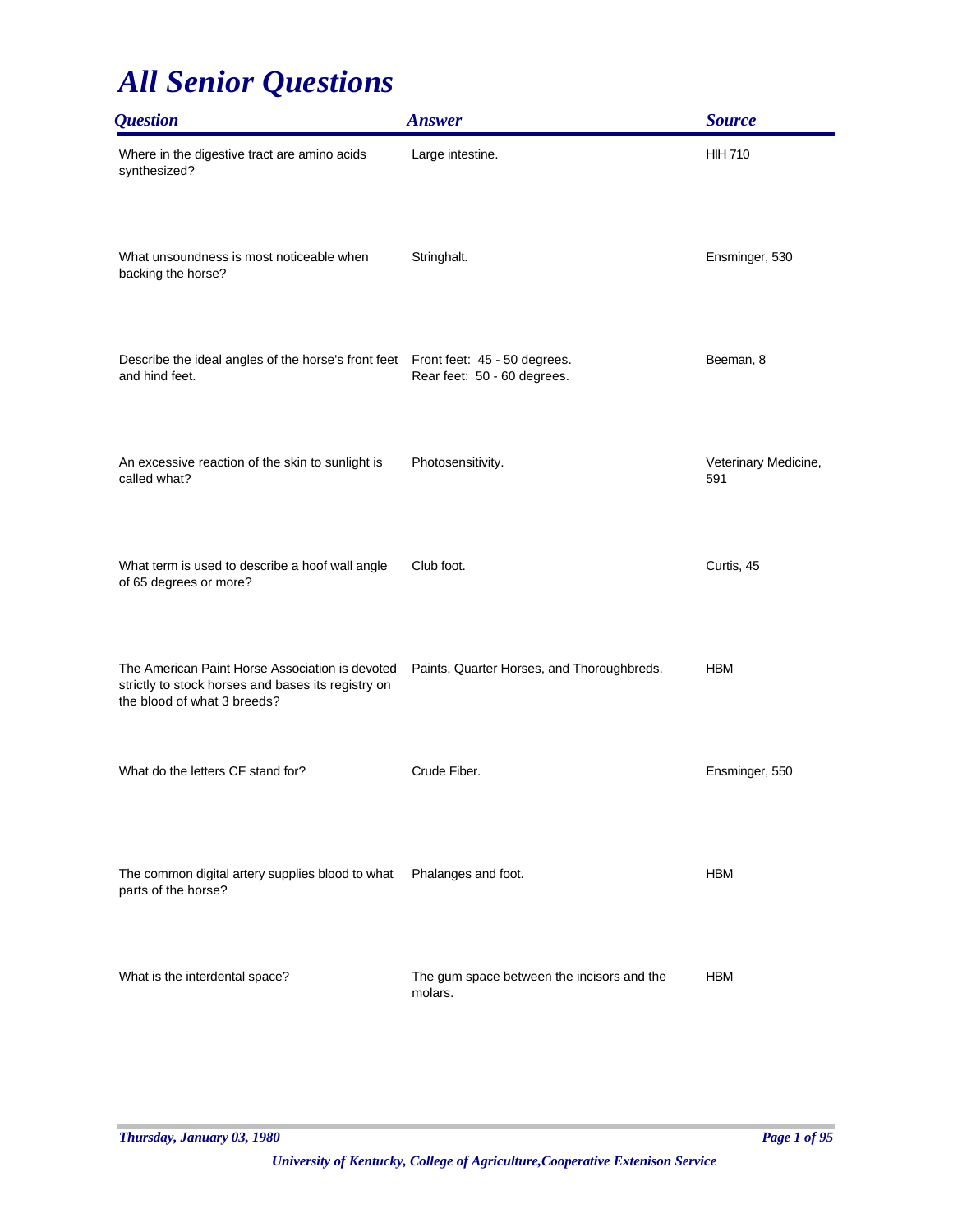| <i><b>Question</b></i>                                                                                                    | <b>Answer</b>                                                                                                                     | <b>Source</b>                |
|---------------------------------------------------------------------------------------------------------------------------|-----------------------------------------------------------------------------------------------------------------------------------|------------------------------|
| What color horses are more commonly prone to<br>melanomas?                                                                | Gray horses.                                                                                                                      | Veterinary Medicine,<br>307  |
| Most of the nutrients are found in what part of the Leaves.<br>forage plant?                                              |                                                                                                                                   | <b>HBM</b>                   |
| Excessive granulation tissue rising out of and<br>above the edges of a wound is called what?                              | Proud flesh.                                                                                                                      | Ensminger, 527               |
| Explain the functional difference of arteries and<br>veins in the horse's body.                                           | Arteries carry blood away from the heart to the<br>body tissues.<br>Veins carry blood back to the heart from the body<br>tissues. | Evans, Borton et all,<br>112 |
| Gene pairs that are not identical are called what?                                                                        | Heterozygous.                                                                                                                     | Evans, Borton et all,<br>451 |
| What is colostrum?                                                                                                        | A thick milk that contains globulin for temporary<br>immunity, produced by the mare for the foal right<br>after birth.            | Ensminger, 516               |
| Name the 3 segments of the small intestine.                                                                               | Jejunum, Ileum, and Duodenum                                                                                                      | Frape, 6                     |
| Name the part of the horse's foot that lies above<br>the frog and is responsible for absorbing<br>concussion to the foot. | Digital cushion.                                                                                                                  | Evans, Borton et all,<br>696 |
| What is nephritis?                                                                                                        | Inflammation of the kidneys.                                                                                                      | Veterinary Medicine,<br>589  |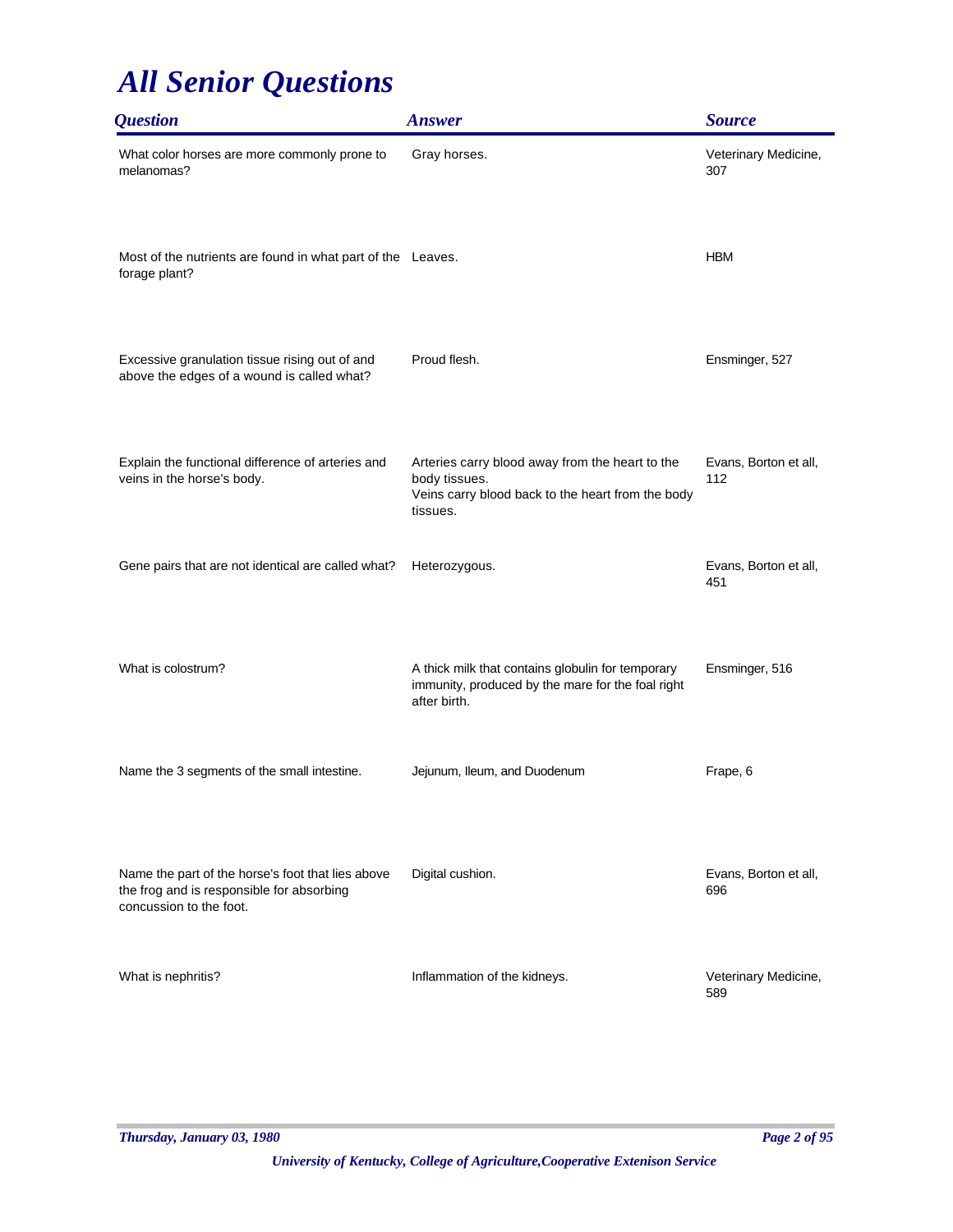| <i><b>Question</b></i>                                                 | <b>Answer</b>                                                                                                                                      | <b>Source</b>                |
|------------------------------------------------------------------------|----------------------------------------------------------------------------------------------------------------------------------------------------|------------------------------|
| When is the mare in anestrus?                                          | During the winter or shorter daylight hours.                                                                                                       | Ensminger, 186               |
| How is dominance or hierarchy established in a<br>herd of horses.      | Aggression.                                                                                                                                        | Evans, Borton et all,<br>677 |
| What enters the pleural cavity when a horse has<br>a pneumothorax?     | Air.                                                                                                                                               | <b>HBM</b>                   |
| Name 3 signs of estrus in the mare.                                    | Frequent urination, flexed pelvis, winking,<br>elevated tail, acceptance of the stallion.                                                          | <b>HBM</b>                   |
| In the skull, what is protected by the orbital cavity? The eyes.       |                                                                                                                                                    | Evans, Borton et all,<br>90  |
| What is the largest bone in the horse's head?                          | Mandible.                                                                                                                                          | evans, Borotn et all,<br>91  |
| What is cross breeding?                                                | Mating of animals of different breeds.                                                                                                             | Ensminger 280                |
| Which amino acid is considered to be the first<br>limiting amino acid? | Lysine.                                                                                                                                            | Frape, 251                   |
| Name 3 cranial nerves.                                                 | Olfactory, optic, oculomotor, trochlear, trigeminal,<br>abdomens, facial vestibulocochlear,<br>clossopharyngeal, accessory, hypoglossal,<br>vagus. | <b>HBM</b>                   |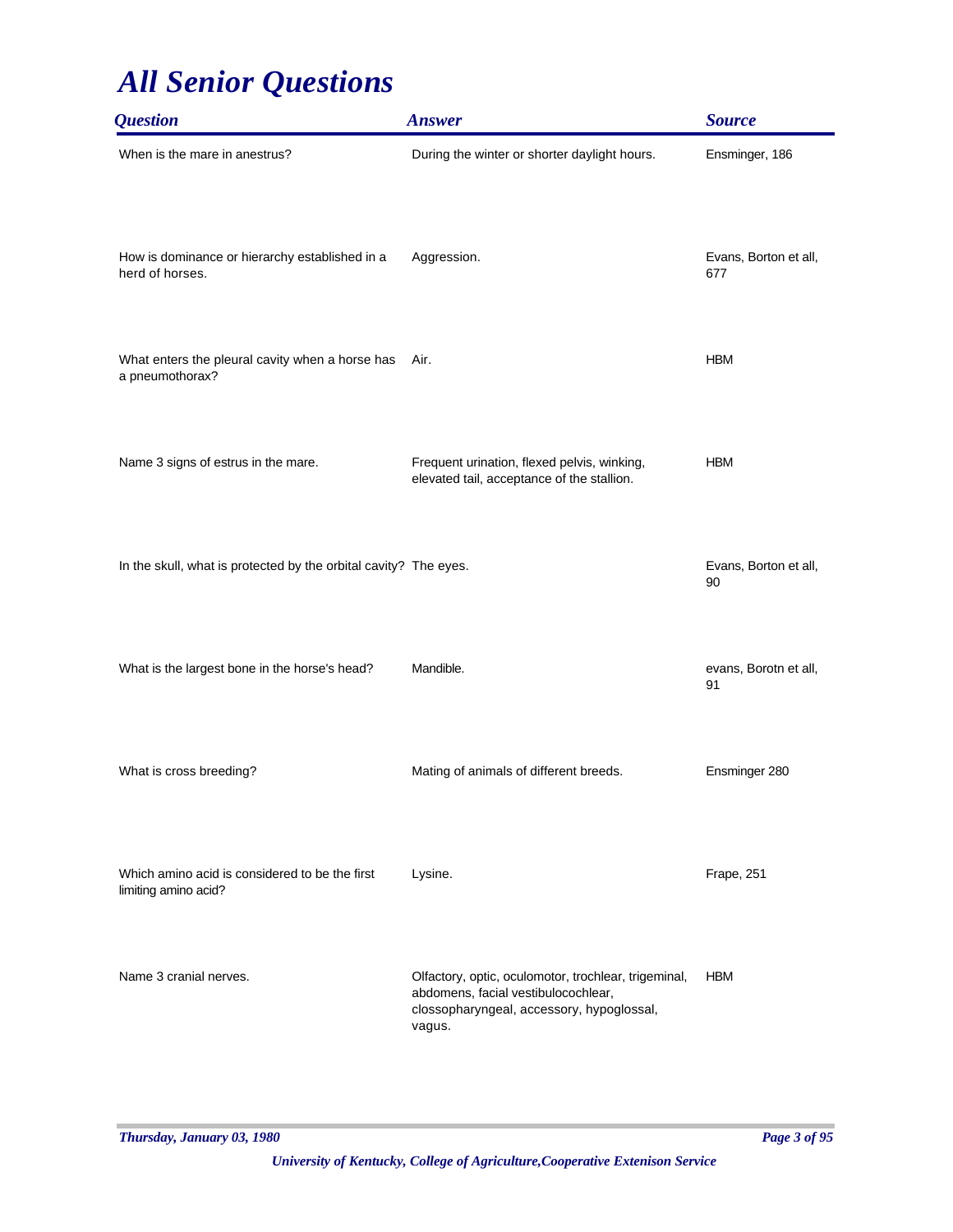| <i><b>Question</b></i>                                                                       | <b>Answer</b>                                                                                                            | <b>Source</b>                |
|----------------------------------------------------------------------------------------------|--------------------------------------------------------------------------------------------------------------------------|------------------------------|
| What is a daisy-cutter?                                                                      | A horse that seems to skim the surface of the<br>ground at the trot.                                                     | Ensminger 774                |
| What pinto pattern has a dark base colored with<br>white spots?                              | Overo.                                                                                                                   | Evans 47                     |
| What type of spavin is usually due to arthritis of<br>the lower joints of the hock?          | Jack or Bone Spavin.                                                                                                     | Evans, Borton et all,<br>165 |
| Explain the condition known as Exercise Induced<br>Pulmonary Hemorrhage (EIPH).              | Bleeding through the nose due to bursting of small<br>blood vessels in the lungs, especially after<br>physical exertion. | <b>HBM</b>                   |
| What is the term used to describe a horse that<br>eats dirt because of a mineral deficiency? | Geophagia.                                                                                                               | Evans, Borton et all,<br>303 |
| Abortion is defined as the expulsion of the fetus<br>at how many days gestation?             | Prior to 300 days.                                                                                                       | Evans, Borton et all,<br>425 |
| What 2 bones are located in the hoof?                                                        | Coffin bone and navicular bone.                                                                                          | Stashak 123                  |
| At what age do the permanent insisor teeth erupt? 2.5 years.                                 |                                                                                                                          | <b>HIH 405</b>               |
| What are the 2 bones of the gaskin?                                                          | Tibia and fibula.                                                                                                        | <b>Stashak</b>               |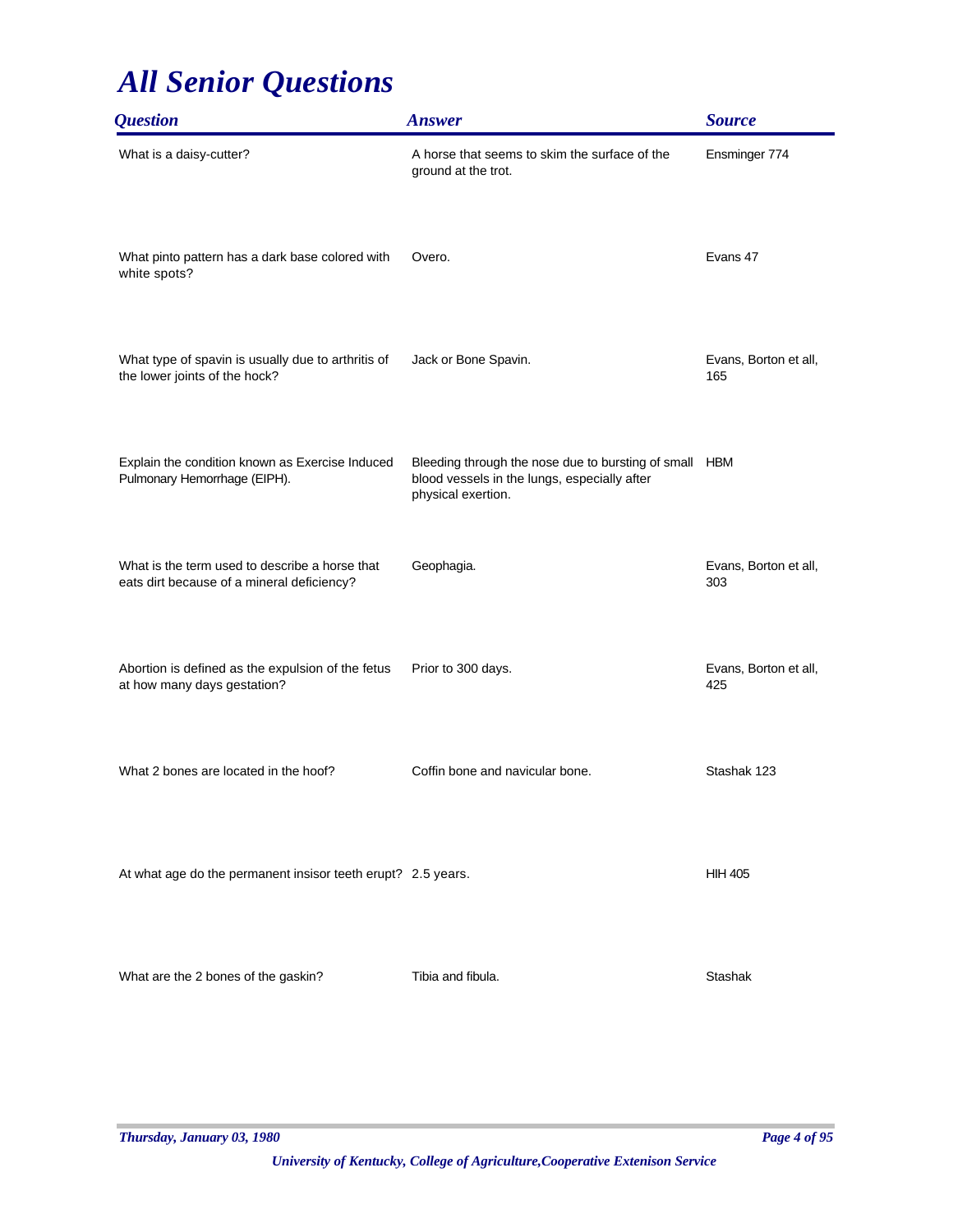| <i><b>Question</b></i>                                                                                                | <b>Answer</b>                                                                                                                                                                  | <b>Source</b>                |
|-----------------------------------------------------------------------------------------------------------------------|--------------------------------------------------------------------------------------------------------------------------------------------------------------------------------|------------------------------|
| What is a more common name for nematodes?                                                                             | Roundworms.                                                                                                                                                                    | Evans, Borton et all,<br>618 |
| What do normal rings in the hoof indicate?                                                                            | Changes of season or changes in nutrition.                                                                                                                                     | <b>HBM</b>                   |
| What part of the digestive tract is the primary site<br>of digestion of soluble carbohydrates?                        | Small intestine.                                                                                                                                                               | Evans, Borton et all,<br>192 |
| What is the veterinary term used to describe an<br>inflammation of the endometrium?                                   | Endometriosis.                                                                                                                                                                 | Merck 872                    |
| What is the TPR for a normal adult horse?                                                                             | Temp: 99.5-101.5 degrees F<br>Resp: 8 - 20 breaths / min.<br>HR: 25 - 40 beats / min.                                                                                          | <b>HIH 410</b>               |
| What year was the ASHA founded?                                                                                       | 1917.                                                                                                                                                                          | <b>HBM</b>                   |
| A horse who toes in and is a bit base narrow will<br>travel with what motion fault?                                   | Paddle.                                                                                                                                                                        | Evans, Borton et all,<br>151 |
| Name 5 parts of a harness.                                                                                            | Back strap, belly band, breast collar, breeching,<br>hip strap, saddle, tugs, shaft carrier, crupper,<br>girth, neck strap, traces, thimble, check, over<br>check, side check. | <b>HBM</b>                   |
| The large pouch between the large and small<br>intestine which is important to cellulose digestion<br>is called what? | Cecum.                                                                                                                                                                         | Evans, Borton et all,<br>192 |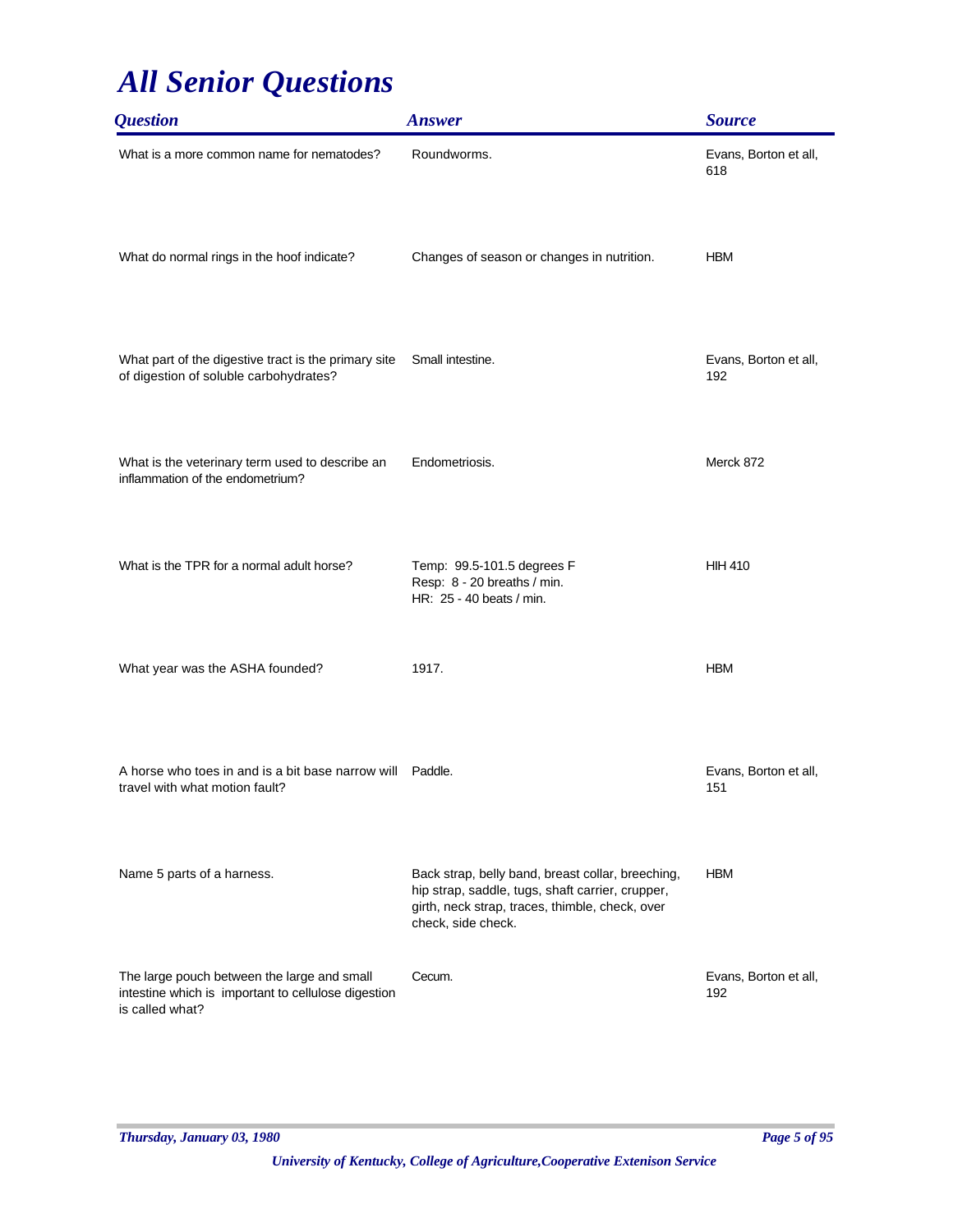| <i><b>Question</b></i>                                                                                                                    | <b>Answer</b>                                                                                                     | <b>Source</b>                |
|-------------------------------------------------------------------------------------------------------------------------------------------|-------------------------------------------------------------------------------------------------------------------|------------------------------|
| What name is given to the condition in which the<br>coronary hair of the hindfoot is hit by the toe of<br>the forefoot as it breaks over? | Scalping.                                                                                                         | Ensminger, 528               |
| What light horse breed is claimed to be the<br>ancestor of the Mustang?                                                                   | Galiceno.                                                                                                         | Ensminger, 118               |
| What internal parasite would cause a horse to rub Pinworms.<br>its tail?                                                                  |                                                                                                                   | Evans, Borton et all,<br>640 |
| Name 3 of the 10 essential amino acids.                                                                                                   | Phenylalanine, Leucine, Lysine, Valine,<br>Tryptophan, Isoleucine, Methionine, Histidine,<br>Arginine, Threonine. | Ensminger, 230               |
| A normal foal weighs what percentage of the<br>mare's body weight?                                                                        | $9 - 10 \%$ .                                                                                                     | <b>HIH 950</b>               |
| Name the type of colic resulting from a blockage<br>of the intestinal tract with normal ingesta or with<br>foreign material.              | Impaction.                                                                                                        | <b>HIH 435</b>               |
| What blood vessel is damaged by Strongylus<br>Vulgaris?                                                                                   | <b>Cranial Mesenteric Artery</b>                                                                                  | Evans, Borton et all,<br>623 |
| How does a mule shoe differ from a horse shoe?                                                                                            | It is much narrower.                                                                                              | Evans, Borton et all,<br>734 |
| What is outcrossing?                                                                                                                      | Mating animals that are the same breed but show<br>no relation for at least 4 generations.                        | Ensminger, 177               |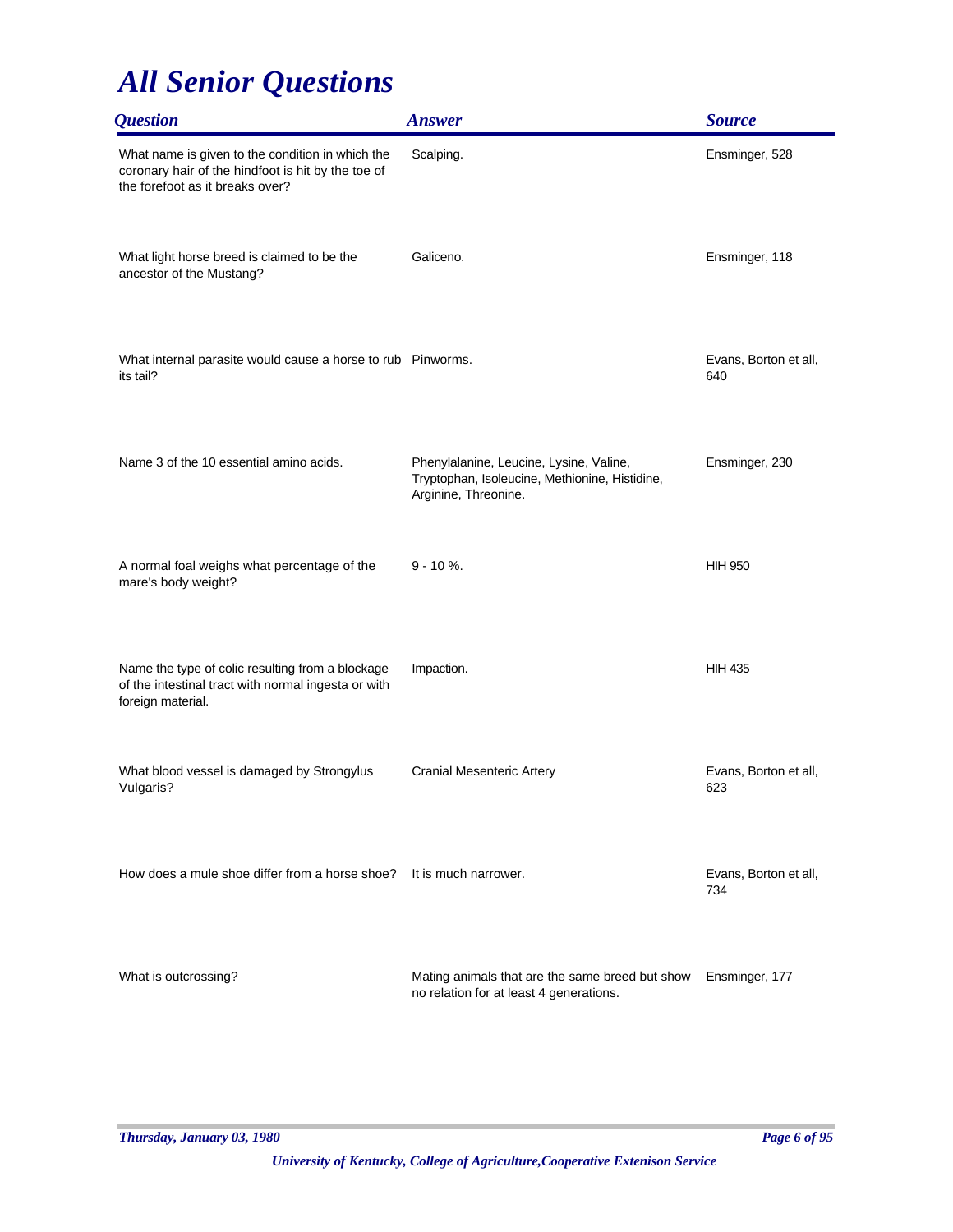| <b>Question</b>                                                                                                                | <b>Answer</b>                                                                     | <b>Source</b>                 |
|--------------------------------------------------------------------------------------------------------------------------------|-----------------------------------------------------------------------------------|-------------------------------|
| What term describes the physical appearance of<br>the horse due to the arrangement of muscle,<br>bone, and other body tissues? | Conformation.                                                                     | <b>HIH 220</b>                |
| What are Conformation Working Horses judged<br>on?                                                                             | Performance, soundness, and conformation.                                         | <b>HBM</b>                    |
| Name the condition simply defined as an<br>inflammation of the laminae of the foot.                                            | Laminitis.                                                                        | Stashak 183                   |
| What is the external part of the ear called?                                                                                   | Auricle.                                                                          | <b>HBM</b>                    |
| Name 2 unsoundnesses of the horse's hocks.                                                                                     | Thoroughpins, bone (jack) spavin, bog spavin,<br>occult spavin capped hock, curb. | Ev, Borton et all 165-<br>166 |
| What is the length of gestation in the mare?                                                                                   | 335 to 350 days.                                                                  | Evans 547                     |
| What is intestinal flora?                                                                                                      | Bacteria normally present in the intestines.                                      | <b>HBM</b>                    |
| What is a feed additive used to increase feed<br>efficiency and weight gain in cattle but is highly<br>toxic to horses?        | Rumensin (Monesin Sodium) or Lasalocid<br>(Bovatec)                               | <b>HBM</b>                    |
| The portion of the gross energy in a feedstuff<br>which is not excreted in the feces is known as<br>what?                      | Digestible energy.                                                                | Lewis, 11                     |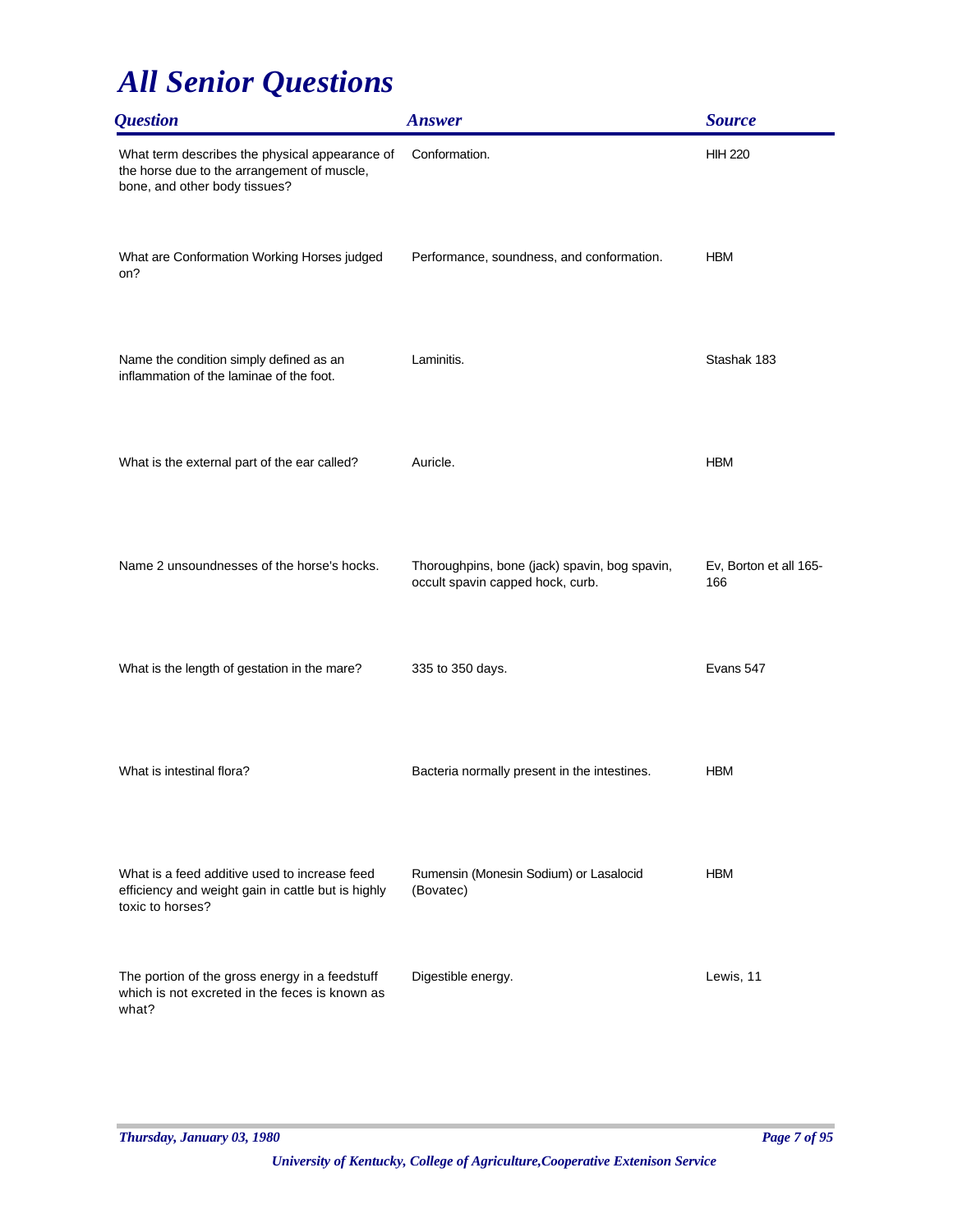| <i><b>Question</b></i>                                                                                             | <b>Answer</b>                                                                           | <b>Source</b>  |
|--------------------------------------------------------------------------------------------------------------------|-----------------------------------------------------------------------------------------|----------------|
| The stay apparatus is a mechanism that enables<br>the horse to do what?                                            | To sleep while standing up, or lock lower legs in<br>extension with no muscular effort. | Stashak, 19    |
| Name the leg marking that extends from the hoof<br>up the knee or hock.                                            | Stocking.                                                                               | <b>HIH 140</b> |
| What disease is caused by a Streptococcus equi<br>infection?                                                       | Strangles/Distemper.                                                                    | <b>HIH 615</b> |
| During the Miocene epoch, what 2 sets of bones<br>fused to enable the horse to run faster?                         | Radius and ulna; tibia and fibula.                                                      | <b>HBM</b>     |
| Which bone of the horse's foot serves as a pulley Distal sesamoid (navicular bone).<br>for the deep flexor tendon? |                                                                                         | <b>HBM</b>     |
| Proteins are made up of chains of smaller units<br>called what?                                                    | Amino Acids.                                                                            | Lewis, 15      |
| What is ossification?                                                                                              | Cartilage changing to bone.                                                             | <b>HBM</b>     |
| Name 3 trace minerals relevant to equine nutrition.                                                                | lodine, zinc, manganese, iron, copper, cobalt,<br>selenium.                             | Ensminger, 243 |
| What type of jaw movement is necessary for a<br>horse to grind its food?                                           | Lateral (side to side) grinding movement (not up<br>and down).                          | Evans 93       |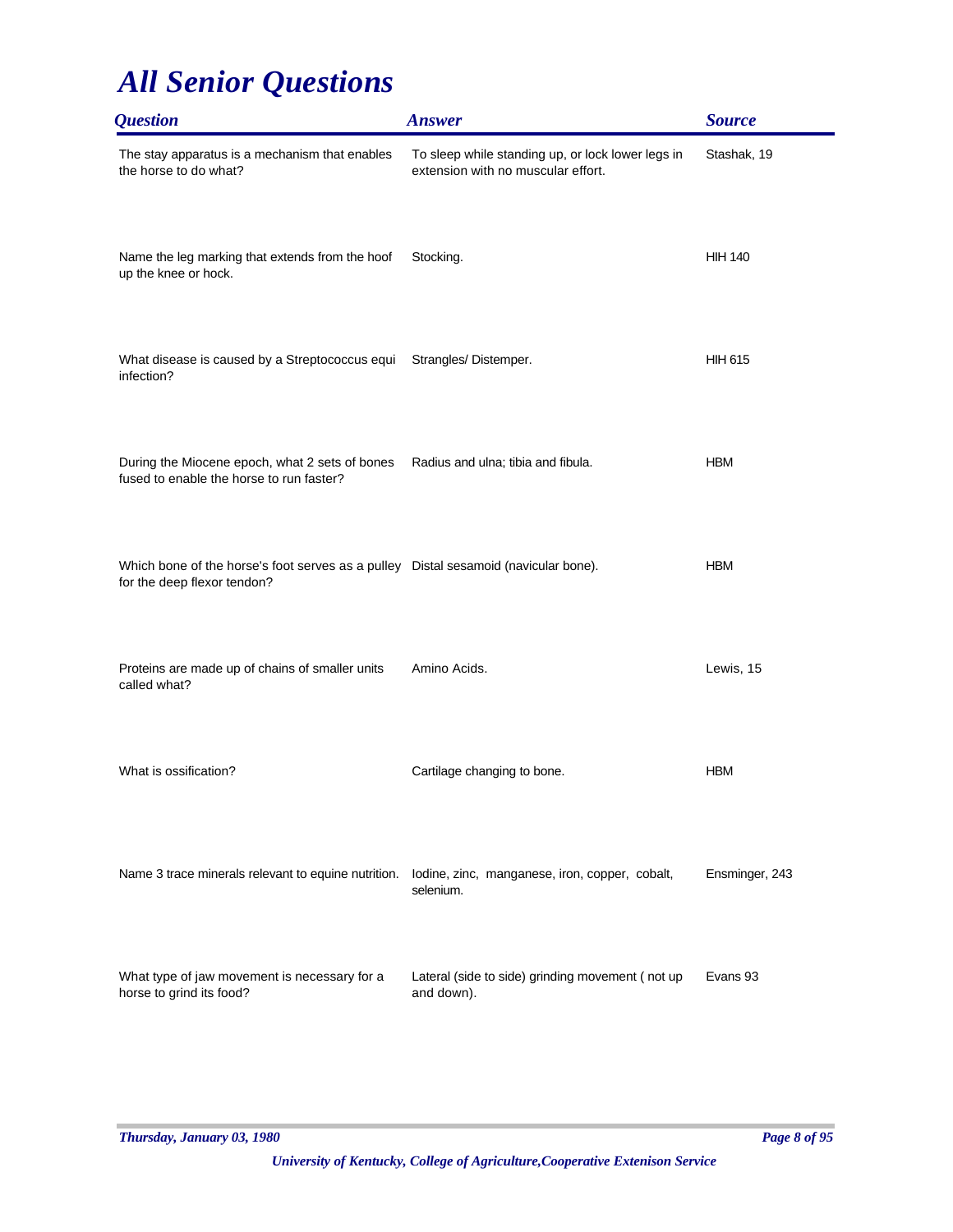| <i><b>Question</b></i>                                                                                                         | <b>Answer</b>                                                                                                                                                                                                                     | <b>Source</b>                |
|--------------------------------------------------------------------------------------------------------------------------------|-----------------------------------------------------------------------------------------------------------------------------------------------------------------------------------------------------------------------------------|------------------------------|
| What joint is commonly referred to as the yes-no<br>joint?                                                                     | Atlas-Axis joint (joint between the first and<br>second vertebrae).                                                                                                                                                               | Evans, Borton et all,<br>96  |
| What is the difference between an ectoparasite<br>and an endoparasite?                                                         | Ectoparasite - Attaches to skin and body<br>openings of sores (external parasites).<br>Endoparasites - Live in the internal organs, body<br>cavities and tissues (internal parasite).                                             | Evans, Borton et all,<br>617 |
| Which is higher in protein - alfalfa hay or corn?                                                                              | Alfalfa hay.                                                                                                                                                                                                                      | <b>HIH 790</b>               |
| How much does an aluminum racing plate weigh? 2 to 3 ounces.                                                                   |                                                                                                                                                                                                                                   | <b>HBM</b>                   |
| What is negative reinforcement?                                                                                                | The removal of an unpleasant stimulus upon<br>performance of a desired act or behavior. It<br>increases the animal's tendency to repeat the<br>particular good behavior since the negative stimuli<br>is gone when they are good. | Evans, Borton et all,<br>665 |
| What is the common conformational fault of the<br>rear limbs that puts a strain on the plantar<br>ligament, leading to a curb? | Sickle hock or cow hocks.                                                                                                                                                                                                         | Evans, Borton et all,<br>165 |
| What vitamins are synthesized in the large<br>intestine?                                                                       | B vitamins.                                                                                                                                                                                                                       | Evans, Borton et all,<br>241 |
| Name 3 major legumes.                                                                                                          | Alfalfa, Birdsfoot Trefoil, Clover - red, white, or<br>abetra, Lespedeza, Soybeans, etc.                                                                                                                                          | Evans, Borton et all,<br>275 |
| What is a zygote?                                                                                                              | Fertilized egg.                                                                                                                                                                                                                   | <b>HBM</b>                   |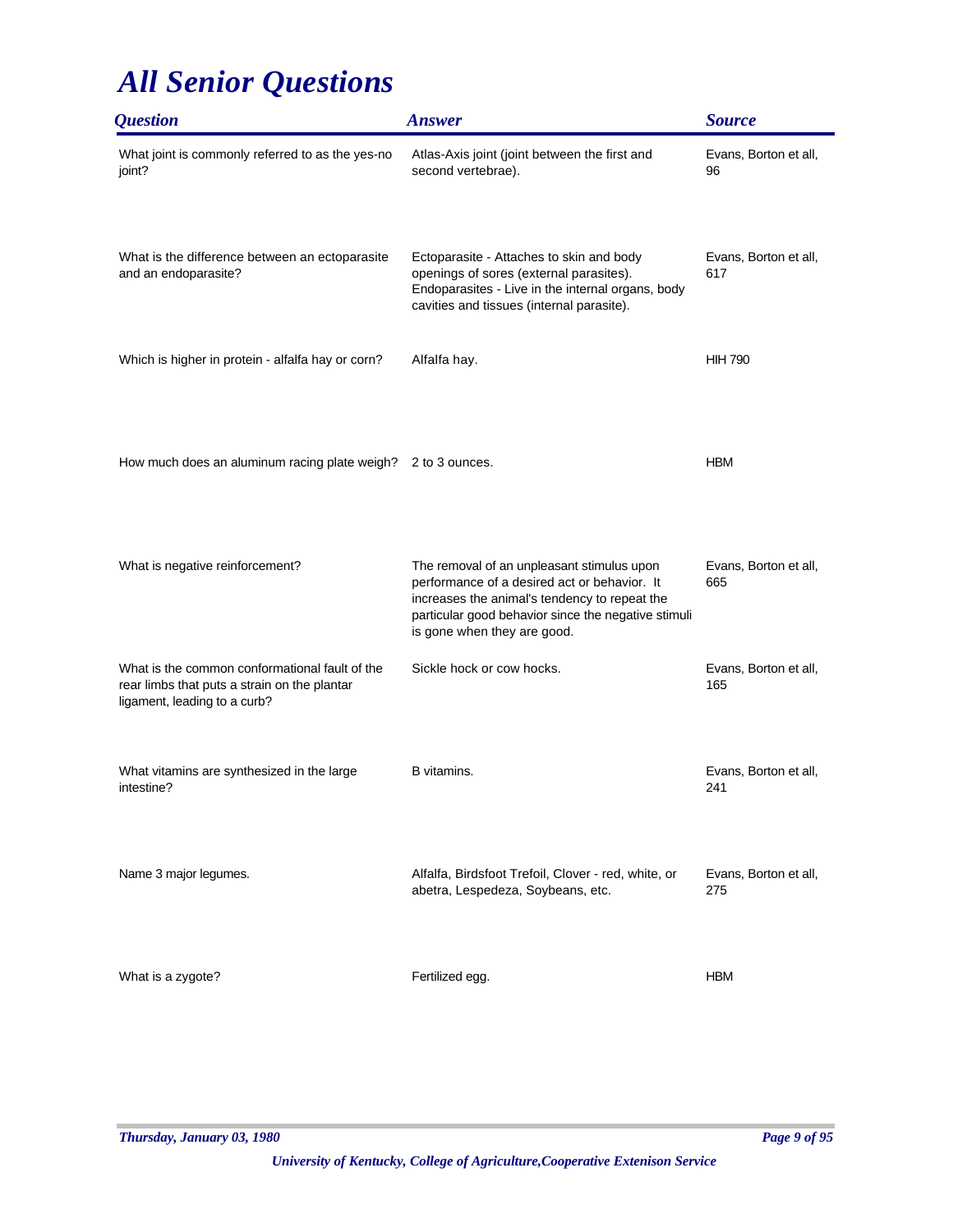| <b>Question</b>                                                                                   | <b>Answer</b>                                                                              | <b>Source</b>                |
|---------------------------------------------------------------------------------------------------|--------------------------------------------------------------------------------------------|------------------------------|
| Anemia is the primary sign of what mineral<br>deficiency?                                         | Iron.                                                                                      | Evans 233                    |
| Without feed, the horse's stomach will empty<br>completely in how many hours?                     | 24 hours.                                                                                  | <b>HBM</b>                   |
| Name 4 classes that horses are divided into for<br>the purpose of feed and nutrition management.  | Mature, Idle, Working - light, moderate, intense,<br>Growing / foals, Lactating, Pregnant. | <b>HIH 710</b>               |
| What is the name of the roof of the mouth just<br>behind the upper incisors?                      | Lampas.                                                                                    | Ensminger, 523               |
| True or false. Bursitis is an inflammation of the<br>bursa.                                       | True.                                                                                      | Stashak 284                  |
| What are the grooves along either side of the frog Sulcus (sulci).<br>on the horse's hoof called? |                                                                                            | Stashak 5                    |
| What drug or type of drug is used to neutralize<br>allergic conditions in the body?               | Antihistamine.                                                                             | Ensminger, 512               |
| Name the structure in the lung where gas<br>exchange actually occurs.                             | Alveoli.                                                                                   | <b>HIH 810</b>               |
| What is bradycardia?                                                                              | Slower than normal heartbeat.                                                              | Evans, Borton et all,<br>594 |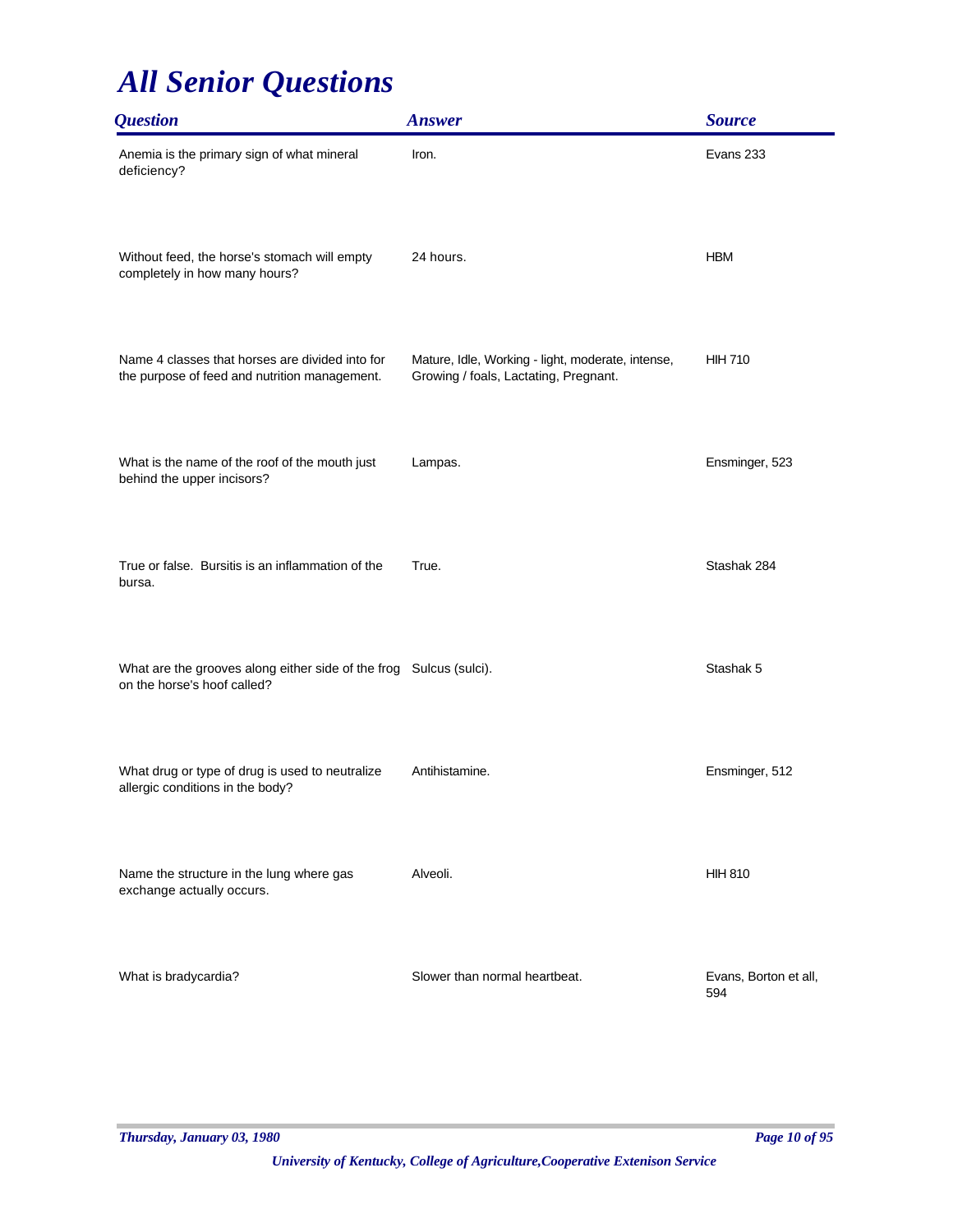| <i><b>Question</b></i>                                                                                                                | <b>Answer</b>                 | <b>Source</b>                |
|---------------------------------------------------------------------------------------------------------------------------------------|-------------------------------|------------------------------|
| Where would you find an osselet?                                                                                                      | Fetlock joint.                | Ensminger, 525               |
| On which side of the post should the wooden<br>boards be placed when building a horse fence?                                          | On the inside of the paddock. | <b>HIH 350</b>               |
| The oviduct in the mare is analogous to what in<br>the stallion?                                                                      | Vas deferens.                 | <b>HBM</b>                   |
| What is another name for laryngeal hemiplegia?                                                                                        | Roaring.                      | <b>HIH 810</b>               |
| The inflammation affecting the fine membrane that  Pleurisy / Pleuritis.<br>lines the chest and covers the lungs is known as<br>what? |                               | Evans, Borton et all,<br>111 |
| A pulp cavity, in the tooth, which appears when a Dental star.<br>horse is 8 to 10 years of age is known as what?                     |                               | HIH                          |
| Approximately how many days after fertilization<br>does the ovum migrate to the uterus?                                               | 4 to 6 days.                  | <b>HBM</b>                   |
| In herds, mimicking of another horse's actions is<br>called what?                                                                     | Allelomimetic behavior.       | Evans, Borton et all,<br>676 |
| How long, in feet, is the horse's small intestine?                                                                                    | 70 feet.                      | <b>HIH 710</b>               |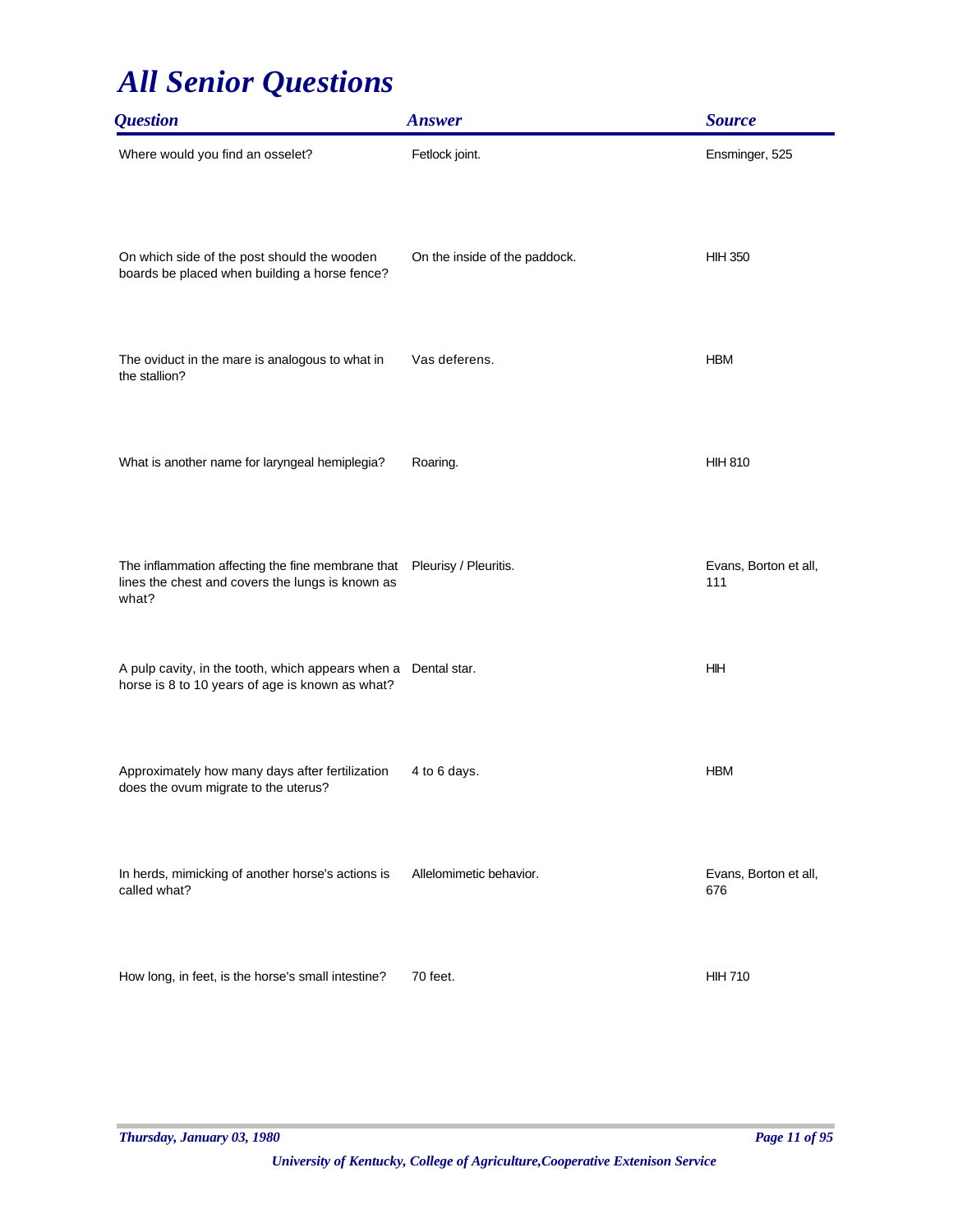| <i><b>Question</b></i>                                                                               | <b>Answer</b>                                                                                                                                                                                            | <b>Source</b>                |
|------------------------------------------------------------------------------------------------------|----------------------------------------------------------------------------------------------------------------------------------------------------------------------------------------------------------|------------------------------|
| Distinguish between an unsoundness and a<br>blemish in horses.                                       | Unsoundness is an abnormal deviation in<br>structure or function that affects the serviceability<br>of the horse. Blemishes include abnormalities that<br>do not affect the serviceability of the horse. | Ensminger 101                |
| List 4 gaits that do not have a stride suspension<br>phase.                                          | Walk, foxtrot, amble, running walk, Paso.                                                                                                                                                                | Evans 169                    |
| What does the G Locus provide for?                                                                   | Dominant gray.                                                                                                                                                                                           | Evans, Borton et all,<br>485 |
| What term is used to describe difficulty in<br>swallowing?                                           | Dysphasia.                                                                                                                                                                                               | Veterinary Medicines<br>581  |
| What was the small, wild species of horse found<br>in Russia that was completely eliminated in 1870? | Tarpan.                                                                                                                                                                                                  | Ensminger, 6                 |
| Why are pregnant mares kept separate from non-<br>pregnant mares?                                    | Non-pregnant mares are more likely to kick or<br>tease and possibly cause injury to the pregnant<br>mares.                                                                                               | <b>HBM</b>                   |
| On what chromosome does the gene for<br>hemophilia ride?                                             | X chromosome.                                                                                                                                                                                            | Evans, Borton et all,<br>511 |
| On average, how many days longer are colts<br>carried than fillies?                                  | 2 to 7 days.                                                                                                                                                                                             | Evans, Borton et all,<br>343 |
| What is an osteoblast?                                                                               | Bone forming cell.                                                                                                                                                                                       | <b>HBM</b>                   |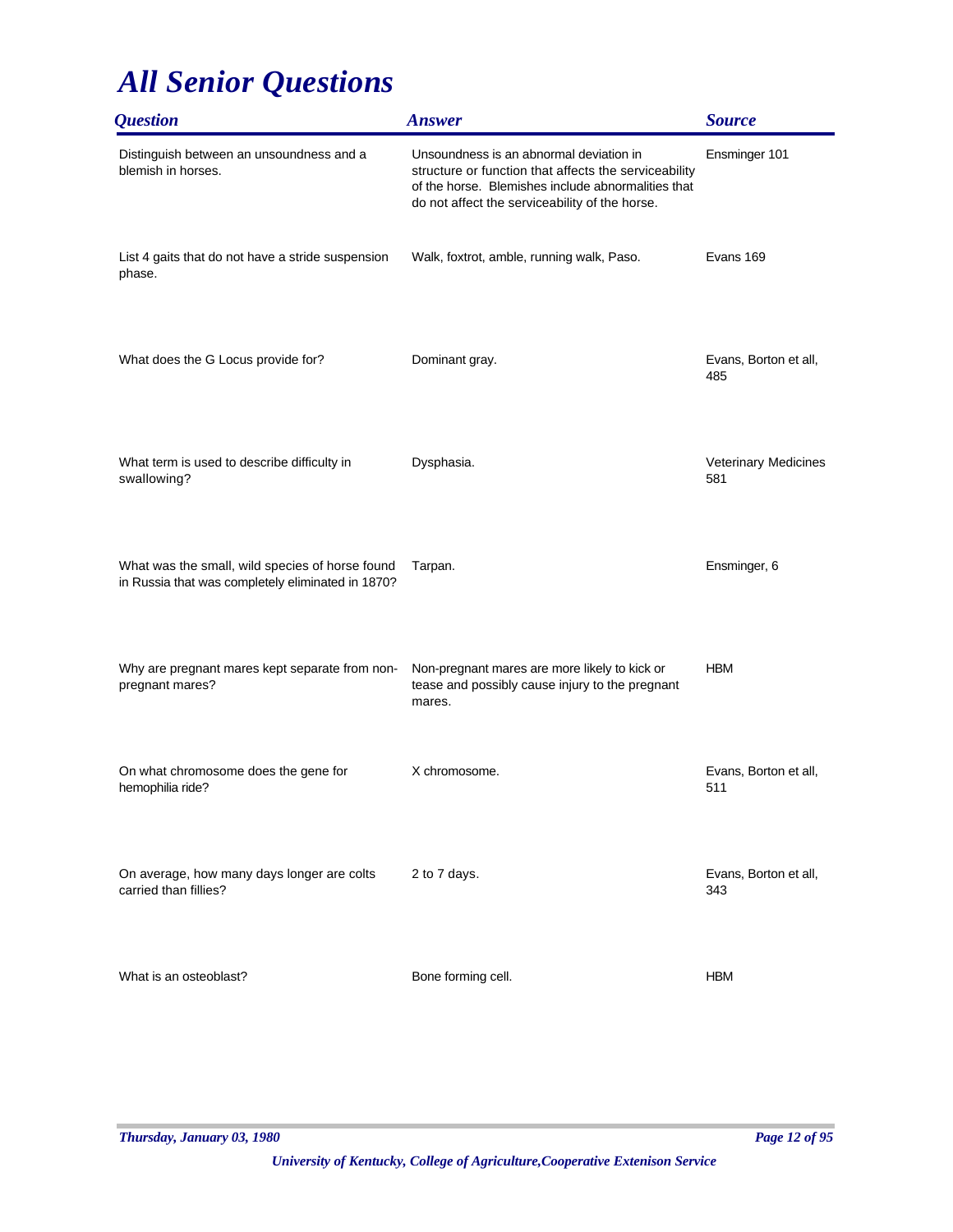| <i><b>Question</b></i>                                                                                                                  | <b>Answer</b>                                    | <b>Source</b>                |
|-----------------------------------------------------------------------------------------------------------------------------------------|--------------------------------------------------|------------------------------|
| What time of year, in U.S. seasons, is a horse's<br>true breeding season if the horse is native to<br>South America?                    | Mid fall to mid winter.                          | <b>HBM</b>                   |
| Where on the harness will you find the breeching? It is the padded strap which fits across the                                          | buttock of the horse.                            | <b>HBM</b>                   |
| What is the purpose of the breeching of a<br>harness?                                                                                   | It will hold back a load when going down a hill. | <b>HBM</b>                   |
| What is a male horse with one or both testicles<br>abnormally positioned above the scrotum called?                                      | Cryptorchid (or ridgeling).                      | Ensminger, 517               |
| In the freeze marking system, what number would One and zero respectively.<br>two vertical bars, then two horizontal bars<br>represent? |                                                  | Ensminger, 455               |
| What is the trade name for the diuretic drug<br>furosemide?                                                                             | Lasix.                                           | <b>HBM</b>                   |
| What term is used to describe a disease of a<br>muscle?                                                                                 | Myopathy.                                        | Evans, Borton et all,<br>104 |
| What is the cavity in which an egg develops in the Follicle.<br>ovary?                                                                  |                                                  | Ensminger, 519               |
| What does NFE stand for?                                                                                                                | Nitrogen Free Extract.                           | <b>HBM</b>                   |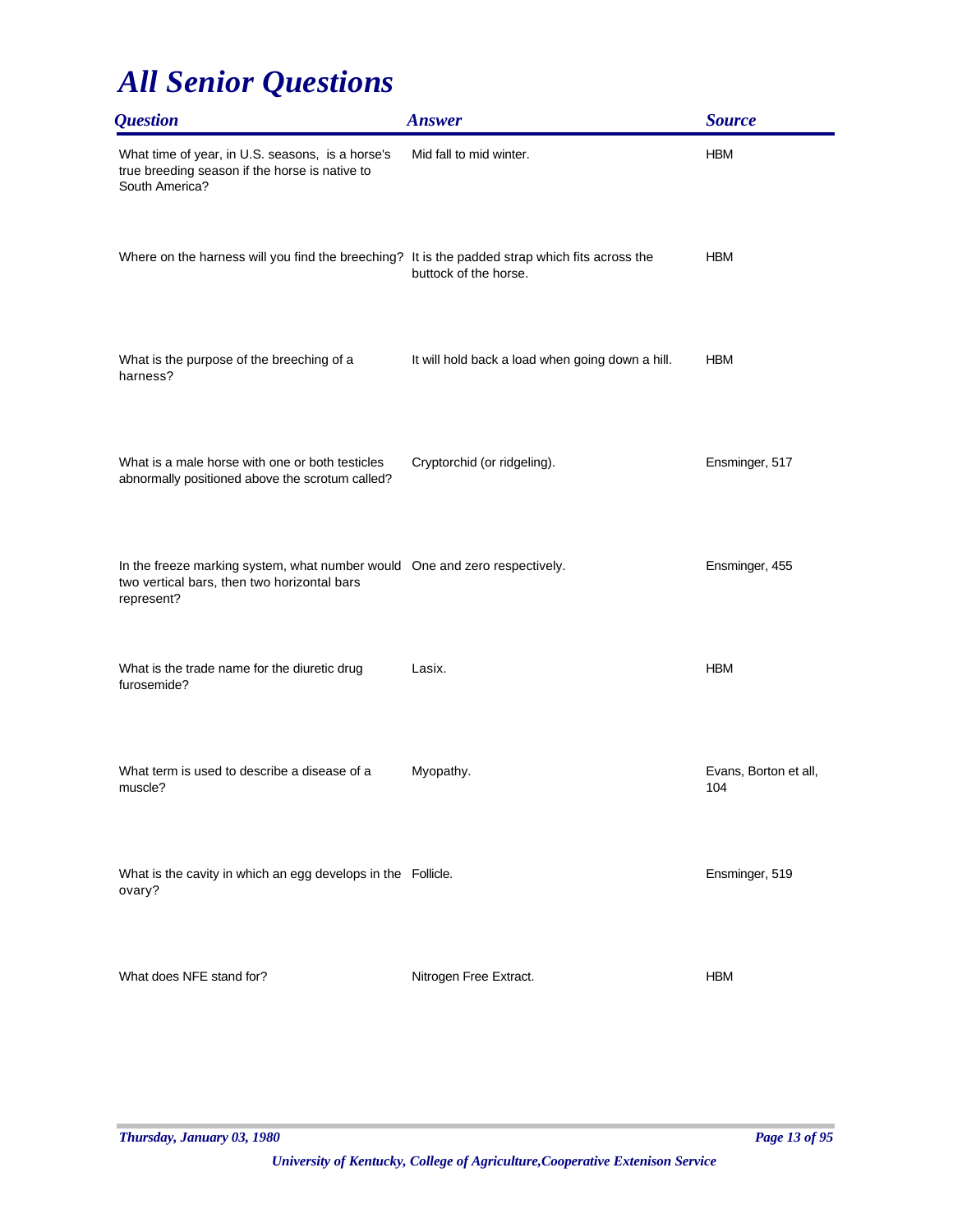| <i><b>Question</b></i>                                                                                                                    | <b>Answer</b>                                                                                                                                                                 | <b>Source</b>                |
|-------------------------------------------------------------------------------------------------------------------------------------------|-------------------------------------------------------------------------------------------------------------------------------------------------------------------------------|------------------------------|
| How long is the spermatogenic cycle in a stallion? 49 days (7 weeks).                                                                     |                                                                                                                                                                               | Evans, Borton et all,<br>363 |
| What is an adhesion?                                                                                                                      | The sticking together of two structures that<br>normally move freely of each other.                                                                                           | <b>HBM</b>                   |
| The protein requirements are the greatest and<br>most critical during what 3 phases of a horse's<br>life?                                 | Growth, reproduction, and lactation.                                                                                                                                          | Lewis, 17-18                 |
| What condition can be caused from a deficiency<br>or improper ratios of either calcium, phosphorous,<br>or vitamin D especially in foals? | Rickets.                                                                                                                                                                      | Ensminger 294                |
| What is the toxin that blister beetles contain?                                                                                           | Cantharidin.                                                                                                                                                                  | Ensminger, 330               |
| What is the substance that lubricates a joint?                                                                                            | Synovial fluid.                                                                                                                                                               | Ensminger, 531               |
| What does the drug Lasix treat in racehorses?                                                                                             | Exercise-induced pulmonary hemorrhaging<br>(bleeders).                                                                                                                        | <b>HBM</b>                   |
| Give another name for blood poisoning.                                                                                                    | Septicemia.                                                                                                                                                                   | Evans, Borton et all,<br>595 |
| Define goiter.                                                                                                                            | Enlarged thyroid gland in the neck, just behind the<br>angle of the jaw, resulting from the inability to<br>make sufficient thyroxin. Usually due to an iodine<br>deficiency. | Ensminger, 292-293           |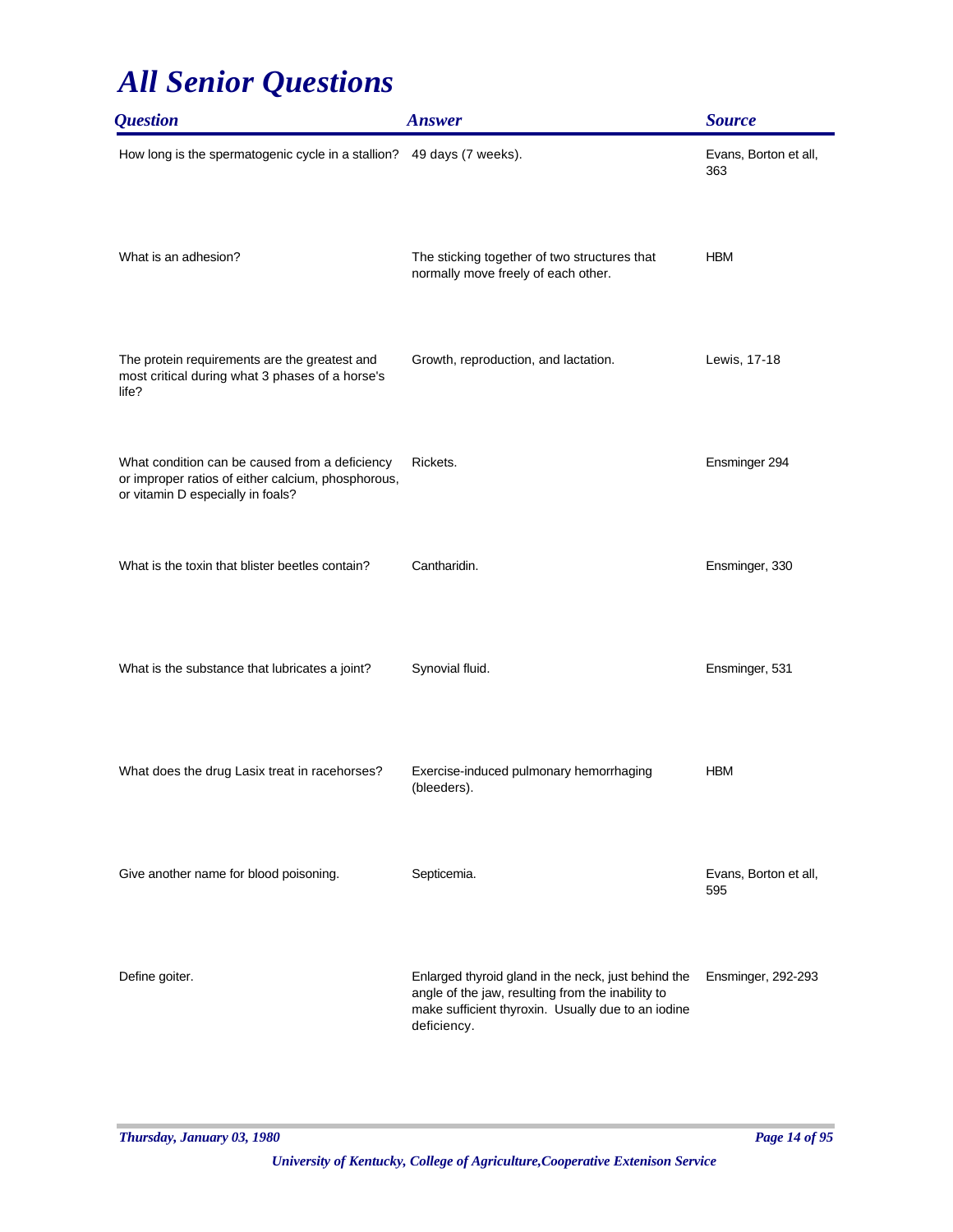| <i><b>Question</b></i>                                                                                                                | <b>Answer</b>                                                                                                                                                     | <b>Source</b>                |
|---------------------------------------------------------------------------------------------------------------------------------------|-------------------------------------------------------------------------------------------------------------------------------------------------------------------|------------------------------|
| What term identifies a highly measured, collected,<br>elevated, and cadenced trot on the spot?                                        | Piaffe.                                                                                                                                                           | Ensminger, 526               |
| What is the fecal material called that is<br>accumulated during fetal development prior to<br>birth?                                  | Meconium.                                                                                                                                                         | Evans, Borton et all,<br>428 |
| Name the regions of the spinal column and the<br>number of vertebrae in each.                                                         | Cervical - 7, Thoracic - 18, Lumbar - 6, Sacral - 5,<br>Coccygeal - 18.                                                                                           | Evans, Borton et all,<br>96  |
| What is a poultice?                                                                                                                   | A moist, mealy substance applied to a wound or<br>inflamed part of the body - usually on the lower<br>leg.                                                        | Ensminger, 526               |
| What do the letters ECG stand for?                                                                                                    | Electrocardiogram.                                                                                                                                                | Evans, Borton et all,<br>116 |
| Equine swimming pools have become popular for<br>conditioning horses. Name two ways in which<br>swimming helps horses into condition. | Increases stamina, increases wind, increases<br>muscle tone, prevents trauma to feet/legs.                                                                        | <b>HBM</b>                   |
| What is the common name for Equine Infectious<br>Anemia?                                                                              | Swamp fever.                                                                                                                                                      | Ensminger, 518               |
| Name the five major draft breeds imported into the<br>United States and the place of origin of each.                                  | Belgian - Flanders, Belgium; Clydesdale - River<br>Clyde, Scotland; Percheron - LaPerch, France;<br>Shire - Lincolnshire, England; Suffolk - Suffolk,<br>England. | Ensminger, 155-159           |
| What is the purpose of injecting mares with<br>Human Chorionic Gonadotropin (HCG)?                                                    | Stimulates follicles to ovulate.                                                                                                                                  | Ensminger, 189               |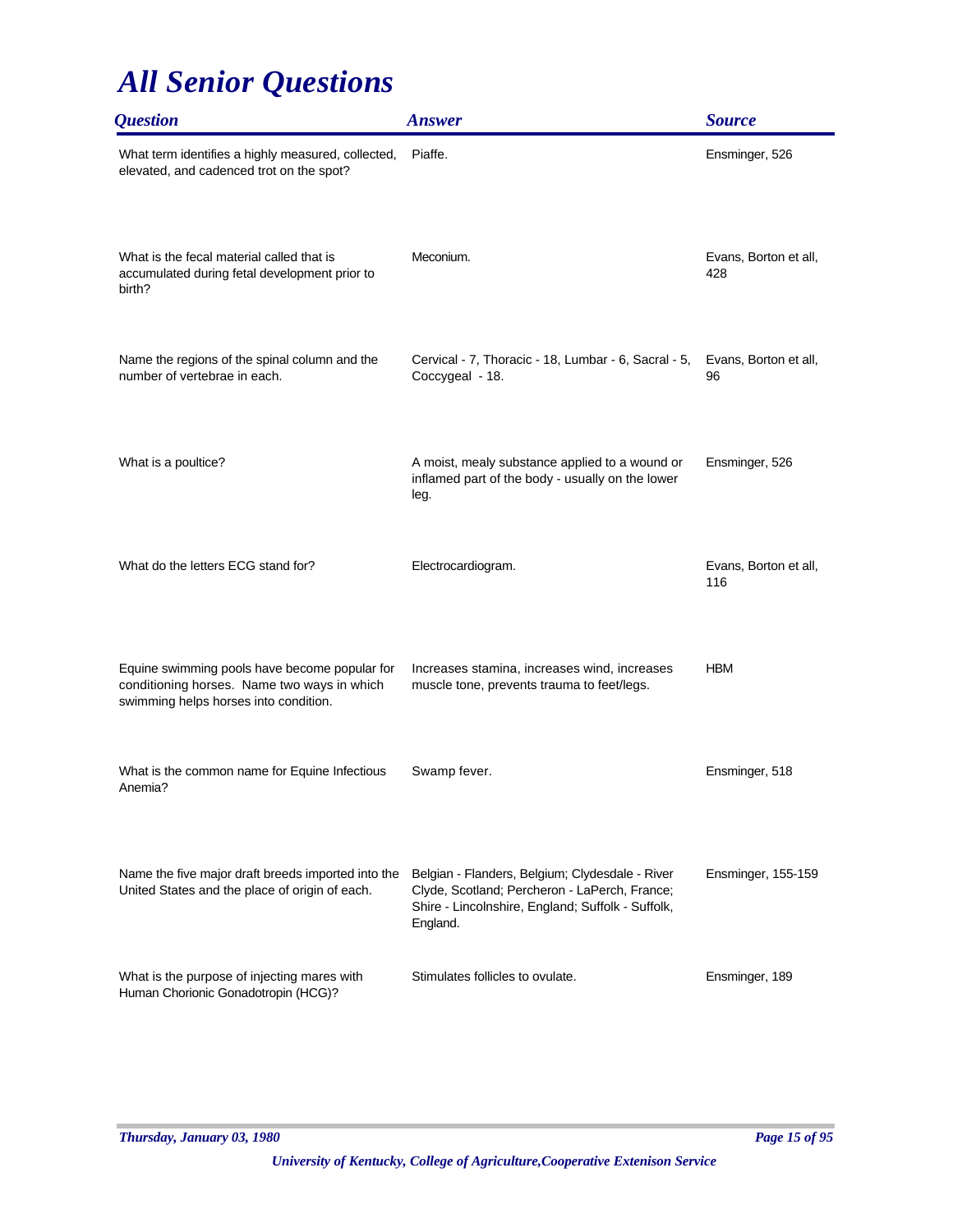| <i><b>Question</b></i>                                                                                                                          | <b>Answer</b>                                                                                                                                                                | <b>Source</b>                |
|-------------------------------------------------------------------------------------------------------------------------------------------------|------------------------------------------------------------------------------------------------------------------------------------------------------------------------------|------------------------------|
| Over which section of the vertebral column does<br>most of the saddle sit?                                                                      | Thoracic.                                                                                                                                                                    | Evans, Borton et all,<br>91  |
| What is the purpose of neurectomy?                                                                                                              | Eliminate pain reception from a body part.                                                                                                                                   | Evans, Borton et all,<br>163 |
| What is the sum of the digestible organic<br>nutrients - protein, fiber, nitrogen free extract,<br>and fat?                                     | TDN (Total Digestible Nutrients)                                                                                                                                             | Evans, Borton et all,<br>209 |
| Name 4 deviations in the flight of the foot.                                                                                                    | Paddling, winging, rolling, rope walking, trappy,<br>pounding, dwelling, cross-firing, forging,<br>interfering, lameness, pointing, scalping, speedy<br>cutting, stringhalt. | Ensminger, 76                |
| What is a myopathy?                                                                                                                             | A term used to describe disease of a muscle.                                                                                                                                 | Veterinary Medicine,<br>589  |
| What is Exophthalmus?                                                                                                                           | Protruding eyeball.                                                                                                                                                          | <b>HBM</b>                   |
| What is the problem with feedin a ration with poor<br>protein quality?                                                                          | Insufficient quantities of the essential Amino<br>Acids are supplied by the protein in the ration.                                                                           | <b>HBM</b>                   |
| What is ingestive behavior?                                                                                                                     | Taking food and water into the digestive system.<br>(The act of eating)                                                                                                      | Ensminger, 375               |
| What is a condition in which cerebrospinal fluid<br>accumulates, causing the head to enlarge, and<br>the central nervous system to be abnormal? | Hydrocephalus (water head).                                                                                                                                                  | Evans, Borton et all,<br>517 |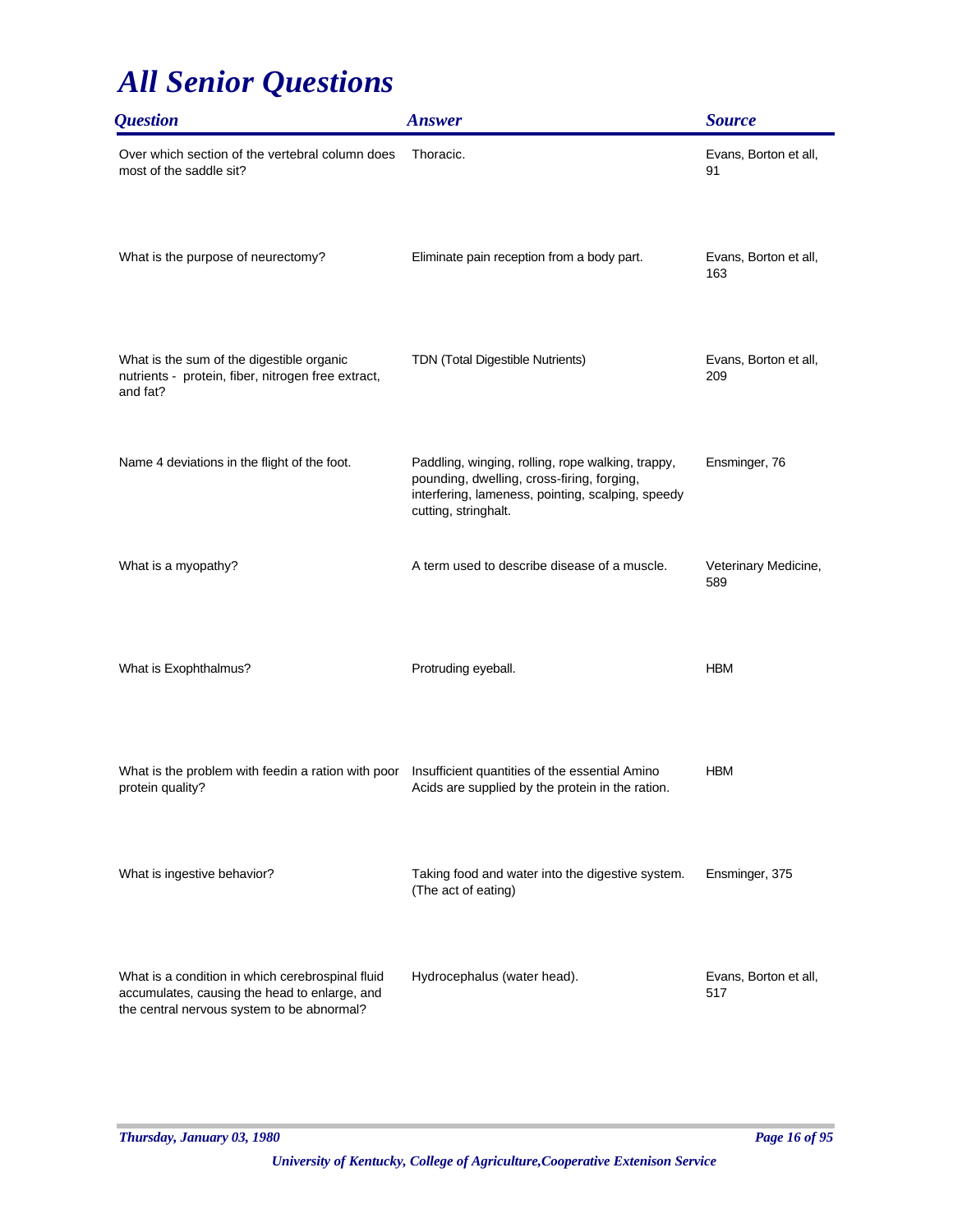| <i><b>Question</b></i>                                                                                                                                                                      | <b>Answer</b>                                                                                                                             | <b>Source</b>                |
|---------------------------------------------------------------------------------------------------------------------------------------------------------------------------------------------|-------------------------------------------------------------------------------------------------------------------------------------------|------------------------------|
| What are the two major actions of luteinizing<br>hormone?                                                                                                                                   | Causes ovulation and initiation of the formation of<br>the corpus luteum.                                                                 | Evans, Borton et all,<br>127 |
| What is the name of the long period between<br>breeding seasons when the ovaries are inactive?                                                                                              | Anestrous period.                                                                                                                         | Lose, 186-187                |
| What is the name of a condition where there is an<br>unusually high level of fat in the blood?                                                                                              | Hyperlipemia.                                                                                                                             | Evans, Borton et all,<br>306 |
| What is Torticollis?                                                                                                                                                                        | Condition characterized by a twisted or distorted<br>neck - also known as dropped neck or bent neck.                                      | <b>HBM</b>                   |
| An extra horse used with English stagecoaches,<br>ridden behind the coach in ordinary going, but<br>hitched before the team for added draft when<br>approaching steep hills is called what? | Cockhorse.                                                                                                                                | <b>HBM</b>                   |
| What does DMSO stand for?                                                                                                                                                                   | Dimethyl Sulfoxide.                                                                                                                       | <b>HBM</b>                   |
| A hygroma of the carpal joint is known as what?                                                                                                                                             | Capped knee.                                                                                                                              | <b>HBM</b>                   |
| What is the scientific name for sleeping sickness? Encephalomyelitis.                                                                                                                       |                                                                                                                                           | Ensminger, 518               |
| A newborn foal suffering from isoerythrolysis<br>must not receive what from the dam?                                                                                                        | Collostrum: the mare and foal have different blood<br>types and the antibodies in the colostrum will<br>attack the foals red blood cells. | Lose, 141-142                |

*Thursday, January 03, 1980 Page 17 of 95*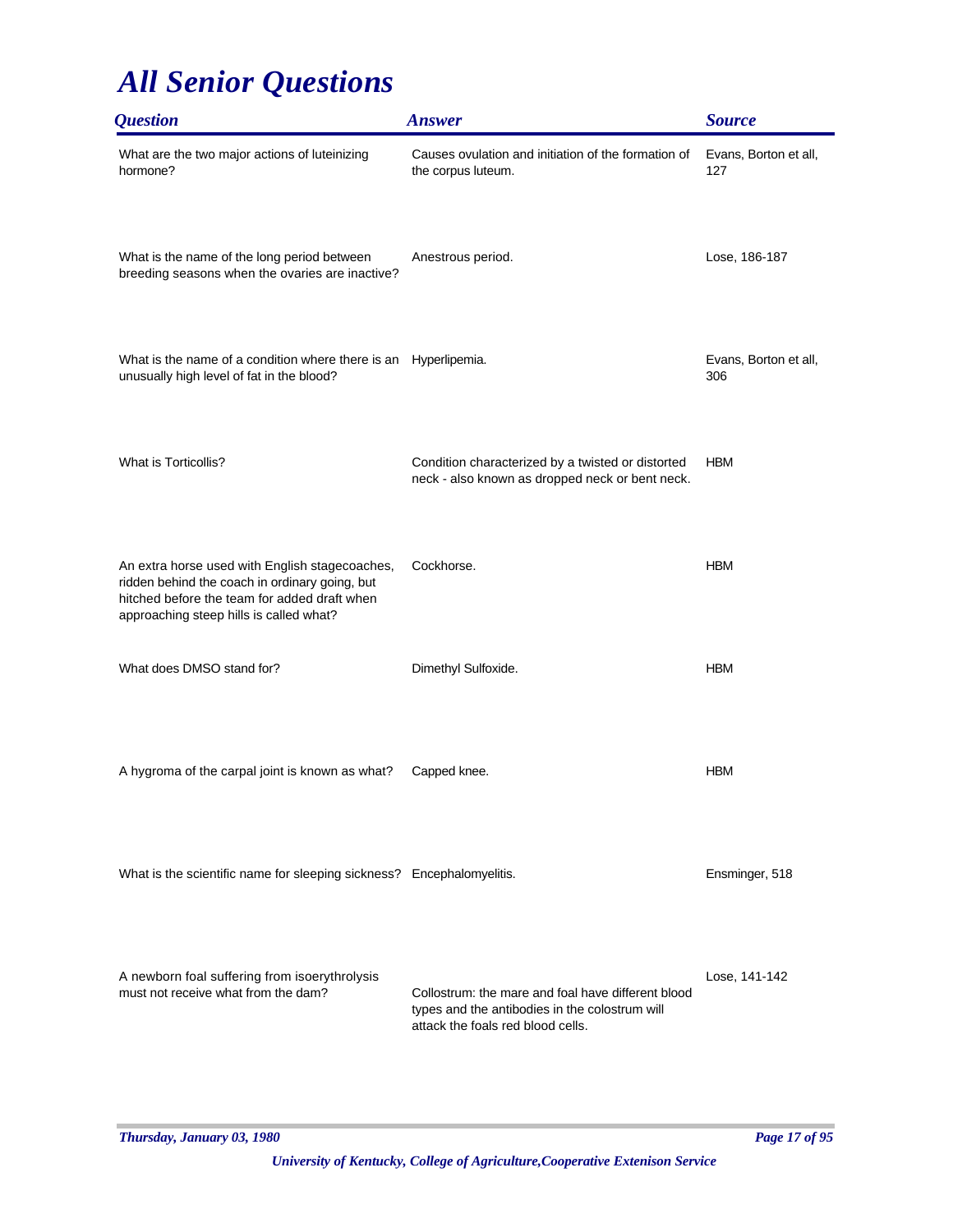| <i><b>Question</b></i>                                                                                                                                             | <b>Answer</b>                                                                                                          | <b>Source</b>                |
|--------------------------------------------------------------------------------------------------------------------------------------------------------------------|------------------------------------------------------------------------------------------------------------------------|------------------------------|
| Why is hard to find wild horses in their pure form? They interbreed freely with domestic races.                                                                    |                                                                                                                        | <b>HBM</b>                   |
| Describe the condition "Stifled".                                                                                                                                  | The patella locks and causes the leg to remain in<br>the extended position. The stifle and hock are<br>unable to flex. | Evans, Borton et all,<br>164 |
| What is the common name for encephalomalacia?                                                                                                                      | Moldy corn poisoning.                                                                                                  | <b>HBM</b>                   |
| What is Exostosis?                                                                                                                                                 | A benign bony growth projecting outward from<br>the surface of a bone.                                                 | Evans, Borton et all,<br>161 |
| What is the major bone between the stifle and the<br>hock?                                                                                                         | Tibia                                                                                                                  | Evans, Borton et all,<br>91  |
| What are the three types of Equine<br>Encephalomyelitis?                                                                                                           | Venezuelan (VEE), Eastern (EEE), and Western<br>(WEE).                                                                 | Evans, Borton et all,<br>599 |
| What is another name for equine periodic<br>ophthalmia?                                                                                                            | Moon blindness.                                                                                                        | Evans, Borton et all,<br>521 |
| What is the name of the hormone secreted by the<br>mare's pituitary gland to stimulate labor<br>contractions during foaling and release of milk<br>during nursing? | Oxytocin.                                                                                                              | Evans, Borton et all,<br>340 |
| What is the term for the concentration of blood<br>cells?                                                                                                          | Packed cell volume or PCV.                                                                                             | Ensminger, 525               |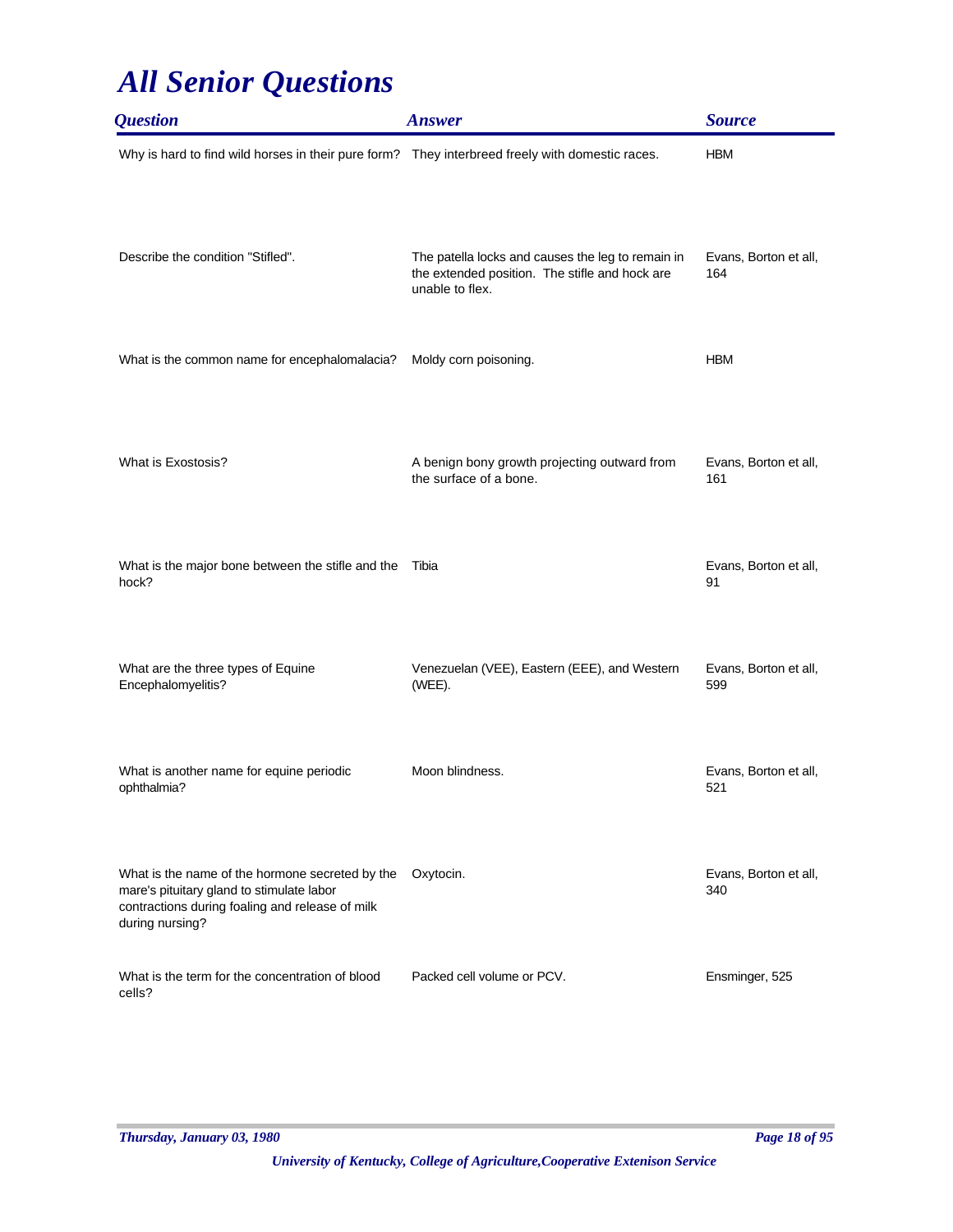| <i><b>Question</b></i>                                                                                                                                              | <b>Answer</b>                                         | <b>Source</b>                |
|---------------------------------------------------------------------------------------------------------------------------------------------------------------------|-------------------------------------------------------|------------------------------|
| The name commonly used to describe the<br>inflammation and enlargement of the growth<br>plates of the long bones in rapidly growing horses<br>is called what?       | Epiphysitis.                                          | Evans, Borton et all,<br>265 |
| What is it called when a horse has low pasterns<br>and shallow heels?                                                                                               | Coon footed.                                          | Ensminger, 516               |
| What is the horseshoe called if it has an<br>outwardly curved bar connecting its heels that<br>provides support to the heel of the foot and lift to<br>the fetlock? | An egg - bar shoe.                                    | <b>HBM</b>                   |
| What part of the lungs are damaged when a<br>horse has pulmonary emphysema?                                                                                         | Alveoli.                                              | <b>HBM</b>                   |
| Name three layers of the heart.                                                                                                                                     | Pericardium, myocardium, and endocardium.             | <b>HBM</b>                   |
| What is the common name for parascaris<br>equorum?                                                                                                                  | Ascarids.                                             | Evans, Borton et all,<br>630 |
| What is the zoological classification order of the<br>horse?                                                                                                        | Perissodactyla (odd-toed, non-ruminating hoofed). HBM |                              |
| The place where the sperm are stored and where Epididymis.<br>they mature or ripen is called what?                                                                  |                                                       | Evans, Borton et all,<br>358 |
| In a six horse hitch, give the correct name for the<br>front, middle, and last pair of horses.                                                                      | Leaders, swing team, and wheelers.                    | <b>HBM</b>                   |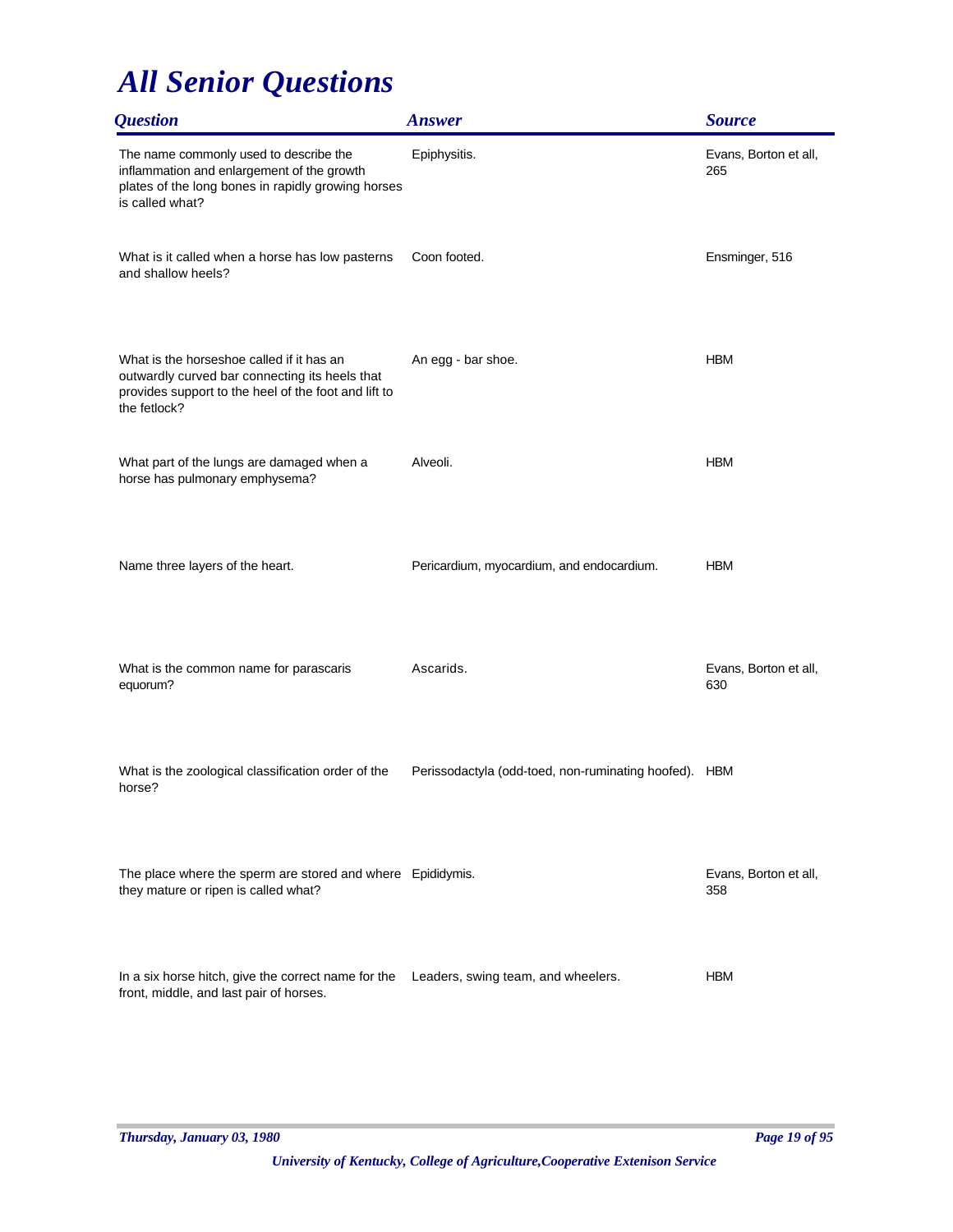| <i><b>Question</b></i>                                                                                                                                                            | <b>Answer</b>                                                                               | <b>Source</b>                |
|-----------------------------------------------------------------------------------------------------------------------------------------------------------------------------------|---------------------------------------------------------------------------------------------|------------------------------|
| Define aerobic.                                                                                                                                                                   | Dependent on oxygen for life and/or activity.                                               | Ensminger, 511               |
| What is the class of small white blood cells<br>produced in the lymph nodes that are important in<br>fighting infection?                                                          | Lymphocytes.                                                                                | Evans, Borton et all,<br>429 |
| What are known as the "filters" in the circulatory<br>system?                                                                                                                     | Lymph nodes.                                                                                | Evans, Borton et all,<br>113 |
| What four parts make up the cardivascular<br>system?                                                                                                                              | Heart, arteries, capillaries, veins.                                                        | Evans, Borton et all,<br>111 |
| What is the name of the drink made by the Bashkir Koumiss.<br>from fermented milk of the American Bashkir<br>Curly?                                                               |                                                                                             | <b>HBM</b>                   |
| Where on the horse are distal spots found?                                                                                                                                        | Coronet band.                                                                               | Sponenberg, 44               |
| What is hygroma?                                                                                                                                                                  | Any fluid filled swelling over the front surface of<br>the knee, also called "capped knee". | Stashak, 284                 |
| Where is a large supply of the horse's red blood<br>cells stored?                                                                                                                 | In the spleen.                                                                              | Evans, Borton et all,<br>117 |
| What is the name of the governing body through<br>which all international competitions are run, and<br>whose rules are accepted by copmpetitors in the<br>UK and other countries? | Federation Equestrian International.                                                        | Gardiner, 142                |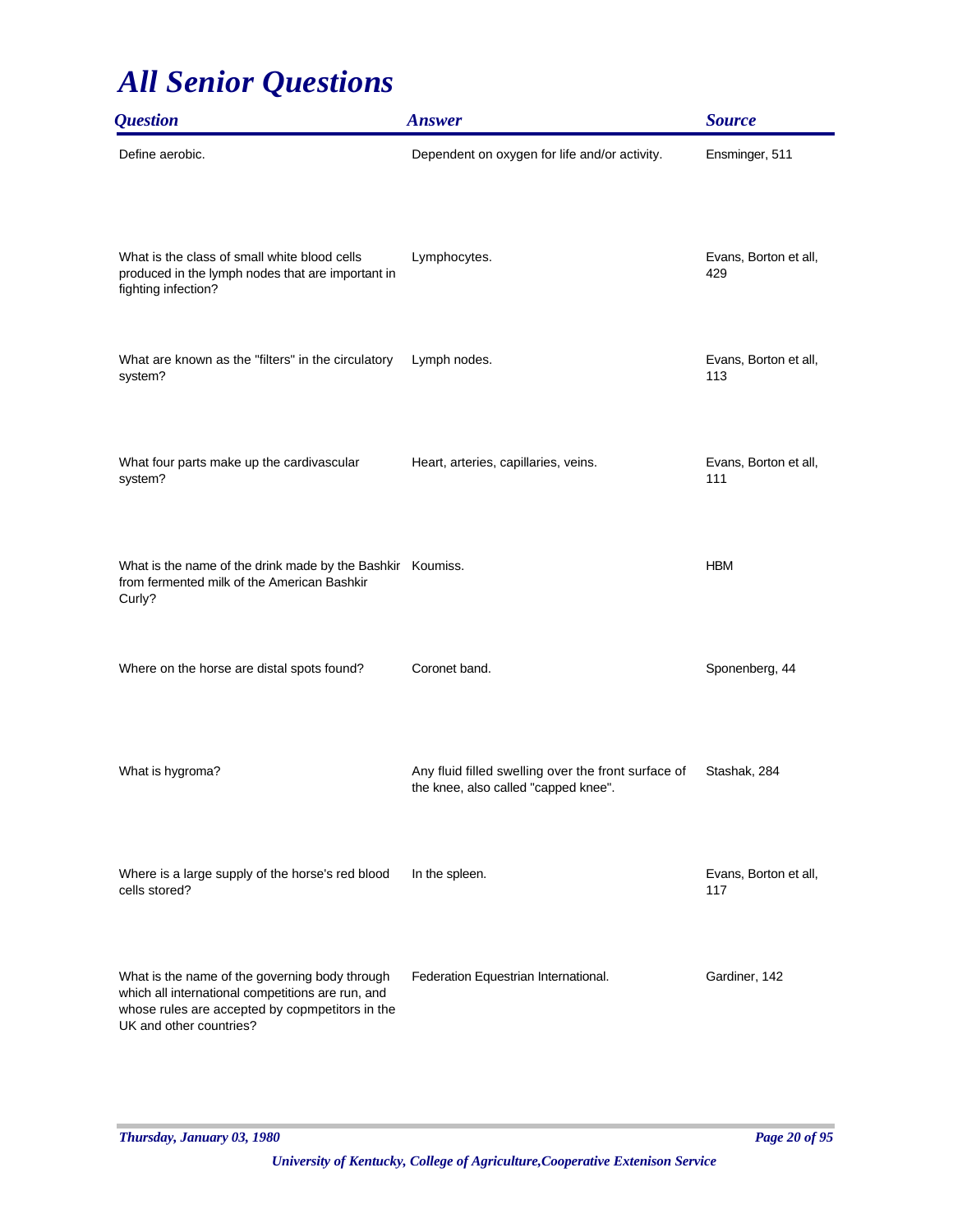| <i><b>Question</b></i>                                                                                                                                                                                                   | <b>Answer</b>                                                                                | <b>Source</b>                |
|--------------------------------------------------------------------------------------------------------------------------------------------------------------------------------------------------------------------------|----------------------------------------------------------------------------------------------|------------------------------|
| What is meant by the term dystocia?                                                                                                                                                                                      | Any foaling problems which prevents the delivery<br>of the foal by the mare's efforts alone. | Evans, Borton et all,<br>423 |
| What term is used for irritation of unpigmented<br>skin due to sunlight?                                                                                                                                                 | Photosensitization.                                                                          | Veterinary Medicine,<br>304  |
| What is the intricate movement called which is<br>performed by the Lipizzan horse at the Spanish<br>Riding School in Vienna when the horse leaps into<br>the air, and while in the air, kicks out with the hind<br>feet? | Capriole.                                                                                    | Ensminger, 515               |
| What term describes a horse that throws its front<br>feet violently forward at the trot with little flexion,<br>landing 12 inches above the ground?                                                                      | Bean shooter.                                                                                | Ensminger, 512               |
| Name three types of horse hitches.                                                                                                                                                                                       | Random, Troika, Unicorn, 4 horse, 6 horse, pair,<br>tandom.                                  | <b>HBM</b>                   |
| What are the 4 major structures of the foot?                                                                                                                                                                             | Bones, elastic structure, sensitive structure<br>(corium or pododerm), and horny wall.       | Ensminger, 29                |
| What part of the brain functions as the<br>thermoregulator in the horse?                                                                                                                                                 | The hypothalamus.                                                                            | <b>HBM</b>                   |
| What does the suffix "oma" refer to?                                                                                                                                                                                     | Tumor or Neoplasm.                                                                           | <b>HBM</b>                   |
| What 4 electrolytes are lost in sweat and urine<br>during physical exertion?                                                                                                                                             | Sodium, Potassium, Chloride, and Calcium.                                                    | Lewis, 247                   |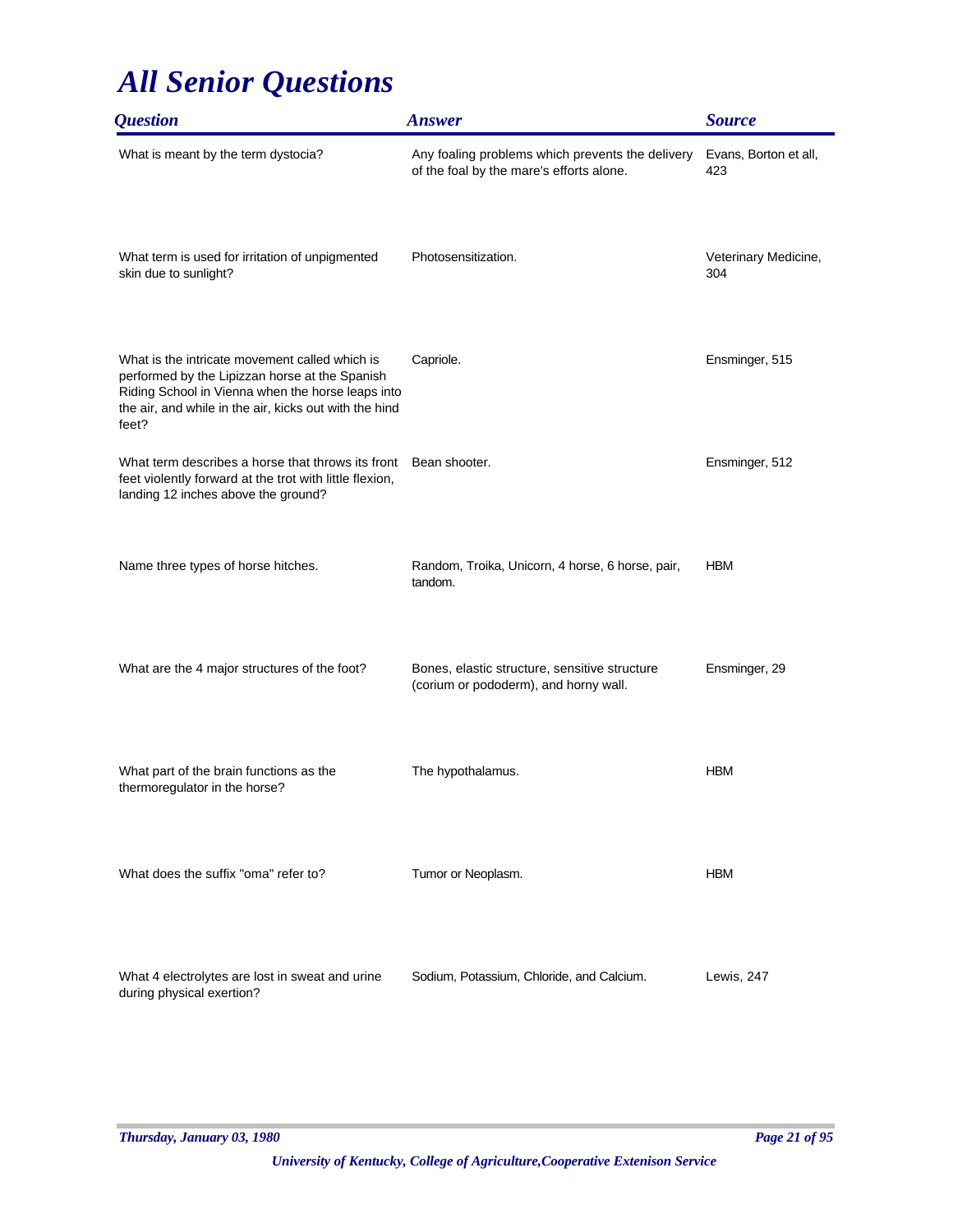| <b>Question</b>                                                                                                                               | <b>Answer</b>                                               | <b>Source</b>                |
|-----------------------------------------------------------------------------------------------------------------------------------------------|-------------------------------------------------------------|------------------------------|
| A mare that aspirates air into the vagina due to a<br>tipped vulva, and which can be correct by a<br>Caslick's operation, is said to be what? | A Wind sucker.                                              | Veterinary Medicine,<br>36   |
| Give the more common name for Olecranon<br>bursitis.                                                                                          | Shoeboil or capped elbow.                                   | Veterinary Medicine,<br>253  |
| Inadequate amounts of iron result in what<br>nutritional caused problem?                                                                      | Anemia.                                                     | Veterinary Medicine,<br>335  |
| What is a stargazer?                                                                                                                          | A horse that holds its head high in an awkward<br>position. | Ensminger, 529               |
| Peak lactation in a nursing mare usually occurs<br>when?                                                                                      | 8 - 12 weeks after parturition.                             | <b>HBM</b>                   |
| What is another name for nosebleed?                                                                                                           | Epistaxis.                                                  | Verterinary Medici;ne,<br>58 |
| What is a partial or complete esophageal<br>obstruction called?                                                                               | Choke.                                                      | Veterinary Medicine,<br>578  |
| What is a hereditary defect in the clotting<br>mechanism of the blood called?                                                                 | Hemophilia.                                                 | Veterinary Medicine,<br>584  |
| Name the inflammation at the front of the<br>cannonbone associated with excessive<br>concussion.                                              | Bucked shins.                                               | Ensminger, 514               |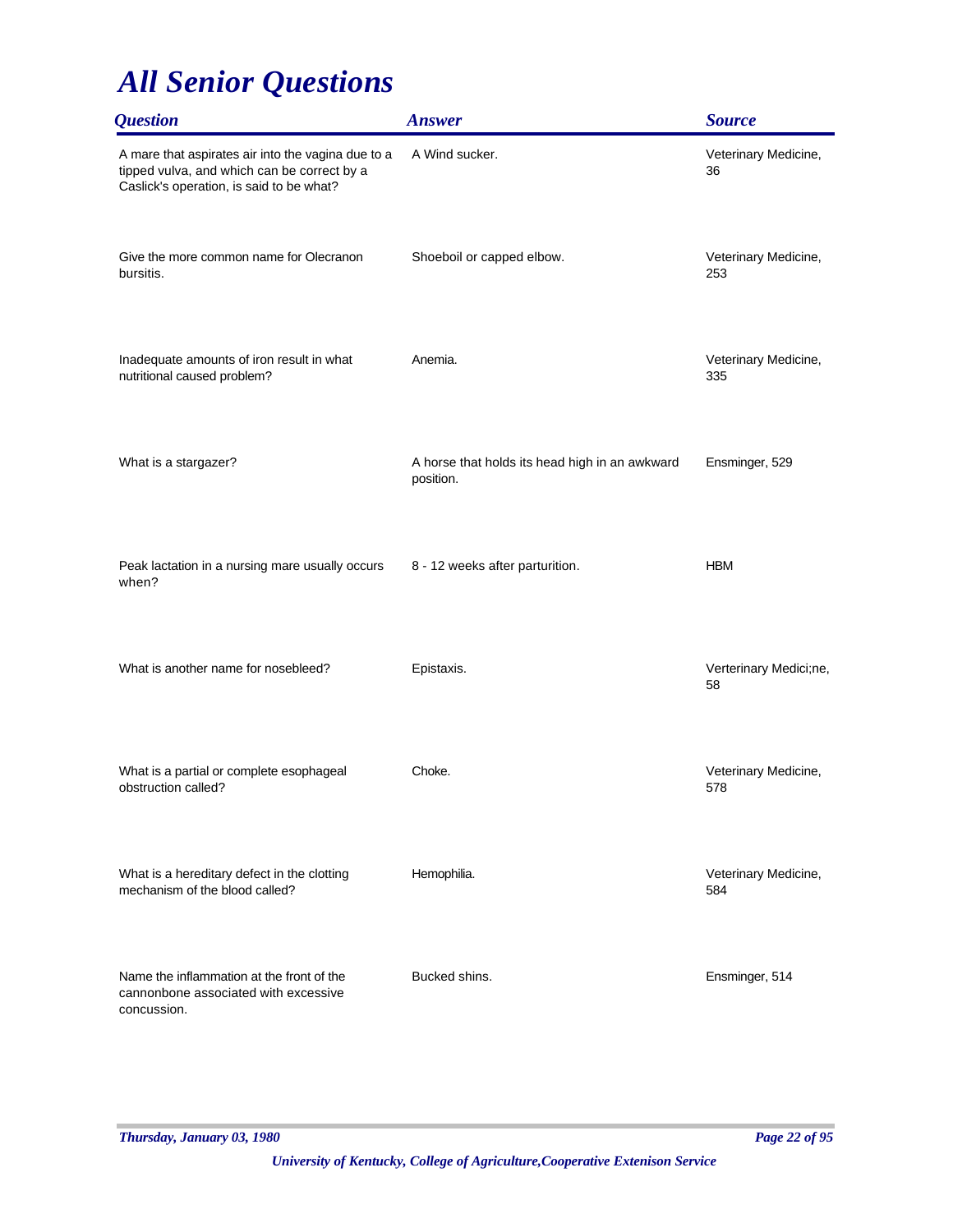| <i><b>Question</b></i>                                                                                                                                                                | <b>Answer</b>                                                                                                         | <b>Source</b>                |
|---------------------------------------------------------------------------------------------------------------------------------------------------------------------------------------|-----------------------------------------------------------------------------------------------------------------------|------------------------------|
| Name 5 of the 10 essential amino acids.                                                                                                                                               | Phenylalanine, Leucine, Lysine, Valine, Threonine,<br>Tryptophan, Isoleucine, Methionine, Histidine, and<br>Arginine. | Ensminger, 230               |
| What is the genus and species of the true zebra? Equus zebra.                                                                                                                         |                                                                                                                       | <b>HBM</b>                   |
| What is anhydrosis?                                                                                                                                                                   | Decreased ability to sweat.                                                                                           | Lewis, 261                   |
| Where would you find an osselet?                                                                                                                                                      | Fetlock joint.                                                                                                        | Ensminger, 525               |
| What is meant by the term "Scratches"?                                                                                                                                                | Dermatitis of the back of the fetlock and pastern -<br>also called grease heel.                                       | Ensminger, 520               |
| How many chukkers are there in a polo match?                                                                                                                                          | Six.                                                                                                                  | <b>HBM</b>                   |
| What is the term for the horseshoe heel which is<br>extended 1/4 inch or more beyond the heel of the<br>horse's foot and is usually used for corrective<br>purposes on the hind feet? | Trailer.                                                                                                              | Evans, Borton et all,<br>749 |
| What is the function of erythrocytes?                                                                                                                                                 | Transport oxygen in the blood.                                                                                        | Evans 117                    |
| In which organ would you find the following:<br>Cortex, Medulla, Loop of Henle, and Glomerulus?                                                                                       | Kidneys.                                                                                                              | Frandson, 315                |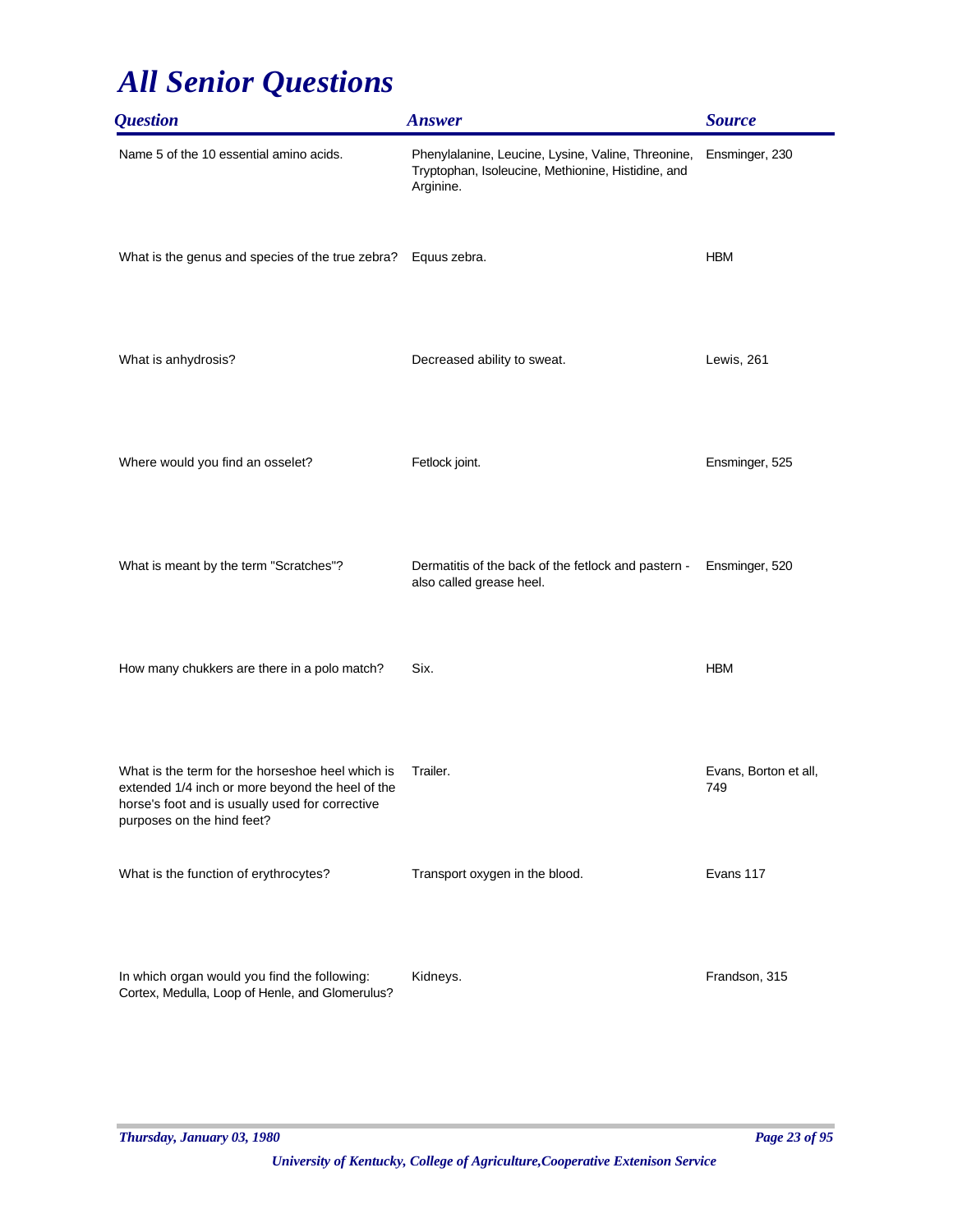| <i><b>Question</b></i>                                                                                                 | <b>Answer</b>                                                                                    | <b>Source</b>                |
|------------------------------------------------------------------------------------------------------------------------|--------------------------------------------------------------------------------------------------|------------------------------|
| What are erythrocytes?                                                                                                 | Red blood cells                                                                                  | Evans 117                    |
| What is a farm chunk?                                                                                                  | A small draft horse used around the farm, stands<br>15 -16 hands, and weighs 1300 - 1400 pounds. | <b>HBM</b>                   |
| Peritonitis affects which areas of the horse?                                                                          | Membrane lining of abdominal walls and the<br>covering of abdominal organs.                      | Verterinary Medicine,<br>591 |
| What are the five signs of inflammation?                                                                               | Redness, swelling, heat, pain.                                                                   | Veterinary Medicine<br>585   |
| What is a bar shoe?                                                                                                    | Any horseshoe which is not interrupted by an<br>opening between the heels.                       | Curtis, 169                  |
| The natural breeding season extends between<br>which months of the year if the horse is in the<br>northern hemisphere? | Begins in March and extends to late July or<br>August.                                           | <b>HBM</b>                   |
| What state did the American White Horse originate Nebraska.<br>in?                                                     |                                                                                                  | Evans, Borton et all,<br>53  |
| Which word is out of place: epididymis, urethra,<br>oviduct, or seminal vesicle?                                       | Oviduct.                                                                                         | Evans, Borton et all,<br>355 |
| What is a quittor?                                                                                                     | A deep-seated running sore at the coronet or<br>hoof head.                                       | Ensminger, 527               |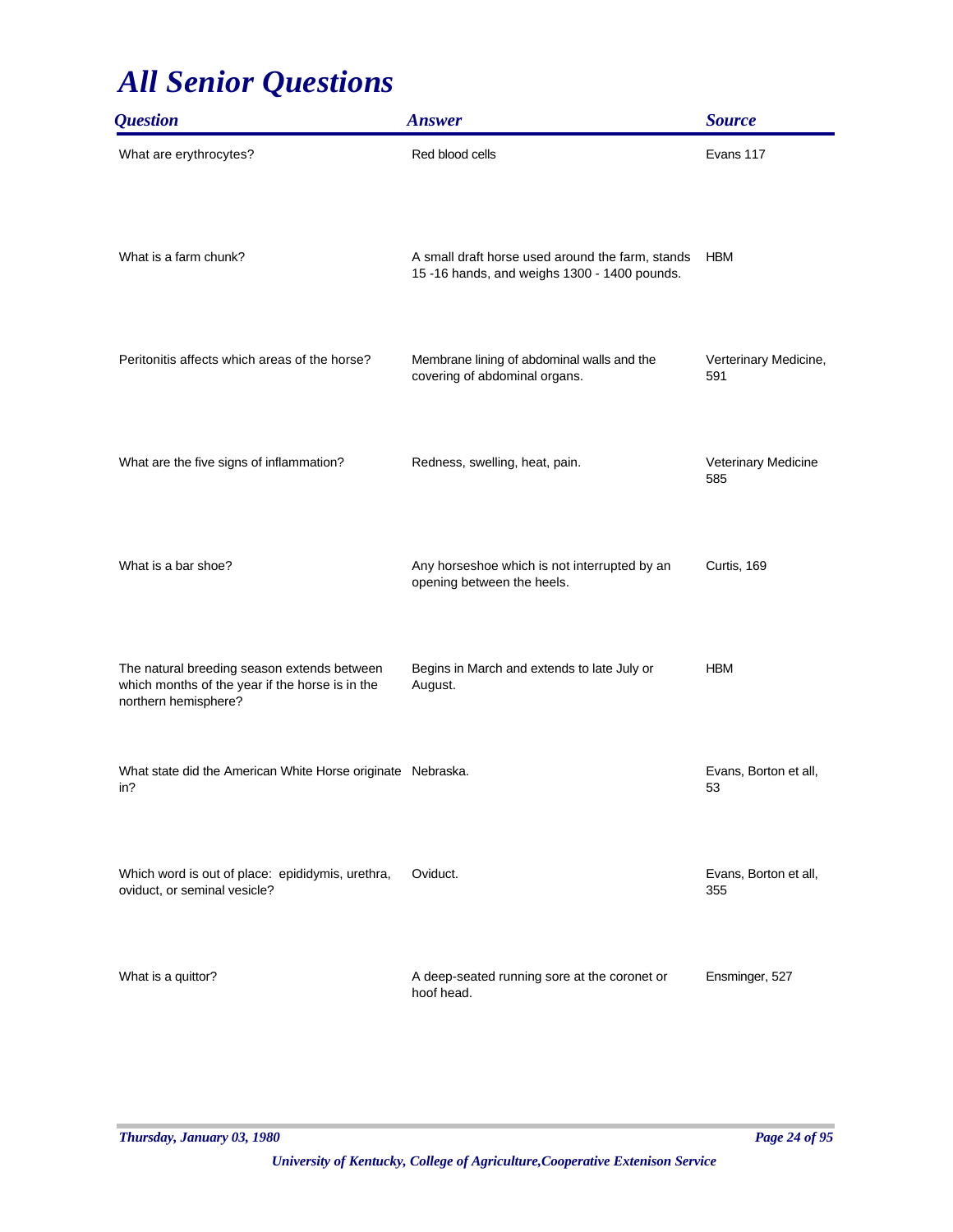| <i><b>Question</b></i>                                                                                                                 | <b>Answer</b>                                                                          | <b>Source</b>                |
|----------------------------------------------------------------------------------------------------------------------------------------|----------------------------------------------------------------------------------------|------------------------------|
| What is the name of the piece of harness that fits<br>under the tail?                                                                  | Crupper.                                                                               | Ensminger, 516               |
| Dark spots on a white coronet band are known<br>as what?                                                                               | Distal spots.                                                                          | Evans, Borton et all,<br>83  |
| What insect contains cantharidin - an irritant<br>which produces severe inflammation and blisters.                                     | <b>Blister Beetles.</b>                                                                | Ensminger, 330               |
| Name the phases of a follicle as it develops during Primordial, growth, and graafian.<br>the breeding season.                          |                                                                                        | Evans, Borton et all,<br>318 |
| What are the simple inorganic compounds that<br>dissolve in water and are essential for many of<br>the chemical processes in the body? | Electrolytes.                                                                          | Ensminger, 518               |
| What does the urinary system consist of?                                                                                               | Kidneys, ureters, bladder, and urethra.                                                | Evans, Borton et all,<br>119 |
| Define Four-beating.                                                                                                                   | When a horse canters or lopes with his front legs HBM<br>but trots with his hind legs. |                              |
| What is a hematoma?                                                                                                                    | Abnormal collection of blood in body tissue due to<br>a blood vessel injury.           | Veterinary Medicine,<br>584  |
| Name the female offspring of a stallion mated to a<br>Jennet.                                                                          | Hinny.                                                                                 | Evans, Borton et all,<br>76  |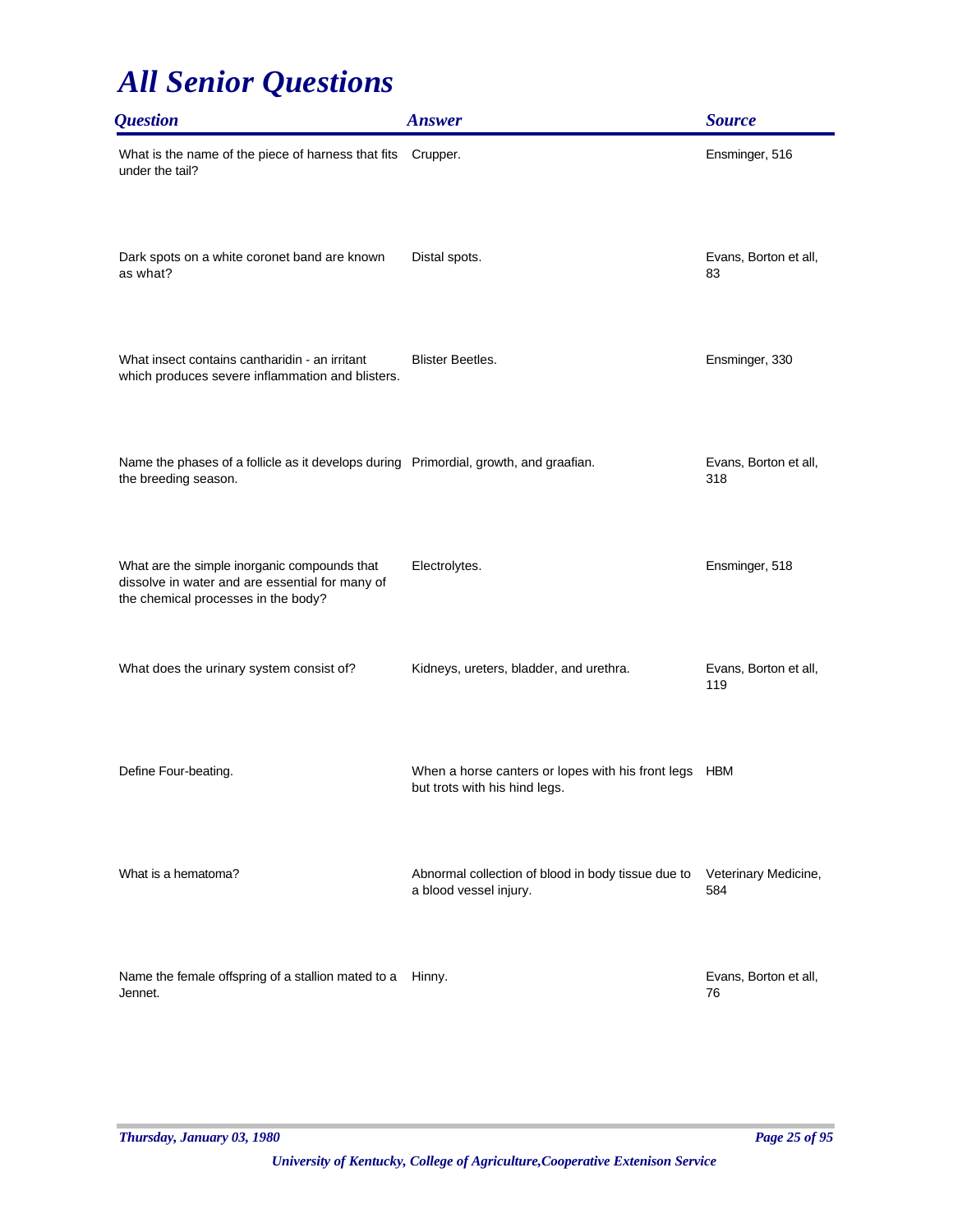| <i><b>Question</b></i>                                                                                                          | <b>Answer</b>                                                                                                                            | <b>Source</b>                |
|---------------------------------------------------------------------------------------------------------------------------------|------------------------------------------------------------------------------------------------------------------------------------------|------------------------------|
| What does the term "Bishoping" refer to?                                                                                        | Artificially altering the teeth of a horse to make<br>them seem younger or to change the appearance<br>of the teeth to change their age. | Ensminger, 513               |
| Describe the condition called gonitis.                                                                                          | An inflammation of the stifle joint which may be<br>acute or chronic.                                                                    | Stashak, 337                 |
| What was the original purpose of the Capriole,<br>levade and many other High School movements<br>taught to horses today?        | War or combat maneuvers.                                                                                                                 | Ensminger, 515               |
| A depression in the shoulder due to atrophied<br>muscles is known as what?                                                      | Sweeney                                                                                                                                  | Ensminger, 531               |
| Which hormone causes the formation of the<br>corpus luteum?                                                                     | Luteinizing hormone.                                                                                                                     | Ensminger, 523               |
| Which part of a cell regulates the movement and<br>exchange of food between the cells and the<br>horse's body fluids?           | Cell membrane.                                                                                                                           | Frandson, 46                 |
| What is the name of the hormone secreted by the<br>pituitary gland which stimulates the adrenals to<br>secrete corticosteroids? | ACTH (Adrenocorticotropic hormone).                                                                                                      | Evans, Borton et all,<br>126 |
| What is the average weight of a horse's lungs?                                                                                  | 13 pounds or 6 kilograms.                                                                                                                | <b>HBM</b>                   |
| The horse cannot eructate. What does this mean? The horse cannot vomit/ regurgitate.                                            |                                                                                                                                          | <b>HBM</b>                   |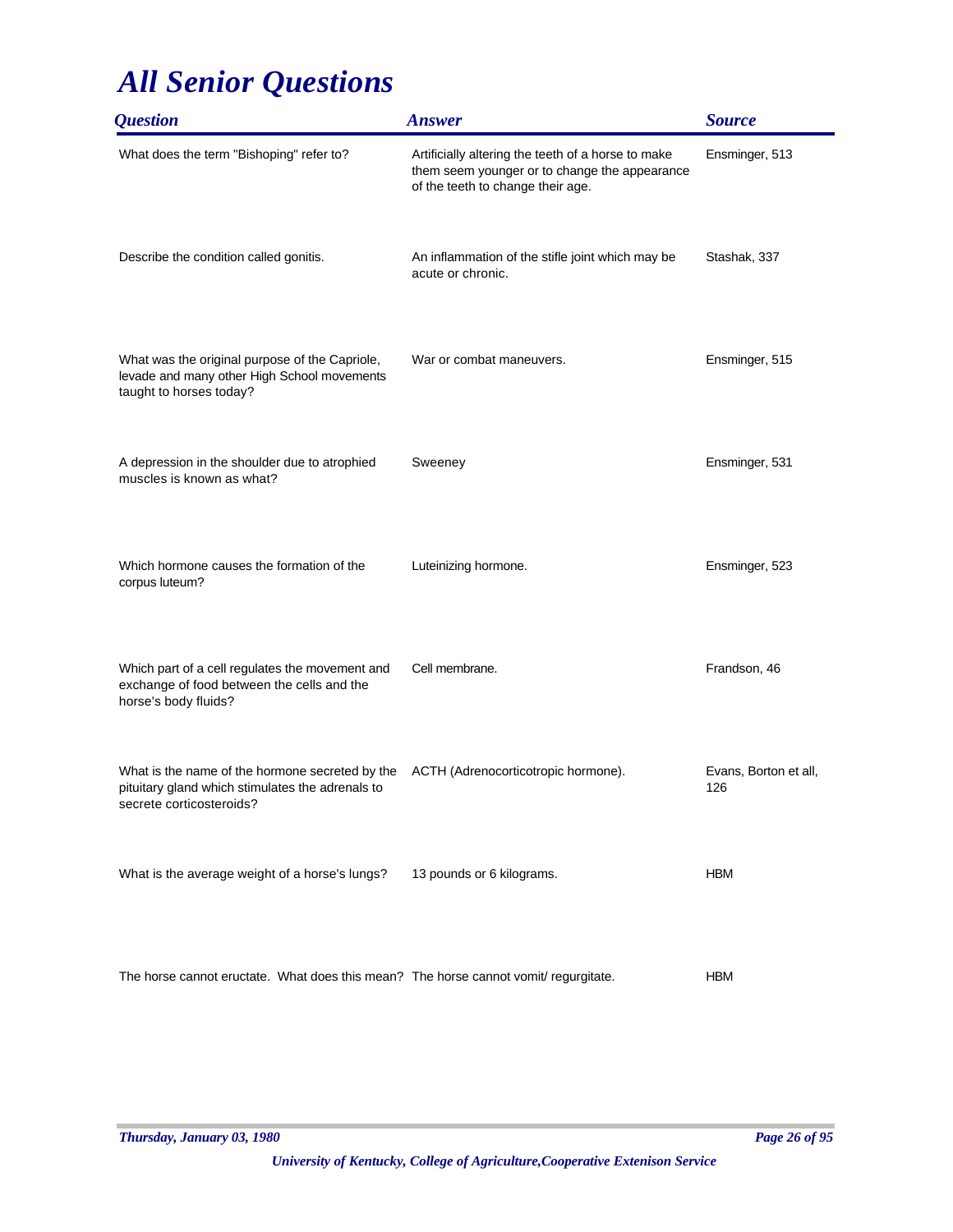| <i><b>Question</b></i>                                                                            | <b>Answer</b>                       | <b>Source</b>                |
|---------------------------------------------------------------------------------------------------|-------------------------------------|------------------------------|
| What is the hormone produced by the pituitary<br>gland that results in the maturation of the egg? | FSH (Follicle Stimulating Hormone). | Evans, Borton et all,<br>126 |
| A racehorse is suspected of being drugged.<br>Name two samples that might be taken.               | Saliva, blood, urine.               | Ensminger, 517               |
| What endocrine gland in the neck regulates the<br>basic metabolism?                               | Thyroid gland.                      | Evans, Borton et all,<br>127 |
| What is the hormone produced by the corpus<br>luteum?                                             | Progesterone.                       | Evans, Borton et all,<br>127 |
| What system of the horse does neonatal<br>isoerythrolysis affect?                                 | Circulatory.                        | Evans, Borton et all,<br>429 |
| What hormone can by used to cause short estrus Prostaglandin.<br>cycles or abortion?              |                                     | Evans, Borton et all,<br>127 |
| What important proteins does colostrum contain<br>that later milk does not?                       | Immunoglobulin (antibodies).        | Evans, Borton et all,<br>427 |
| Where does formation of red blood cells normally<br>occur?                                        | In the bone marrow.                 | Frandson, 189                |
| What is the capacity of the small intestine of the<br>horse?                                      | 12 gallons.                         | <b>HBM</b>                   |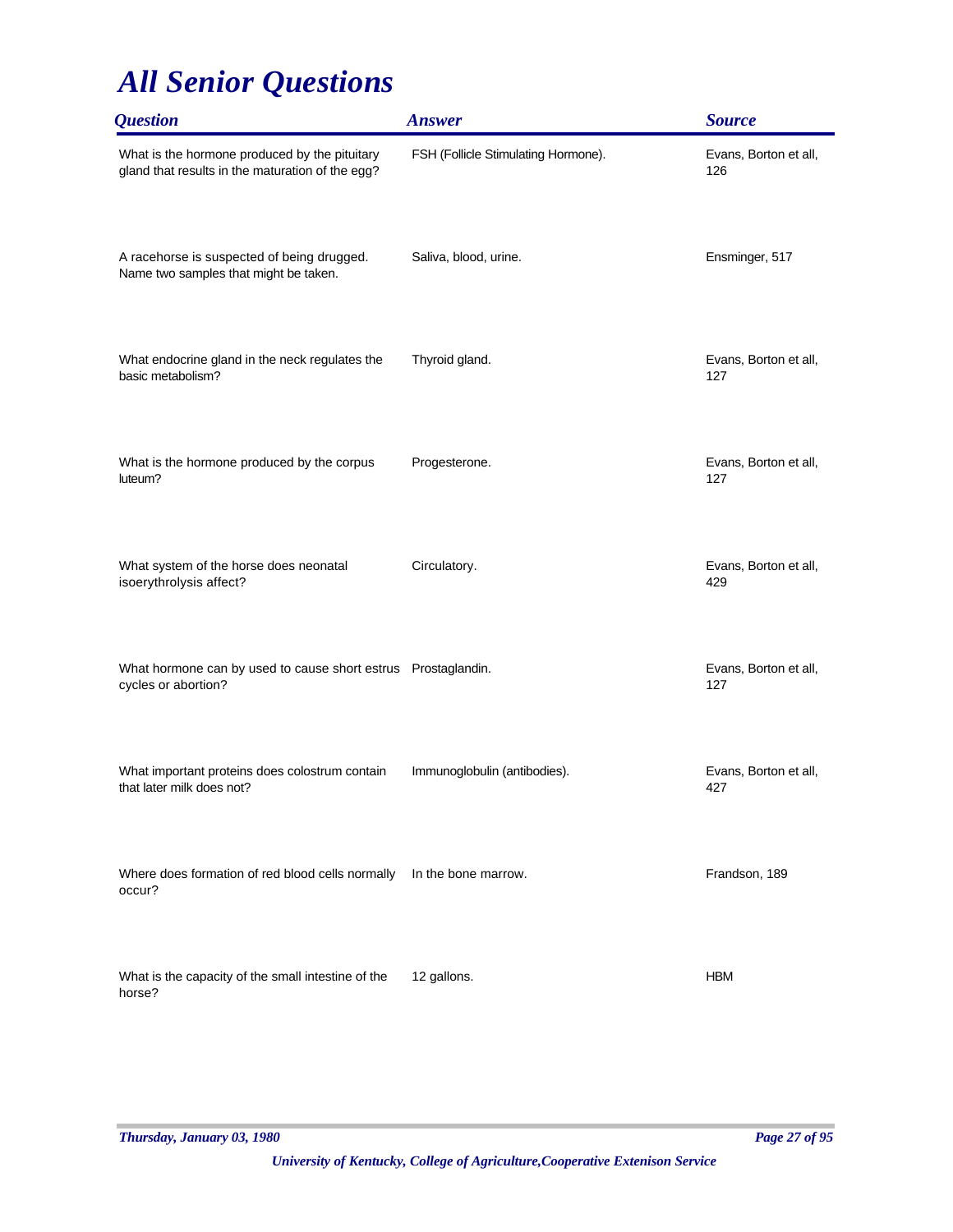| <i><b>Question</b></i>                                                               | <b>Answer</b>                                                            | <b>Source</b>                |
|--------------------------------------------------------------------------------------|--------------------------------------------------------------------------|------------------------------|
| Blood is basically made up of blood cells and<br>what?                               | Plasma.                                                                  | Frandson, 194                |
| Where is prolactin produced in the horse's body? Anterior pituitary gland.           |                                                                          | Evans, Borton et all,<br>127 |
| How long does it take the hoof to grow out from<br>the coronet to ground at the toe? | 9 - 12 months.                                                           | <b>HBM</b>                   |
| Name the three principal estrogenic hormones.                                        | Estradiol, estrogen, estriol.                                            | <b>HBM</b>                   |
| What is the name of the pigment in a horse's skin? Melanin.                          |                                                                          | Evans, Borton et all,<br>129 |
| What is an atresia coli?                                                             | Failure to develop a portion of the colon.                               | Veterinary Medicine,<br>201  |
| Where are erythrocytes stored that are not in<br>active circulation in the blood?    | Spleen.                                                                  | Evans, Borton et all,<br>234 |
| Growth of the hoof takes place where?                                                | Coronary corium (coronary band, sensitive<br>coronary band, or coronet). | Ensminger, 29                |
| What organ of the horse secretes gastric juices?                                     | Stomach.                                                                 | Evans, Borton et all,<br>191 |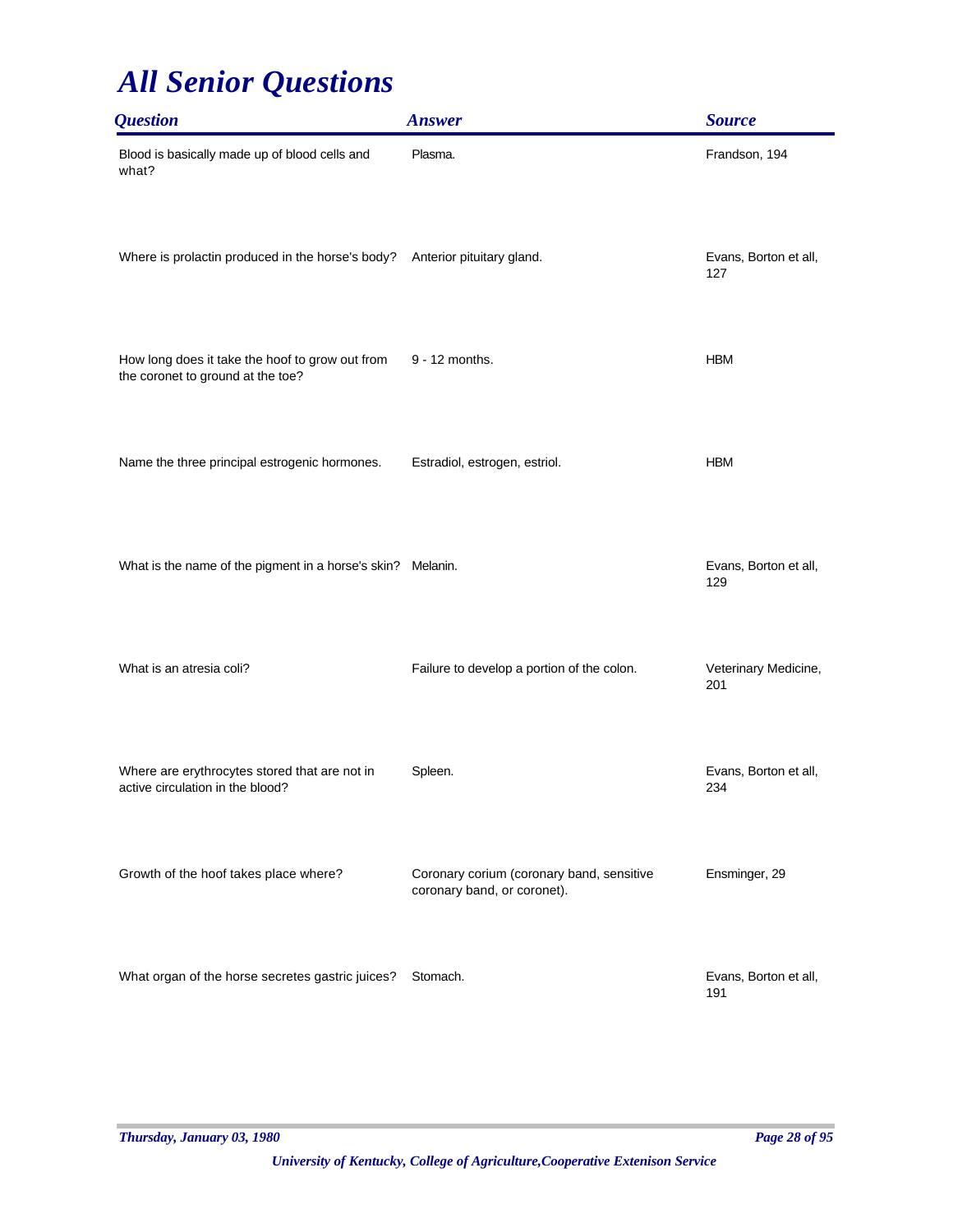| <b>Question</b>                                                                                                                 | <b>Answer</b>                                                                  | <b>Source</b>                |
|---------------------------------------------------------------------------------------------------------------------------------|--------------------------------------------------------------------------------|------------------------------|
| What gland is located at the base of the brain and<br>secretes hormones which regulates certain body<br>functions?              | Pituitary gland.                                                               | Evans, Borton et all,<br>127 |
| A drug that causes contraction of tissues to<br>promote healing, such as tannic acid, zinc oxide<br>or sulfate, is called what? | Astringent.                                                                    | Veterinary Medicine,<br>446  |
| The basic metabolic rate (BMR) is governed to a<br>large extent by the product of the thyroid gland.<br>Name this product.      | Thyroxin.                                                                      | Evans, Borton et all,<br>127 |
| The respiratory system is said to have two main<br>functions. What are they?                                                    | Supplying the blood with oxygen and removing<br>carbon dioxide from the blood. | Evans, Borton et all,<br>104 |
| What is the life expectancy for leukocytes?                                                                                     | Ten days.                                                                      | <b>HBM</b>                   |
| What is the capacity of the stomach of an<br>average mature horse?                                                              | 8 - 16 quarts.                                                                 | <b>HBM</b>                   |
| The horse has how many pairs of large salivary<br>glands?                                                                       | Three pairs.                                                                   | Frandson, 276                |
| What hormone enhances glucose uptake by cells? Insulin.                                                                         |                                                                                | Evans, Borton et all,<br>127 |
| Name one hormone secreted by the pancreas<br>which controls glucose levels in the body.                                         | Insulin or glucagon.                                                           | Evans, Borton et all,<br>127 |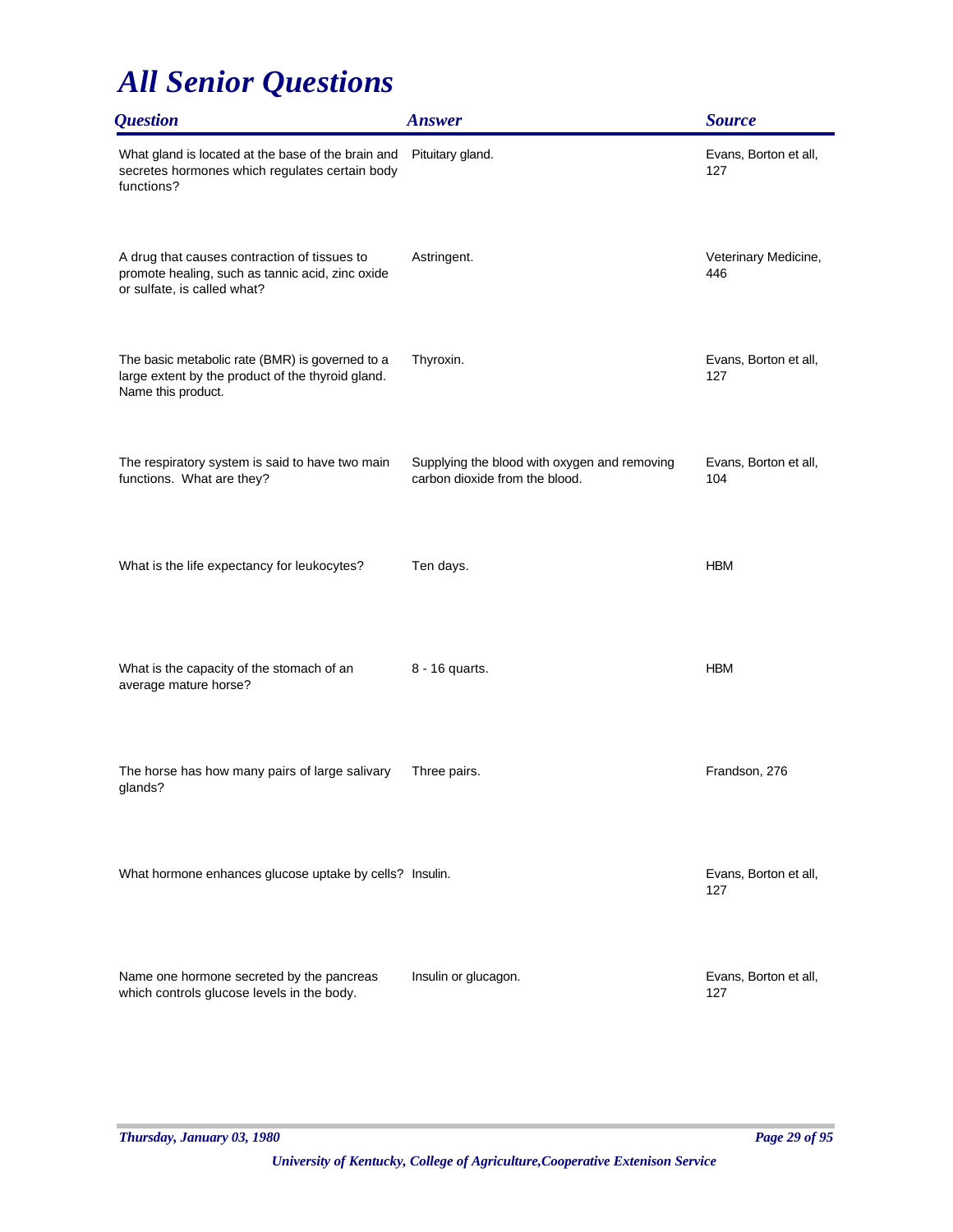| <i><b>Question</b></i>                                                                                                               | <b>Answer</b>                                                                  | <b>Source</b>                |
|--------------------------------------------------------------------------------------------------------------------------------------|--------------------------------------------------------------------------------|------------------------------|
| How does a hormone get to a distant part of the<br>body?                                                                             | Through the bloodstream or by the circulatory<br>system.                       | Evans, Borton et all,<br>126 |
| The eyes of the horse can focus clearly within<br>how many feet?                                                                     | Four.                                                                          |                              |
| What type of relationship is there between the<br>bacteria of the cecum and colon, and the horse<br>which suggests a mutual benefit? | Symbiotic.                                                                     | <b>HBM</b>                   |
| What does the hormone prolactin do in the mare?                                                                                      | Initiates lactation or stimulates the secretion of milk. Evans, Borton et all, | 127                          |
| What is the life expectancy for red blood cells?                                                                                     | 145 days (130 - 160).                                                          | <b>HBM</b>                   |
| In order to successfully transport oxygen,<br>hemoglobin must combine with what mineral?                                             | Iron.                                                                          | Lewis, 53                    |
| At the termination of the pregnancy, what<br>hormone stimulates uterine contractions and<br>lactation in the mare?                   | Oxytocin.                                                                      | Evans, Borton et all,<br>127 |
| Which has more intra-tubular pressure, veins or<br>arteries?                                                                         | Arteries.                                                                      | Evans, Borton et all,<br>112 |
| What do we call the hormone that stimulates the<br>development and maintenance of the feminine<br>sexual characteristics?            | Estrogen.                                                                      | Evans, Borton et all,<br>127 |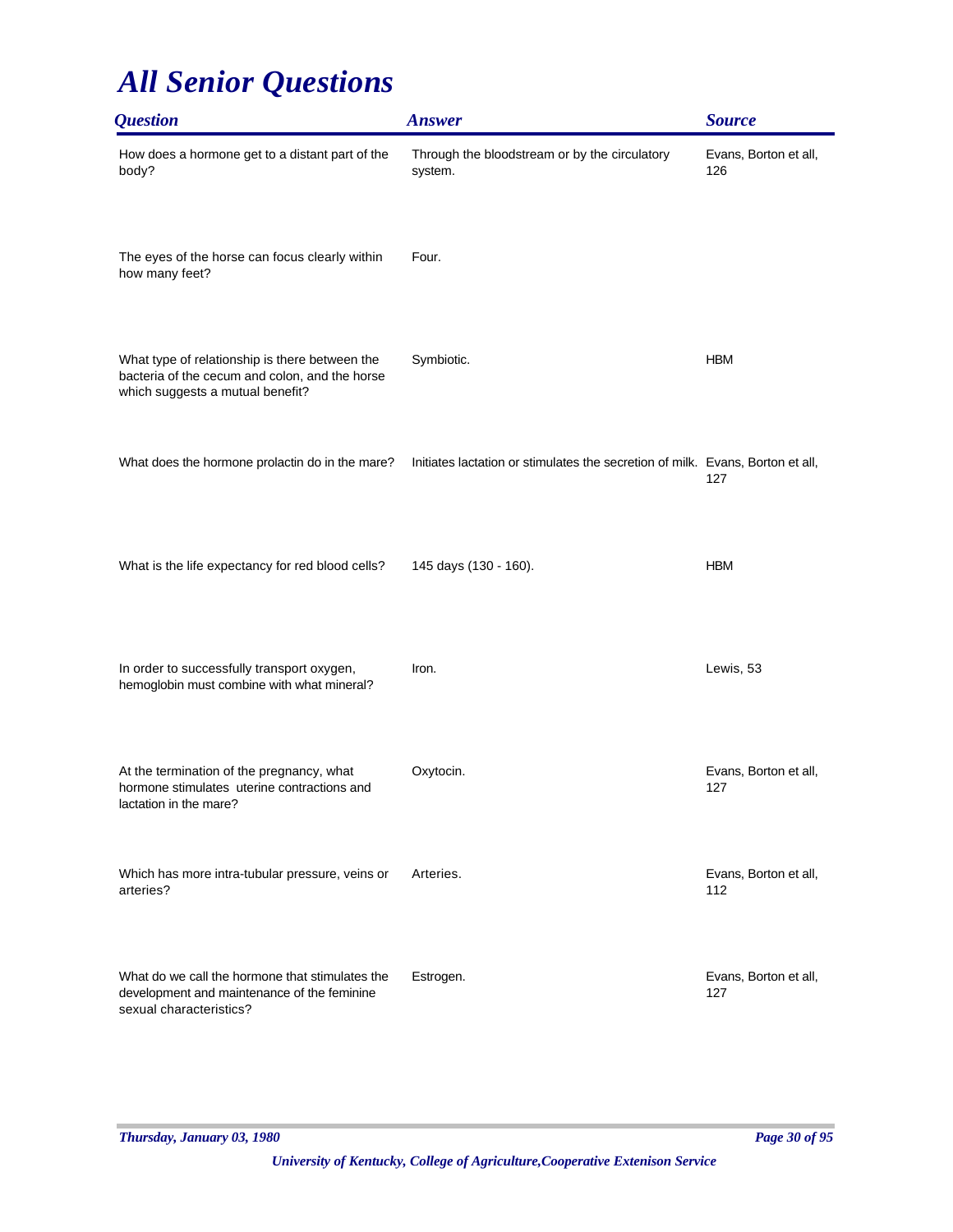| <i><b>Question</b></i>                                                                                                                 | <b>Answer</b>                 | <b>Source</b>                |
|----------------------------------------------------------------------------------------------------------------------------------------|-------------------------------|------------------------------|
| What gland is affected by goiter?                                                                                                      | Thyroid gland.                | Evans, Borton et all,<br>233 |
| Which steroid, hormone is produced naturally in<br>the stallion in sufficient quantities to affect the<br>gonads?                      | Testosterone.                 | Frandson, 422                |
| What part of the hoof produces the wax-like<br>substance that covers the outer surface of the<br>wall and seals it from excess drying? | Periople.                     | Evans 694                    |
| What is the major storage form of glucose and<br>where is the majority of this compound found in a<br>normal, healthy horse?           | Glycogen; Muscle.             | Frape, 270                   |
| Name the three membranes of the placenta.                                                                                              | Amnion, allantois, chorion.   | Evans, Borton et all,<br>341 |
| What is the name of the hard disc-like structure<br>found in the placental fluids after parturition?                                   | Hippomane.                    | Evans, Borton et all,<br>342 |
| Through what structure does the egg pass going<br>from the ovary to the uterus?                                                        | Oviduct (or fallopian tubes). | Evans 319                    |
| During pregnancy, what hormone can be<br>detected in the mare's urine?                                                                 | Estrogen.                     | <b>HBM</b>                   |
| What is the name of the transparent sac which<br>directly envelopes the unborn fetus?                                                  | Amnion.                       | Evans, Borton et all,<br>340 |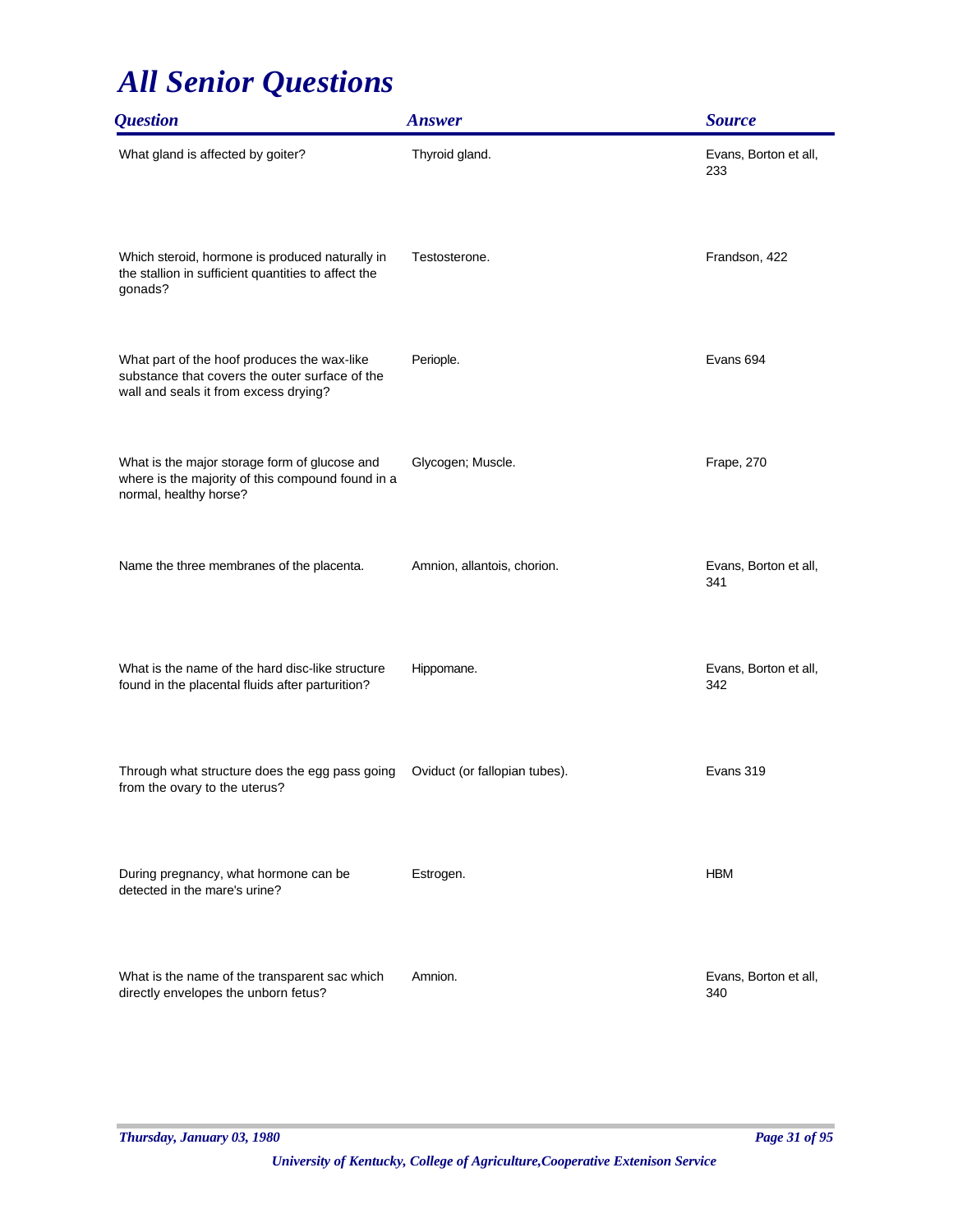| <i><b>Question</b></i>                                                                                                                | <b>Answer</b>                | <b>Source</b>                      |
|---------------------------------------------------------------------------------------------------------------------------------------|------------------------------|------------------------------------|
| What is the name of the most mature follicle?                                                                                         | Graffian Follicle.           | Evans, Borton et all,<br>318       |
| The infundibulum narrows into what tube?                                                                                              | Oviduct (or fallopian tube). | Evans, Borton et all,<br>319       |
| When does the placenta fully attach to the wall of Approximately 21 weeks after fertilization. (150<br>the uterus?                    | days)                        | Evans, Borton et all,<br>340       |
| The cervix connects what two reproductive<br>organs?                                                                                  | Uterus and vagina.           | Evans, Borton et all,<br>321       |
| Sperm mixed with fluid from the accessory glands Semen.<br>is called what?                                                            |                              | Ensminger 528                      |
| What is a zygote?                                                                                                                     | A fertilized egg.            | <b>Breeding</b><br>Management, 684 |
| The difficult birth is called what?                                                                                                   | Dystocia.                    | <b>Breeding</b><br>Management, 670 |
| How soon after parturition should a 1000 lb. mare Within three hours; 10 - 13 lbs.<br>pass her placenta and how much should it weigh? |                              | Breeding Manag, 454-<br>455        |
| Between what two structures is the umbilical<br>cord attached?                                                                        | Placenta and fetus.          | <b>Breeding</b><br>Management, 683 |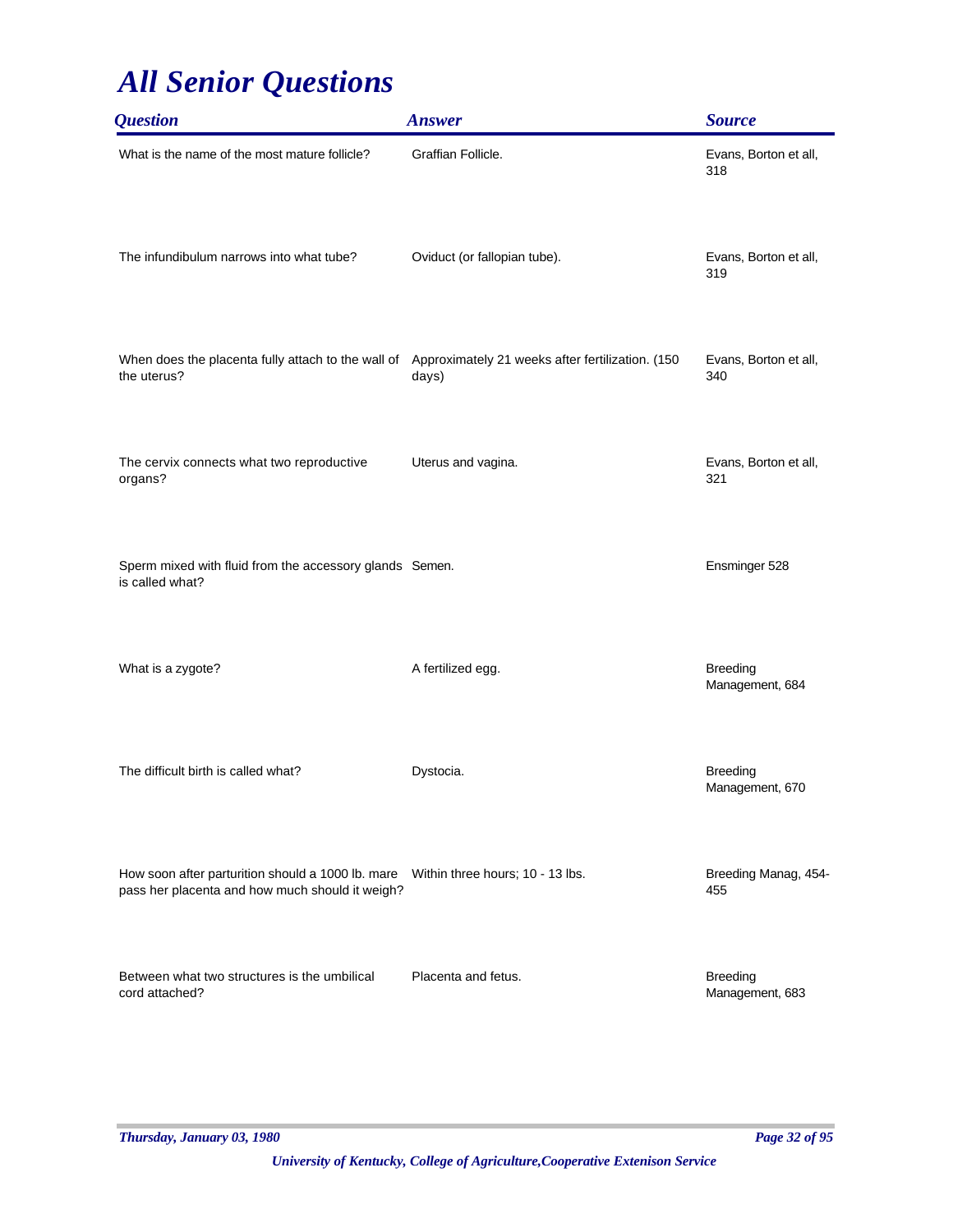| <i><b>Question</b></i>                                                                                                                                                                          | <b>Answer</b>                                                                | <b>Source</b>                      |
|-------------------------------------------------------------------------------------------------------------------------------------------------------------------------------------------------|------------------------------------------------------------------------------|------------------------------------|
| Colostrum is especially important to the foal<br>because it contains what two things?                                                                                                           | Laxatives and antibodies.                                                    | <b>Breeding</b><br>Management, 668 |
| The horse has what type of placentation - a)<br>zonary, b) cotyledonary, or c) diffuse?                                                                                                         | C) Diffuse.                                                                  | <b>Breeding</b><br>Management, 375 |
| Which foal at birth has the greatest probability of<br>being larger: one sired by a Welsh Pony our of a<br>Quarter Horse mare, or one sired by a Quarter<br>Horse stallion out of a Welsh mare? | Sired by a Welsh pony out of a Quarter Horse<br>mare.                        | <b>HBM</b>                         |
| The infundibulum is the funnel-like membrane that<br>surrounds the mare's ovary. What is its purpose?                                                                                           | It catches the egg when it is released by the<br>ovary.                      | Ensminger, 182                     |
| When a foal is first expelled from the mare, what<br>is the first thing you should look for?                                                                                                    | That the foal is breathing (spontaneous breathing). Ensminger, 200           |                                    |
| What 3 methods can be used to determine if a<br>mare is pregnant?                                                                                                                               | Ultrasound, rectal palpation, failure to come into<br>heat, and blood tests. | Ensminger, 194-195                 |
| What is the endometrium?                                                                                                                                                                        | Lining of the uterus.                                                        | <b>Breeding</b><br>Management, 670 |
| What happens to the cervix of the mare during<br>diestrus and in pregnancy?                                                                                                                     | It seals up so it is impermeable to fluids, debris<br>and bacteria.          | Evans, Borton et al,<br>321        |
| Male sperm generally remains viable in the female 24 - 48 hours.<br>reproductive tract for how many hours?                                                                                      |                                                                              | <b>HBM</b>                         |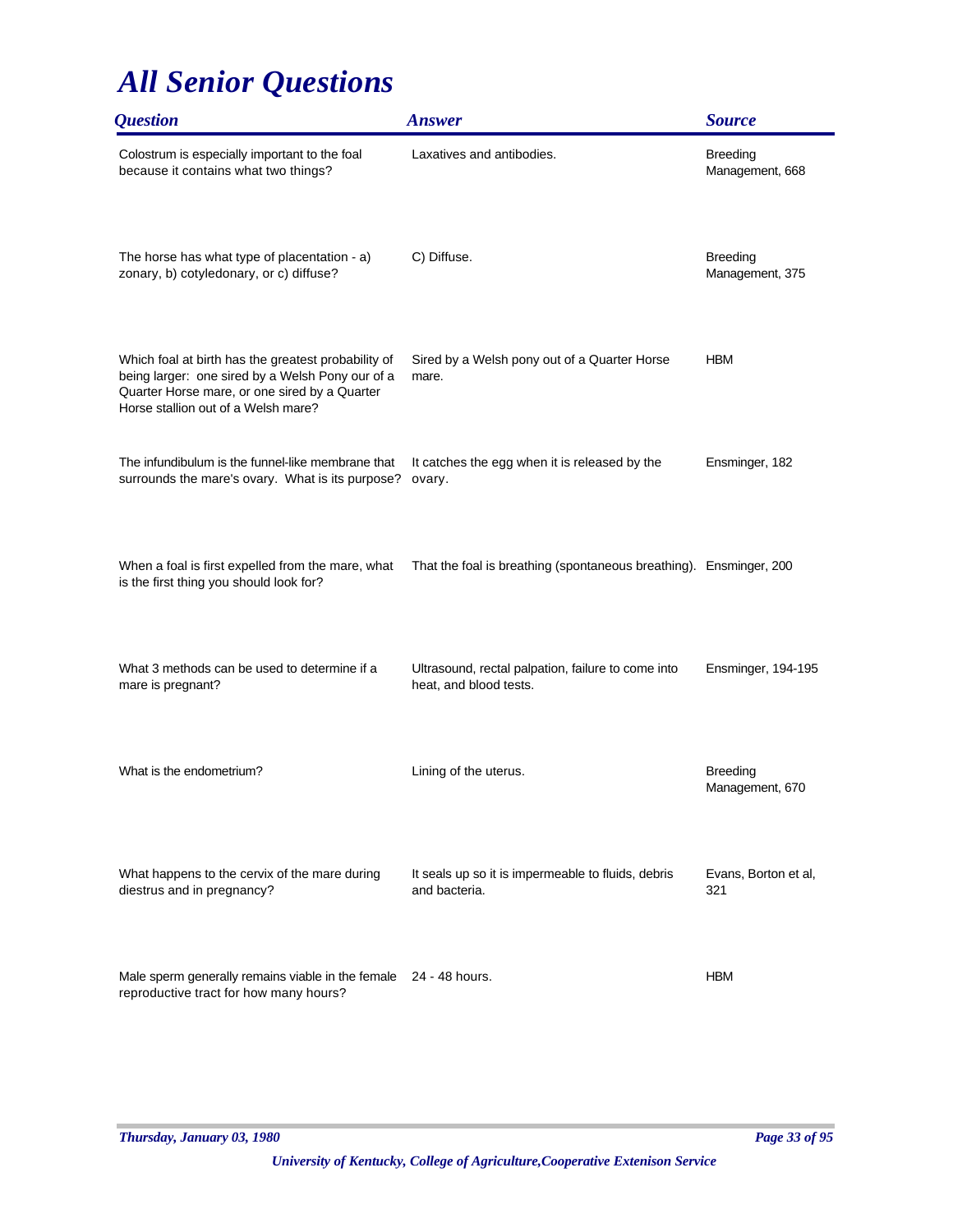| <i><b>Question</b></i>                                                                                                                      | <b>Answer</b>                                                                                                                              | <b>Source</b>                      |
|---------------------------------------------------------------------------------------------------------------------------------------------|--------------------------------------------------------------------------------------------------------------------------------------------|------------------------------------|
| What name is given to the process in which the<br>follicle ruptures?                                                                        | Ovulation.                                                                                                                                 | <b>Breeding</b><br>Management, 679 |
| Name the four causes of disqualification of a<br>saddlebronc rider.                                                                         | Being bucked off, changing hands on rein, losing<br>a stirrup, touching with free hand.                                                    | <b>HBM</b>                         |
| Name the succession of letters around a small<br>dressage arena starting at A and looking left to<br>right.                                 | (A), K, E, H, C, M, B, F.                                                                                                                  | <b>HBM</b>                         |
| What are 3 of the five lateral movements in<br>dressage as FEI defines?                                                                     | Leg yielding, shoulder in, traverse, renvers, half-<br>pass.                                                                               | <b>HBM</b>                         |
| If an in-and-out originally has a distance of 24',<br>how far should you move the second jump to<br>allow the horse to take another stride? | 9 feet, 35 total feet for two non-jumping strides.                                                                                         | German Nat'l Eq. Fed.<br>128       |
| What determines the rating for an AHSA show?                                                                                                | The number of classes and the prize money per<br>division.                                                                                 | <b>HBM</b>                         |
| According to the AHSA, in a reining class, which<br>figure 8 is worked in a slow lope?                                                      | The small figure 8.                                                                                                                        | <b>HBM</b>                         |
| Recognized AHSA judges are grouped into three<br>classifications. Name them.                                                                | Registered (senior), Recorded (junior), Guest.                                                                                             | <b>HBM</b>                         |
| What does the term "in hand' mean?                                                                                                          | The term refers to a horse being shown at halter<br>in a breeding or halter class; the horse may be<br>shown in either a halter or bridle. | Ensminger, 448                     |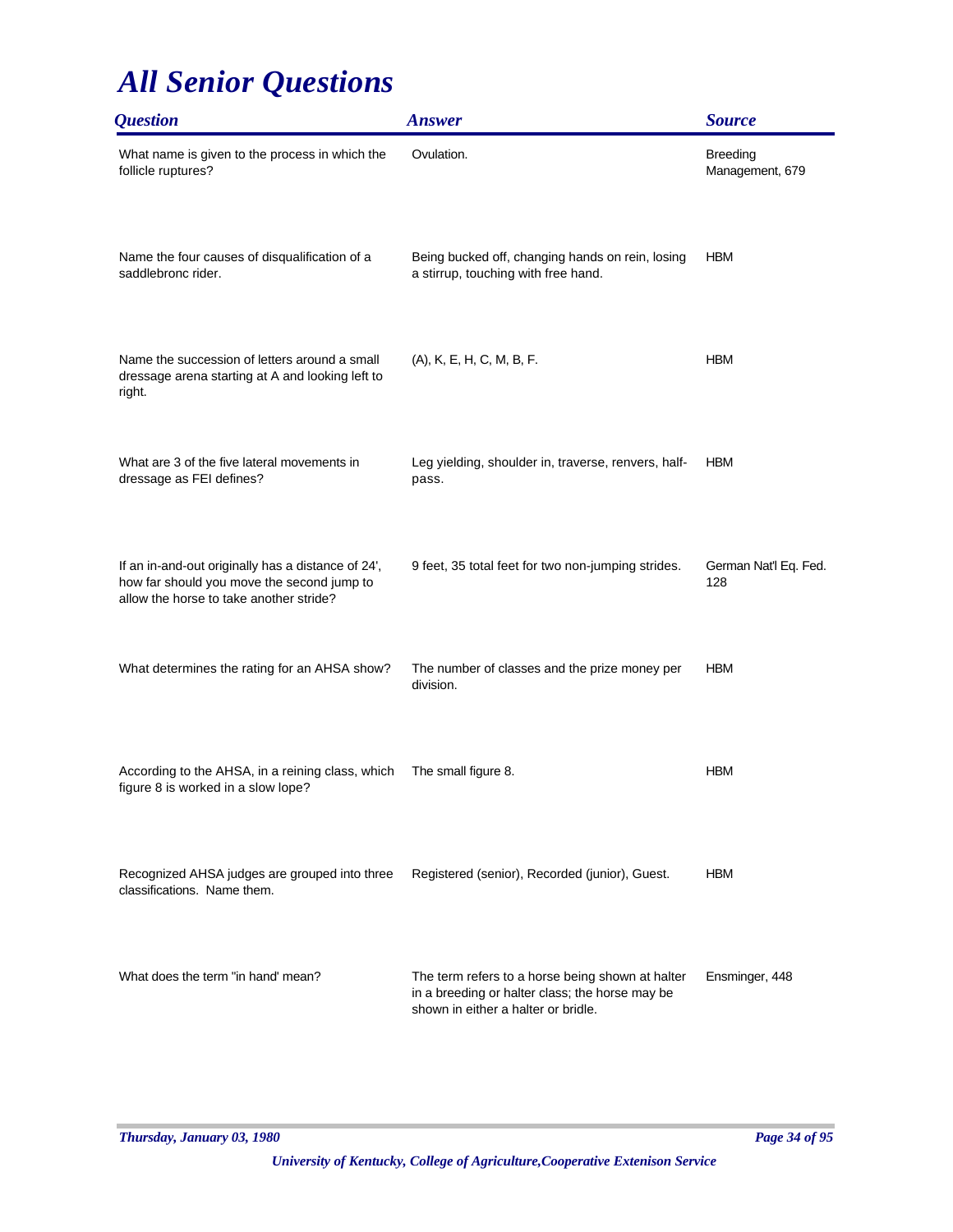| <i><b>Question</b></i>                                                                                                                             | <b>Answer</b>                                    | <b>Source</b> |
|----------------------------------------------------------------------------------------------------------------------------------------------------|--------------------------------------------------|---------------|
| What are the dimensions, in meters, of a small<br>dressage ring?                                                                                   | 20 meters X 40 meters.                           | <b>HBM</b>    |
| According to the AHSA, how many feet long is<br>the perimeter of the equilateral triangle used in<br>table 1 of the Cloverleaf Barrel Competition? | 75 feet.                                         | <b>HBM</b>    |
| What is the name of the jump which contains first<br>a wall and then a pond with water?                                                            | Liverpool.                                       | <b>HBM</b>    |
| According to the AHSA, where should the bight<br>of the rein be in saddle seat equitation?                                                         | On the off side (right).                         | <b>HBM</b>    |
| How many different ways is it possible to place a 24 (4!)<br>class of four horses?                                                                 |                                                  | <b>HBM</b>    |
| According to the AHSA American Saddlebred<br>Division, what are the 5 gaits required in a 5-<br>gaited pleasure class?                             | Flat walk, square trot, slow gait, canter, rack. | <b>HBM</b>    |
| According to the AHSA, in hunt seat equitation,<br>which item of tack is optional in classes requiring<br>both jumping and hacking?                | Martingale.                                      | <b>HBM</b>    |
| In the AHSA Western division, what percentage<br>of the judging is based on conformation in a<br>pleasure class?                                   | 30 %.                                            | <b>HBM</b>    |
| In which equitation division does a fall of horse<br>and/or rider not necessarily eliminate that rider?                                            | Stock Seat and Saddle Seat.                      | <b>HBM</b>    |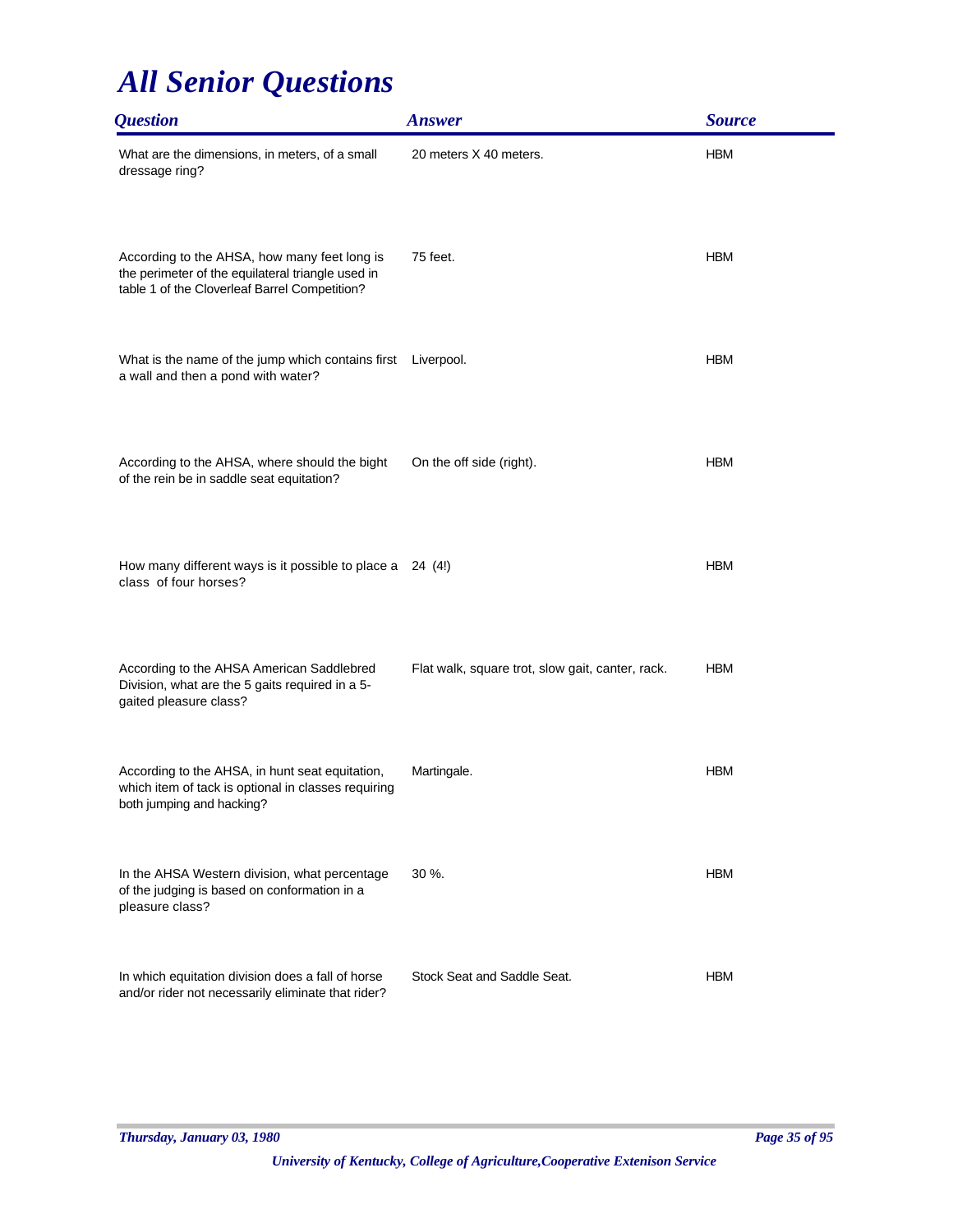| <i><b>Question</b></i>                                                                                                                               | <b>Answer</b>                                                 | <b>Source</b> |
|------------------------------------------------------------------------------------------------------------------------------------------------------|---------------------------------------------------------------|---------------|
| According to the AHSA, what are the four<br>qualifying gaits required in a Western Pleasure<br>class for Arabians?                                   | Walk, jog trot, lope, hand gallop.                            | <b>HBM</b>    |
| According to the AHSA, in Saddle Seat Equitation, All at one time.<br>how should the reins be picked up?                                             |                                                               | <b>HBM</b>    |
| According to the AHSA, what is considered the<br>minimum height for a horse?                                                                         | Over 14.2 hands unless otherwise specified in<br>breed rules. | <b>HBM</b>    |
| According to the AHSA, what three things are<br>required on the bridle in the Arabian Pleasure<br>Driving class?                                     | Blinkers, overcheck, snaffle bit.                             | <b>HBM</b>    |
| According to the AHSA, in a Palomino Western<br>Pleasure class, what percentage of the horse's<br>performance counts for performance and<br>manners? | 75%.                                                          | <b>HBM</b>    |
| According to the AHSA, how much time is<br>allowed to replace a shoe on a horse that has<br>cast one during the class?                               | 7 minutes after the farrier enters the ring.                  | <b>HBM</b>    |
| In steer wrestling, what is the penalty for a hazer<br>breaking the barrier?                                                                         | A hazer has no barrier, therefore there is no<br>penalty.     | <b>HBM</b>    |
| How many poles are in a "Stakes Race" pattern?                                                                                                       | Six.                                                          | <b>HBM</b>    |
| According to the AHSA Morgan Horse division,<br>what is the percentage allowed for conformation<br>in English Pleasure classes?                      | 40 %.                                                         | <b>HBM</b>    |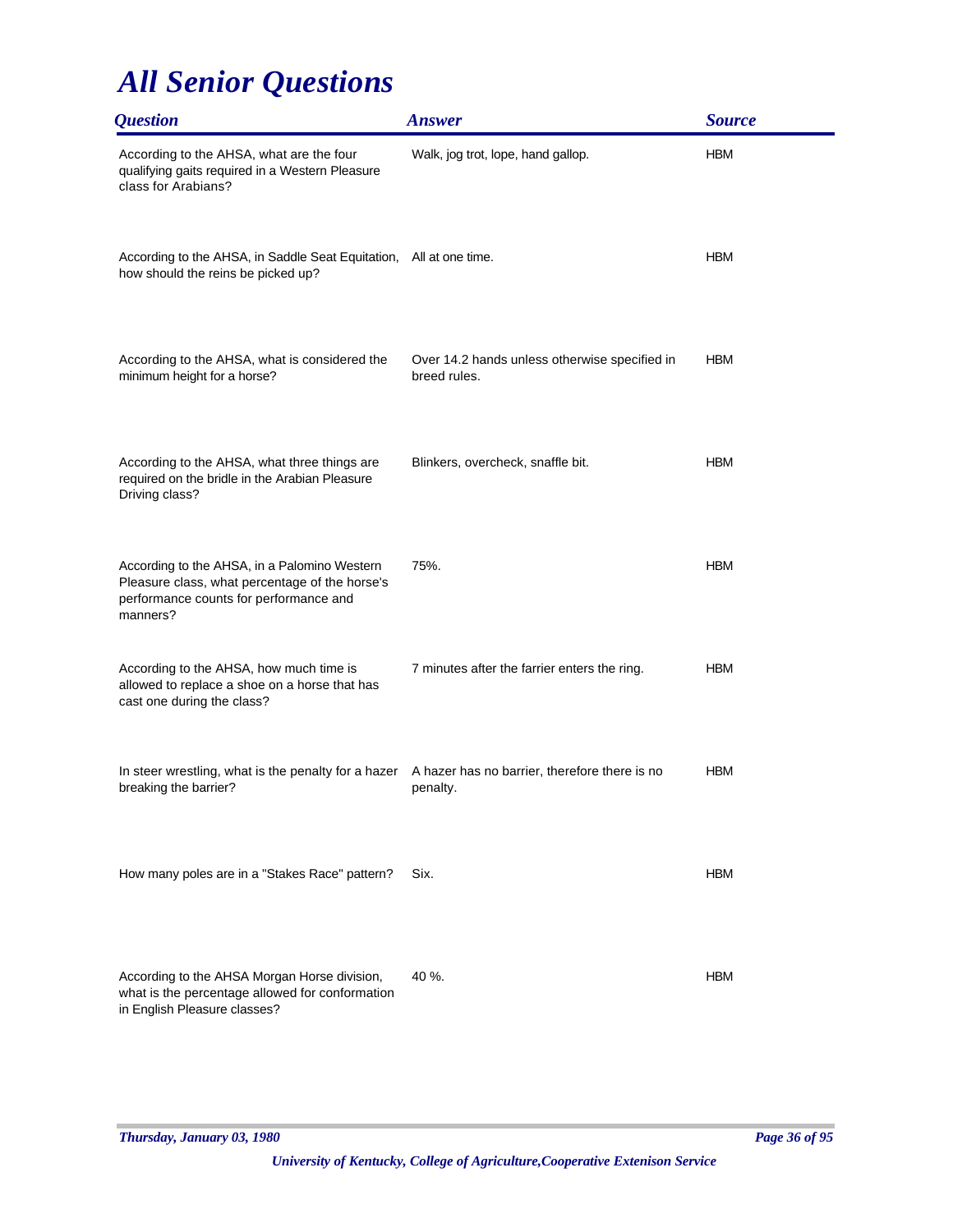| <i><b>Question</b></i>                                                                                                                               | <b>Answer</b>                                           | <b>Source</b> |
|------------------------------------------------------------------------------------------------------------------------------------------------------|---------------------------------------------------------|---------------|
| According to the AHSA pattern in the Pinto<br>Western Riding class, how many lead changes<br>are there?                                              | Eight lead changes.                                     | <b>HBM</b>    |
| According to the AHSA Hunt division, when an<br>obstacle requires two or more fences, how are<br>the faults committed at each obstacle considered?   | Separately, a fault for each obstacle.                  | <b>HBM</b>    |
| What are fine harness horses judged on?                                                                                                              | Personality, manners, and brilliance of<br>performance. | <b>HBM</b>    |
| According to the AHSA, in a Paint Reining class,<br>what is the penalty for not following the<br>recommended reining pattern?                        | Disqualification.                                       | <b>HBM</b>    |
| According to the AHSA, in Hunter Over Fences<br>classes, what is the minimum number of fences<br>required for A-B-C Section ratings?                 | 8 fences.                                               | <b>HBM</b>    |
| What piece of equipment is necessary in a Stock<br>Seat equitation class if a romal is used?                                                         | Hobbles.                                                | <b>HBM</b>    |
| What is the name of the solid triangular shape<br>jump found in many hunt courses?                                                                   | Coop.                                                   | <b>HBM</b>    |
| According to the AHSA, in the Appaloosa<br>Western Pleasure class, what percent of the<br>horse's performance counts for performance and<br>manners? | 60 %.                                                   | <b>HBM</b>    |
| You have just finished your reining pattern, you<br>ride over to the judge. Why?                                                                     | So the judge can check your curb strap and bit.         | <b>HBM</b>    |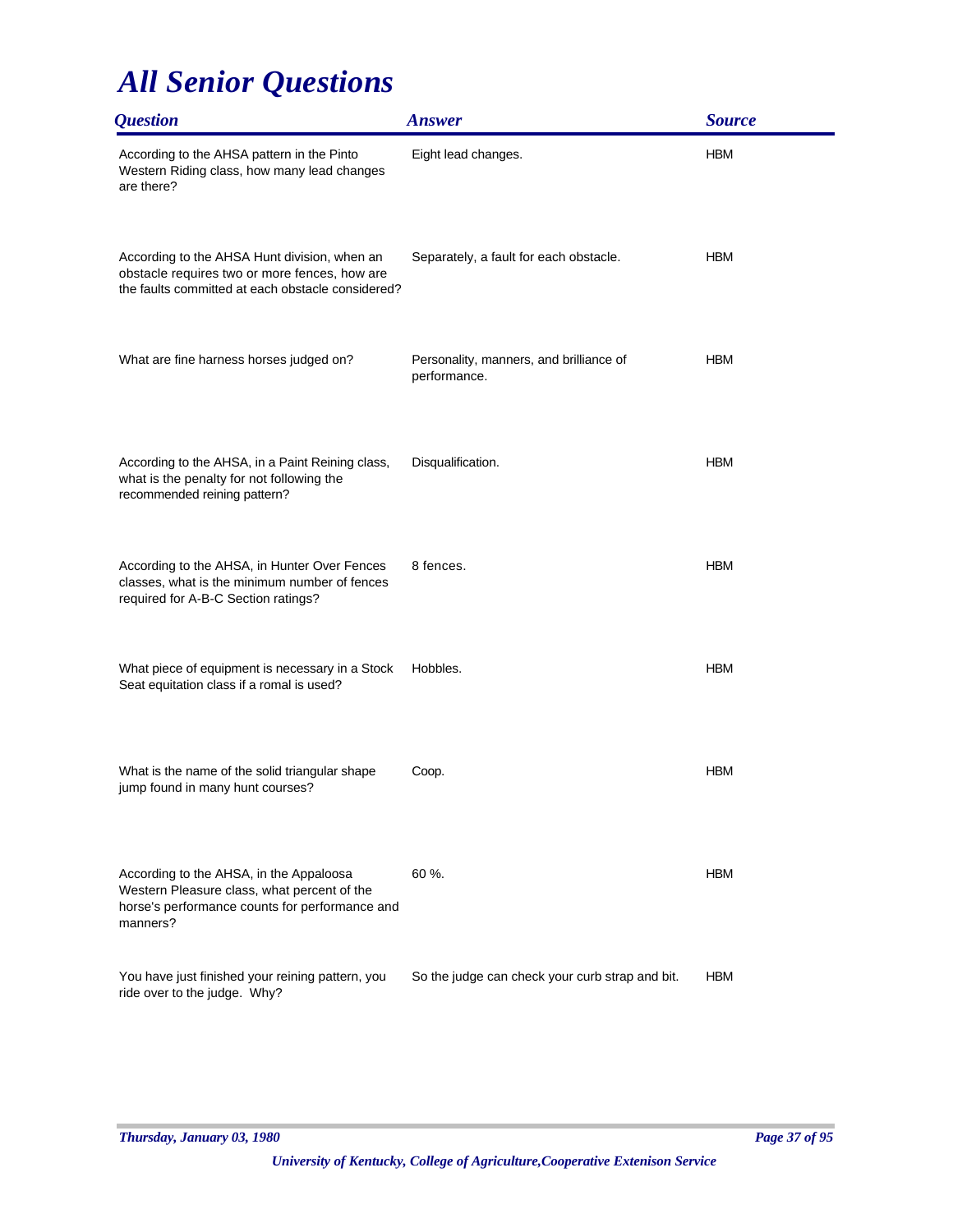| <i><b>Question</b></i>                                                                                                            | <b>Answer</b>                                                                                                                     | <b>Source</b> |
|-----------------------------------------------------------------------------------------------------------------------------------|-----------------------------------------------------------------------------------------------------------------------------------|---------------|
| In setting the tail of a gaited or walking horse, is<br>the tail broken?                                                          | No.                                                                                                                               | <b>HBM</b>    |
| What is meant by the term "ride on the buckle"?                                                                                   | Drop reins and ride with loose reins, by holding on HBM<br>near the buckle.                                                       |               |
| What is the difference between barrel racing and<br>cloverleaf patterns?                                                          | Barrels: Either direction to start; Cloverleaf: Start<br>only to the right.                                                       | <b>HBM</b>    |
| At an outdoor event, what is the suggested<br>distance for a one-stride in-and-out in an AHSA<br>hunter division show?            | 26 - 28 feet.                                                                                                                     | <b>HBM</b>    |
| In order to participate in approved POA shows<br>and sales, the pony must have Appaloosa<br>coloring visible up to how many feet? | 40 feet (35 - 45 is acceptable).                                                                                                  | <b>HBM</b>    |
| Each PRCA rodeo has five standard events.<br>Name them.                                                                           | Bareback Bronc Riding, Saddle Bronc Riding, Bull<br>Riding, Calf Roping, and Steer Wrestling.                                     | <b>HBM</b>    |
| In Saddle Seat riding, on which side of the horse<br>would the rider hold his crop or whip?                                       | In the inside hand, forcing him to change hands<br>when changing ring direction.                                                  | <b>HBM</b>    |
| What should the rider do if his horse is four-<br>beating at the canter?                                                          | Send the horse forward or speed up.                                                                                               | <b>HBM</b>    |
| Name four types of rewards that can be used in<br>training horses.                                                                | Food; praising voice; stroking with hand;<br>removal of pressure, pain or discomfort;<br>discontinuing work; letting horse relax. | <b>HBM</b>    |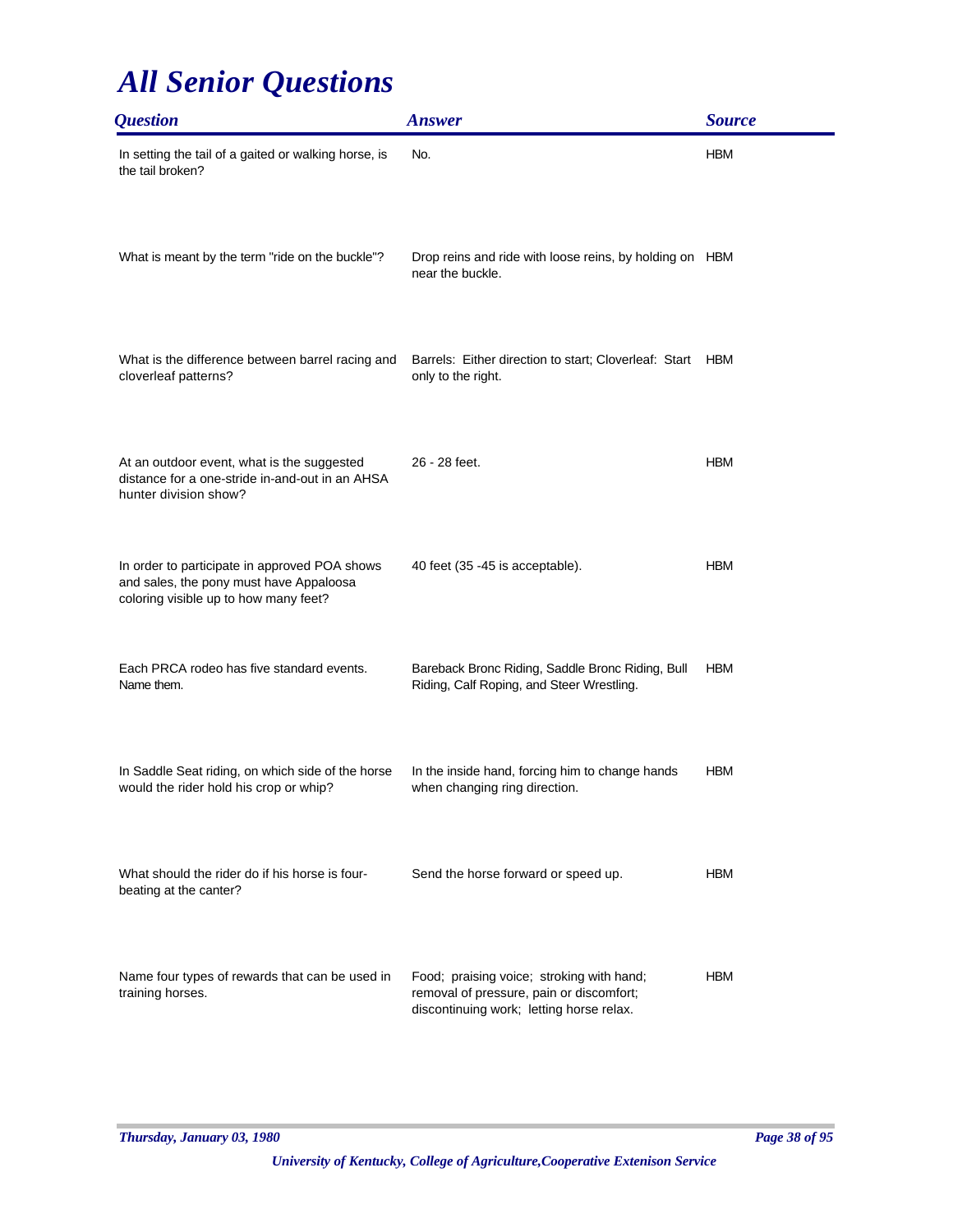| <b>Question</b>                                                                                                                                                                     | <b>Answer</b>                                                                                                                                                                              | <b>Source</b>              |
|-------------------------------------------------------------------------------------------------------------------------------------------------------------------------------------|--------------------------------------------------------------------------------------------------------------------------------------------------------------------------------------------|----------------------------|
| Why should you NOT punish a young horse for<br>shying at a strange object?                                                                                                          | The horse will associate the punishment with the<br>object and remain afraid of it.                                                                                                        | <b>HBM</b>                 |
| Braces, copper roller, and a height port are all<br>part of what bit?                                                                                                               | Spade.                                                                                                                                                                                     | Ensminger, 418             |
| Which type of bridle must be used in a Saddle<br>Seat equitation class?                                                                                                             | Full bridle.                                                                                                                                                                               | Ensminger, 419             |
| Which term describes the leather parts of a<br>harness which run from the collar to the single<br>tree?                                                                             | Traces.                                                                                                                                                                                    | <b>HBM</b>                 |
| How many sides does leather have and what are Two; flesh side and grain side.<br>they called?                                                                                       |                                                                                                                                                                                            | <b>HBM</b>                 |
| Which martingale does not affect the head<br>position of the horse?                                                                                                                 | Irish.                                                                                                                                                                                     | <b>HBM</b>                 |
| What is the difference between heavy harness<br>horses and light harness horses?                                                                                                    | The type and weight of the harness.                                                                                                                                                        | Ensminger, 424-425         |
| What part of the harness lies about eight inches<br>above the gaskin, encircling the horses' rear<br>quarters and is responsible for holding back the<br>load travelling down-hill? | Breeching.                                                                                                                                                                                 | <b>HBM</b>                 |
| How does using a dropped noseband alter the<br>action of a snaffle bit?                                                                                                             | It transfers some of the bit action onto the nasal<br>bones, and prevents the horses fromopening the<br>mouth and locking the jaw. Encourages horse to<br>unlock jaw and flex at the poll. | German Nat. Eq. Fed.<br>16 |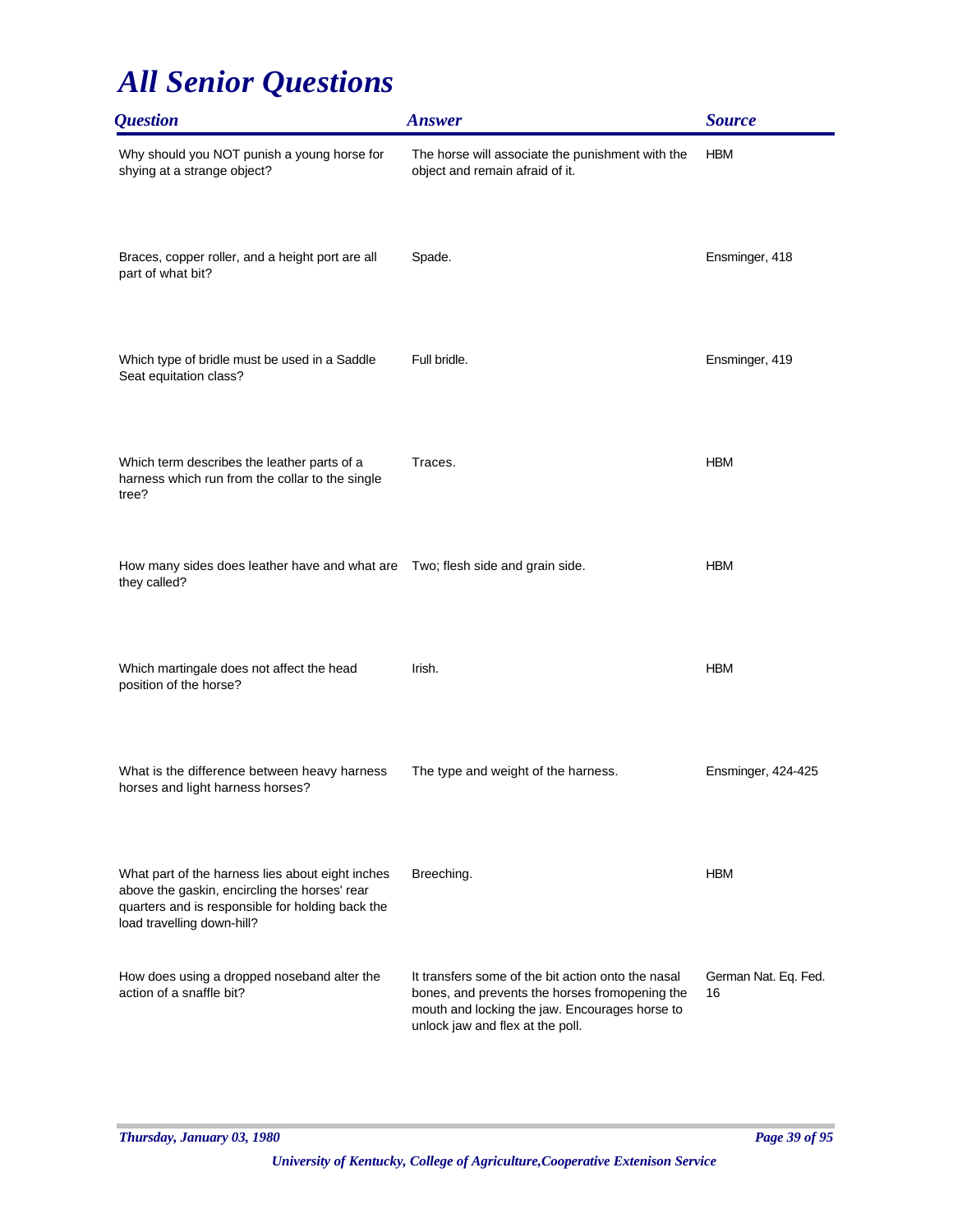| <i><b>Question</b></i>                                                                                          | <b>Answer</b>                                                                                                                                                                  | <b>Source</b>              |
|-----------------------------------------------------------------------------------------------------------------|--------------------------------------------------------------------------------------------------------------------------------------------------------------------------------|----------------------------|
| Contrast oxbow and standard western stirrups.                                                                   | Oxbow: narrow stirrups used on the arch of the<br>foot, used on bucking and cutting saddles.<br>Equitation or standard: Wider and are usually<br>used on the ball of the foot. | <b>HBM</b>                 |
| Who introduced the ladies sidesaddle into the<br>horse world?                                                   | Anne of Bohemia.                                                                                                                                                               | <b>HBM</b>                 |
| What is the training equipment used to set the<br>head of the horse?                                            | Biting harness, side reins, dumb jockey.                                                                                                                                       | <b>HBM</b>                 |
| What material are you speaking of when you say<br>"rough out"?                                                  | Leather.                                                                                                                                                                       | <b>HBM</b>                 |
| What type of single cinch rig encircles the horse<br>midway between the pommel and the cantle of<br>the saddle? | Center fire rig.                                                                                                                                                               | <b>HBM</b>                 |
| Which part of the western saddle is found<br>beneath the fenders?                                               | Stirrup straps.                                                                                                                                                                | Ensminger, 421             |
| What is the purpose of the dropped noseband?                                                                    | Keeps the mouth closed and keeps the horse<br>from locking its jaw.                                                                                                            | German Nat. Eq. Fed.<br>16 |
| What are the stirrups on a racing saddle made of Aluminum, because of its light weight.<br>and why?             |                                                                                                                                                                                | <b>HBM</b>                 |
| On what type of horse is a liverpool bit usually<br>found?                                                      | Harness horse.                                                                                                                                                                 | <b>HBM</b>                 |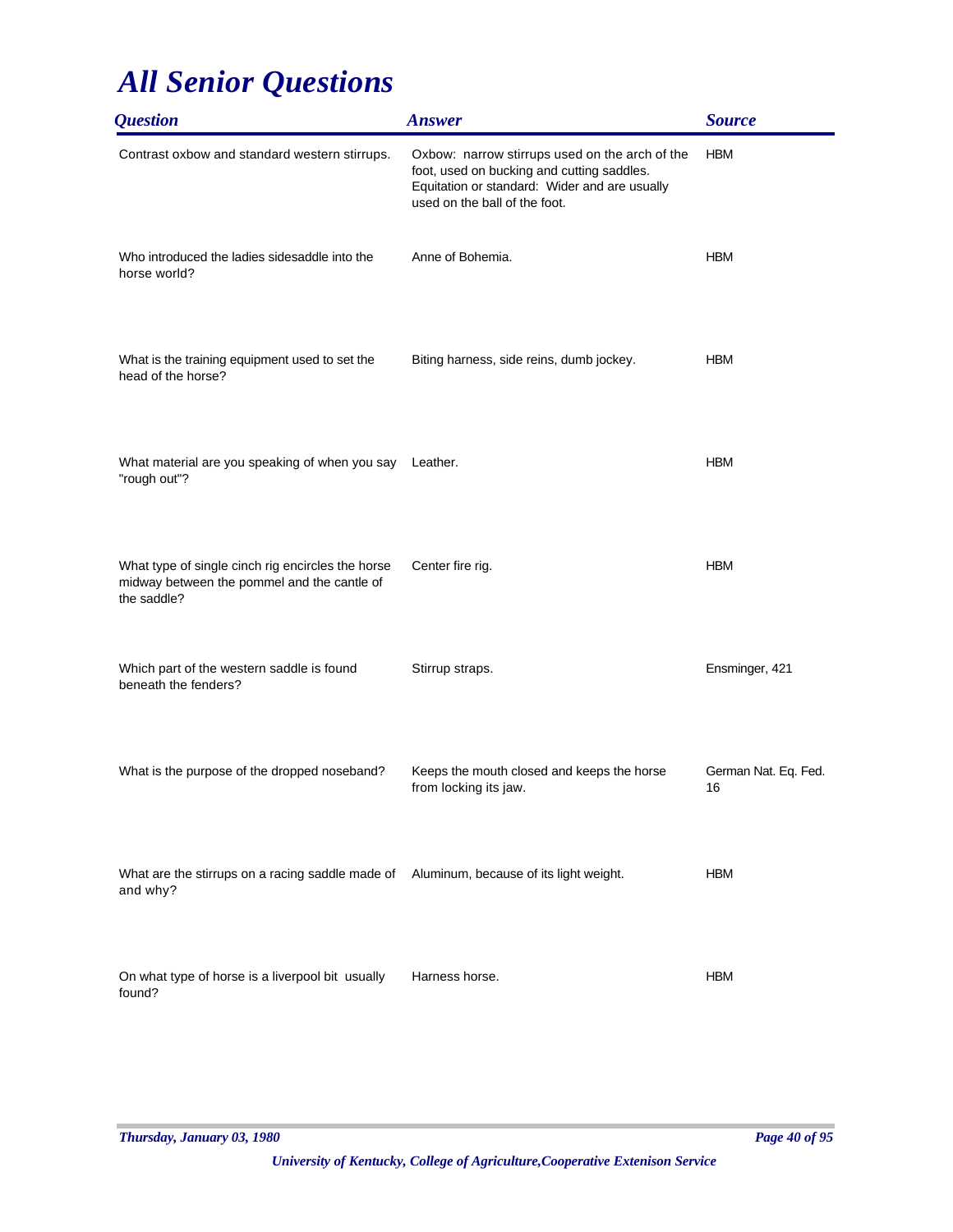| <i><b>Question</b></i>                                                                                                           | <b>Answer</b>                                                                                                                                                   | <b>Source</b>  |
|----------------------------------------------------------------------------------------------------------------------------------|-----------------------------------------------------------------------------------------------------------------------------------------------------------------|----------------|
| What is a sawbuck saddle used for?                                                                                               | Horsepacking.                                                                                                                                                   | <b>HBM</b>     |
| Which piece of leather overlaps the top of the<br>fender or sudadero of a stock seat saddle?                                     | Front or seat jockey.                                                                                                                                           | Ensminger, 421 |
| What is the missing part, headstall, mecate,<br>fedora, and what?                                                                | Bosal.                                                                                                                                                          | <b>HBM</b>     |
| What is a quarter boot and what is its purpose?                                                                                  | A flexible boot attached over the heel of the front<br>foot which protects the heel from the hind toe.                                                          | Ensminger, 425 |
| If you wanted to put hobbles on your horse to<br>prevent it from roaming when turned out to graze,<br>where should you put them? | Around the pasterns or fetlocks of the front legs.                                                                                                              | Ensminger, 521 |
| Which is longer, a western cinch or an English<br>girth.                                                                         | English girth is longer since the billets are higher<br>up.                                                                                                     | <b>HBM</b>     |
| What is a liverpool bit and what is it used for?                                                                                 | It has a straight bar mouthpiece and shanks with<br>holes for various rein positions for severity of bit;<br>used on heavy harness horses or plowing<br>horses. | <b>HBM</b>     |
| In riding, what does the term bight refer to?                                                                                    | The end of the reins past the hands.                                                                                                                            | Ensminger, 436 |
| What is the formal name for chaps?                                                                                               | Chaparreras.                                                                                                                                                    | <b>HBM</b>     |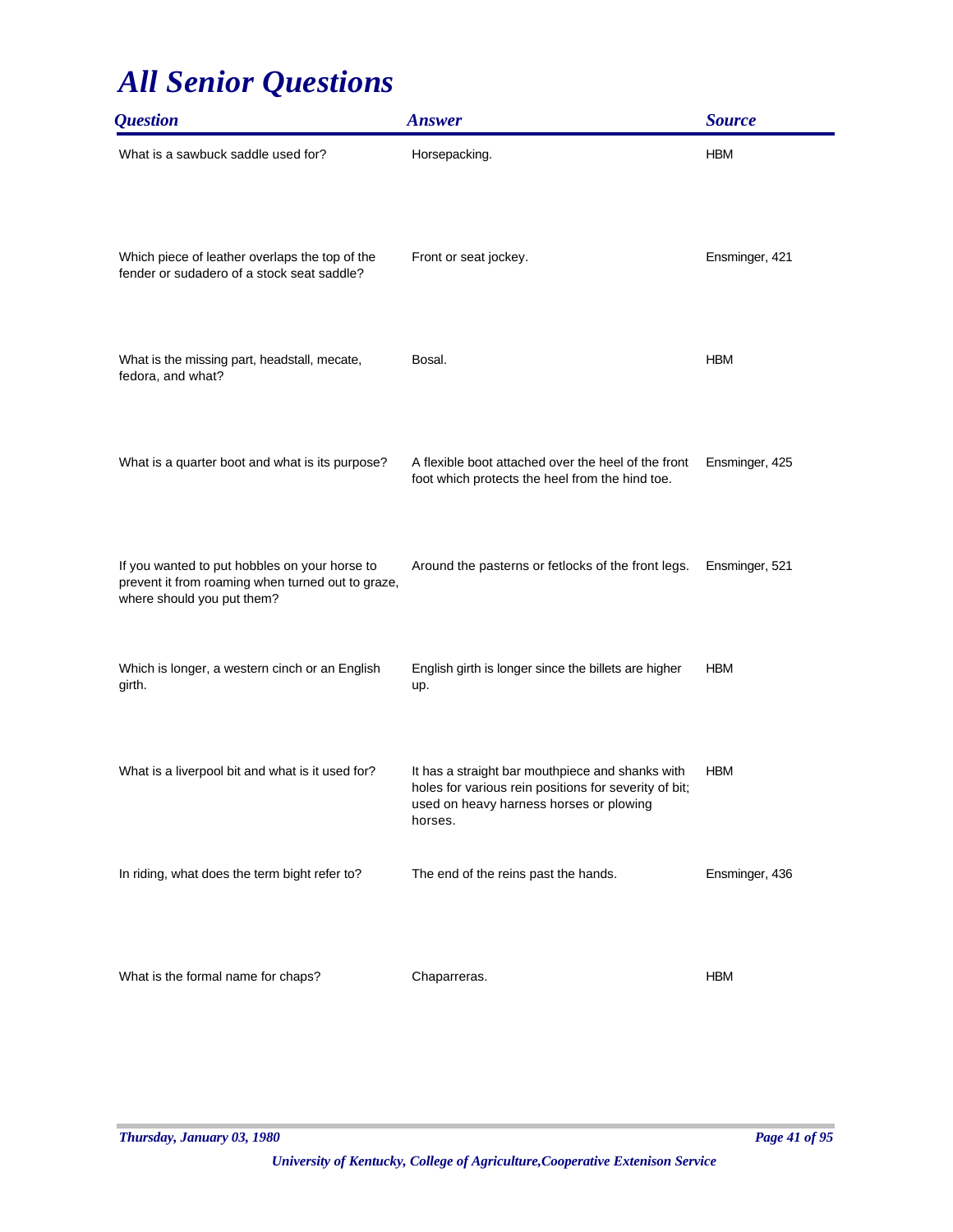| <b>Ouestion</b>                                                                                                                       | <b>Answer</b>                                                                                                                                                                        | <b>Source</b>              |
|---------------------------------------------------------------------------------------------------------------------------------------|--------------------------------------------------------------------------------------------------------------------------------------------------------------------------------------|----------------------------|
| Name two types of martingales and describe their<br>purposes.                                                                         | Standing: prevents elevation of the head beyond<br>a certain level without cramping the horse.<br>Running: Allows more movement to the horse's<br>head than the standing martingale. | Ensminger, 427             |
| The breadth and thickness of the metal in the<br>horse shoe is called what?                                                           | Web.                                                                                                                                                                                 | <b>HBM</b>                 |
| A bitless bridle that is often used in breaking<br>young horses especially polo and cow ponies is a<br>what?                          | Bosal hackamore.                                                                                                                                                                     | Ensminger, 418             |
| What are Dartnell reins?                                                                                                              | Reins made of soft cotton.                                                                                                                                                           | <b>HBM</b>                 |
| A cavesson that rests below the bit on a snaffle<br>bridle is known as what kind of cavesson?                                         | Dropped noseband.                                                                                                                                                                    | German Nat. Eq. Fed.<br>16 |
| What do you call the ring of rope, rawhide, or<br>metal on a lasso, through which rope slides?                                        | Honda.                                                                                                                                                                               | Ensminger, 521             |
| A short piece of leather with a ring on either end<br>through which the reins pass is called what?                                    | Irish martingale.                                                                                                                                                                    | <b>HBM</b>                 |
| Which bit slides up a round cheek piece of the<br>headstall, when the reins are pulled?                                               | Gag bit.                                                                                                                                                                             | <b>HBM</b>                 |
| Name four parts of the horse's head on which the Poll, bars, tongue, chin, corner of lip, palate, side<br>curb bit and bridle act on. | of lower jaw.                                                                                                                                                                        | <b>HBM</b>                 |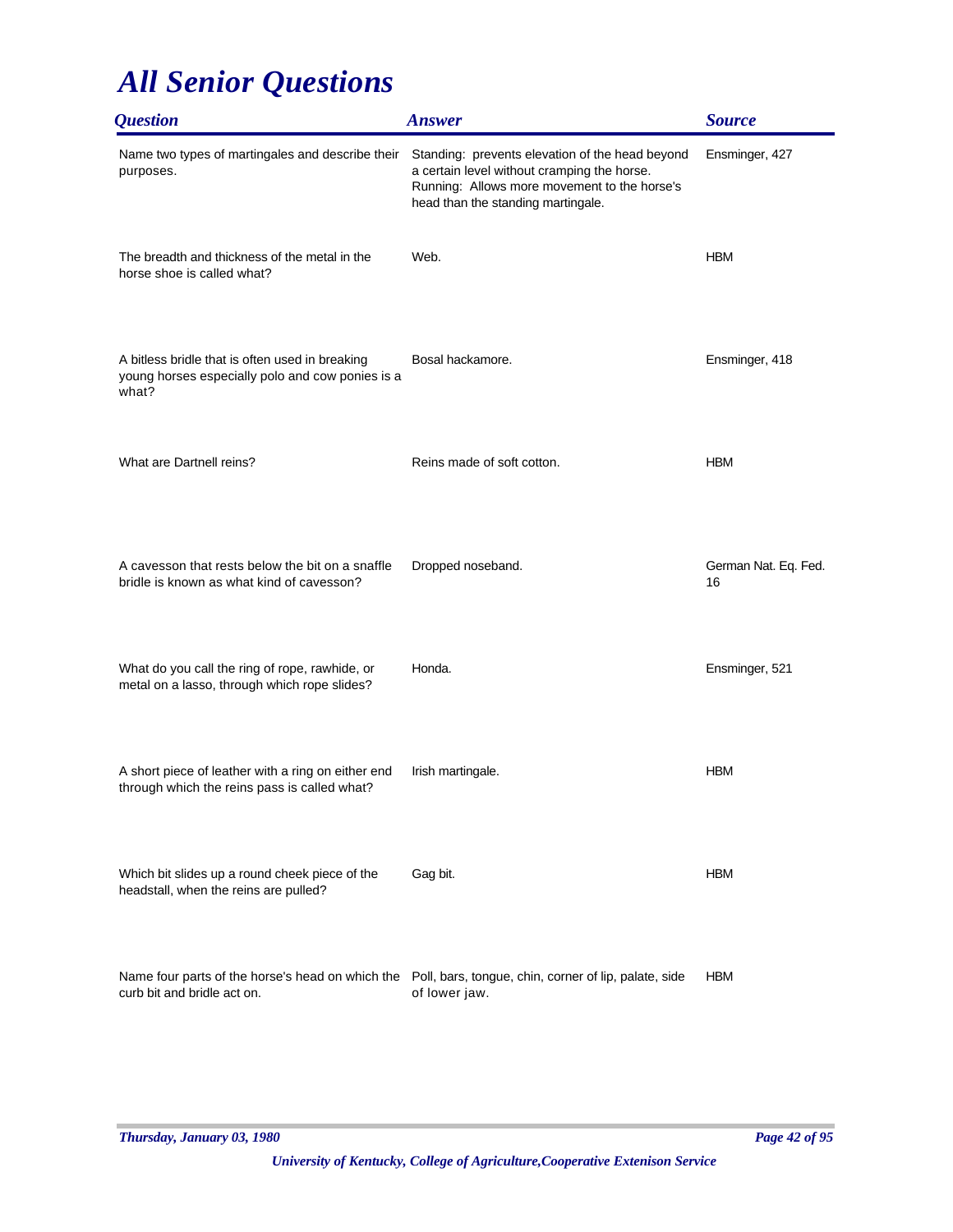| <i><b>Question</b></i>                                                                                                                                                                    | <b>Answer</b>                                                                                                           | <b>Source</b>  |
|-------------------------------------------------------------------------------------------------------------------------------------------------------------------------------------------|-------------------------------------------------------------------------------------------------------------------------|----------------|
| The site of action of a jointed snaffle bit is<br>primarily on two places, depending on the action<br>of the rider's hands. What are they?                                                | Outside of the bars and on the corners of the<br>lips/mouth and tongue.                                                 | <b>HBM</b>     |
| What are the four functions of saddle pads or<br>blankets?                                                                                                                                | Absorb sweat, protect horse's back and cushion<br>weight, keep saddle clean, can compensate for<br>poor fitting saddle. | <b>HBM</b>     |
| In horses, what does a unicorn refer to?                                                                                                                                                  | A type of hitch where two horses are hitched as<br>a pair with a third in front of the pair.                            | <b>HBM</b>     |
| What tack does a saddle bronc wear on his head? Halter and a single rope rein.                                                                                                            |                                                                                                                         | <b>HBM</b>     |
| When the rider's weight is behind the center of<br>motion, what happens to the horse's propelling<br>power?                                                                               | It is lessened.                                                                                                         | <b>HBM</b>     |
| If you are riding english and tracking left, which of Left front, right hind.<br>the horses feet will be on the ground as you sit in<br>your posting rhythm?                              |                                                                                                                         | <b>HBM</b>     |
| What is meant by the term "claiming race"?                                                                                                                                                | A race where any horse in the race can be<br>bought for a predetermined value set before the<br>race.                   | Ensminger, 515 |
| What is the name of the dressage movement that<br>consists of a small circle where the horse<br>maintains the gait he was travelling in while<br>moving his forehand around his haunches? | Pirouette.                                                                                                              | Gardiner, 124  |
| What is the proper name for a hunt staged on<br>horseback when a trail has been made by<br>dragging a bag containing litter from a fox's den?                                             | Drag hunt.                                                                                                              | Ensminger, 516 |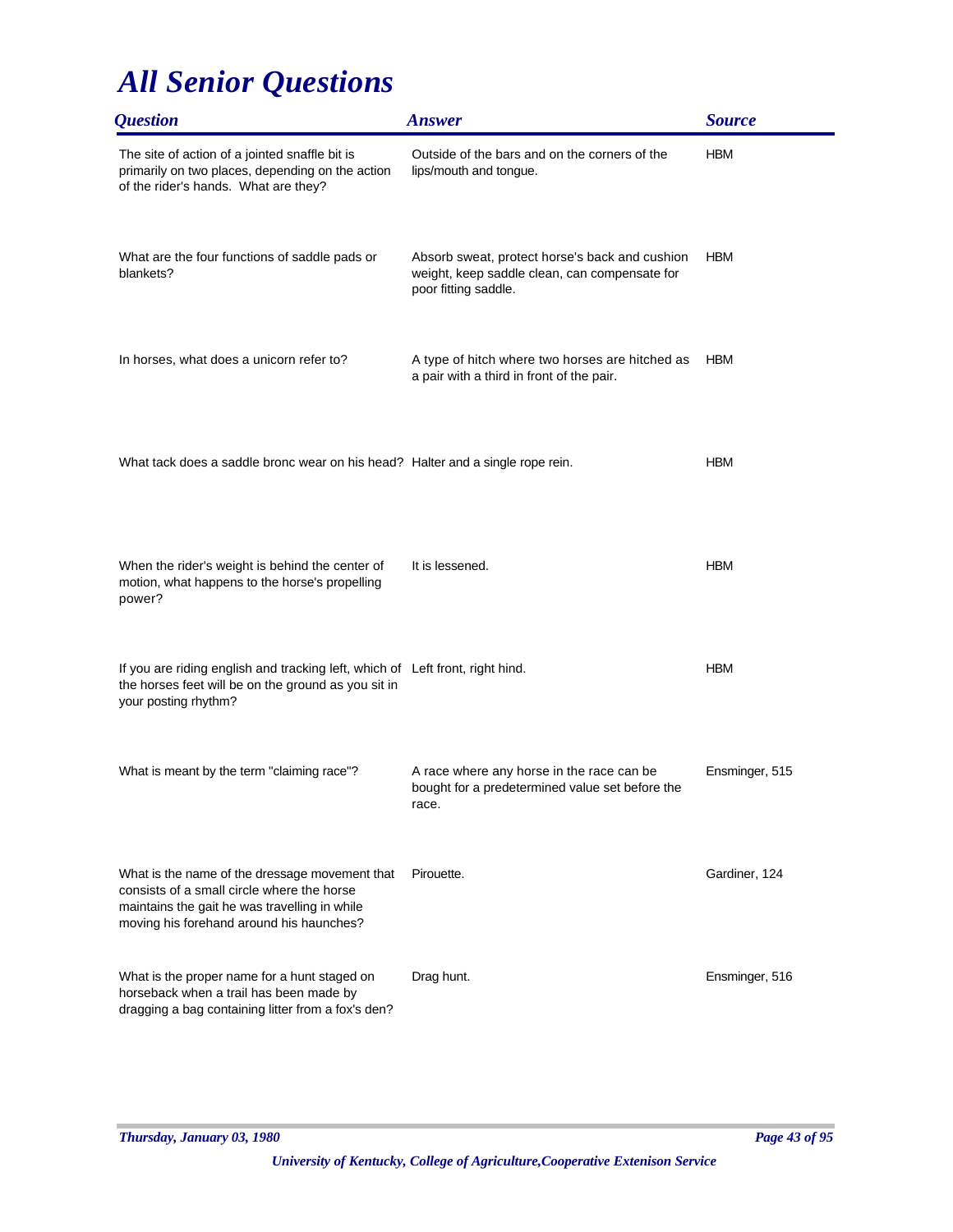| <i><b>Question</b></i>                                                                                                                                                    | <b>Answer</b>                                                                                                                                                                                                    | <b>Source</b>                |
|---------------------------------------------------------------------------------------------------------------------------------------------------------------------------|------------------------------------------------------------------------------------------------------------------------------------------------------------------------------------------------------------------|------------------------------|
| A bet to select the first two horses to finish in a<br>race but not necessarily in the order of finish is<br>called what?                                                 | Quinella.                                                                                                                                                                                                        | <b>HBM</b>                   |
| "Horse Heaven" is an area where Mustangs<br>thrived in early America due to lush grasses.<br>What state is this in?                                                       | Washington.                                                                                                                                                                                                      | <b>HBM</b>                   |
| What is the foot sequence of the stepping pace?                                                                                                                           | Right hind, right fore, left hind and left fore.                                                                                                                                                                 | Ensminger, 75                |
| Give the foot sequence of a horse cantering on<br>the left lead.                                                                                                          | Right hind, left hind and right fore together, left<br>front.                                                                                                                                                    | Ensminger, 74                |
| In hunting, what does "stomping the earth" mean?                                                                                                                          | Closing or blocking the entrance to a hole leading<br>to a fox's den.                                                                                                                                            | <b>HBM</b>                   |
| In performing a correct reinback, the legs of the<br>horse should move how?                                                                                               | Diagonal pairs.                                                                                                                                                                                                  | Gardiner, 119                |
| Where should the rider's position and weight be to Over the horse's center of gravity.<br>offer the greatest stability and least interference<br>with the horse's motion? |                                                                                                                                                                                                                  | Ensminger, 437               |
| What is a stride?                                                                                                                                                         | The repeated limb coordination and placement<br>pattern exhibited by the moving horse; the<br>distance and/or time from when a particular foot<br>leaves the ground until that foot again strikes the<br>ground. | Evans, Borton et all,<br>169 |
| What is the common name for a female of the<br>species Equus asinus?                                                                                                      | Jennet                                                                                                                                                                                                           | Ensminger, 522               |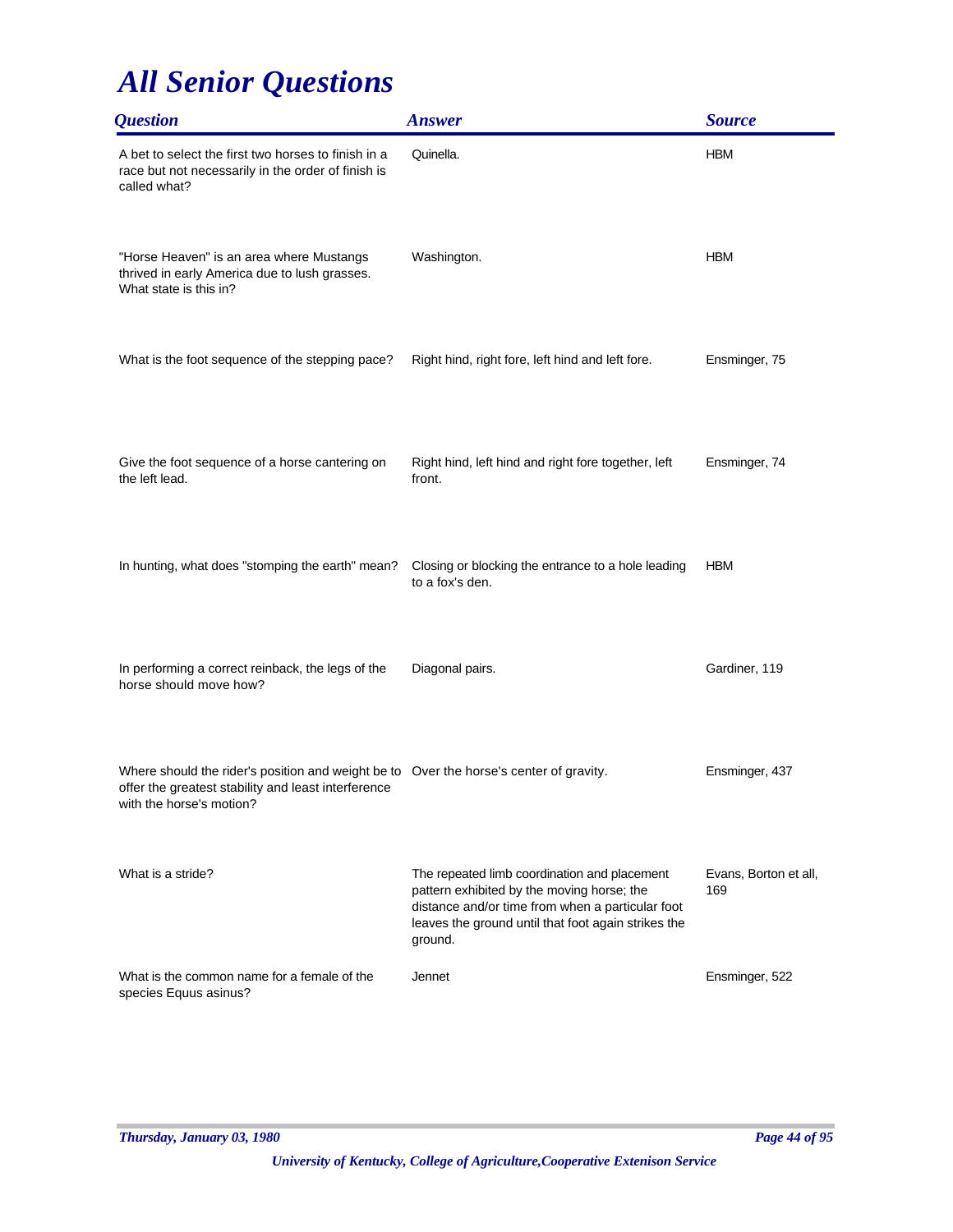| <i><b>Question</b></i>                                                                                          | <b>Answer</b>                                                                                                                                              | <b>Source</b>  |
|-----------------------------------------------------------------------------------------------------------------|------------------------------------------------------------------------------------------------------------------------------------------------------------|----------------|
| What is a Dutchman's team?                                                                                      | A team that has the larger horse hitched on the<br>near (left) side.                                                                                       | Ensminger, 518 |
| In fox hunting, nine hounds are referred to as<br>how many couples?                                             | Four and a half couples.                                                                                                                                   | <b>HBM</b>     |
| What is a hardy used for?                                                                                       | To cut and bend hot iron (in reference to shoeing). Ensminger, 459                                                                                         |                |
| What is cub hunting or cubbing?                                                                                 | Hunting in the early part of the season for<br>introducing the young hounds to hunting and<br>teaching the young foxes (cubs) to look after<br>themselves. | <b>HBM</b>     |
| A lateral movement of the horse to the right or left<br>without forward or backward movement is called<br>what? | Slip step, side pass, full pass.                                                                                                                           | <b>HBM</b>     |
| What town and state is the Hambletonian run?                                                                    | DeQuoin, Illinois.                                                                                                                                         | <b>HBM</b>     |
| How long are each of the races which compose<br>the triple crown?                                               | Derby: 1 1/4 mile; Preakness: 1 1/16 mile;<br>Belmont: 1 1/2 mile.                                                                                         | <b>HBM</b>     |
| Name the only sire - son team of horses to win a<br>triple crown.                                               | Gallant Fox sired Omaha.                                                                                                                                   | <b>HBM</b>     |
| What are the three lucky elements of a horse<br>shoe?                                                           | Crescent shapes were charms, iron had<br>protective powers, horses were animals of good<br>luck.                                                           | <b>HBM</b>     |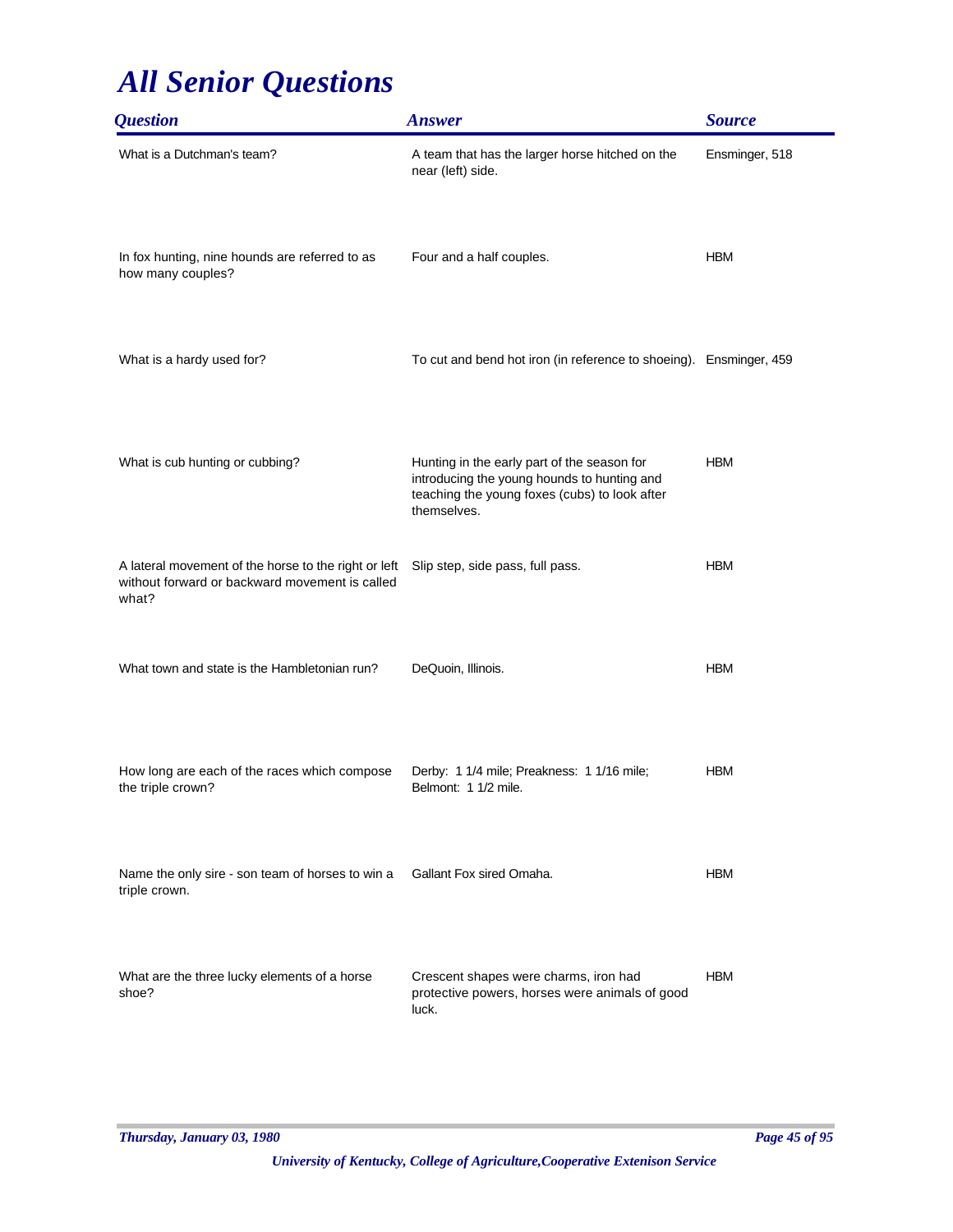| <i><b>Question</b></i>                                                                                 | <b>Answer</b>                                                                                                                                                                                      | <b>Source</b>               |
|--------------------------------------------------------------------------------------------------------|----------------------------------------------------------------------------------------------------------------------------------------------------------------------------------------------------|-----------------------------|
| A horse that moves forward with his head tucked Behind the bit.<br>in to his chest is said to be what? |                                                                                                                                                                                                    | German Nat. Eq. Fed.<br>71  |
| Explain the difference between forging and<br>interfering.                                             | Forging: Striking of the underside of a forefoot<br>with the toe of a hind foot. Interfering: The<br>striking of the supporting leg (cannon or fetlock<br>area) with the foot of the striding leg. | Ensminger, 76               |
| What horse was the first American owned,<br>ridden, and trained to win the Grand National?             | Jay Temp.                                                                                                                                                                                          | <b>HBM</b>                  |
| Dressage, cross country and stadium jumping are<br>all parts of what?                                  | Three-day eventing, one-day eventing, and<br>combined training.                                                                                                                                    | Ensminger, 85               |
| Secretariat won the Belmont Stakes in record<br>time. What was the time?                               | 2 minutes and 24 seconds.                                                                                                                                                                          | Evans, Borton et all,<br>22 |
| In horse racing, is it better to have showed or<br>placed?                                             | Placed.                                                                                                                                                                                            | <b>HBM</b>                  |
| Name the 3 officials of a hunt.                                                                        | Field Master, Hunt Master, Whippers-In.                                                                                                                                                            | <b>HBM</b>                  |
| Who is the Island Stallion from the "Black Stallion"<br>series?                                        | Flame.                                                                                                                                                                                             | <b>HBM</b>                  |
| What countries buy most of the horse meat<br>produced and packaged in the U.S.?                        | France and Japan.                                                                                                                                                                                  | <b>HBM</b>                  |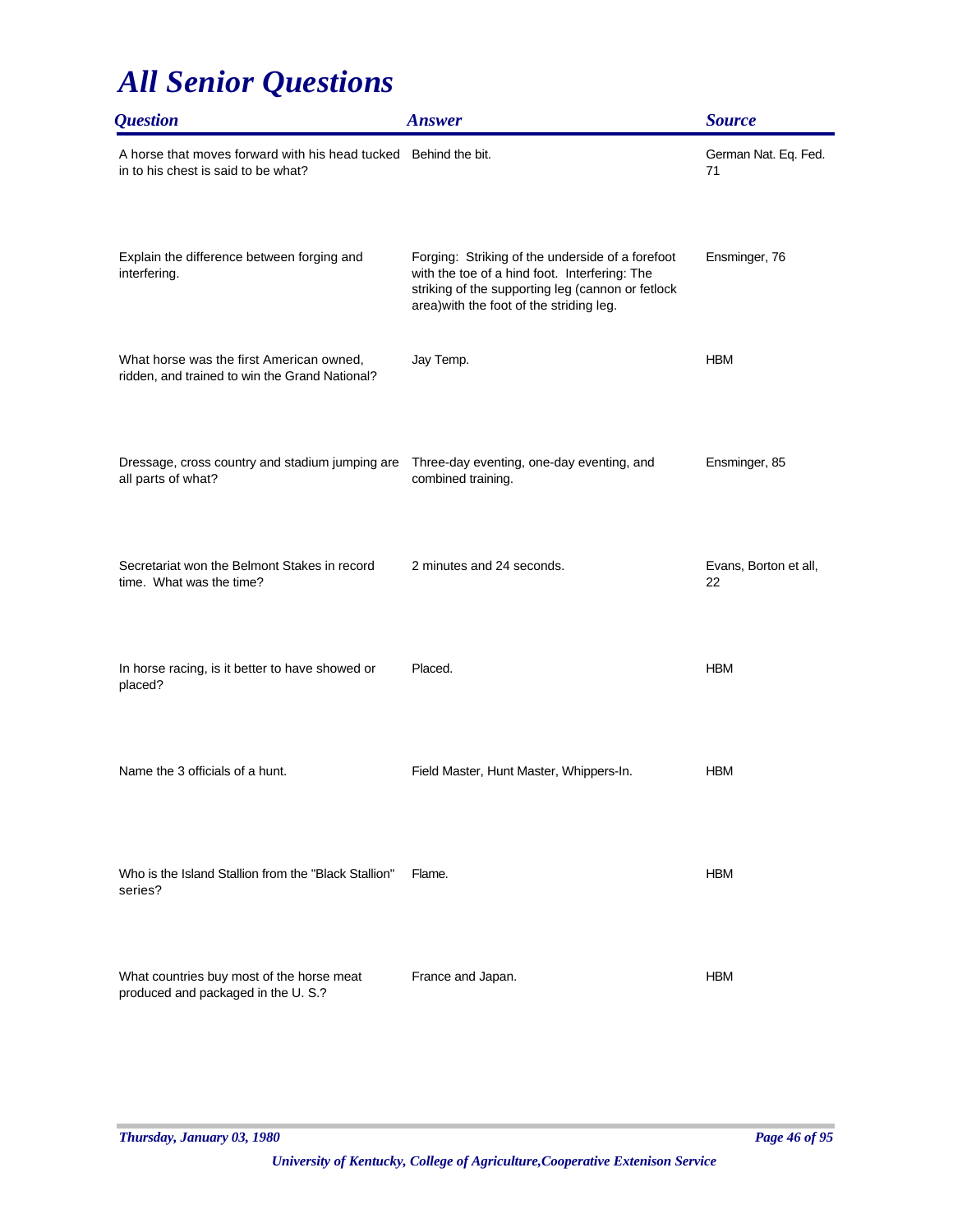| <i><b>Question</b></i>                                                                                                                        | <b>Answer</b>                                                                                                                          | <b>Source</b>     |
|-----------------------------------------------------------------------------------------------------------------------------------------------|----------------------------------------------------------------------------------------------------------------------------------------|-------------------|
| What state leads the nation in the total number of<br>pari-mutuel races?                                                                      | New York.                                                                                                                              | <b>HBM</b>        |
| What color are the horses in a Budweiser team?                                                                                                | Bay.                                                                                                                                   | <b>HBM</b>        |
| What is the gait that is slow, short, broken,<br>somewhat uncollected, has a nodding head set,<br>and is breed specific?                      | Fox trot.                                                                                                                              | Ensminger, 519    |
| During a fire what is the best thing to do to a<br>horse to get him out of the barn?                                                          | Blindfold him and lead him as far away from the<br>fire as possible.                                                                   | <b>HBM</b>        |
| What are wind puffs?                                                                                                                          | Soft, fluid filled enlargements that occur around<br>the joint capsule, tendon sheath, or bursa of the<br>knees, cannons, or fetlocks. | Evans et all, 226 |
| Excessive and involuntary, spasmodic flexion of<br>the hock during sharp turns, while backing, or in<br>forward movement is called what?      | Stringhalt.                                                                                                                            | Evans et all, 225 |
| What is distinctive about the hair shaft of a<br>buckskin that is different than most other colors?                                           | It appears to have pigment on only one side.                                                                                           | <b>HBM</b>        |
| What color of horse is a more or less uniform<br>mixture of white with black hairs on the body, but<br>usually darker on head and lower legs? | Blue roan.                                                                                                                             | <b>HIH140</b>     |
| True or false. Gonitis is a lameness or<br>inflammation of the stifle joint.                                                                  | True.                                                                                                                                  | Stashak 337       |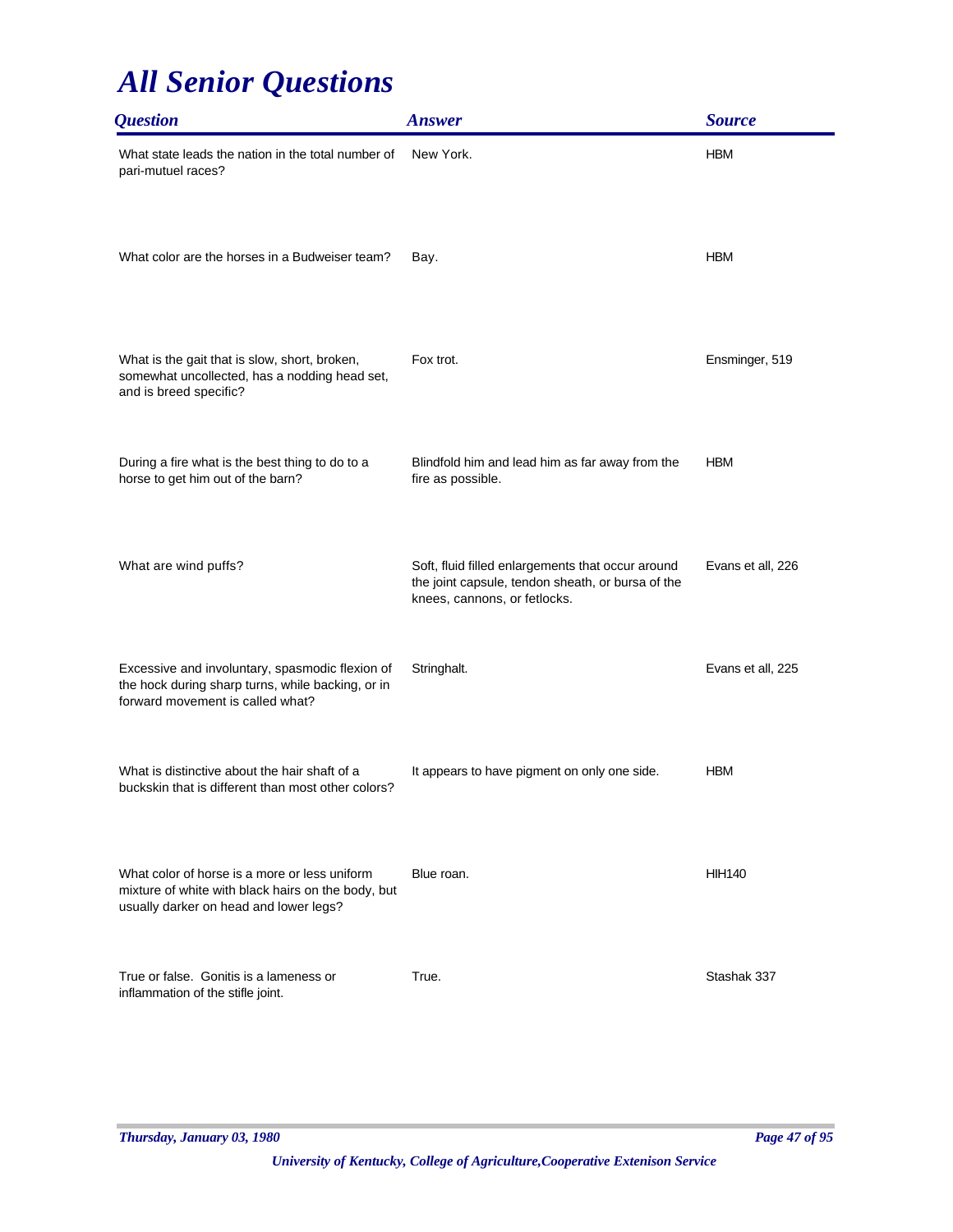| <i><b>Question</b></i>                                                                                                                                                       | <b>Answer</b>                                                                                                                  | <b>Source</b>     |
|------------------------------------------------------------------------------------------------------------------------------------------------------------------------------|--------------------------------------------------------------------------------------------------------------------------------|-------------------|
| What is a gravel?                                                                                                                                                            | Condition which is usually caused by penetration<br>of the protective covering of the hoof by small bits<br>of gravel or dirt. | <b>HBM</b>        |
| Define tidal volume.                                                                                                                                                         | The amount of air inspired or expired during a<br>normal breath.                                                               | <b>HIH 810</b>    |
| What is the term used to describe an enlargement Curb.<br>of the plantar aspect of the fibular tarsal bone due<br>to inflammation and thickening of the plantar<br>ligament? |                                                                                                                                | Stashak 324       |
| What is the common name for the parasite<br>Parascaris equorum?                                                                                                              | Ascarids.                                                                                                                      | Evans et all, 585 |
| Approximately what percent of total body calcium<br>is contained in the skeleton and teeth?                                                                                  | 99 percent.                                                                                                                    | Lewis, 20         |
| Describe three characteristics of the grulla color.                                                                                                                          | Mouse, smokey blue or slate color.<br>No white hair appears in the coat.<br>Black points always present. A dilute black color. | Sponenberg, 22    |
| Name two parts of the horse's body that belong to Lymph system, spleen, bone marrow, thymus.<br>the immune system.                                                           |                                                                                                                                | <b>HBM</b>        |
| Describe the appearance of a parrot mouthed<br>horse.                                                                                                                        | The lower jaw is shorter than the upper jaw;<br>incisor teeth improperly aligned.                                              | <b>HIH 1060</b>   |
| What does the training term LSD stand for?                                                                                                                                   | Long slow distance.                                                                                                            | <b>HBM</b>        |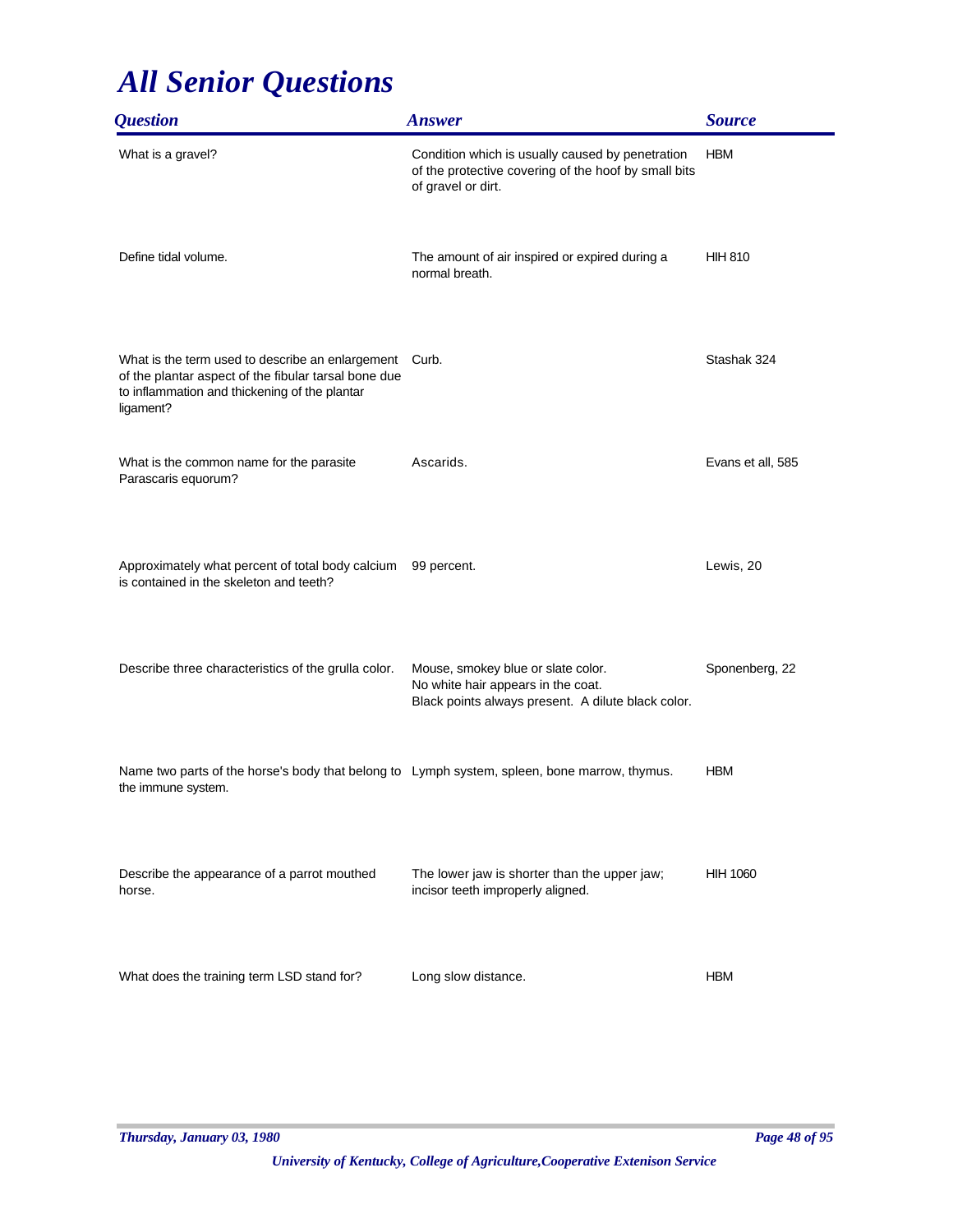| <i><b>Question</b></i>                                                                                                                                              | <b>Answer</b>                                                              | <b>Source</b>               |
|---------------------------------------------------------------------------------------------------------------------------------------------------------------------|----------------------------------------------------------------------------|-----------------------------|
| Name the two factors that cause concussion to<br>the foot and limb.                                                                                                 | Weight of the horse and counter pressure of the<br>earth.                  | <b>HBM</b>                  |
| What are the two most common nutritional causes vitamin B12 or iron deficiency.<br>of anemia?                                                                       |                                                                            | Evans et all, 279 &<br>271  |
| What are ossified lateral cartilage immediately<br>above and toward the rear quarter of the hoof<br>head called?                                                    | Sidebones.                                                                 | Ensminger, 529              |
| What is the difference between genotype and<br>phenotype?                                                                                                           | Genotype - genetic make-up.<br>Phenotype - outward or physical appearance. | Ev, Bort et all,<br>454&458 |
| What is the scientific name for the cannon bone<br>of the hind leg?                                                                                                 | Third metatarsal.                                                          | Stashak, 27                 |
| What tool would a blacksmith or farrier use to take Tongs.<br>a hot shoe or metal out of the forge or fire?                                                         |                                                                            | Е                           |
| Name one face marking which has more white<br>than a blaze.                                                                                                         | Bald face, bonnet faced, apron faced, or medicine Ensminger, 459<br>hat.   |                             |
| The unsoundness characterized by a very painful Bucked shins.<br>inflammation of the periosteum on the front of the<br>horse's cannon bones is referred to as what? |                                                                            | Ensminger, 514              |
| What type of connective tissue binds bone to<br>muscle?                                                                                                             | Tendons.                                                                   | Frandson, 26                |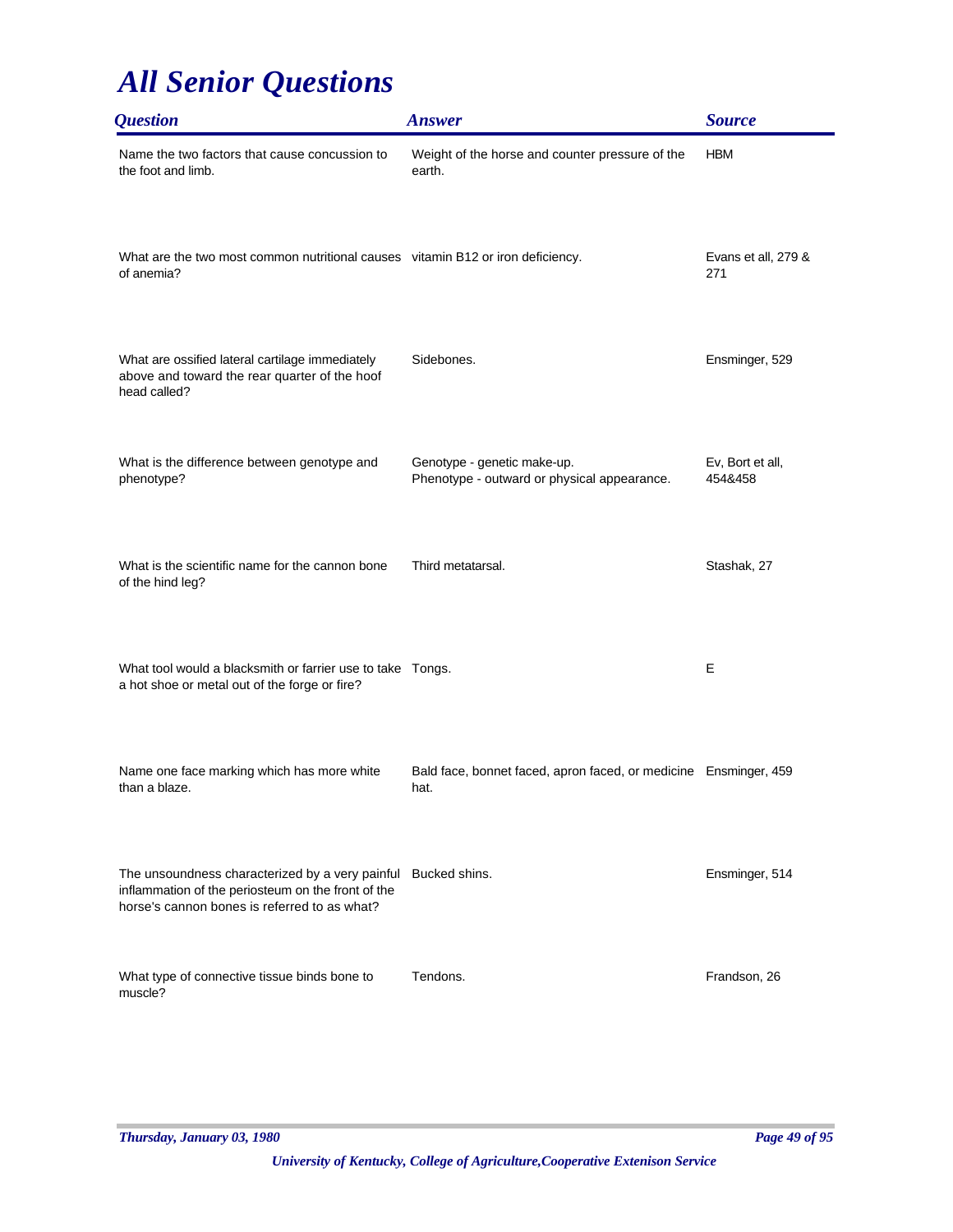| <b>Question</b>                                                                                                | <b>Answer</b>                                                                               | <b>Source</b>               |
|----------------------------------------------------------------------------------------------------------------|---------------------------------------------------------------------------------------------|-----------------------------|
| Name three of the five regions of the horse's<br>spinal column.                                                | Cervical, sacral, coccygeal, thoracic, lumbar.                                              | Evans, Borton et all,<br>91 |
| Name the organ affected by heaves.                                                                             | Lungs.                                                                                      | Ensminger, 521              |
| What term describes the dental procedure in<br>which sharp edges of a horse's teeth are filed<br>and smoothed? | Floating.                                                                                   | Ensminger, 519              |
| The radius combines with what bone to form the<br>forearm?                                                     | Ulna.                                                                                       | Evans, Borton et all,<br>91 |
| What is the common name for the outer coverings Hulls.<br>of grains?                                           |                                                                                             | Lewis, 127                  |
| What breed of pony is used almost exclusively as Hackney.<br>a harness pony?                                   |                                                                                             | E                           |
| Name two oil meals which will impart a gloss or<br>bloom to a horse's hair coat.                               | Corn oil, linseed oil, sunflower oil, vegetable oil, or Ensminger, 119<br>unsaturated fats. |                             |
| What neurological disease is caused by the soil<br>inhabitant known as Clostridium tetani?                     | Tetanus.                                                                                    | Evans, 326                  |
| Name the four fat soluble vitamins.                                                                            | A, D, E, & K.                                                                               | Ensminger, 245-253          |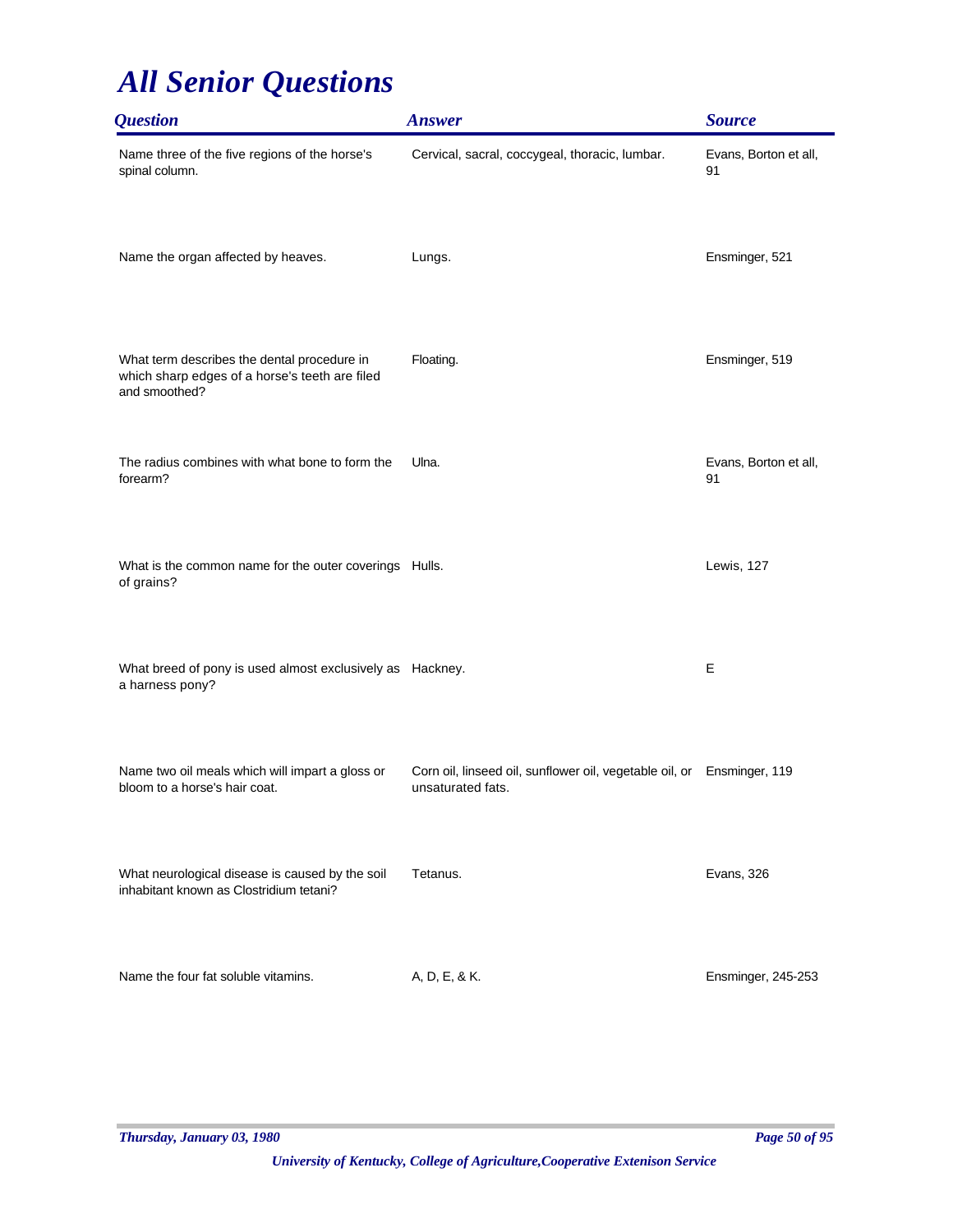| <b>Question</b>                                                                                                                                               | <b>Answer</b>                                                                                                                     | <b>Source</b>               |
|---------------------------------------------------------------------------------------------------------------------------------------------------------------|-----------------------------------------------------------------------------------------------------------------------------------|-----------------------------|
| Does roaring occur during inspiration or<br>expiration?                                                                                                       | Inspiration.                                                                                                                      | Ensminger, 528              |
| What part of the horse does a shoe boil affect?                                                                                                               | Elbow.                                                                                                                            | Ensminger, 528              |
| Differentiate between a benign neoplasm and a<br>malignant neoplasm.                                                                                          | Benign neoplasm: A non-cancerous growth.<br>Malignant neoplasm: A cancerous growth.                                               | <b>HBM</b>                  |
| Name the three foundation sires to which all<br>thoroughbreds can be traced.                                                                                  | Godolphin Arabian or Barb, Darley Arabian,<br>Byerly Turk.                                                                        | Evans, Borton et all,<br>21 |
| Name four uses of the horse throughout time.                                                                                                                  | Source of food, military or combat, pleasure or<br>recreation, commercial or freight, transportation,<br>sports, and agriculture. | <b>HBM</b>                  |
| What breed of draft horse originated in England<br>and is known for its black haircoat, white<br>feathering and facial markings, and stylish way of<br>going? | Shire.                                                                                                                            | Ok State                    |
| A diet deficient, or an exended period of excess,<br>in iodine is likely to cause what condition?                                                             | Goiter.                                                                                                                           | Ensminger, 242              |
| How many pairs of ribs does a horse have?                                                                                                                     | 18 pairs.                                                                                                                         | Ensminger, 26               |
| What does the acronym E. I. A. stand for?                                                                                                                     | Equine Infectious Anemia.                                                                                                         | Ensminger, 518              |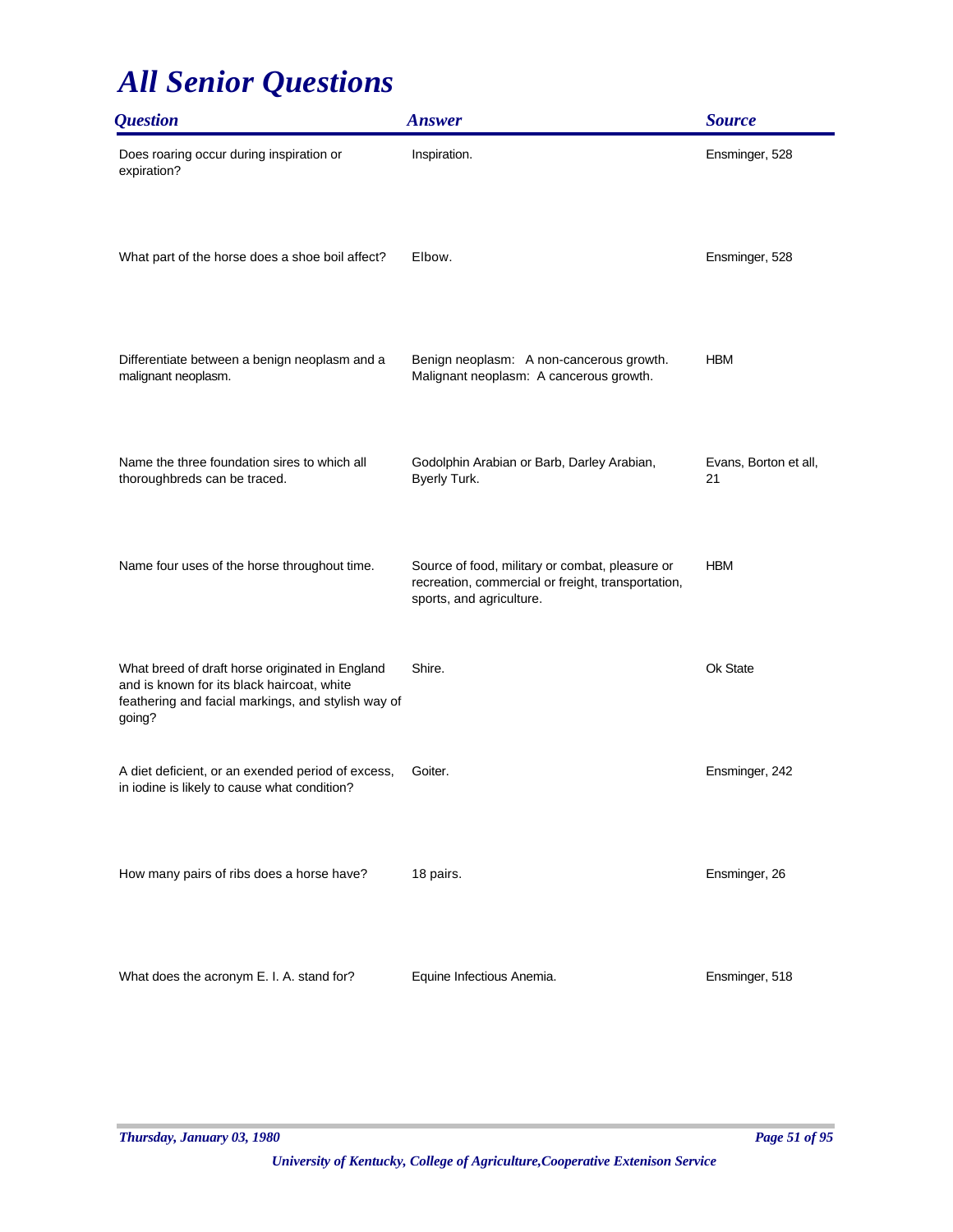| <i><b>Question</b></i>                                                                                           | <b>Answer</b>                                                                                              | <b>Source</b>                |
|------------------------------------------------------------------------------------------------------------------|------------------------------------------------------------------------------------------------------------|------------------------------|
| Name the three bones found in the horse's foot.                                                                  | Third phalanx (coffin or pedal bone)<br>Distal sesamoid (navicular bone)<br>Second phalanx (short pastern) | Evans 98                     |
| What term describes the presence of excess fluid Edema.<br>between the cells of the horse's body tissues?        |                                                                                                            | Ensminger, 518               |
| The group of glands located along the urethra of<br>the male that nourish and preserve sperm are<br>called what? | Accessory sex glands.                                                                                      | Evans, Borton et all,<br>360 |
| If a horse is in shock, will its temperature be<br>higher or lower than normal?                                  | Lower.                                                                                                     | Veterinary Medicine,<br>331  |
| The cremello color is created due to the action of<br>dilutant genes on what basic coat color?                   | Chestnut.                                                                                                  | Evans, Borton et all,<br>81  |
| What term identifies the female side of the<br>pedigree?                                                         | Distaff.                                                                                                   | Ensminger, 517               |
| What term describes the type of wound caused<br>by a rope burn?                                                  | Abrasion.                                                                                                  | Veterinary Medicine,<br>573  |
| The Hanovarian, Trakehner, and Holsteiner<br>breeds developed in what country?                                   | Germany.                                                                                                   | Evans, Borton et all,<br>74  |
| What is a Thorcheron?                                                                                            | Thorcheron: Cross between a Thoroughbred and HBM<br>a Percheron.                                           |                              |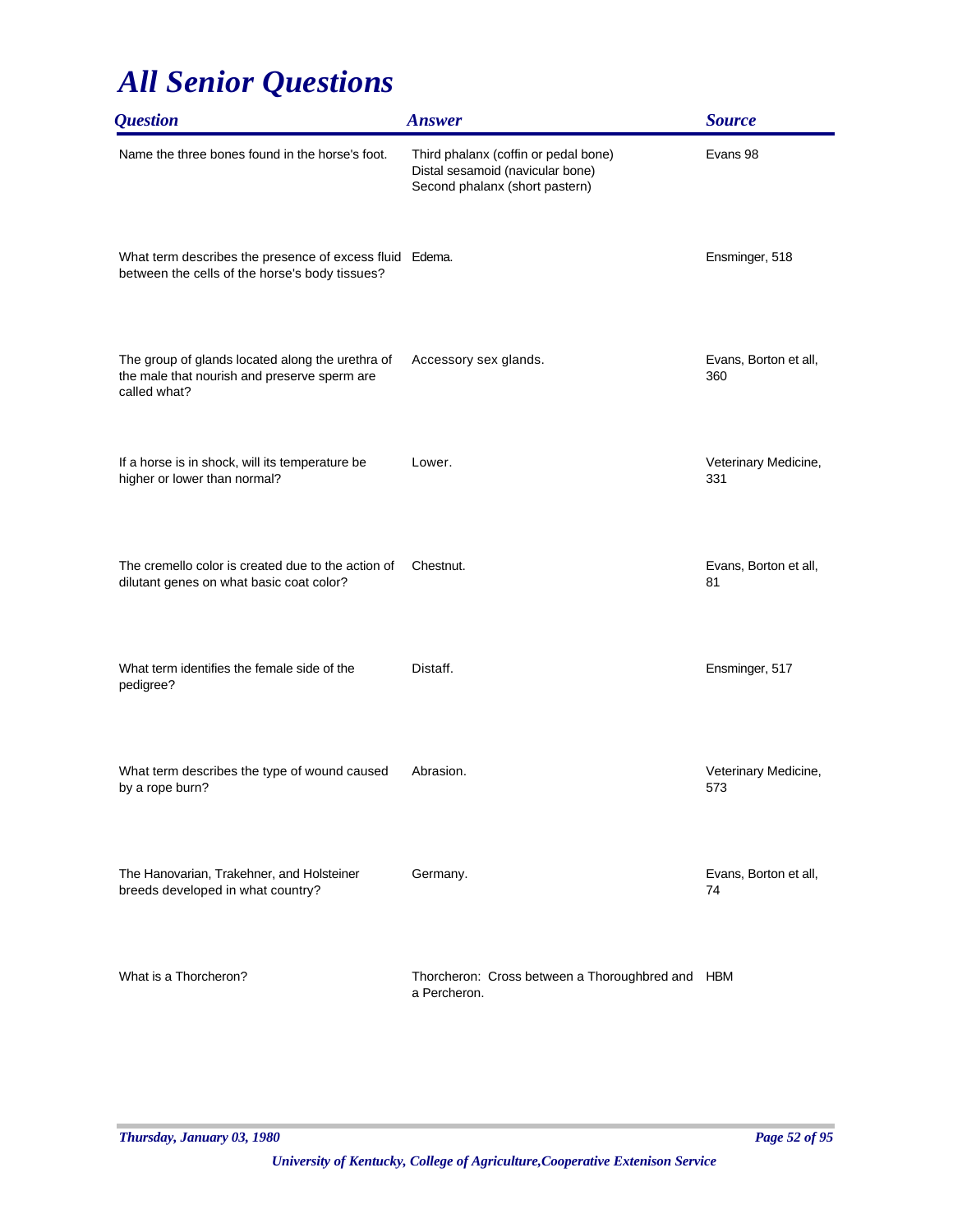| <b>Question</b>                                                                                                                                                                                                   | <b>Answer</b>                                         | <b>Source</b>                |
|-------------------------------------------------------------------------------------------------------------------------------------------------------------------------------------------------------------------|-------------------------------------------------------|------------------------------|
| What is the primary sign of iron deficiency?                                                                                                                                                                      | Anemia.                                               | Ensminger, 290               |
| The pericardium, myocardium, and endocardium<br>are associated with what organ in the horse's<br>body?                                                                                                            | Heart.                                                | Frandson, 201                |
| What is the interdental space?                                                                                                                                                                                    | The gum space between the incisors and the<br>molars. | <b>HBM</b>                   |
| What disease, first recognized in Maryland in<br>1979, is characterized by diarrhea, founder, colic,<br>fever, anda high mortality rate?                                                                          | Potomac Horse Fever.                                  | Evans, Borton et all,<br>602 |
| Name the plant substance that the horse's body<br>converts to vitamin A.                                                                                                                                          | Carotene.                                             | Evans, Borton et all,<br>238 |
| What horse was the foundation sire of the<br>Tennessee Walking Horse breed?                                                                                                                                       | <b>Black Allen or Allen F-1</b>                       | Evans, Borton et all,<br>40  |
| What term describes a vertical crack paralleling<br>the direction of the horn tubules in the hoof wall<br>between the heel and toe of the horse's hoof?                                                           | Quarter crack.                                        | Ensminger, 527               |
| What term describes the mare's seasonal estrous  Polyestrous.<br>cycles?                                                                                                                                          |                                                       | Evans, Borton et all,<br>326 |
| An inflammation of the small navicular bone and<br>bursa of the hoof, often characterized by<br>lameness, a short stubby stride, and pointing of<br>the affected foot while standing, may denote<br>what disease? | Navicular disease.                                    | Ensminger, 524               |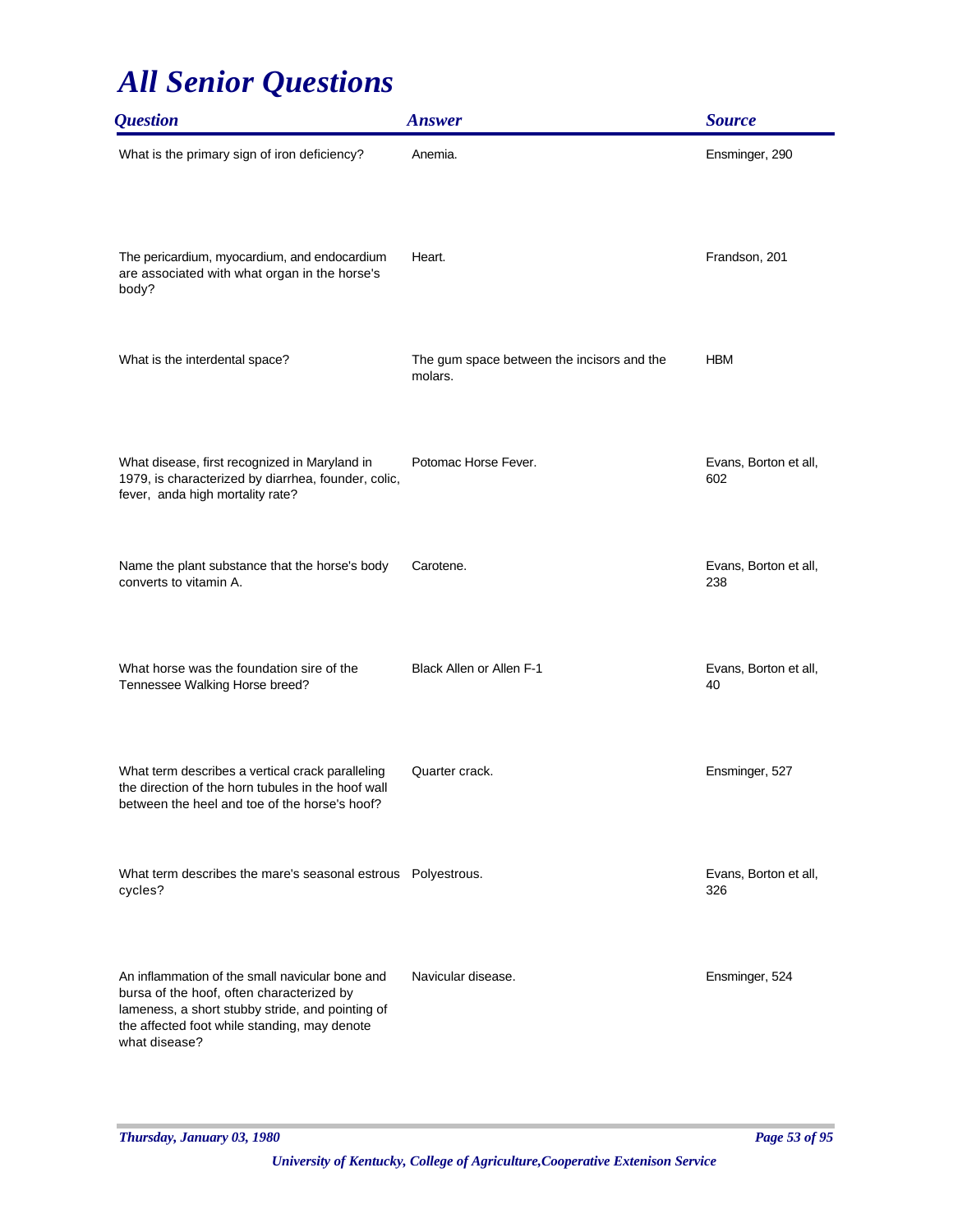| <i><b>Question</b></i>                                                                                                                            | <b>Answer</b>                      | <b>Source</b>                |
|---------------------------------------------------------------------------------------------------------------------------------------------------|------------------------------------|------------------------------|
| Name the three salivary glands.                                                                                                                   | Parotid, submaxillary, sublingual. | Evans, Borton et all,<br>96  |
| Are vitamin and mineral levels higher in immature<br>or mature grasses and legumes?                                                               | Immature.                          | <b>HBM</b>                   |
| A deworming agent specifically directed against<br>parasitic botfly larvae is called what?                                                        | Boticide.                          | <b>HBM</b>                   |
| Coarse, flat, rounding conformation over the<br>shoulder top and withers with heavy shoulder<br>muscling, is referred to as what?                 | Mutton withers.                    | Ensminger, 524               |
| What gland is located at the base of the brain and<br>secretes hormones which regulate the body?                                                  | Pituitary gland.                   | Evans, Borton et all,<br>126 |
| What is the common name for the Convulsive<br>syndrome in foals caused by extreme lack of<br>oxygen prior to, during, or immediately after birth? | Dummy foal syndrome.               | Evans, 550                   |
| Name the shock absorbing part of the hoof found<br>in the back half of the foot and above the frog.                                               | Digital cushion.                   | Evans, 254                   |
| What is the proper name for the bony socket that<br>surrounds and protects the horse's eye?                                                       | Orbital cavity.                    | Evans, Borton et all,<br>90  |
| What is an anti-pyretic?                                                                                                                          | Fever reducer.                     | Veterinary Medicine,<br>574  |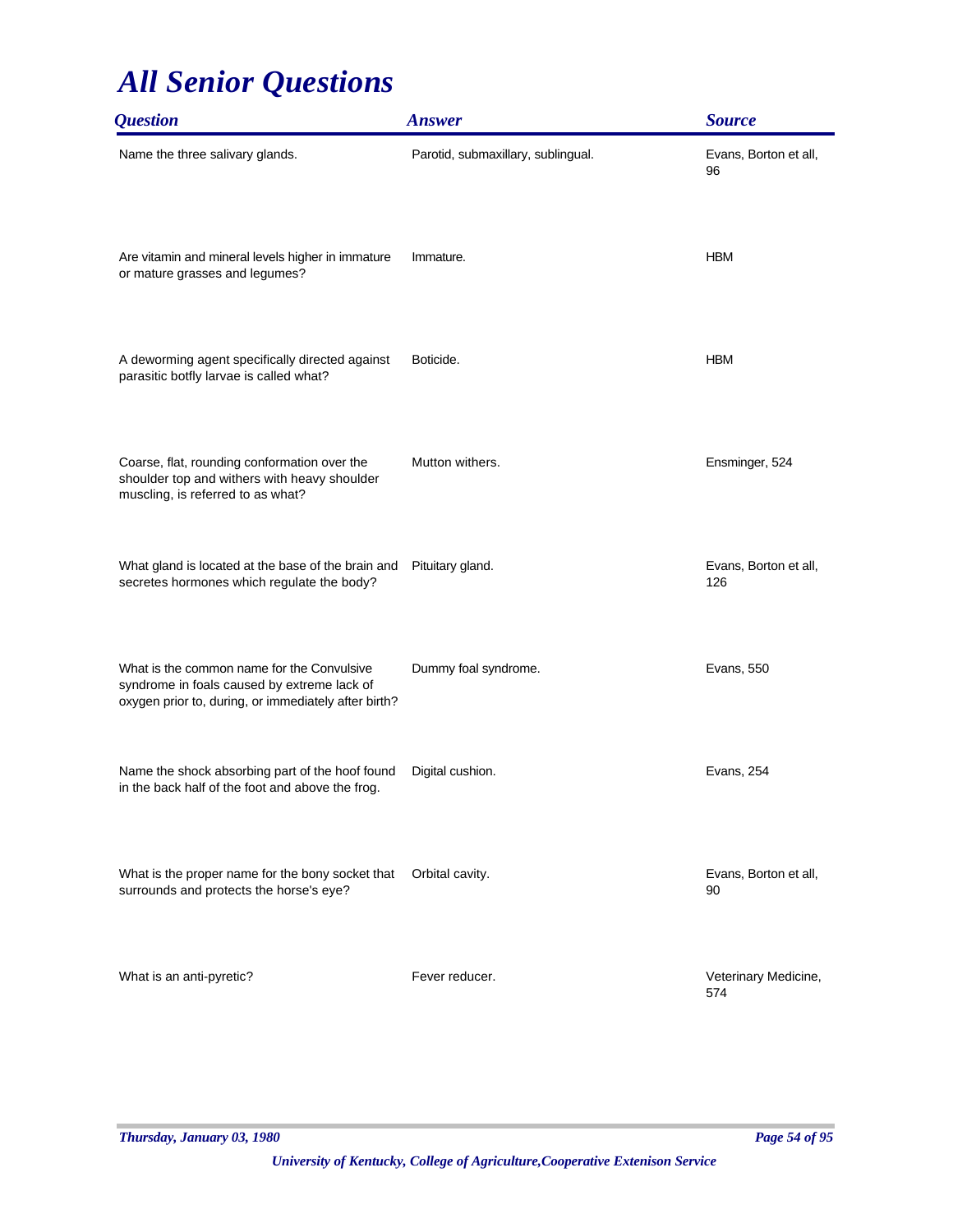| <b>Question</b>                                                                                            | <b>Answer</b>                                                                                                                                                      | <b>Source</b>                |
|------------------------------------------------------------------------------------------------------------|--------------------------------------------------------------------------------------------------------------------------------------------------------------------|------------------------------|
| Name the mineral essential for blood coagulation.                                                          | Potassium                                                                                                                                                          | Lewis, 37                    |
| Name four conformation faults of the horse's<br>knees.                                                     | Calf knees, buck knees, bench knees (offset), cut Stashak, 55-57<br>out under the knee, knock knees (in at the knee),<br>and out at the knee (bow-legged at knee). |                              |
| Is the alpha horse or the beta horse more<br>prominent in the herd hierarchy?                              | Alpha.                                                                                                                                                             | <b>HBM</b>                   |
| Why are most white horses not considered<br>albinos?                                                       | The majority of white horses have pigmented<br>eyes. True albinos have no eye pigment.                                                                             | Evans, Borton et all,<br>53  |
| Would a stallion or a mare more likely be a long<br>term carrier of the EVA virus?                         | Stallion.                                                                                                                                                          | <b>HBM</b>                   |
| What is a bolus?                                                                                           | A rounded mass of food or medicine given orally<br>to horses.                                                                                                      | Veterinary Medicine,<br>576  |
| What is the difference in body style between the<br>classic Shetland pony and the modern Shetland<br>pony? | Classic: Short and chunky.<br>Modern: Fine boned, long necked, and has high<br>stepping action.                                                                    | Ensminger, 139               |
| Name the three primary specialized sensory<br>organs of the horse's nervous system.                        | Eyes, ears, and nose.                                                                                                                                              | Evans, Borton et all,<br>121 |
| What is a deep-seated sore that drains at the<br>coronet and causes severe lameness called?                | Quittor.                                                                                                                                                           | Evans, 94                    |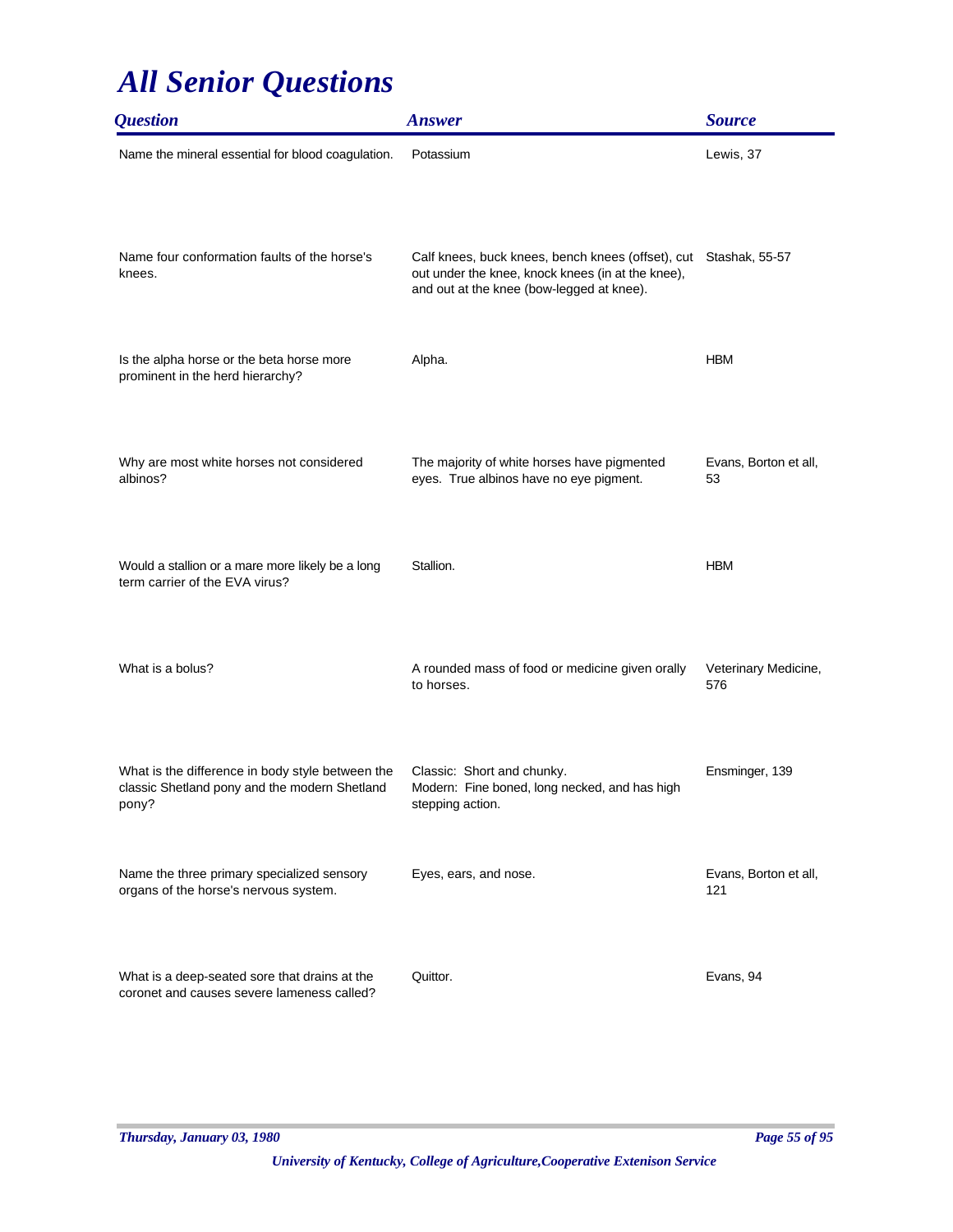| <i><b>Question</b></i>                                                                                                                             | <b>Answer</b>                                                                                                              | <b>Source</b>                |
|----------------------------------------------------------------------------------------------------------------------------------------------------|----------------------------------------------------------------------------------------------------------------------------|------------------------------|
| Does stringhalt affect the front or hind legs?                                                                                                     | Hind legs.                                                                                                                 | Evans, 96                    |
| If you looked in a horses mouth and noticed the<br>top insisors were evenly worn off, what vice<br>might you suspect this horse has?               | Cribbing.                                                                                                                  | Evans, 49                    |
| Name the hormone produced by the stallion's<br>reproductive system that is suppressed during<br>the season of short daylight hours.                | Testosterone.                                                                                                              | Evans, Borton et all,<br>362 |
| What could be the most likely cause of corn on<br>your horse's hoof?                                                                               | Improper shoeing.                                                                                                          | Emery, 98                    |
| What does the acronym COPD stand for?                                                                                                              | Chronic obstructive pulmonary disease.                                                                                     | Evans, Borton et all,<br>607 |
| What part of the horse's anatomy is responsible<br>for its forward propulsion and reflects their<br>speed, power, endurance, and athletic ability? | The hindquarters or hind legs.                                                                                             | Evans, Borton, et all<br>152 |
| Who was Black Hand 1?                                                                                                                              | The first Pony of the Americas entered into the<br>POA registration book and foundation sire of the<br>POA.                | Evans, Borton, et all,<br>59 |
| What is the minimum length of days that a new<br>horse should be kept isolated, before putting it<br>with your other horses?                       | 21 days.                                                                                                                   | Ensminger, 307               |
| Give three reasons a horse might founder?                                                                                                          | Obeisity, retained placenta, sudden large intake of<br>grain, reaction to antibiotics, the ingestion of<br>walnut bedding, | Evans, Borton, et all<br>301 |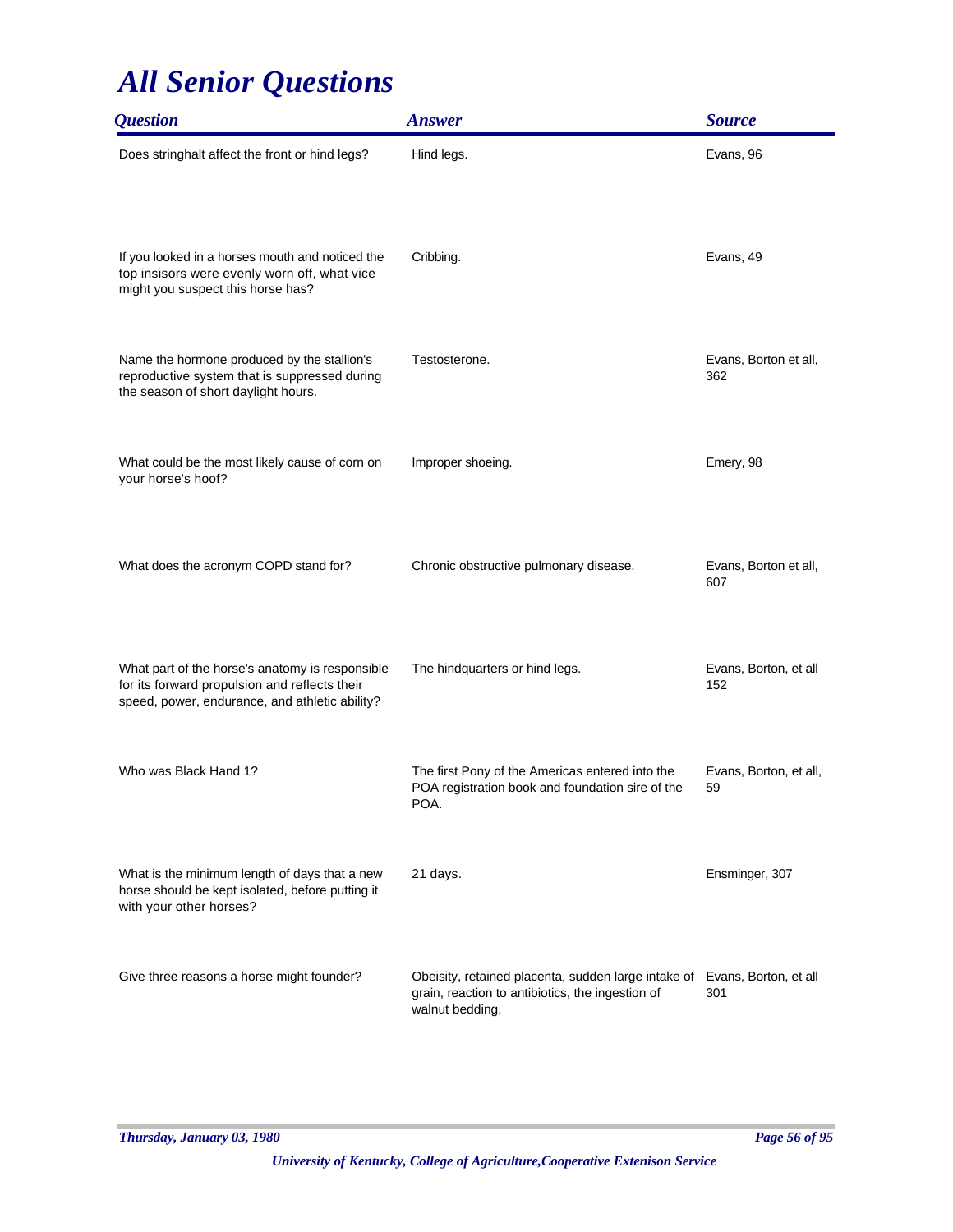| <i><b>Question</b></i>                                                                                                      | <b>Answer</b>                                                                                             | <b>Source</b>                |
|-----------------------------------------------------------------------------------------------------------------------------|-----------------------------------------------------------------------------------------------------------|------------------------------|
| Name the substance used to treat or coat wood<br>that can cause phenol poisoning when a horse<br>chews on it or rubs on it? | Creosote.                                                                                                 | <b>HBM</b>                   |
| Describe the two major types of leg interference<br>that occur in horses?                                                   | Supporting and striding leg interference.                                                                 | Evans, borton et all,<br>179 |
| What does it mean when you say a "horse is<br>syndicated"?                                                                  | The horse, usually a stallion or valuable mare, is<br>owned by a group of people who own shares in<br>it. | Ensminger, 492               |
| How are foals infected with the Strongyloides<br>westeri?                                                                   | From the infective larvae in the mare's milk.                                                             | Evans, Borton et all,<br>632 |
| Where on the horse would you find the sternum<br>and what is it composed of?                                                | Found in the horse's chest or breast; composed<br>of eight bony segments.                                 | Ensminger, 27                |
| Name the four primary classifications of<br>structures in the horse's foot.                                                 | Bones, insensitive structures (horny wall),<br>sensitive structures, elastic structures.                  | Ensminger, 29                |
| How is a synthetic breed created?                                                                                           | Crossing two or more breeds and mating the first<br>generation of the crossbred offspring.                | <b>HBM</b>                   |
| Define mutation.                                                                                                            | A gene change or a sudden variation which is<br>later passed on to offspring through inheritance.         | Ensminger, 524               |
| Define gene.                                                                                                                | A unit of inheritance.                                                                                    | Ensminger, 520               |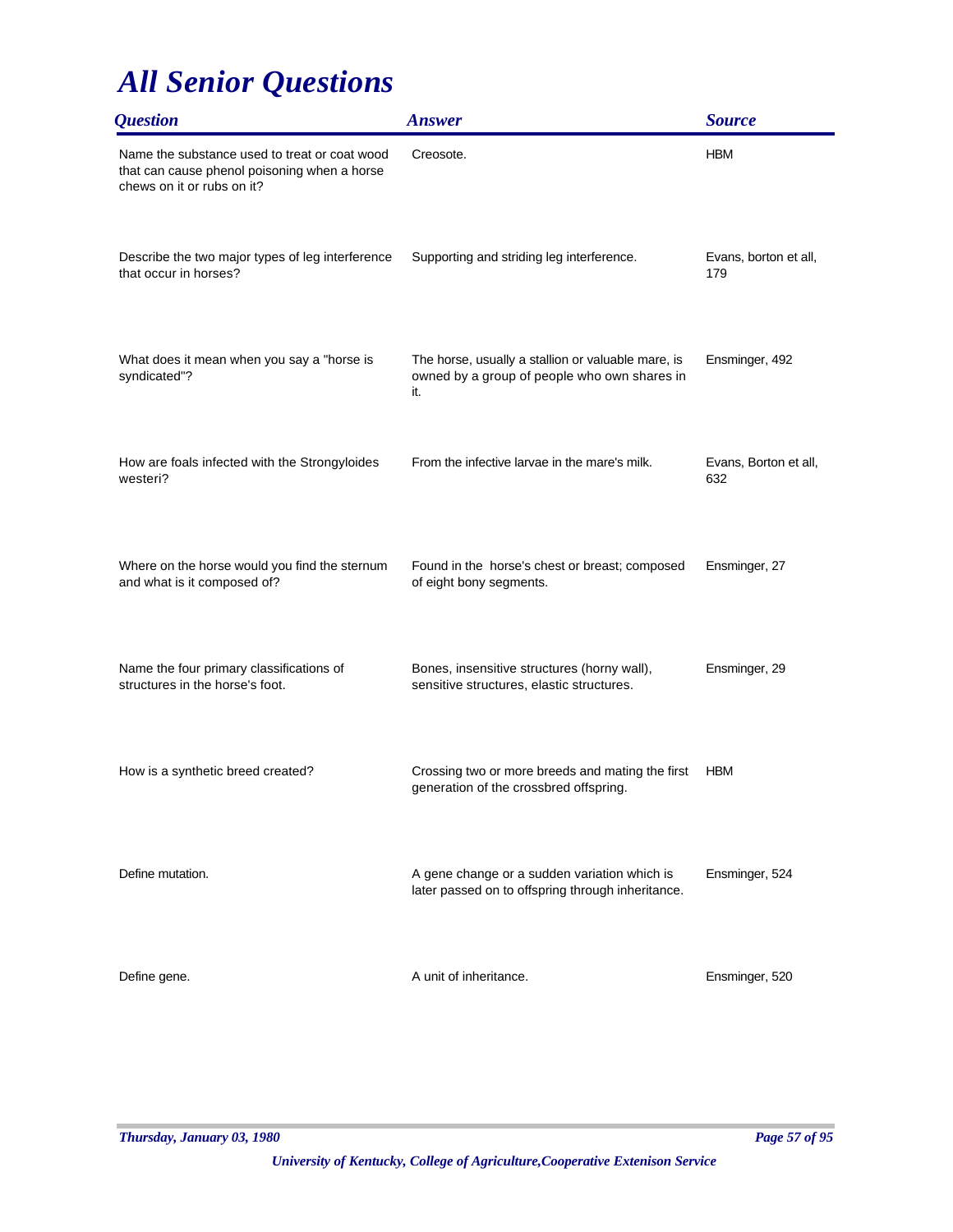| <i><b>Question</b></i>                                                                                                      | <b>Answer</b>                                                                                                                                                                                                | <b>Source</b>                |
|-----------------------------------------------------------------------------------------------------------------------------|--------------------------------------------------------------------------------------------------------------------------------------------------------------------------------------------------------------|------------------------------|
| What term describes an action defect<br>characterized by excessive lateral shoulder<br>motion on a very wide fronted horse? | Rolling.                                                                                                                                                                                                     | Evans, Borton et all,<br>181 |
| Explain how the lead strap/rope should be held<br>when showing a horse at halter.                                           | Hold the lead strap/rope in the right hand 10 - 12<br>inches from the halter ring. Lead from the left<br>side holding the excess length of the lead in the<br>left hand in one or more large loops or coils. | Ensminger, 449               |
| What part of the reins is the bight?                                                                                        | The part of the rein that passes between the<br>thumb and fingers and out the top of the rider's<br>hand.                                                                                                    | Ensminger, 513               |
| What term describes the natural movement of the<br>horse?                                                                   | Way of going.                                                                                                                                                                                                | Evans, Borton et all,<br>169 |
| What is the proper name for the foal's baby teeth? Deciduous teeth, or temporary.                                           |                                                                                                                                                                                                              | Ensminger, 51                |
| What kind of joint is the horse's elbow?                                                                                    | Ginglymus joint or hinge joint.                                                                                                                                                                              | Evans, Borton et all,<br>688 |
| Where does the G. intestinalis or common bot lay<br>its eggs?                                                               | On the forelimbs and shoulders.                                                                                                                                                                              | Evans, Borton et all,<br>635 |
| Where does G. hemorrhoidalis or nose bot lay its<br>eggs?                                                                   | On the short hair around the lips.                                                                                                                                                                           | Evans, Borton et all,<br>634 |
| Where does G. nasals or throat bot lay its eggs?                                                                            | On the hair between the jaw.                                                                                                                                                                                 | Evans, Borton et all,<br>633 |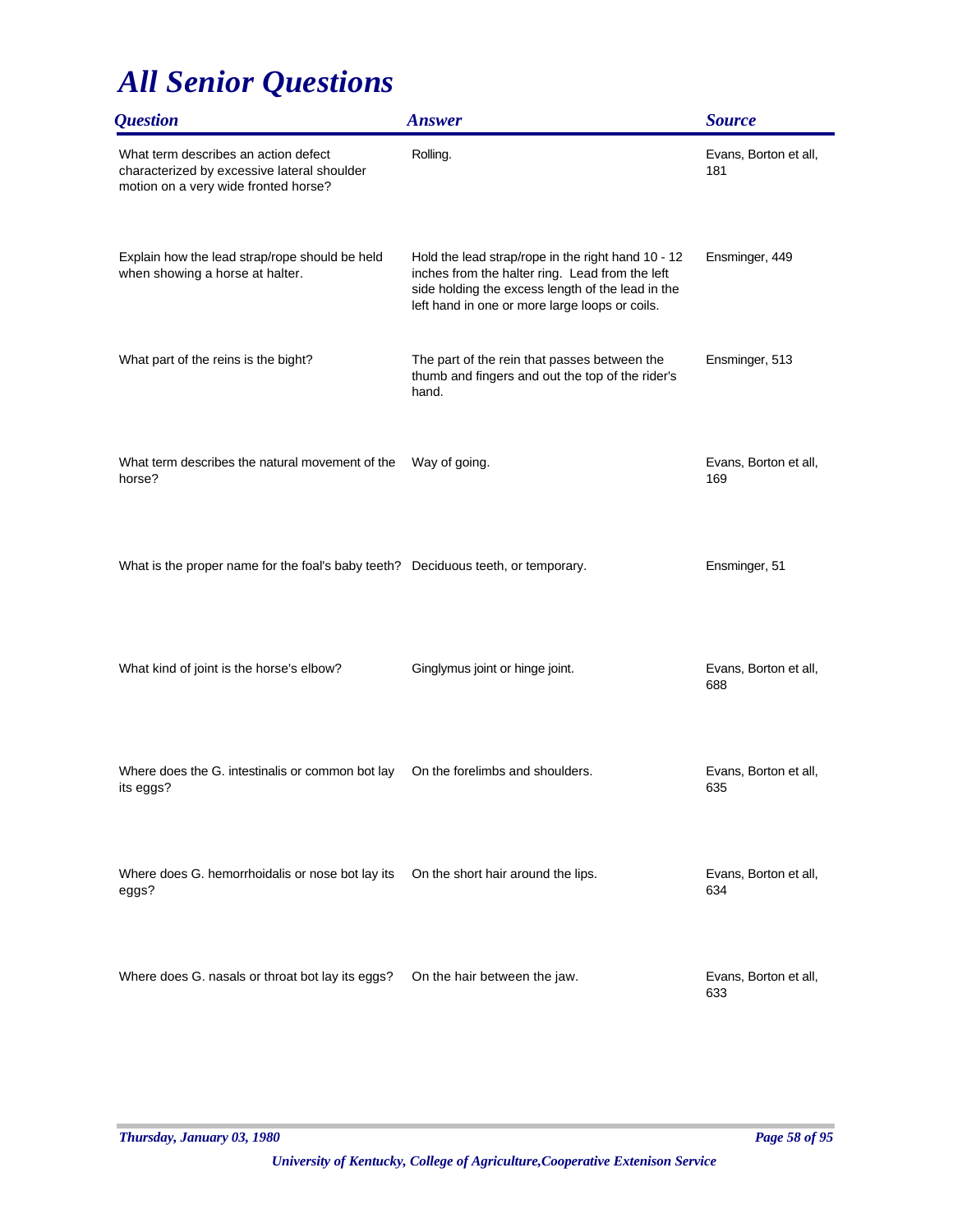| <i><b>Question</b></i>                                                                                                                 | <b>Answer</b>                                                                                       | <b>Source</b>                |
|----------------------------------------------------------------------------------------------------------------------------------------|-----------------------------------------------------------------------------------------------------|------------------------------|
| Give three functions of the gastrointestinal tract.                                                                                    | Ingestion, mixing, absorption, grinding, digestion,<br>and elimination.                             | Evans, Borton et all,<br>119 |
| Name three types of horse races and the<br>predominant breed of each.                                                                  | Running races - Thoroughbreds.<br>Harness races - Standardbreds.<br>Quarter races - Quarter Horses. | <b>HBM</b>                   |
| What is the medical name for the growth plate on<br>long bones?                                                                        | Cartilaginous epiphyseal plate                                                                      | Stashak, 128                 |
| Define an outlaw horse.                                                                                                                | A horse which cannot or will not be broken.                                                         | Ensminger, 525               |
| In transporting horses, what can you do to<br>prevent trouble when hauling a mare and a<br>stallion together or two horses that fight? | Rub Vicks Vaporub on their nostrils to prevent<br>them from smelling each other.                    | <b>HBM</b>                   |
| When should an immunization program for a foal<br>begin?                                                                               | At 2-3 months of age.                                                                               | Ensminger, 328               |
| What term identifies gene pairs which are not<br>identical?                                                                            | Heterozygous.                                                                                       | Evans, Borton et all<br>451  |
| What is the primary function of the vas deferens<br>in the male horse?                                                                 | To transport spermatozoa from the epididymis to<br>the urethra.                                     | Evans, Borton et all,<br>358 |
| When selecting materials for a horse barn, name<br>three things you should consider.                                                   | Initial cost, durability, minimum maintenance, fire<br>resistance/safety, attractiveness.           | Ensminger, 303               |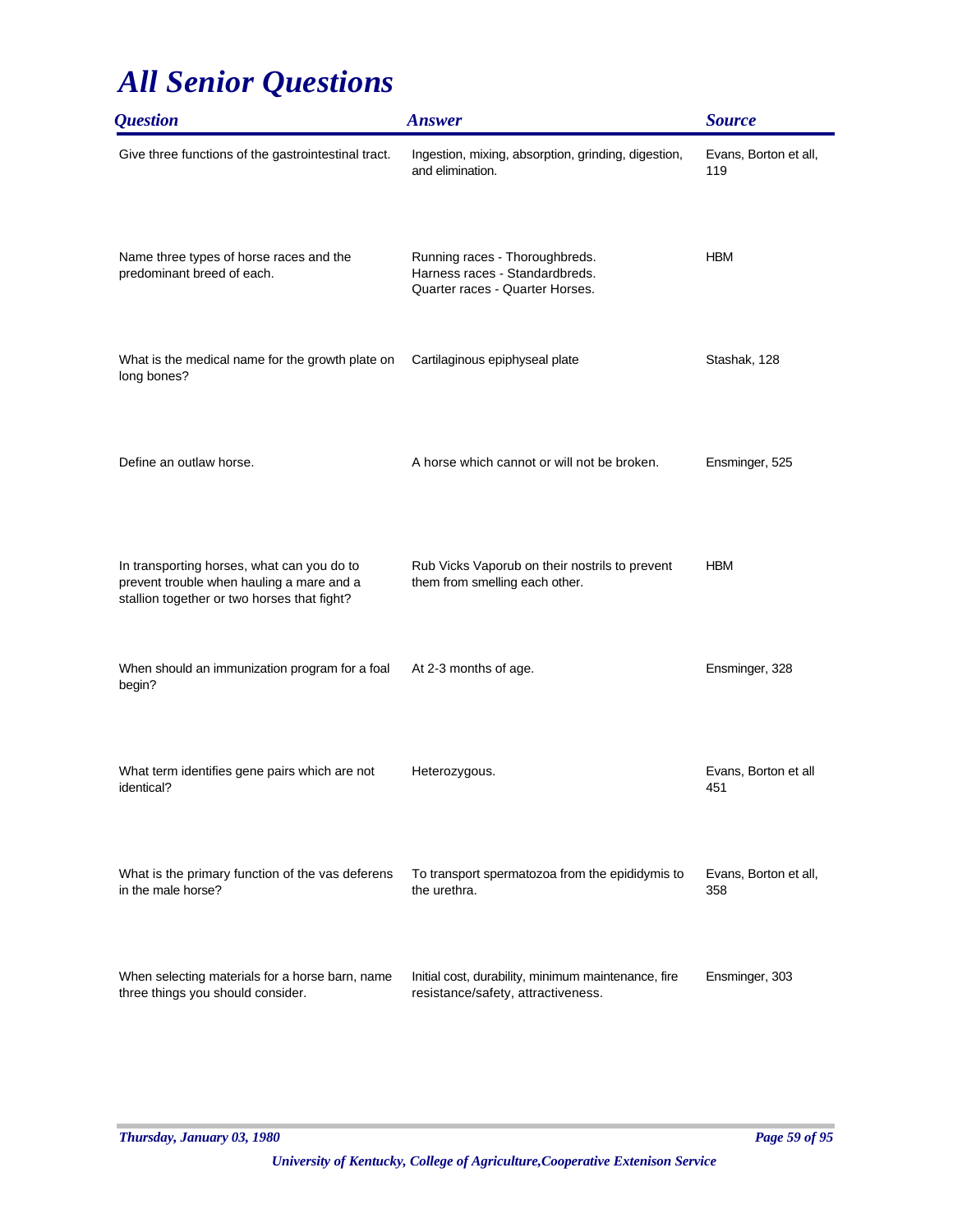| <i><b>Question</b></i>                                                                                                                         | <b>Answer</b>                                                                                                                                                                                                                             | <b>Source</b>                |
|------------------------------------------------------------------------------------------------------------------------------------------------|-------------------------------------------------------------------------------------------------------------------------------------------------------------------------------------------------------------------------------------------|------------------------------|
| Name four things that make up the horse's<br>environment.                                                                                      | Feed, water, weather, facility, health, stress.                                                                                                                                                                                           | Ensminger, 399               |
| Name the unsoundness that is characterized by a<br>soft swelling in the natural depression on the<br>inside front portion of the horse's hock. | Bog spavin.                                                                                                                                                                                                                               | Evans, Borton et all,<br>165 |
| Define equitation.                                                                                                                             | The act or art of riding horseback.                                                                                                                                                                                                       | Ensminger, 518               |
| Name two conformation faults that predisposes<br>forging and over reaching.                                                                    | 1. Horse with a short back and long legs.<br>2. Short horse with short forelegs and long hind<br>legs.<br>3. Short underline and long limbs.<br>4. Different height at wither and hip.<br>5 I enath of tonline versus lenath of underline | Stashak, 72                  |
| Name two forms of cereal grains that can be fed<br>to horses.                                                                                  | Whole or processed grains.                                                                                                                                                                                                                | Lewis, 101                   |
| Name two types of horse shoes that can be used<br>to re-establish normal frog pressure.                                                        | Bar shoe, T-bar shoe, slippered heel shoe,<br>Chadwick spring.                                                                                                                                                                            | Emery, 177-181               |
| Name two ideal conformation traits that are                                                                                                    | Sloping shoulders and sloping pasterns.                                                                                                                                                                                                   | <b>HBM</b>                   |
| associated with a long elastic, springy stride.<br>Name the four teeth found in stallions but rarely in Tushes or canine.<br>mares.            |                                                                                                                                                                                                                                           | Ensminger, 50                |
| Give two examples of conditions that would<br>indicate that a foal is infested with ascarids.                                                  | Smaller than normal growth; dull hair coat; dry,<br>leathery skin; distended abdomen.                                                                                                                                                     | Ensminger, 348               |
|                                                                                                                                                |                                                                                                                                                                                                                                           |                              |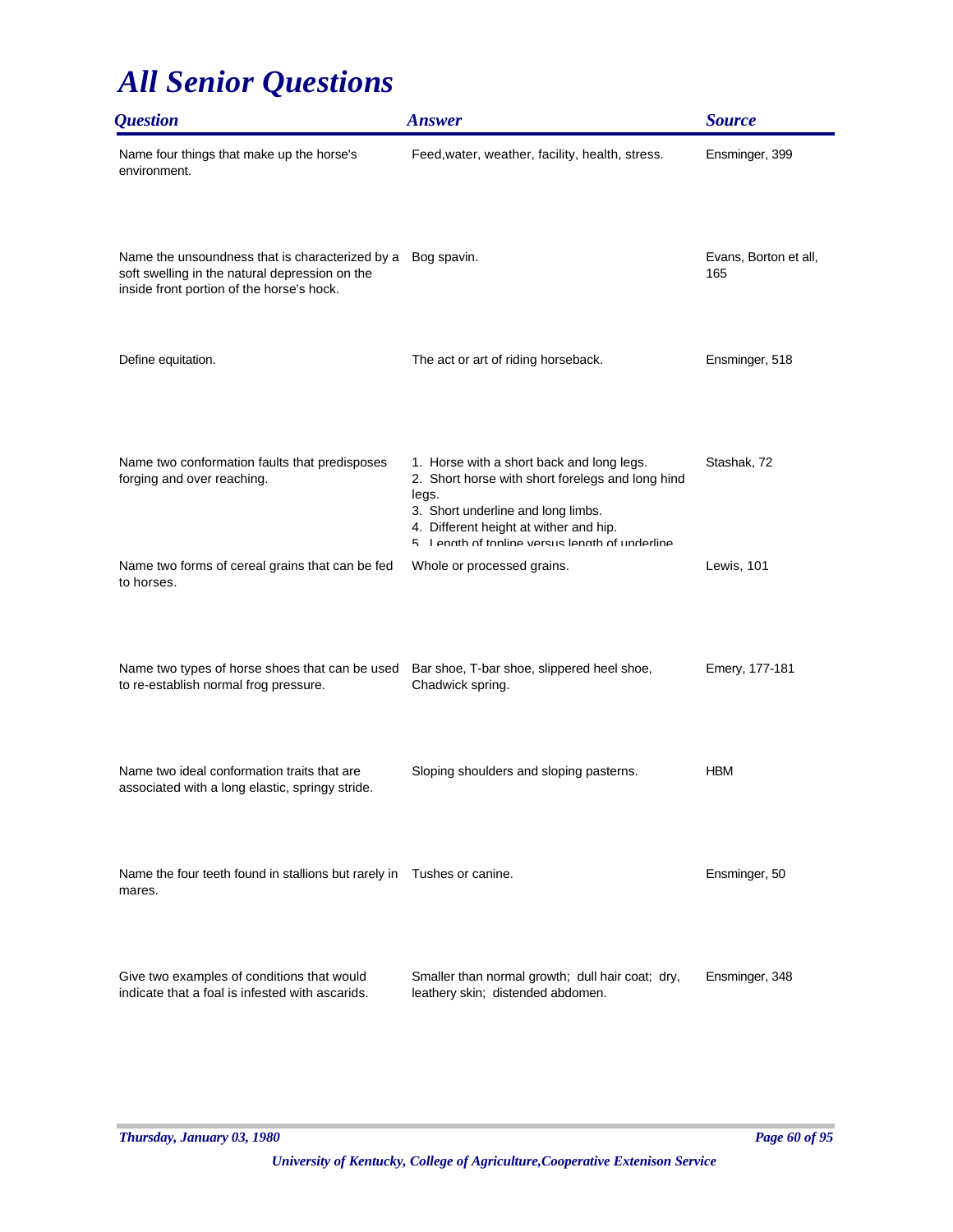| <i><b>Question</b></i>                                                                                          | <b>Answer</b>                                                                                                                                                                                     | <b>Source</b>                |
|-----------------------------------------------------------------------------------------------------------------|---------------------------------------------------------------------------------------------------------------------------------------------------------------------------------------------------|------------------------------|
| Give two reasons why you should stop every 3<br>to 4 hours when transporting mares with foal long<br>distances. | Time for nursing, exercise, rest, water, and<br>elimination.                                                                                                                                      | Ensminger, 464               |
| Give four differences between colostrum and<br>ordinary mare's milk.                                            | Colostrum is: More concentrated, higher in<br>protein, higher in globulins, richer in vitamin A,<br>contains more antibodies, and stimulates the<br>alimentary canal.                             | Ensminger, 516               |
| Describe a lope.                                                                                                | A slow, smooth, three beat gait (canter),<br>characteristic of a western horse.                                                                                                                   | Ensminger, 523               |
| What part of the bone is responsible for<br>longitudinal growth?                                                | Physis (growth plate) or metaphyseal growth<br>plate.                                                                                                                                             | Stashak, 127                 |
| Name the most famous member of the Percheron<br>breed.                                                          | Brilliant #1271, a black stallion imported in 1881.                                                                                                                                               | Ensminger, 157               |
| Why was the Thorcheron developed?                                                                               | To develop a larger, more docile, athletic<br>hunter/jumper, with heavier bone, designed for<br>fewer jumping injuries and to provide a more<br>suitable mount for a heavier rider.               | <b>HBM</b>                   |
| Give four examples of damage that ascarid<br>infestation can do to horses.                                      | Ruptures, chronic enteritis, disruption of digestion<br>and absorption of nutrients, perforation of bowel<br>and peritonitis, malnutrition, and destructive<br>migration through liver and lungs. | Evans, Borton et all,<br>630 |
| Describe the condition stifled.                                                                                 | The patella locks or becomes fixed on top of the<br>medial ridge of the trochlea and is unable to flex,<br>causing the leg to remain in an extended position.                                     | Evans, Borton et all,<br>691 |
| What term describes the highest form of<br>specialized training of the riding horse?                            | Haute ecole.                                                                                                                                                                                      | Ensminger, 521               |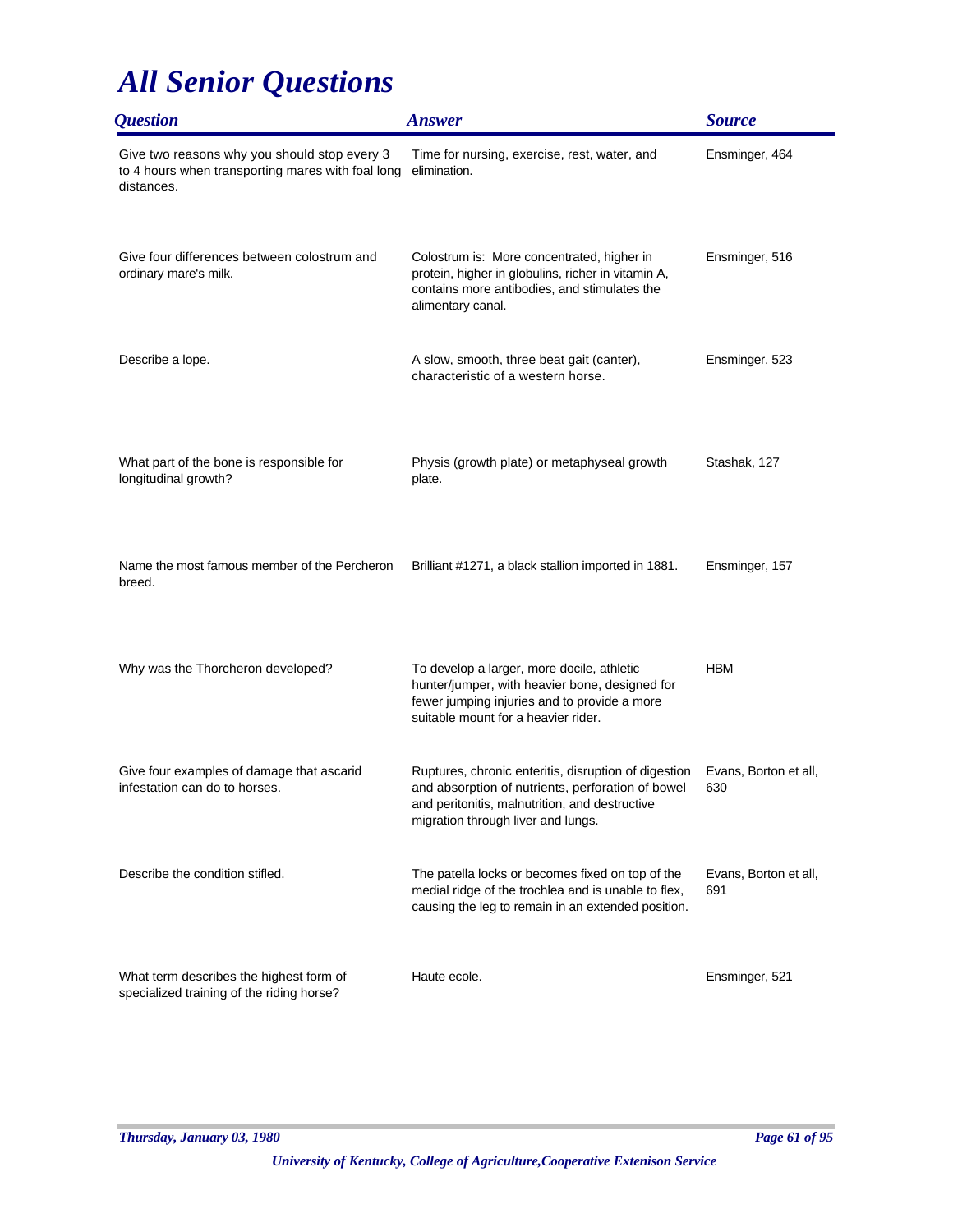| <b>Question</b>                                                                                                    | <b>Answer</b>                                                                                                                                                                                                                                                           | <b>Source</b>                |
|--------------------------------------------------------------------------------------------------------------------|-------------------------------------------------------------------------------------------------------------------------------------------------------------------------------------------------------------------------------------------------------------------------|------------------------------|
| What is the proper foot-fall sequence of a<br>galloping horse?                                                     | 1. One hind foot. 2. The other hind foot. 3.<br>Diagonal front foot. 4. Opposite front foot.<br>For example: left hind, right hind, left front right<br>front                                                                                                           | Evans, Borton et all,<br>177 |
| Describe one early symptom of neonatal<br>septicemia.                                                              | Decreased appetite; general weakness; mild<br>dehydration; weak sucking reflex; fever.                                                                                                                                                                                  | Evans, Borton et all,<br>595 |
| What is the major objection to the use of artificial<br>insemination?                                              | If a stallion is bred to too many mares, the market<br>value of his foals will decrease dramatically.                                                                                                                                                                   | <b>HBM</b>                   |
| Describe the three stages of parturition.                                                                          | First stage - Uterine contractions, cervix dilates,<br>water breaks.<br>Second stage - Mare supplements with strong<br>propulsive/pushing efforts, expulsion of the fetus.<br>Third - Placenta separates from the uterine wall -<br>expulsion of placenta or afterbirth | Evans 417-421                |
| Which strain of equine encephalomyelitis has the<br>lowest mortality rate?                                         | Western Equine Encephalomyelitis.                                                                                                                                                                                                                                       | Evans, Borton et all,<br>599 |
| What term describes a cloudy or inflamed<br>condition of the horse's eye that disappears and<br>returns in cycles? | Moon blindness.                                                                                                                                                                                                                                                         | Ensminger, 524               |
| Name the plant substance that the horse's body<br>tissues can convert to vitamin A.                                | Carotene.                                                                                                                                                                                                                                                               | Evans, Borton et all,<br>238 |
| What part of the horse is affected by VEE?                                                                         | The white matter of the brain and the spinal cord.                                                                                                                                                                                                                      | Ensminger, 334               |
| Explain the difference between ingestion and<br>digestion.                                                         | Ingestion - Taking in food.<br>Digestion - Breaking the food down in preparation<br>for absorption.                                                                                                                                                                     | Ensminger, 375 & 219         |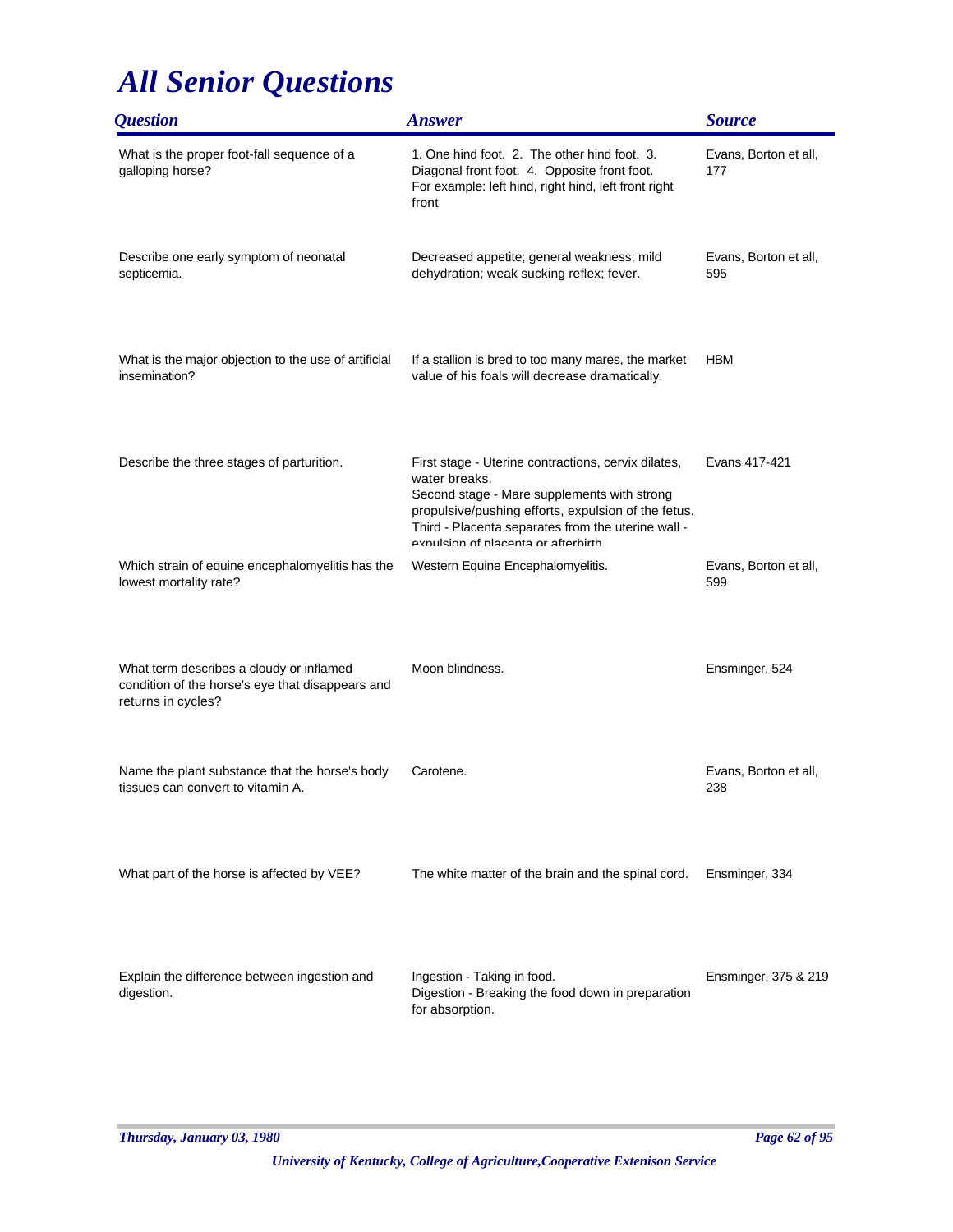| <i><b>Question</b></i>                                                                                                                                                             | <b>Answer</b>                                                                                                                  | <b>Source</b>                |
|------------------------------------------------------------------------------------------------------------------------------------------------------------------------------------|--------------------------------------------------------------------------------------------------------------------------------|------------------------------|
| How much of the horse's body weight is carried<br>on the horse's front legs?                                                                                                       | $60 - 65 \%$ .                                                                                                                 | <b>HBM</b>                   |
| What pair of salivary glands are the largest?                                                                                                                                      | Parotid.                                                                                                                       | Evans, Borton et all,<br>96  |
| Name four factors that affect the horse's heart<br>rate.                                                                                                                           | Exercise level, pain, disease, level of excitement,<br>fever, ambient temperature, humidity, stroke<br>volume, cardiac output. | Evans, Borton et all,<br>113 |
| How long before parturition will the pregnant<br>mare's teats begin to wax?                                                                                                        | Generally 2-4 days.                                                                                                            | Evans, Borton et all,<br>417 |
| What kind of test is the Coggins test?                                                                                                                                             | Agar Gel Immuno-diffusion Test.                                                                                                | Evans, Borton et all,<br>601 |
| If you found your horse with a profusely bleeding<br>laceration on its leg, what is the first thing you<br>should do?                                                              | Stop the bleeding.                                                                                                             | <b>HBM</b>                   |
| What type of dystocia occurs when a mare is<br>unable to deliver a foal because of muscles failing<br>to contract, uterine torsion, perforation or pelvic<br>problems in the mare? | Maternal dystocia.                                                                                                             | Evans, Borton et all,<br>423 |
| Name the parasite that causes formation of crusts Mange mites.<br>and/or scabs on the horse's skin causing intense<br>itching.                                                     |                                                                                                                                | Evans, Borton et all,<br>645 |
| Name the equine parasite responsible for tail<br>rubbing.                                                                                                                          | pruritus ani or pinworm.                                                                                                       | Evans, Borton et all,<br>640 |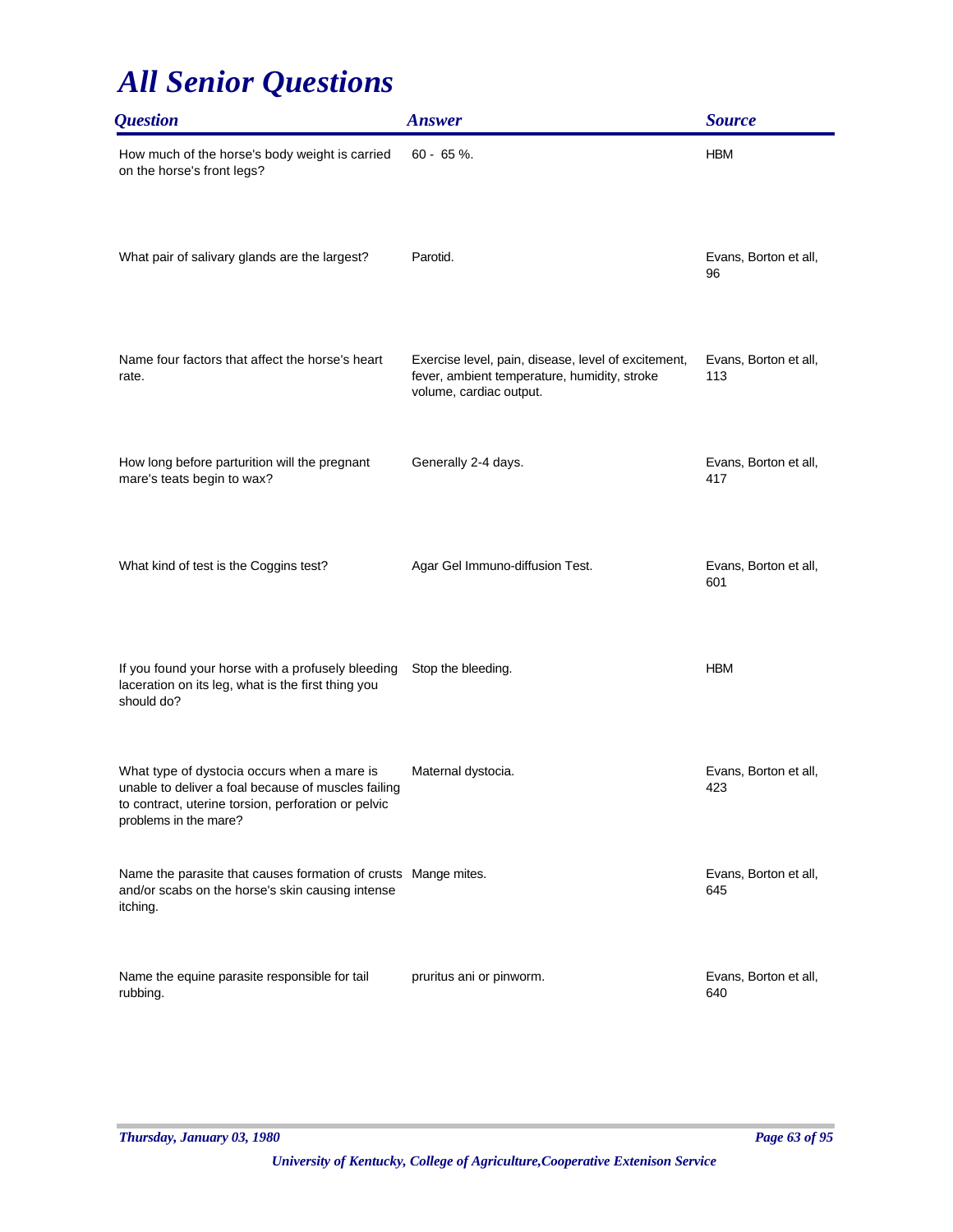| <i><b>Question</b></i>                                                                                                       | <b>Answer</b>                                                                                                                               | <b>Source</b>                |
|------------------------------------------------------------------------------------------------------------------------------|---------------------------------------------------------------------------------------------------------------------------------------------|------------------------------|
| What breed claims to be the ancestor of the<br>mustang?                                                                      | Galiceno.                                                                                                                                   | Ensminger, 118               |
| Give one reason why wooden planks are not<br>recommended to cover concrete or elevated<br>floors.                            | Slippery when wet, difficult to clean, harbor<br>odors.                                                                                     | <b>HBM</b>                   |
| What color is the result of a double dilution of<br>chestnut?                                                                | Cremello.                                                                                                                                   | Evans, Boarton et all,<br>81 |
| Give two functions of the horse's skeletal system. Provides the framework; gives the body form;                              | supports soft parts; protects vital organs.                                                                                                 | Evans, Borton et all,<br>90  |
| What is a cryptorchid or ridgeling?                                                                                          | A male horse that has retained one or both testes. Evans, Borton et all,                                                                    | 520                          |
| The degree of homozygous genes in offspring<br>can be increased by using two methods of<br>breeding. Name these two methods. | Line breeding and close breeding.                                                                                                           | Ensminger, 176-177           |
| In the proper order, give all of the divisions and<br>positions of the horse according to the zoological<br>scheme.          | Kingdom - Animalia; Phylum - Chordate; Class -<br>Mammalia; Order - Perissodactyla; Family -<br>Equidae; Genus - Equus; Species - caballus. | Ensminger, 8                 |
| What is the function and names of the first and<br>second vertebrae of the horse's spinal column.                            | Atlas - allows up and down flexion and neck<br>extension.<br>Axis - allows left and right movement of the neck.                             | Evans, Borton et all,<br>96  |
| Name the vitamin responsible for the assimilation<br>and utilization of calcium and phosphorus.                              | Vitamin D.                                                                                                                                  | Evans, Borton et all,<br>221 |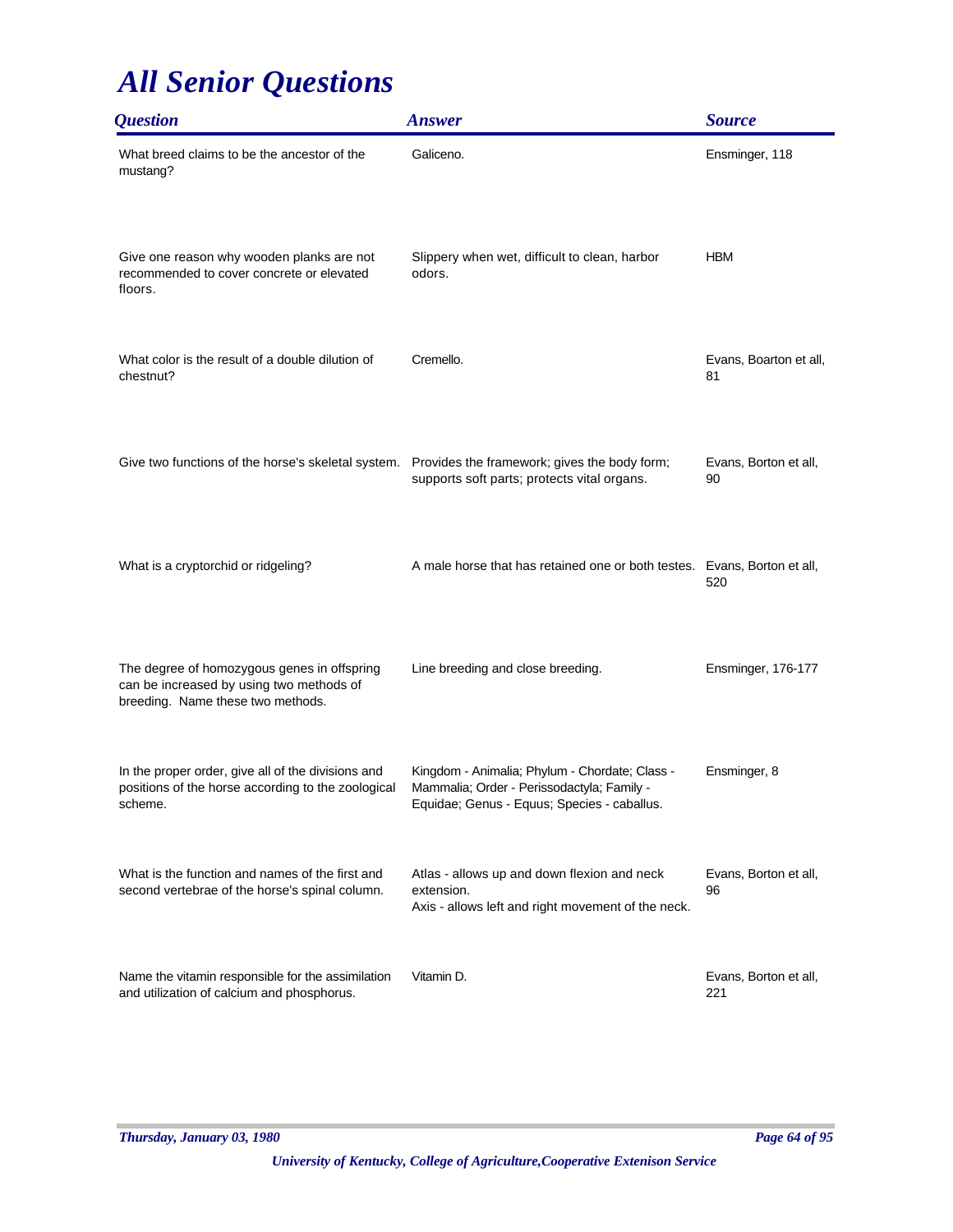| <i><b>Question</b></i>                                                                                                 | <b>Answer</b>                                                                                                                                                                              | <b>Source</b>                |
|------------------------------------------------------------------------------------------------------------------------|--------------------------------------------------------------------------------------------------------------------------------------------------------------------------------------------|------------------------------|
| What is the primary function of the suspensory<br>ligament in the horse's leg?                                         | To prevent excessive overextention of the fetlock<br>joint.                                                                                                                                | Evans, Borton et all,<br>708 |
| Explain one reason why you would not consider<br>purchasing a horse with poor conformation.                            | Predisposes a horse to unsoundnesses;<br>hereditary defects could be passed to offspring.                                                                                                  | <b>HBM</b>                   |
| Name the conformation fault of a horse that<br>stands with its front feet closer together than the<br>top of its legs. | Base narrow.                                                                                                                                                                               | Stashak, 51                  |
| Name the type of shoe generally used on horses<br>that stumble, forge or that have ringbone or side<br>bones.          | Rocker toe shoe.                                                                                                                                                                           | Ensminger, 460               |
| Define commissures.                                                                                                    | The deep grooves on either side of the frog<br>which gives the foot elasticity.                                                                                                            | Ensminger, 29                |
| What are five guidelines for the overo color<br>pattern recognized by the American Paint Hose<br>Association?          | White does not cross the back; one or more legs<br>are dark; the head is bald, apron, or bonnet faced;<br>white body marks are irregularly splashed; the tail<br>is usually one color.     | Evans, Borton et all,<br>47  |
| Name the internal part of the horse found<br>between the radius and cannon bones.                                      | Carpus or carpal joint.                                                                                                                                                                    | Evans, Borton et all,<br>689 |
| How are hopples, or hobbles, used on a trotter<br>and a pacer?                                                         | Pacer - they connect the forearm and the hind leg<br>on the same side to keep the horse in gait.<br>Trotter - they connect the diagonal forearm and<br>hind leg to keep the horse in gait. | Ensminger, 521-522           |
| Name the specific part of the stallion's anatomy<br>that is responsible for producing sperm.                           | Seminiferous Tubules.                                                                                                                                                                      | Evans, Borton et all,<br>362 |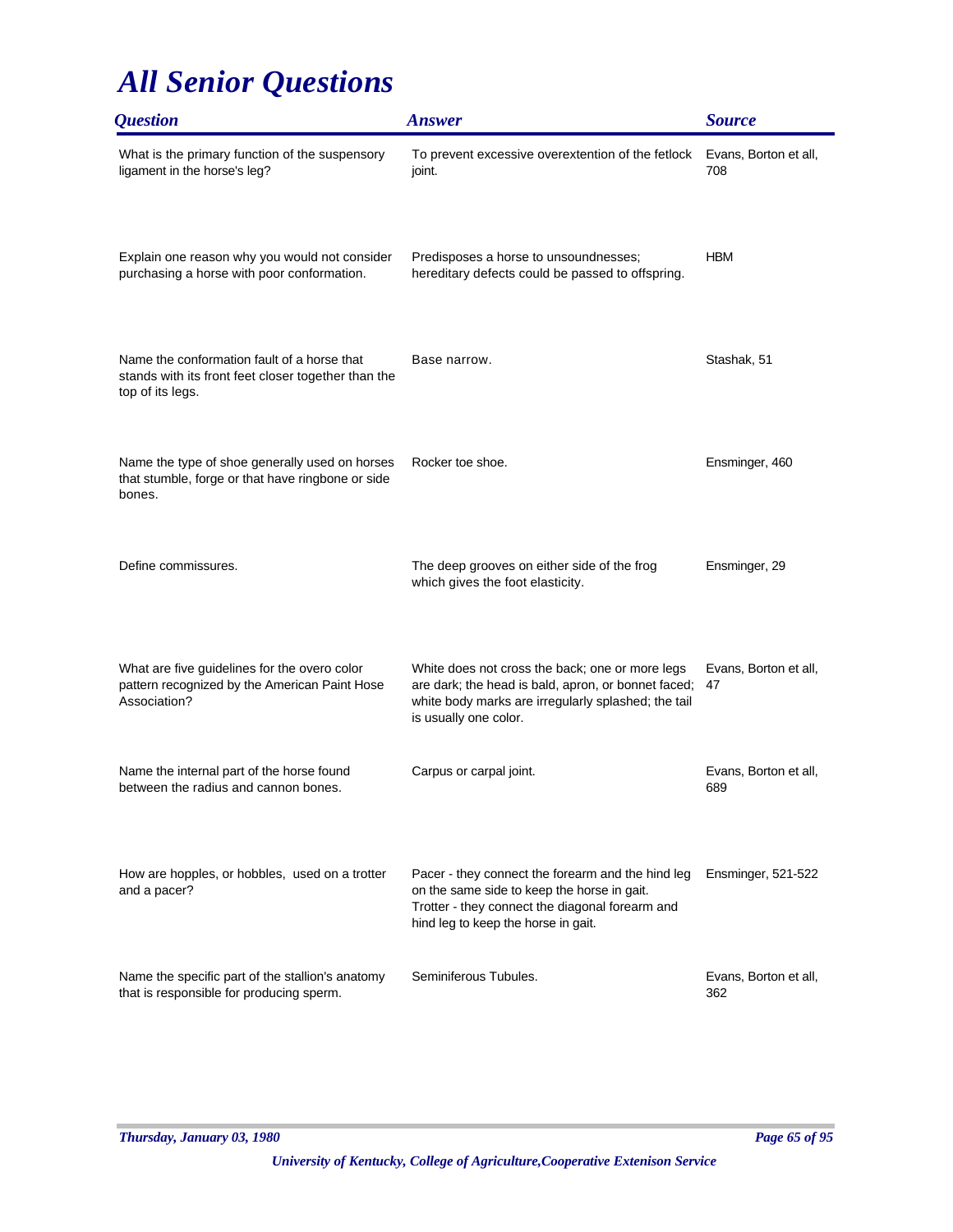| <i><b>Question</b></i>                                                                                                                                               | <b>Answer</b>                                                                                                                                                                                                                                                           | <b>Source</b>                |
|----------------------------------------------------------------------------------------------------------------------------------------------------------------------|-------------------------------------------------------------------------------------------------------------------------------------------------------------------------------------------------------------------------------------------------------------------------|------------------------------|
| Explain the difference between a jack spavin and<br>a bone spavin.                                                                                                   | Jack spavin - bony enlargement of the hock.<br>Bog spavin - soft swelling of the hock capsule.                                                                                                                                                                          | Evans, Borton et all,<br>165 |
| Give six possible causes of shock in the horse.                                                                                                                      | Loss of blood, infection (septicemia), pain, allergy,<br>thermal and chemical burns, colic or excessive<br>diarrhea, surgery, hyperthermia, or injection<br>reaction.                                                                                                   | Veterinary Medicine,<br>330  |
| Which of the two different groups of minerals do<br>the following minerals belong to - calcium,<br>phosphorus, sodium, chlorine, potassium,<br>magnesium and sulfur. | Macrominerals.                                                                                                                                                                                                                                                          | Lewis, 25                    |
| What term describes the habit of a horse that rolls Quidding.<br>its food into balls rather than chew it and then<br>drops it on the ground?                         |                                                                                                                                                                                                                                                                         | Veterinary Medicine,<br>341  |
| Describe the following three systems of<br>breeding: Inbreeding, close-breeding, and line-<br>breeding.                                                              | Inbreeding - mating of horses more closely related Ensminger, 176<br>than the average.<br>Close-breeding - mating of sire to daughter, son to<br>dam, brother to sister (mating closely related<br>individuals).<br>I ine-hreeding - mating half hrother to half sister |                              |
| The biological name for the skin and hair is what?                                                                                                                   | Integument.                                                                                                                                                                                                                                                             | Evans, Borton et all,<br>128 |
| What are alleles?                                                                                                                                                    | Non-identical genes located at the same physical<br>position (locus) on the chromosome.                                                                                                                                                                                 | Evans, Borton et all,<br>451 |
| What does the term Bradycardia mean?                                                                                                                                 | A slower than normal heart rate.                                                                                                                                                                                                                                        | Evans, Borton et all,<br>594 |
| What is the single most reliable parameter by<br>which water quality can be evaluated?                                                                               | Total dissolved solids (TDS).                                                                                                                                                                                                                                           | Lewis, 7                     |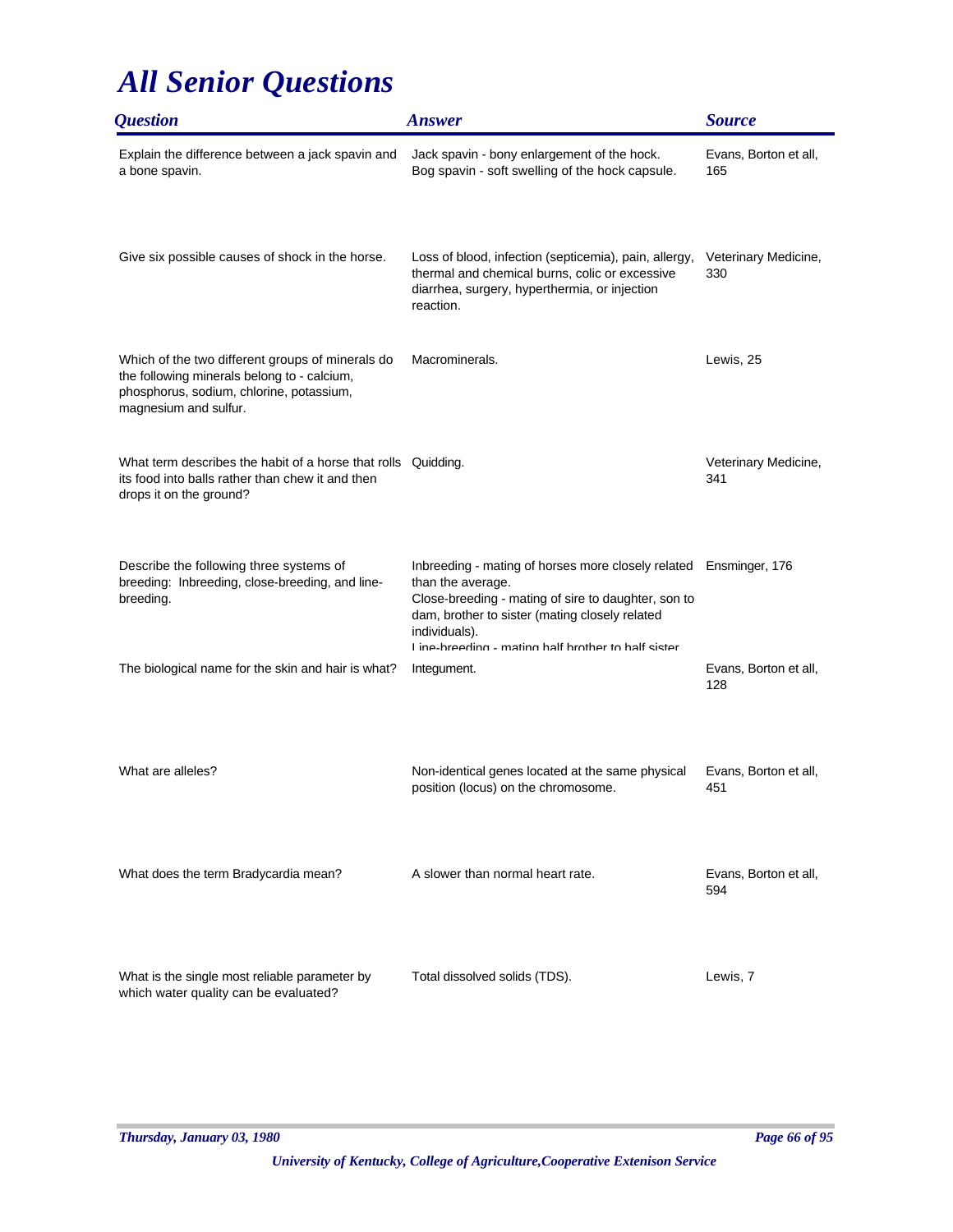| <i><b>Question</b></i>                                                                                                                            | <b>Answer</b>                                                                                             | <b>Source</b>                |
|---------------------------------------------------------------------------------------------------------------------------------------------------|-----------------------------------------------------------------------------------------------------------|------------------------------|
| Name a light horse breed from the USSR that was Akhal-Teke.<br>originally used as a war horse.                                                    |                                                                                                           | Ensminger, 103               |
| What disease is characterized by an acute upper<br>respiratory tract infection caused by a specific<br>herpes virus that may also cause abortion? | Equine Viral Arteritis (EVA).                                                                             | Evans, Borton et all,<br>598 |
| What part of the horse's brain controls FSH in the Anterior pituitary gland.<br>mare and the stallion?                                            |                                                                                                           | Evans, Borton et all,<br>126 |
| How long after conception does it take for the<br>fetus to become implanted in the uterus?                                                        | 40 - 150 (complete) days after conception.                                                                | Evans, Borton et all,<br>340 |
| In comparison to other parasites, what is peculiar<br>about strongyloides.                                                                        | They have both parasitic and free living<br>generations.                                                  | Evans, Borton et all,<br>619 |
| Name the tendon responsible for the extension of Digital extensor tendon.<br>the horse's toe and hoof.                                            |                                                                                                           | Stashak, 269                 |
| Describe one function of the distal sesamoid or<br>navicular bone.                                                                                | Protects coffin joint.<br>Provides an important bearing surface of support<br>for the deep flexor tendon. | Emery, 14                    |
| Name one category that measures the<br>performance of the Thoroughbred horse.                                                                     | Earning, handicaps, time.                                                                                 | <b>HBM</b>                   |
| Name two things that determine a horse's speed.                                                                                                   | Stride frequency and stride length.                                                                       | Evans, Borton et all,<br>169 |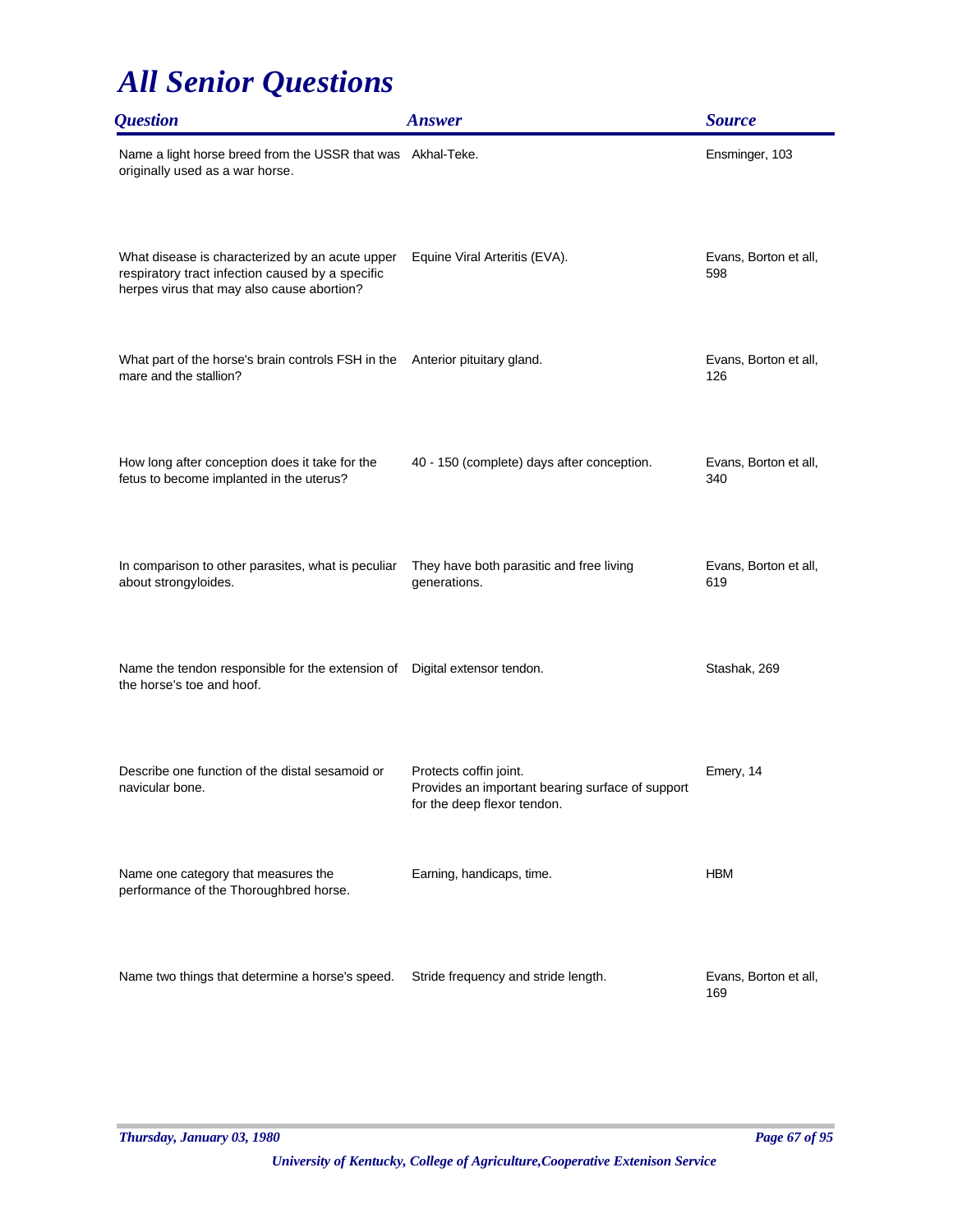| <i><b>Question</b></i>                                                                          | <b>Answer</b>                                                                                                      | <b>Source</b>                |
|-------------------------------------------------------------------------------------------------|--------------------------------------------------------------------------------------------------------------------|------------------------------|
| Where in the horse's mouth would you find the<br>enzyme ptyalin?                                | Saliva.                                                                                                            | <b>HBM</b>                   |
| Name four exterior parts of the horse's foot.                                                   | Horny wall, periople ring, white line, horny frog,<br>commissures, horny sole, bars, heel, cleft of frog.          | Ensminger, 29                |
| Give three examples of negative reinforcers used Punishment, escape, avoidance.<br>in training. |                                                                                                                    | Evans, Borton et all,<br>665 |
| If you plan to travel with you horse, when should<br>it's vaccinations be brought up to date?   | At least two weeks prior to traveling.                                                                             | HIH 1150-1                   |
| Name four general causes of infertility in either a<br>mare or stallion.                        | Infections, hormonal disturbances, nutritional<br>factors, anatomical problems, age, psychological,<br>mechanical. | <b>HBM</b>                   |
| Name the part of the horse's anatomy responsible The horse's upper lip.<br>for prehension.      |                                                                                                                    | <b>HBM</b>                   |
| Name the five modified vascular tissues that<br>furnish nutrition to the horse's hooves.        | Perioplic corium; coronary corium; laminar corium;<br>sole corium; frog corium.                                    | <b>HBM</b>                   |
| Why is a horse with a parrot mouth genetically<br>undesirable?                                  | Parrot mouth is a dominant trait and can be<br>inherited by offspring.                                             | Evans, Borton et all,<br>144 |
| Give two examples of why you would use a hot<br>poultice on you horse.                          | To increase blood supply to an injured area; to<br>draw out infection from an abscess or puncture<br>wound.        | HIH 440-6                    |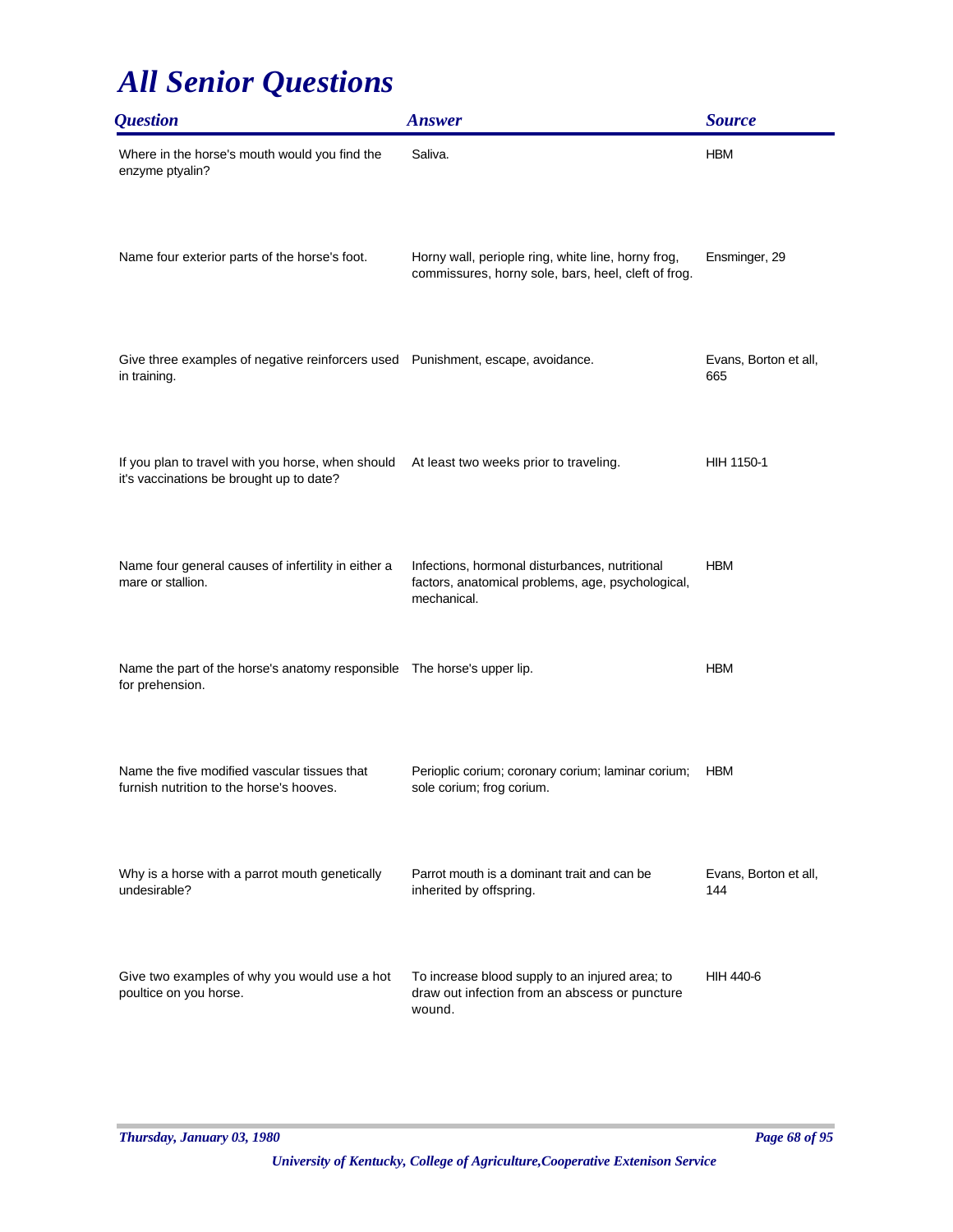| <i><b>Question</b></i>                                                                                                    | <b>Answer</b>                                                                                                                                                                                                                                            | <b>Source</b>                |
|---------------------------------------------------------------------------------------------------------------------------|----------------------------------------------------------------------------------------------------------------------------------------------------------------------------------------------------------------------------------------------------------|------------------------------|
| Give three examples of how evolution has<br>affected the horse.                                                           | Changed from: Small structure to large size;<br>multiple toes on each foot to one toe on each<br>foot; swamp living to grazing; teeth - low<br>browsing to high crowned suitable for grass<br>grazing; into a "true horse" suitable for<br>domestication | Ensminger, 2-3               |
| What term describes the ductless glands that<br>produce hormones that influence various<br>functions in the horse's body? | Endocrine system.                                                                                                                                                                                                                                        | Evans, Borton et all,<br>126 |
| What kind of fluid should you give a horse<br>suffering from heat cramps?                                                 | Electrolytes.                                                                                                                                                                                                                                            | HIH 410-1                    |
| Name four different types of wounds.                                                                                      | Incised, laceration, avulsion, contusion, abrasion,<br>punctures, burns.                                                                                                                                                                                 | HIH 440-1&2                  |
| Describe three events that must take place in an<br>embryo transfer.                                                      | Synchronization of ovulation in the donor and<br>recipient, fertilization in the donor mare; embryo is<br>taken from the donor mare; embryo implanted into<br>the recipient.                                                                             | Evans, Borton et all,<br>411 |
| What medical term describes an abscessed<br>wound that is producing pus?                                                  | Suppuration.                                                                                                                                                                                                                                             | Veterinary Medicine,<br>594  |
| Name three conformation faults of the horse's<br>body, excluding it's limbs.                                              | Plain course head; mutton withers; sway back;<br>roach back; ewe necked; straight shoulders;<br>paunchy/pot belly; wasp waisted; narrow chest;<br>shoulders too wide; short, thick neck, slab sided.                                                     | <b>HBM</b>                   |
| Name two systems in the horse's body that use<br>smooth muscles.                                                          | Digestive; circulatory; respiratory; urogenital.                                                                                                                                                                                                         | HIH 840-1                    |
| Give two good reasons for shoeing a horse.                                                                                | To alleviate stress from an injured foot; to aid in<br>correcting action defects; to increase traction on<br>specific terrain; to prevent hoof from breaking or<br>excessive wear; to increase circulation; to<br>correct mild conformation faults.      | Ensminger, 457-460           |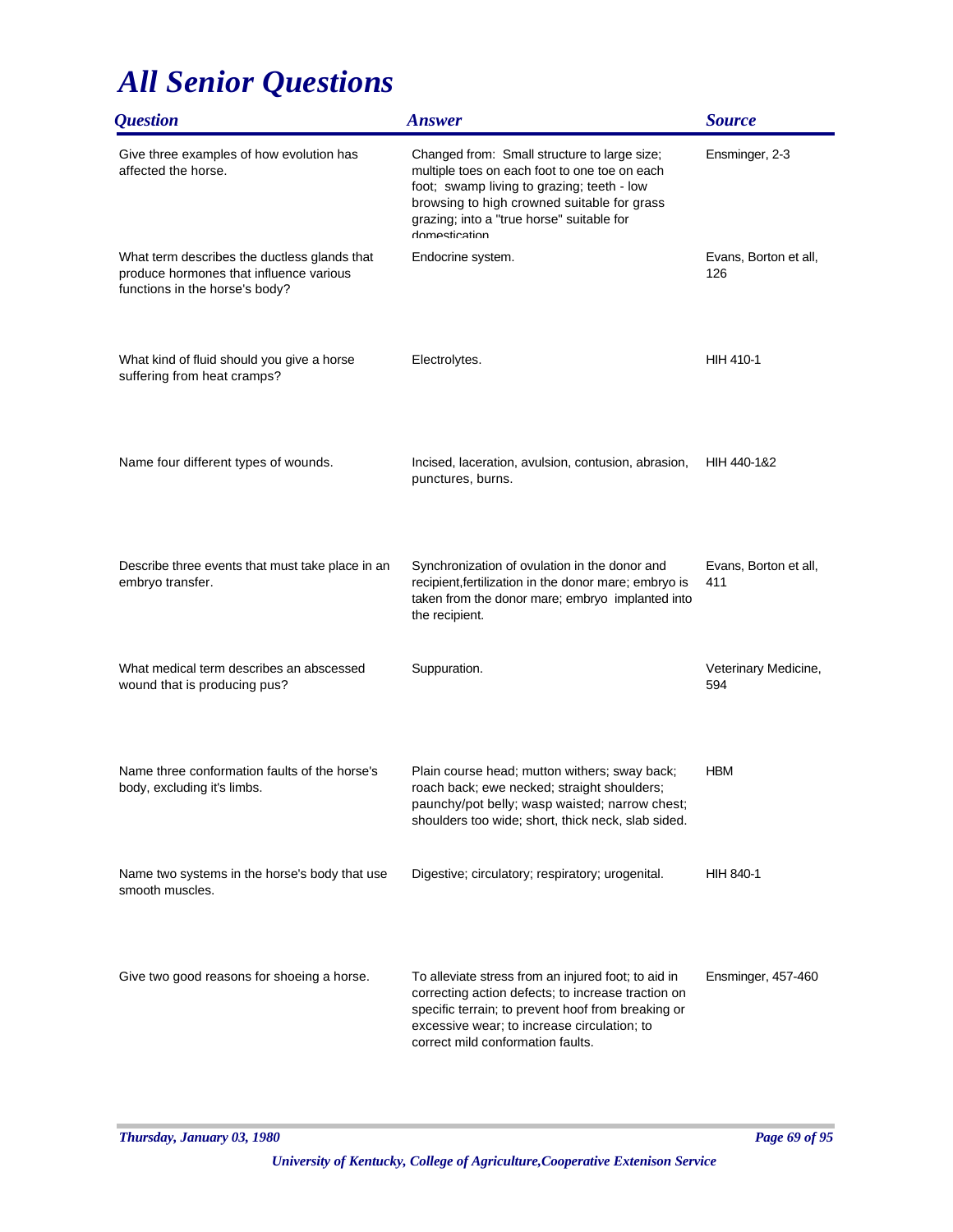| <i><b>Question</b></i>                                                                                                  | <b>Answer</b>                                                                                                                                                                                                                             | <b>Source</b>                |
|-------------------------------------------------------------------------------------------------------------------------|-------------------------------------------------------------------------------------------------------------------------------------------------------------------------------------------------------------------------------------------|------------------------------|
| Give three reasons for dressing a wound on your<br>horse.                                                               | Immobilization aids healing; protects from<br>dirt/insect causing infections; protects wound<br>from further trauma; aids in reducing swelling;<br>aids in controlling hemorrhage.                                                        | HIH 440-4                    |
| What is unique about the homozygous genetic<br>dominant code "WW" (capital W, capital W)?                               | The homozygous dominant gene WW is lethal.                                                                                                                                                                                                | Evans, Borton et all,<br>511 |
| Name four documents that should be carried with<br>you when you travel across state or border lines<br>with your horse. | Current health certificate; proof of<br>ownership/registration papers; proof of negative<br>Coggins test (for EIA); other documents required<br>by show, show grounds, camp sites; border<br>crossing documents.                          | HIH 1150-2                   |
| Name the genetic disease in which large pieces<br>of hair or skin are missing at birth in a newborn<br>foal.            | Epitheliogenesis imperfecta.                                                                                                                                                                                                              | Evans, Borton et all,<br>514 |
| Name six classifications of unsoundness.                                                                                | Conformational; health induced; congenital;<br>acquired/injury; reproductive/breeding; working;<br>systemic; head related, body.                                                                                                          | Evans, Borton et all,<br>168 |
| Describe four things you can do to alleviate some<br>of the horse's distress caused by heaves.                          | Provide lots of fresh air; eliminate dust; leave on<br>pasture; wet the hay or grain; feed a pelleted<br>ration; give antihistamine medications; use dust<br>free bedding; adjust high temp. with fan or cooler;<br>adjust humidity level | Evans, Borton et all,<br>606 |
| Name the condition found in growing foals whose<br>joint cartilage does not properly differentiate.                     | Osteochondritis dissecans (OCD).                                                                                                                                                                                                          | Stashak, 149-150             |
| Name four types of colic.                                                                                               | Spasmodic colic; impaction; incarceration;<br>displacement; excessive fermentation.                                                                                                                                                       | <b>HIH 435-1</b>             |
| Name the method of identifying horses that was<br>first introduced by the old Army remount service.                     | Lip tattoo.                                                                                                                                                                                                                               | Ensminger, 454               |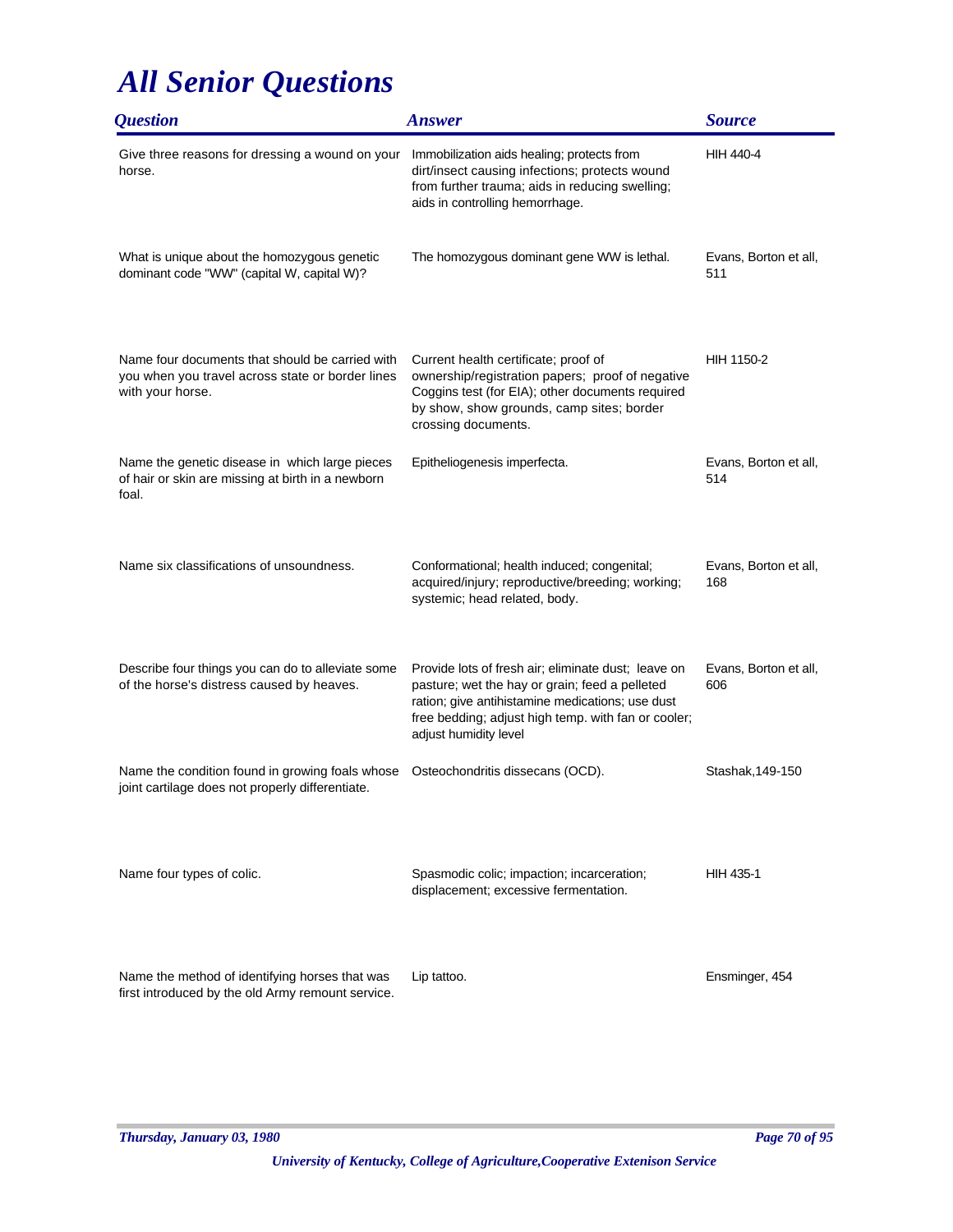| <i><b>Question</b></i>                                                                                                                | <b>Answer</b>                                                                          | <b>Source</b>                |
|---------------------------------------------------------------------------------------------------------------------------------------|----------------------------------------------------------------------------------------|------------------------------|
| What are the pigmented melanin granules<br>responsible for in the horse?                                                              | Hair coat color.                                                                       | Evans, Borton et all,<br>129 |
| What is the medical name for over eating disease? Enterotoxemia.                                                                      |                                                                                        | Evans, Borton et all,<br>305 |
| How does a long tall tooth occur in the horse's<br>mouth?                                                                             | A missing tooth leaves an unopposed space that<br>lets the opposing tooth grow longer. | HIH 405-1                    |
| Describe the position of a coon footed horse.                                                                                         | The angle of the horse's hoof axis is greater than<br>the pastern axis.                | Stashak, 72                  |
| Name four recommended, safe kinds of horse<br>fencing materials.                                                                      | Wood, metal, wire, PVC.                                                                | Ensminger, 315               |
| Name five parts of the western bridle that need<br>adjustments when putting it on the horse for the<br>first time.                    | Headstall; cheek pieces/straps; throat latch strap;<br>placement of bit; curb strap.   | <b>HBM</b>                   |
| What percent of slope is needed to provide rapid<br>removal of water, without erosion around a horse<br>barn or stable?               | 2 to 6 %.                                                                              | HIH 320-3                    |
| Name three of the horse's body functions that are Growth; reproduction; metabolism; digestion.<br>controlled by the endocrine system. |                                                                                        | Evans, Borton et all,<br>126 |
| What is the purpose of the fullering iron used by<br>farriers?                                                                        | To make a crease in a hand forged horseshoe or<br>repair damaged creases.              | Evans, Borton et all,<br>728 |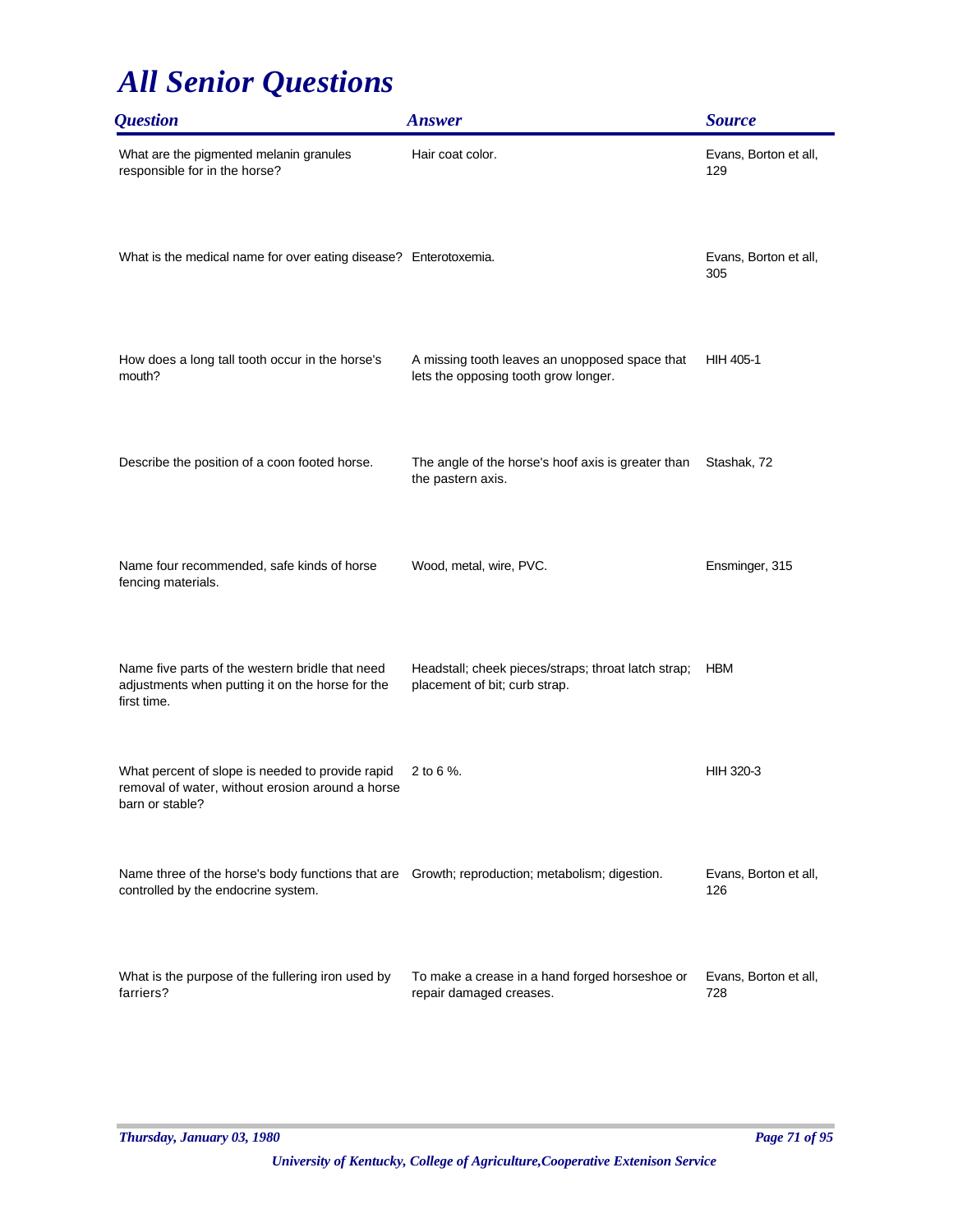| <i><b>Question</b></i>                                                                                                      | <b>Answer</b>                                                                                                                                                                        | <b>Source</b>                |
|-----------------------------------------------------------------------------------------------------------------------------|--------------------------------------------------------------------------------------------------------------------------------------------------------------------------------------|------------------------------|
| Describe the dressage maneuver called the<br>levade.                                                                        | The horse remains collected as it lowers it's<br>hindquarters while simultaneously holding it's<br>forelegs off the ground, a half rearing position.                                 | Ensminger, 523               |
| Name the organ in the stallion's reproductive<br>system considered to be the "master organ".                                | Testes.                                                                                                                                                                              | HIH 920-1                    |
| What term describes muscles that work together<br>to accomplish movement?                                                   | Synergists.                                                                                                                                                                          | <b>HBM</b>                   |
| Where specifically in the horse would you find the In the point of the horse's hock.<br>fibular tarsal bones?               |                                                                                                                                                                                      | Stashak, 323                 |
| What is the most common cause attributed to<br>coughing, pot bellies, and rough haircoats in<br>young foals?                | Ascarid larvae in the foal's lungs.                                                                                                                                                  | Ensminger, 348               |
| What color is the Holstein horse?                                                                                           | Solid color usually bay or seal brown.                                                                                                                                               | Evans, Borton et all,<br>74  |
| Describe the difference between a regular<br>horseshoe and the polo horseshoe?                                              | Regular - flat shoe with nail holes punched,<br>finished heels and without anything done to it or<br>added to it.<br>Polo - inside rim on the web is higher than the<br>outside rim. | Evans, Borton et all,<br>737 |
| How does a horse manifest it's dominant position<br>within a herd?                                                          | By pinning it's ears, baring it's teeth and/or makes<br>a sudden threatening movement (aggression).                                                                                  | Evans, Borton et all,<br>677 |
| Describe the difference between unilateral and<br>bilateral cryptorchidism in horses and which one<br>is generally fertile. | Unilateral - only one testicle is undescended.<br>Bilateral - both testicles are undescended.<br>Unilateral can be fertile.                                                          | HIH 920-1                    |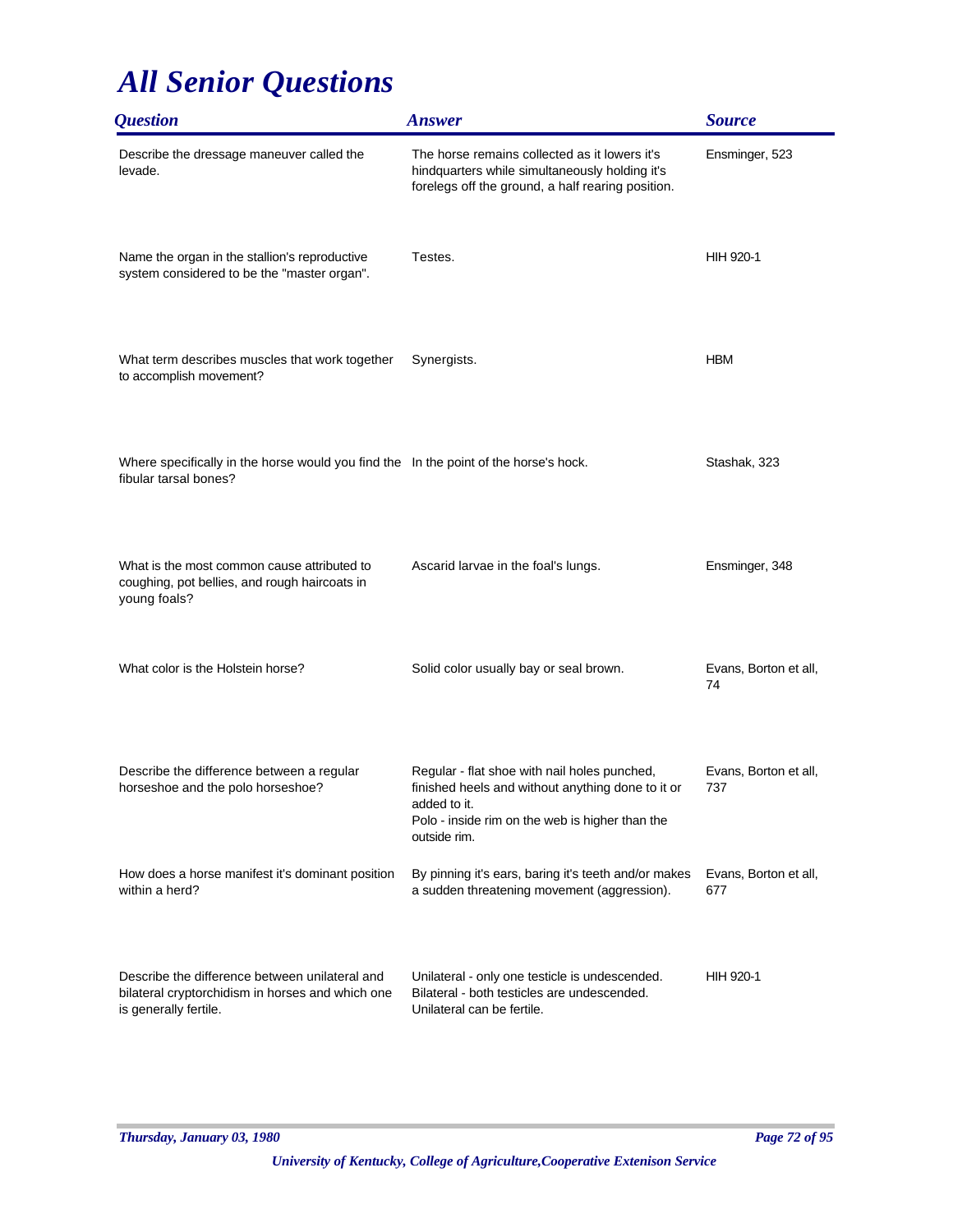| <i><b>Question</b></i>                                                                                                                    | <b>Answer</b>                                                                                                                                                                                   | <b>Source</b>                |
|-------------------------------------------------------------------------------------------------------------------------------------------|-------------------------------------------------------------------------------------------------------------------------------------------------------------------------------------------------|------------------------------|
| Name the color pattern on a Pinto horse whose<br>genetic color code for dominant white is at the<br>capital "T" locus.                    | Tobiano.                                                                                                                                                                                        | Evans, Borton et all,<br>490 |
| Name two types of horseshoes that can be used<br>to re-establish normal frog pressure.                                                    | Bar shoe; slippered (beveled heels); chadwick<br>spring.                                                                                                                                        | Evans, Borton et all,<br>750 |
| What is the position of a properly driven<br>horseshoe nail?                                                                              | Parallel to the tubules in the hoof wall.                                                                                                                                                       | Evans 746                    |
| What is unique about the horse's ulna?                                                                                                    | It has no bone marrow cavity.                                                                                                                                                                   | Evans 684                    |
| What part of the horse's body is affected by<br>orbital cellulitis?                                                                       | The horse's eye.                                                                                                                                                                                | <b>IVE 356</b>               |
| Name the condition caused by an accumulation of Azoturia; Monday morning disease; black water;<br>glycogen in the musculature of a horse. | tying up.                                                                                                                                                                                       | <b>IVE 627</b>               |
| Name the cellular components of the horse's<br>blood and describe the function of each one.                                               | Erythrocytes (red blood cells) - provides blood<br>with its ability to carry oxygen.<br>Leukocytes (white blood cells) - combat<br>infections.<br>Thrombocytes (platelets) - reduces blood loss | EVE 455 - 457                |
| Name a sex linked trait that is characterized by<br>the inability of the horse's blood to clot.                                           | when tissue is injured also instrumental in the<br>Hemophilia.                                                                                                                                  | Evans 462                    |
| Why would you use safety chains on a horse<br>trailer?                                                                                    | For added safety. They provide more attachment<br>between the vehicle and the trailer, and won't just<br>release if the hitch comes loose.                                                      | HIH 1155-1                   |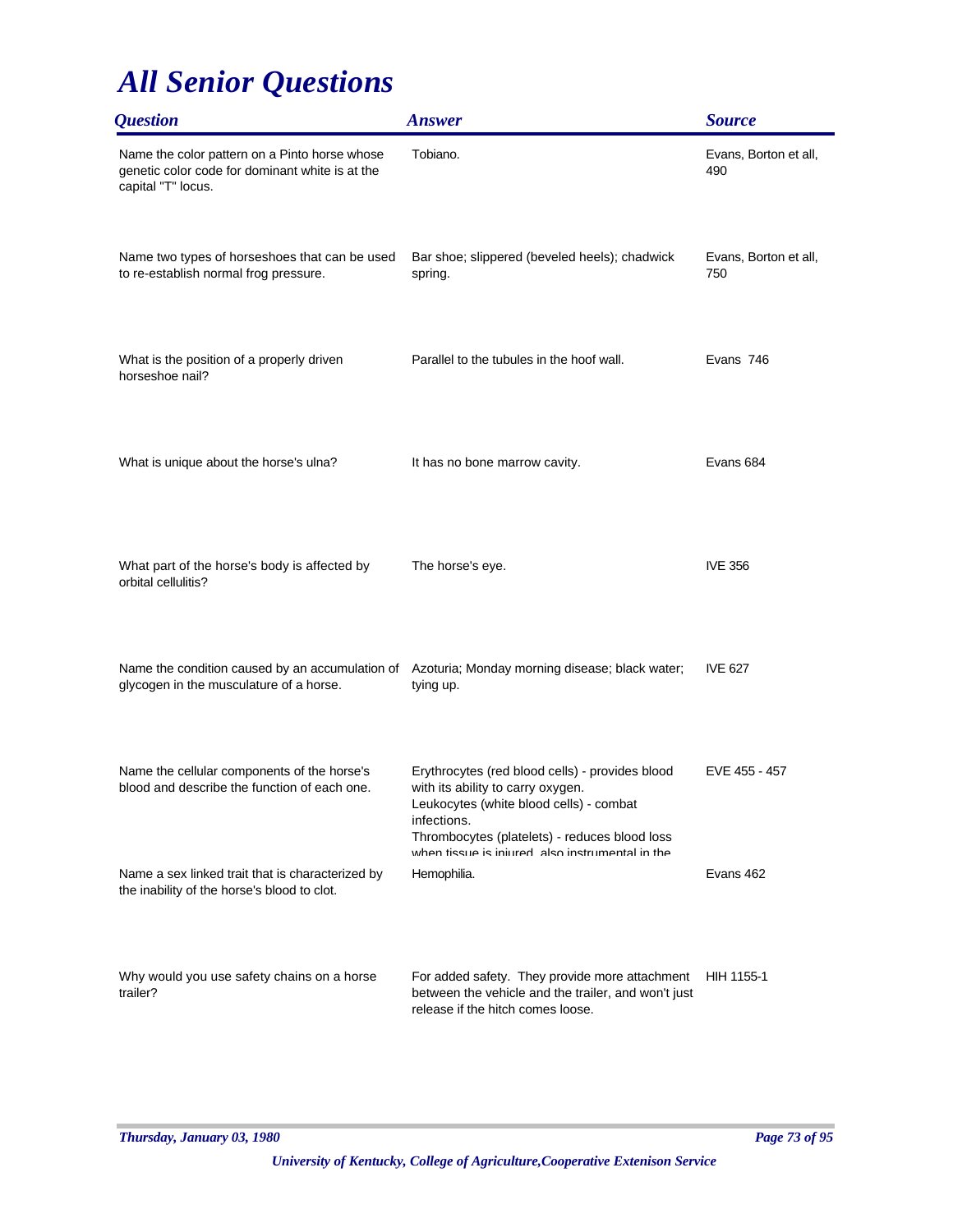| <i><b>Question</b></i>                                                                                                            | <b>Answer</b>                                                                                                                                                                                                 | <b>Source</b>    |
|-----------------------------------------------------------------------------------------------------------------------------------|---------------------------------------------------------------------------------------------------------------------------------------------------------------------------------------------------------------|------------------|
| What term describes the amount of blood pumped<br>by the ventricle with each beat of the horse's<br>heart?                        | Stroke volume.                                                                                                                                                                                                | <b>HIH 830-0</b> |
| Name two of the subsidiary joints found in the<br>carpal joint of the horse's knee.                                               | Radiocarpal joint; intercarpal joint;<br>carpometacarpal joint.                                                                                                                                               | Evans 689        |
| What is the difference between canine teeth and<br>wolf teeth?                                                                    | Canine- four teeth in the interdental space almost<br>exclusive to the male horse.<br>Wolf - a small tooth that appears at the base of<br>the first premolar and can be found in the male or<br>female horse. | Evans 92         |
| Describe two pieces of equipment that you can<br>use to help stabilize a load on a pack horse.                                    | Breeching - to keep it from sliding forward.<br>Breast collar - to keep it from sliding backward.<br>Croupier - to help keep the saddle centered.                                                             | HIH 1125-3       |
| Name the horseshoe that has a one-quarter inch<br>extension at the outside of the heel used to<br>correct a cow-hocked condition. | A horseshoe with a trailer.                                                                                                                                                                                   | Evans 748        |
| Name the joint that is subject to the greatest strain Fetlock joint or metacarpophalangeal joint.<br>of all the joints.           |                                                                                                                                                                                                               | Evans 689        |
| Describe the tovero hair coat color.                                                                                              | It is a combination of the Pinto/Paint Tobiano and<br>Overo patterns and clearly does not belong to<br>either color pattern.                                                                                  | <b>HIH 159</b>   |
| Name the breed of each of these four famous<br>stallions: Dan Patch, Black Hawk, Man O' War, &<br>Steel Dust.                     | Dan Patch - Standardbred; Black Hawk - Morgan;<br>Man O' War - Thoroughbred; Steel Dust - Quarter<br>Horse.                                                                                                   | Ens 104 - 114    |
| Define a mutation.                                                                                                                | A gene change or a sudden variation of a gene<br>which is later passed onto offspring through<br>inheritance.                                                                                                 | <b>Ens 422</b>   |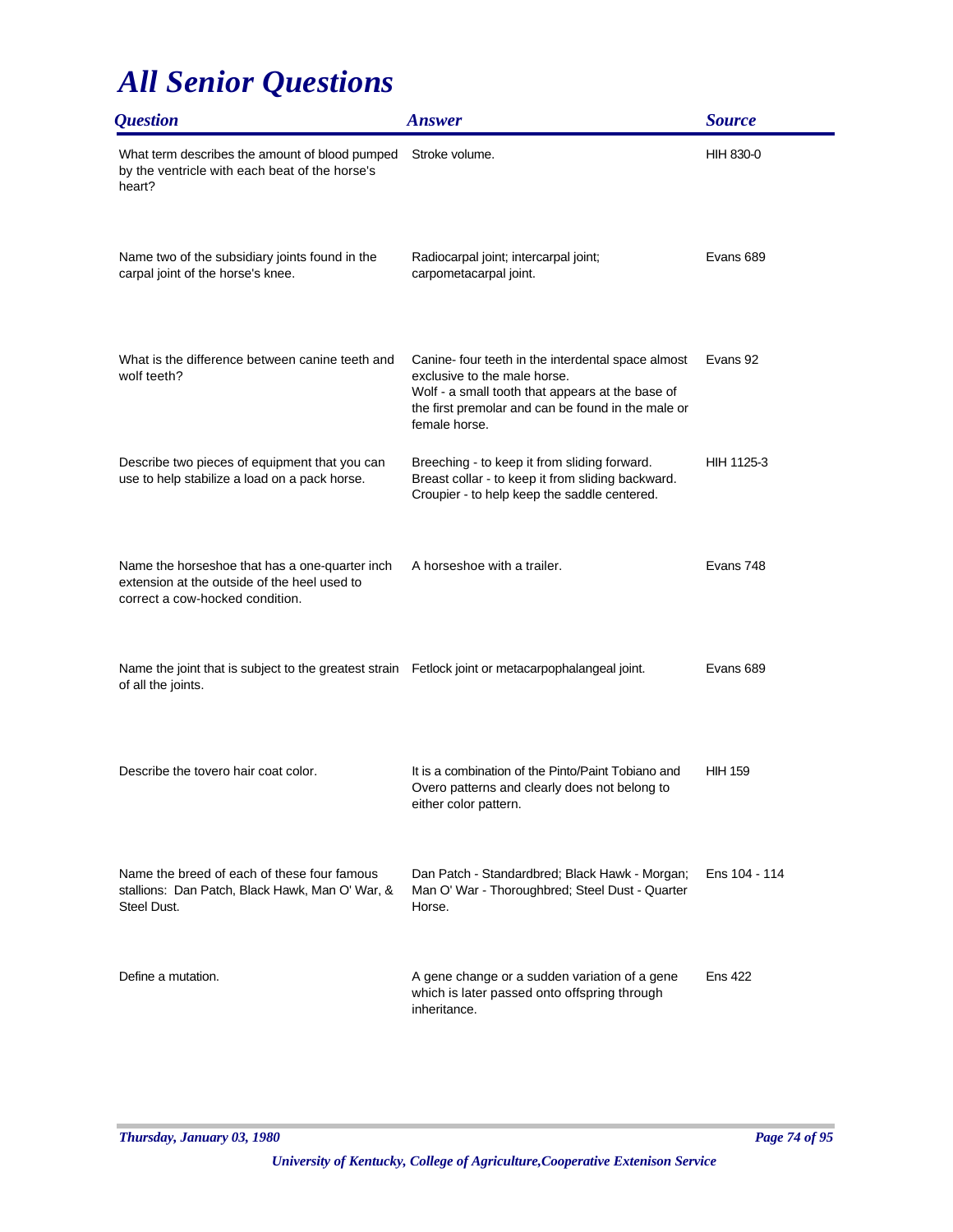| <i><b>Question</b></i>                                                                              | <b>Answer</b>                                                                                                                                                                                              | <b>Source</b>  |
|-----------------------------------------------------------------------------------------------------|------------------------------------------------------------------------------------------------------------------------------------------------------------------------------------------------------------|----------------|
| Describe the two divisions of the Tevis Cup ride<br>that are judged.                                | 1. The race over the 100 mile course by best time. Ens 76<br>2. The horse in the best condition that completes<br>the ride within 24 hours.                                                                |                |
| What is a futurity?                                                                                 | A race or show in which horses are entered by<br>nominating them before they were born.                                                                                                                    | Ens 418        |
| When showing horses, give one reason for why<br>you would be required to change your riding attire. | Time of day; type of horse being ridden; type of<br>class entered; type of bridle and saddle being<br>used.                                                                                                | <b>Ens 343</b> |
| Describe the "calico" hair coat color on horses.                                                    | Excessive white on legs and face with splashes<br>and roaring on belly and body.                                                                                                                           | HIH 1040-3     |
| Describe four things that you can do for an<br>overheated horse.                                    | 1. Call your vet. Until the vet arrives: Spray/hose HIH 441-5<br>down with water; put horse in the shade or cool<br>stall; use a fan; put an ice pack on its head; & give<br>a few swallows of cool water. |                |
| Give an example of why you would use a cold<br>poultice on your horse.                              | To decrease inflammation and swelling caused by HIH 440-6, 441-5<br>a blow or a kick; to reduce swelling, heat and<br>pain of a contusion or hematoma.                                                     |                |
| What is the difference between the mare's estrus<br>and diestrus cycles?                            | Estrus - period during which the mare is receptive HIH 910-1<br>to the stallion and encourages mating.<br>Diestrus - period during which the mare is not<br>receptive to a stallion and will resist him.   |                |
| Give five advantages of pelleted horse feed.                                                        | Less bulky to store; balanced ration; less waste;<br>eliminates dusty feed; less fattening; less pollution.                                                                                                | <b>Ens 216</b> |
| What term identifies the crease in a horseshoe<br>where the nail holes are found?                   | Fullerings.                                                                                                                                                                                                | Evans 731      |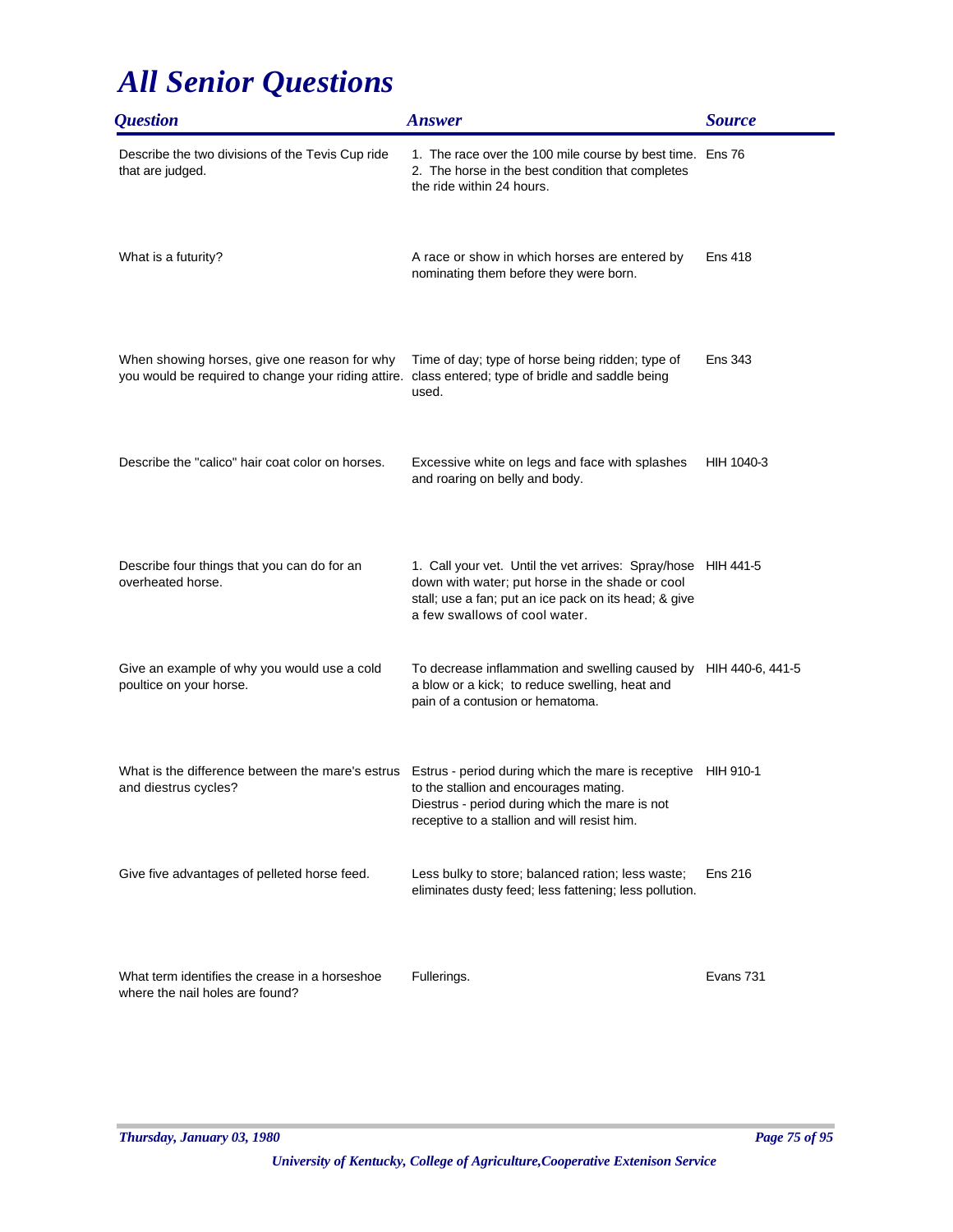| <i><b>Question</b></i>                                                                                                      | <b>Answer</b>                                                                                                                              | <b>Source</b>  |
|-----------------------------------------------------------------------------------------------------------------------------|--------------------------------------------------------------------------------------------------------------------------------------------|----------------|
| What is the difference between the horse's<br>periosteum and the peritoneum?                                                | Periosteum - covers all bones in the body.<br>Peritoneum - the lining of the abdominal wall,<br>pelvic cavities and surrounding organs.    | IVE 698 - 699  |
| What part of the horse's brain controls its<br>respiration, circulation, and temperature?                                   | The medulla oblongata or brain stem.                                                                                                       | <b>IVE 549</b> |
| How many species of the Strongylidae family are<br>known to infest horses?                                                  | 54 species.                                                                                                                                | Evans 622      |
| Give three good reasons for de-worming you<br>horses.                                                                       | To protect your horse's health.<br>To protect your horse from re-infestation.<br>To prevent environmental contamination.                   | Evans          |
| Name four conformation defects of the horse's<br>knees.                                                                     | Calf knees; bucked knees; benchkneed or offset<br>knees; cut out under the knee; knock kneed or in<br>at the knee; mis-alignment of knees. | IVE 153 - 165  |
| What part of the horse and rider should match, or<br>be the same, if a rider is riding a balanced seat?                     | The rider's center of gravity must be over the<br>horse's center of gravity.                                                               | <b>ENS 331</b> |
| Name the skeletal bases for the horse's entire<br>hindquarter region.                                                       | Pelvic girdle.                                                                                                                             | <b>IVE 292</b> |
| Name two common myxovirus strains of influenza A/Equi 1 and A/Equi 2.<br>that affects horses.                               |                                                                                                                                            | Evans 597      |
| What do the following action defects have in<br>common: Forging, cross-firing, scalping, speedy<br>cutting, & shin hitting? | They are all striding leg interference.                                                                                                    | Evans 179      |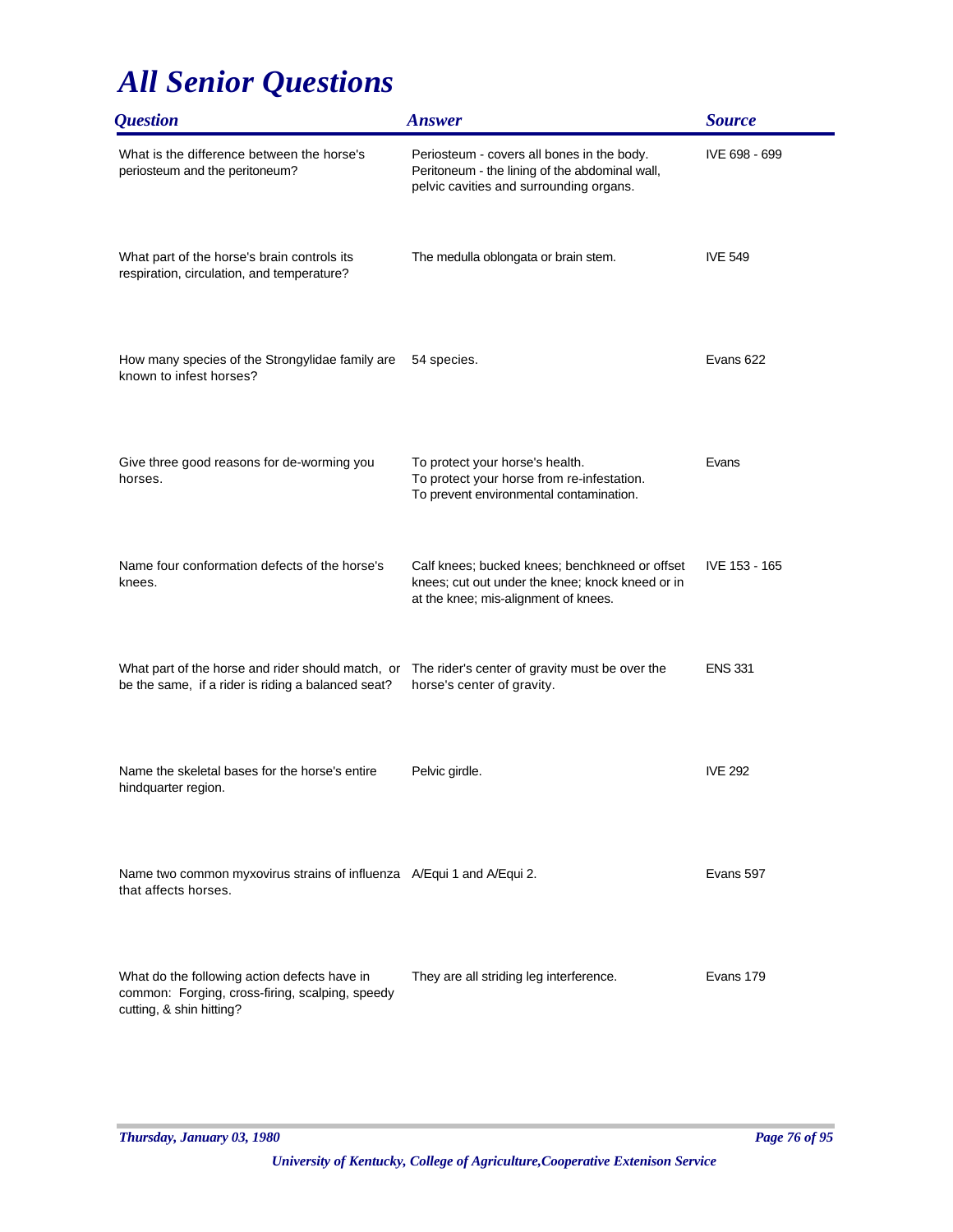| <i><b>Question</b></i>                                                                           | <b>Answer</b>                                                                                                                                      | <b>Source</b>  |
|--------------------------------------------------------------------------------------------------|----------------------------------------------------------------------------------------------------------------------------------------------------|----------------|
| Name the unsoundness that causes excessive<br>pressure on the 3rd phalanx or coffin bone.        | Contracted heels.                                                                                                                                  | Evans 721      |
| Name one type of arthritis that affects horses.                                                  | Chronic osteoarthritis; acute serious arthritis;<br>purulent (infectious) arthritis.                                                               | <b>IVE 15</b>  |
| What is the purpose of a pritchel?                                                               | To open the nail holes on a horse shoe.                                                                                                            | HIH 530-4      |
| Name three conformation faults that predisposes<br>a horse to ringbone.                          | Base wide; base narrow; toe-in; toe-out.                                                                                                           | HIH 220-6      |
| What is the difference between the piaffe and the Piaffe - a cadenced trot in place.<br>passage? | Passage - a slow cadenced trot with long periods<br>of suspension.                                                                                 | <b>Ens 415</b> |
| Why are there more injuries and unsoundnesses<br>in horses front limbs?                          | Approximately 65% of the horse's body weight is<br>carried by the forequarters subjecting the front<br>limbs to more stress and strain.            | <b>HIH 230</b> |
| What is the difference between primary<br>reinforcers and secondary reinforcers?                 | Primary - have natural reinforcing properties such HIH 1240-2<br>as feed.<br>Secondary - are things learned by the horse over<br>a period of time. |                |
| What is the difference between the function of an<br>axon and a dendrite?                        | Axon - carries impulses away from a cell.<br>Dendrite - carries impulses to the body's cells.                                                      | <b>IVE 561</b> |
| Name two parts of the horse's foot that the<br>laminar corium supplies with blood and nutrition. | Sensitive laminae; insensitive laminae; white line.                                                                                                | Evans 696      |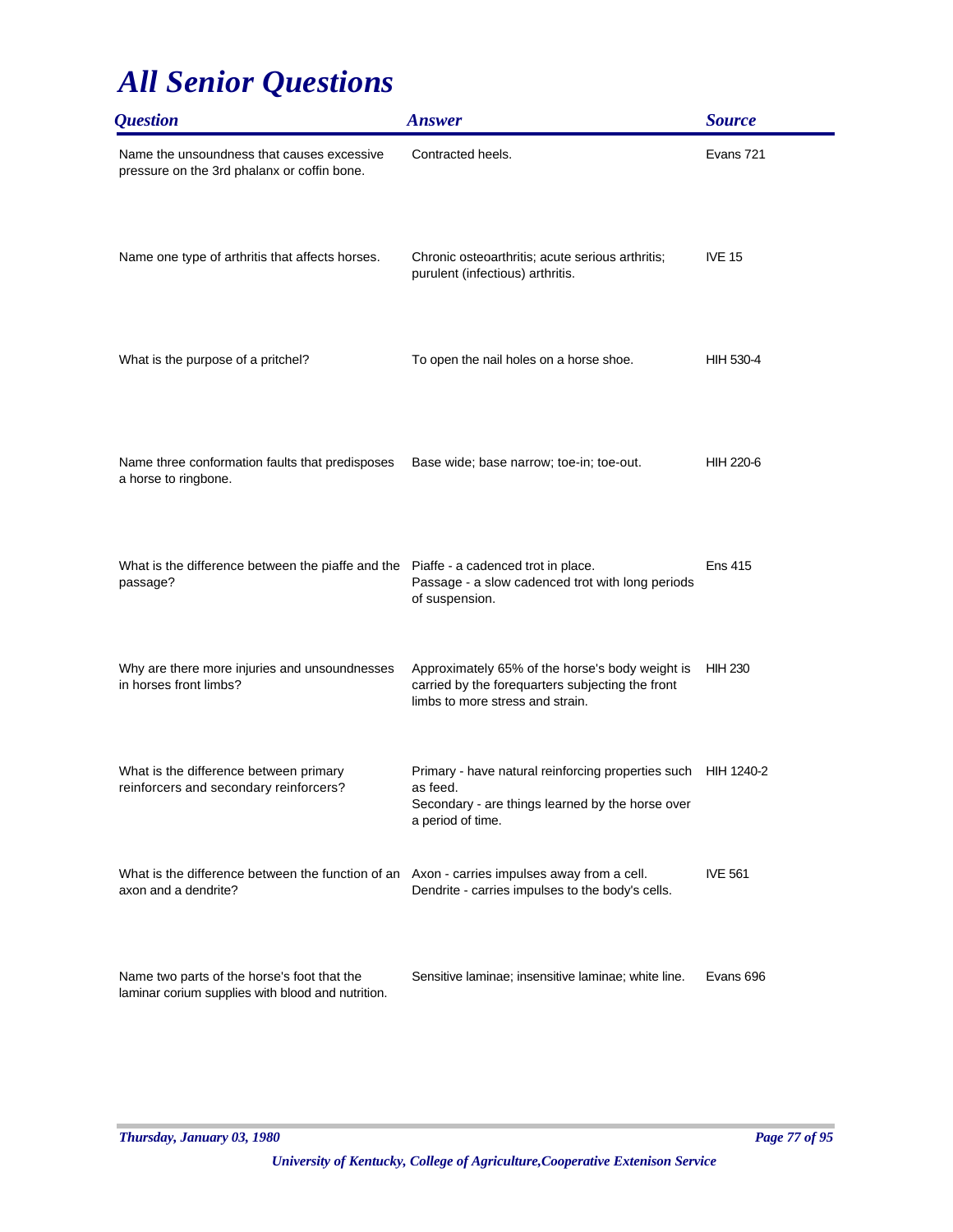| <i><b>Question</b></i>                                                                                                                            | <b>Answer</b>                                                                                                                                                                          | <b>Source</b>    |
|---------------------------------------------------------------------------------------------------------------------------------------------------|----------------------------------------------------------------------------------------------------------------------------------------------------------------------------------------|------------------|
| What is the definition of a balanced ration?                                                                                                      | A ration that provides a horse with the proper<br>proportions and amounts of all of the required<br>nutrients for a 24 hour period.                                                    | Evans 217        |
| What is the difference between and extended<br>walk and a free walk?                                                                              | Extended walk - rider maintains contact with the<br>horse's mouth through the reins.<br>Free walk - rider allows a long, loose rein and<br>gives the horse full head and neck freedom. | Evans 174        |
| How does the "Pangare effect" affect the results<br>of hair coloring on a horse?                                                                  | It is responsible for light brown hair on the<br>muzzle, over the eyes, on the flanks, and on the<br>inside of the horse's legs.                                                       | Evans 481        |
| What is the "stay apparatus"?                                                                                                                     | A system of check ligaments working with the<br>suspensory apparatus to allow the horse to sleep<br>while standing up.                                                                 | <b>IVE 104</b>   |
| What term describes the horse's behavior when<br>horses show care and attention to each other<br>especially the care between a mare and her foal? | Epimeletic behavior.                                                                                                                                                                   | Evans 675        |
| Explain why a horse in shock needs to be treated<br>by a veterinarian.                                                                            | Primary treatment involves massive intravenous<br>replacement of fluids (whole blood, plasma,<br>extenders, or saline solution).                                                       | IVE <sub>3</sub> |
| What is the medical name for a decrease in the<br>amount of oxygen saturation in the horse's arterial<br>blood flow?                              | Arterial hypoxemia.                                                                                                                                                                    | <b>IVE 895-1</b> |
| Define the action defect called pointing.                                                                                                         | A perceptible extension of the stride with little<br>flexion.                                                                                                                          | Ens 69           |
| Where are racing hobbles used and what is their<br>purpose?                                                                                       | Used in harness racing to connect the lateral fore Ens 420<br>and hind legs of pacers and to connect the<br>diagonal legs in trotters to keep the horse from<br>breaking gait.         |                  |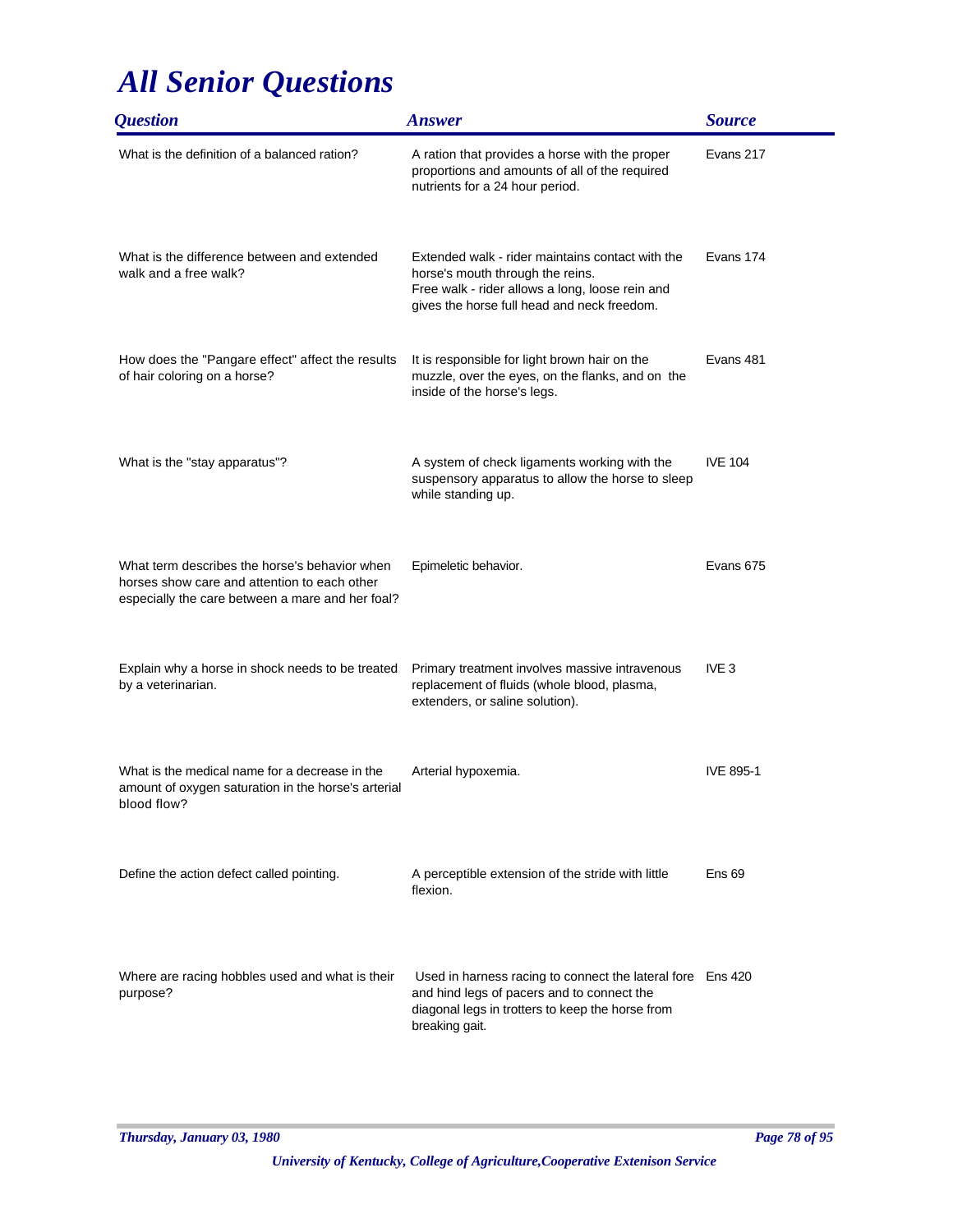| <i><b>Question</b></i>                                                                                                | <b>Answer</b>                                                                                                                                                                                                                                                             | <b>Source</b>                |
|-----------------------------------------------------------------------------------------------------------------------|---------------------------------------------------------------------------------------------------------------------------------------------------------------------------------------------------------------------------------------------------------------------------|------------------------------|
| Why would you give a horse 1500 to 3000<br>international units of antitoxin?                                          | The horse has an injury and has not previously<br>been immunized with tetanus toxoid.                                                                                                                                                                                     | <b>Ens 261</b>               |
| Where in the horse would you find the tuber<br>coxae?                                                                 | In the horse's pelvis; term for hip bone.                                                                                                                                                                                                                                 | Evans, Borton et all,<br>687 |
| Why is it important for a rider to stay deep in the<br>saddle and sit up straight?                                    | A horse responds readily to shifts in the rider's<br>weight. Exaggerated weight shifts can throw the<br>horse off balance and confuse it.                                                                                                                                 | HIH 1220-1                   |
| Describe four methods you can use to help<br>prevent your horse from getting colic.                                   | Avoid sudden changes in types and amounts of<br>feed; restrict amount of cold water to a very hot<br>horse; prevent over-excitement; keep grain<br>supply safely locked up; always keep an ample<br>source of water available; provide a good<br>narasite control program | HIH 235-1; 434-3             |
| Describe two functions of the horse's larynx.                                                                         | 1. To regulate the flow of air into the trachea.<br>2. To prevent inspiration of foreign objects.<br>3. Provide a place for the vocal cords.                                                                                                                              | Evans 105                    |
| Name two structures that control the action of the Ligaments and tendons.<br>horse's cannon, pastern and foot action. |                                                                                                                                                                                                                                                                           | Evans 98                     |
| What are two of the functions of the heart-bar<br>shoe?                                                               | 1. Prevents further rotation of the pedal (coffin)<br>bone.<br>2. Re-establishes normal laminae relationship.<br>3. Supports the back of the hoof.                                                                                                                        | Evans 752                    |
| Name one function of the corpus luteum in the<br>mare.                                                                | 1. Forms the tissue structure in the ovary that<br>remains after the follicle ruptures.<br>2. Secretes the hormone progesterone.                                                                                                                                          | HIH 910-4                    |
| Give two good reasons for giving your horse an<br>antihistamine.                                                      | 1. To reduce inflammation.<br>2. To neutralize and treat allergies in the horse's<br>body.                                                                                                                                                                                | <b>Ens 412</b>               |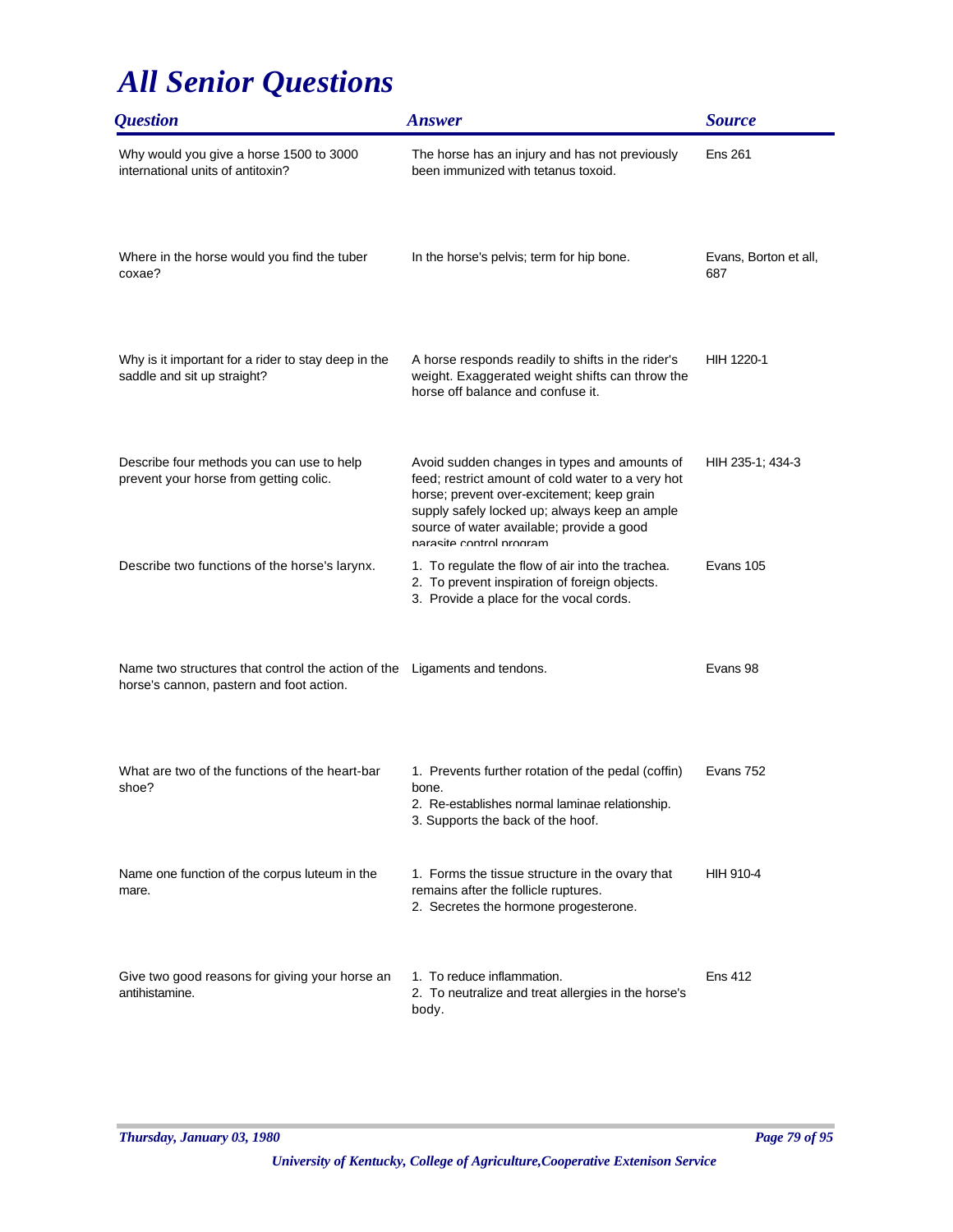| <b>Question</b>                                                                                                 | <b>Answer</b>                                                                                                                 | <b>Source</b>      |
|-----------------------------------------------------------------------------------------------------------------|-------------------------------------------------------------------------------------------------------------------------------|--------------------|
| Name two of the four components of plasma.                                                                      | Water; ions; proteins (serum albumin, fibrinogen,<br>globulin); lipids.                                                       | Evans 117          |
| What is arterial hypoxemia?                                                                                     | The lowering of oxygen saturation of the arterial<br>blood.                                                                   | HIH 810-2          |
| How should a rider's position change as the<br>speed of his horse changes?                                      | The greater forward speed the horse has, the<br>greater forward inclination the rider should be.                              | <b>ENS 351</b>     |
| What type of genes are responsible for the size<br>and distribution of the spots on a Leopard<br>Appaloosa?     | Modifier genes.                                                                                                               | EVANS 497          |
| What term can be defined as the total amount of<br>air expired or inspired within a minute?                     | Minute volume.                                                                                                                | <b>HIH 810-1</b>   |
| What is meant by the term afebrile?                                                                             | Without a fever.                                                                                                              | EQUUS <sub>6</sub> |
| Approximately how long after ingestion will the<br>food particles of a hay-grain ration appear in the<br>feces? | 65 - 75 hours.                                                                                                                | EVANS 158          |
| Define splints.                                                                                                 | Abnormal or new bony growths on the cannon or EVANS 158-159<br>splint bones caused by tearing of ligaments or<br>periostitis. |                    |
| What is the name for a decreased ability to sweat Anhydrosis.<br>in response to overheating?                    |                                                                                                                               | LEWIS 210          |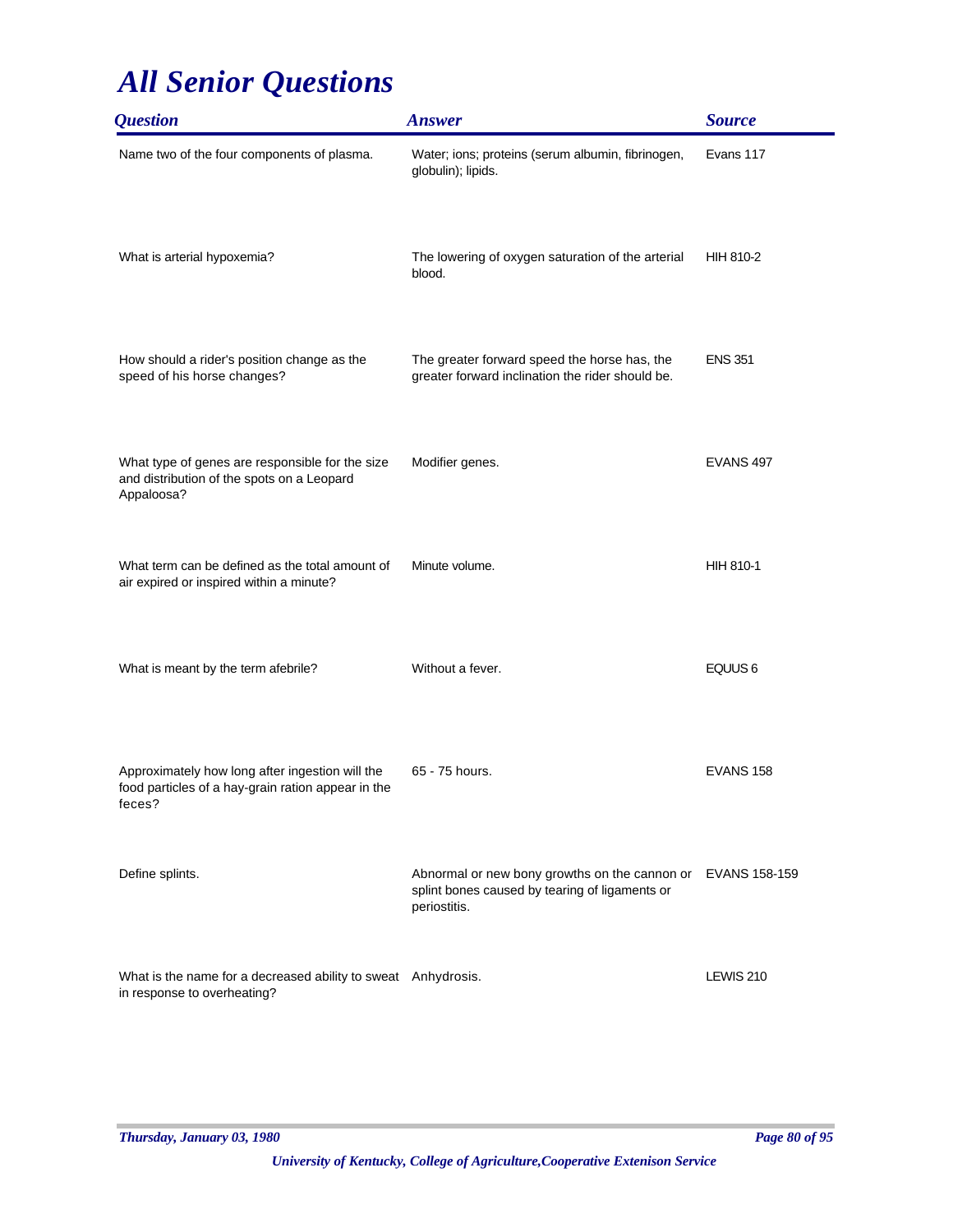| <i><b>Question</b></i>                                                                                                                | <b>Answer</b>                                                                                                                                    | <b>Source</b>  |
|---------------------------------------------------------------------------------------------------------------------------------------|--------------------------------------------------------------------------------------------------------------------------------------------------|----------------|
| What is the function of the broad ligament?                                                                                           | Suspend the uterus within the body cavity.                                                                                                       | HIH 910-3      |
| What is the term for the degree of expression of a Penetrance.<br>trait for which an animal has the gene?                             |                                                                                                                                                  | HIH 1060-2     |
| What is the name for the tube that envelopes the<br>tendon and secretes a lubricant to reduce tendon<br>friction at points of stress? | Tendon sheath.                                                                                                                                   | Stashak, 269   |
| What type of lameness may actually worsen if the Stifle lameness.<br>horse is exercised in a swimming pool?                           |                                                                                                                                                  | <b>Ens 290</b> |
| When is the dominant white of the American<br>White horse lethal?                                                                     | When both gene units are the dominant white.                                                                                                     | Evans 53       |
| What are three types of western headstalls?                                                                                           | Split ear, slip ear, and conventional.                                                                                                           | HIH 1100-8     |
| What is a ringer?                                                                                                                     | A horse that it passed off under false identity,<br>with the idea of entering it in a race below its<br>class where it is almost certain to win. | <b>ENS 366</b> |
| To prevent bruises, lacerations, or tears, what<br>device can be used when breeding a mare?                                           | Breeding roll.                                                                                                                                   | Evans 413      |
| What is the outermost and toughest of three<br>membranes covering the brain and spinal cord?                                          | Dura mater.                                                                                                                                      | Equus 24       |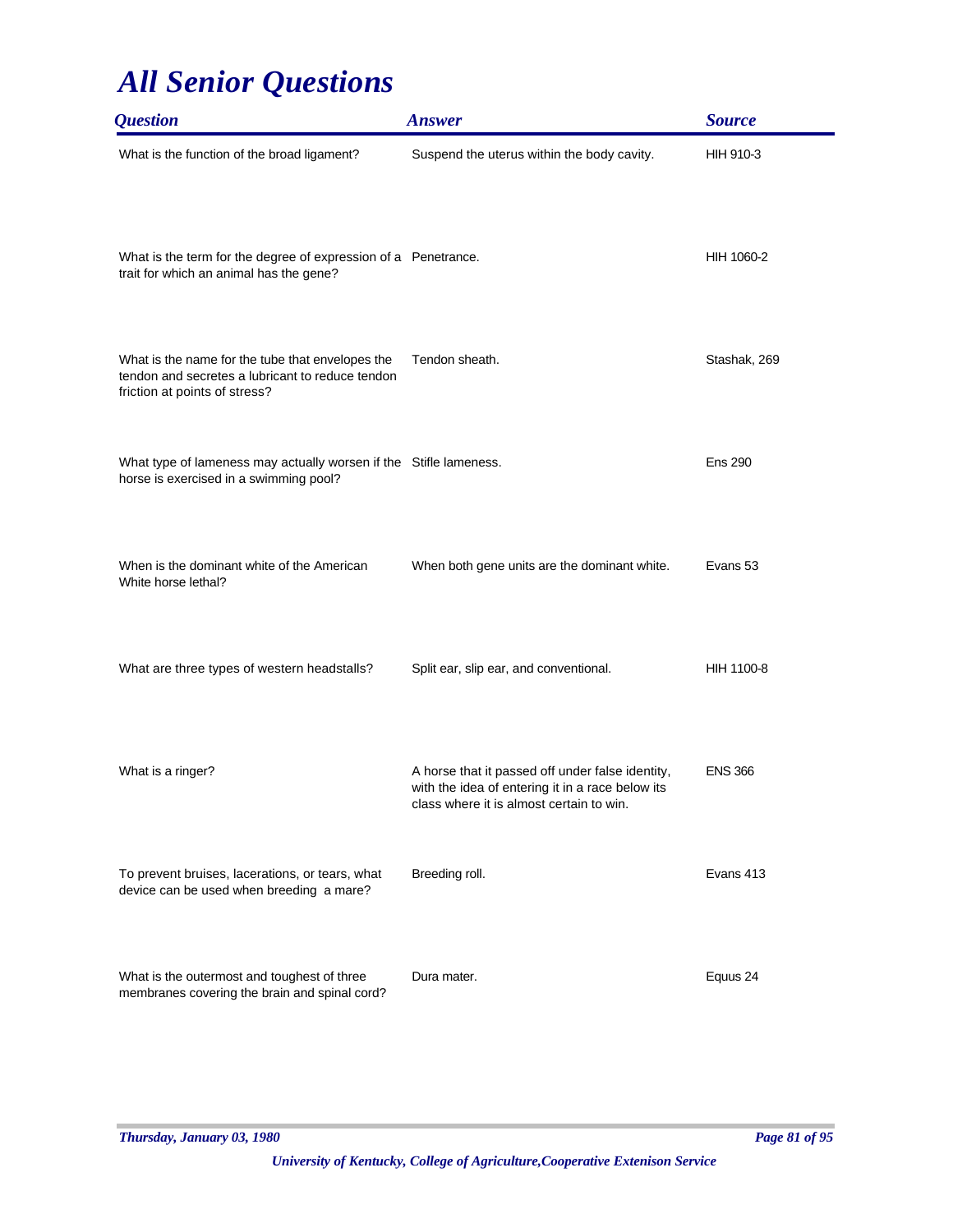| <i><b>Question</b></i>                                                                                                                          | <b>Answer</b>                                                                                                      | <b>Source</b>    |
|-------------------------------------------------------------------------------------------------------------------------------------------------|--------------------------------------------------------------------------------------------------------------------|------------------|
| What mixture is a simple source of electrolytes?                                                                                                | 2 ounces of a mixture of 3 parts lite salt<br>(potassium chloride) and 1 part limestone given<br>on a daily basis. | <b>HIH 410-2</b> |
| What would the heart rate be at maximum<br>intensity exercise?                                                                                  | Greater than 200 beats per minute.                                                                                 | HIH 820-2        |
| Name the accessory sex glands in the stallion.                                                                                                  | Prostate, vesicular, and bulbourethral glands.                                                                     | Evans 360        |
| A genetic disorder characterized by failure of skin Eptheliogenesis imperfecta.<br>formation over parts of the body or mouth is<br>called what? |                                                                                                                    | HIH 1060-5       |
| What are the vitamins which are most directly<br>involved in energy producing reactions?                                                        | B vitamins.                                                                                                        | HIH 820-1        |
| What tendon prevents the knee from bucking<br>forward?                                                                                          | Lacertus fibrosus tendon.                                                                                          | Evans 712        |
| Why is the gait of a Fox Trotting Horse so smooth<br>compared to other trotting horse breeds?                                                   | The back diagonal foot comes down later than the Evans 42<br>front foot.                                           |                  |
| What would a brownish-green urine color<br>indicate?                                                                                            | Jaundice.                                                                                                          | <b>HIH 425-2</b> |
| At what age is it most beneficial to begin exercise<br>conditioning of young horses to increase physical<br>fitness?                            | 18 months.                                                                                                         | Lewis 204        |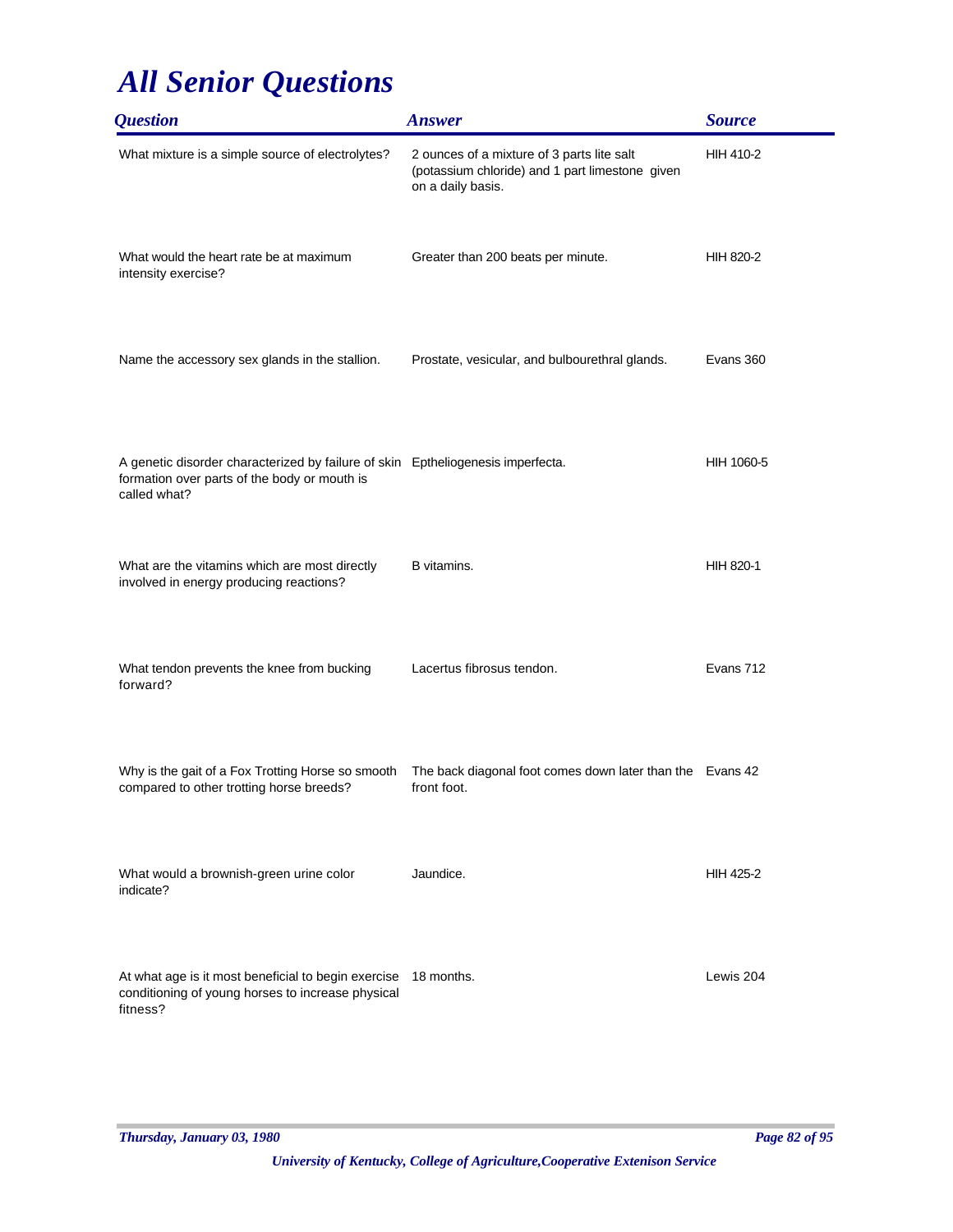| <i><b>Question</b></i>                                                                                                                                                        | <b>Answer</b>                                                                                                             | <b>Source</b>                |
|-------------------------------------------------------------------------------------------------------------------------------------------------------------------------------|---------------------------------------------------------------------------------------------------------------------------|------------------------------|
| A "doughnut" below the fetlock to limit flexion is<br>used in the treatment of what condition?                                                                                | Capped elbow (shoe boil).                                                                                                 | <b>IVEH 189</b>              |
| Define an abrasion.                                                                                                                                                           | A wound caused by wearing away the top layer<br>of skin and hair by friction.                                             | Veterinary Medincine,<br>573 |
| How do you fingerprint a horse?                                                                                                                                               | Photograph the chestnuts and classify according<br>to size and distinctive pattern. (DNA matching<br>could also be used). | <b>ENS 366</b>               |
| How long after delivery should a foal who is not<br>nursing be guided to the mare's udder?                                                                                    | After two hours.                                                                                                          | Evans 427                    |
| The most widely used type of reproductive<br>hormone therapy in mare management is called<br>what?                                                                            | Prostaglandin F-2-Alpha (also chloroautropin,<br>progesterone, regimate).                                                 | HIH 930-3                    |
| Name the part of the body which is between the<br>point of the hip and the last rib.                                                                                          | Coupling/loin.                                                                                                            | <b>ENS 415</b>               |
| What are the terms for the three recommended<br>types of administration schedules or programs for<br>dewormers?                                                               | Interval, seasonal, continual.                                                                                            | Lewis 160                    |
| What are three types of closed wounds?                                                                                                                                        | Bruises, contusions, sprains, and muscle and<br>tendon rupture.                                                           | <b>HIH 440-5</b>             |
| What part of the female reproductive system is<br>approximately four inches long and appears as a<br>circle of folded tissue at the anterior surface of<br>the vaginal vault? | Cervix.                                                                                                                   | HIH 910-3                    |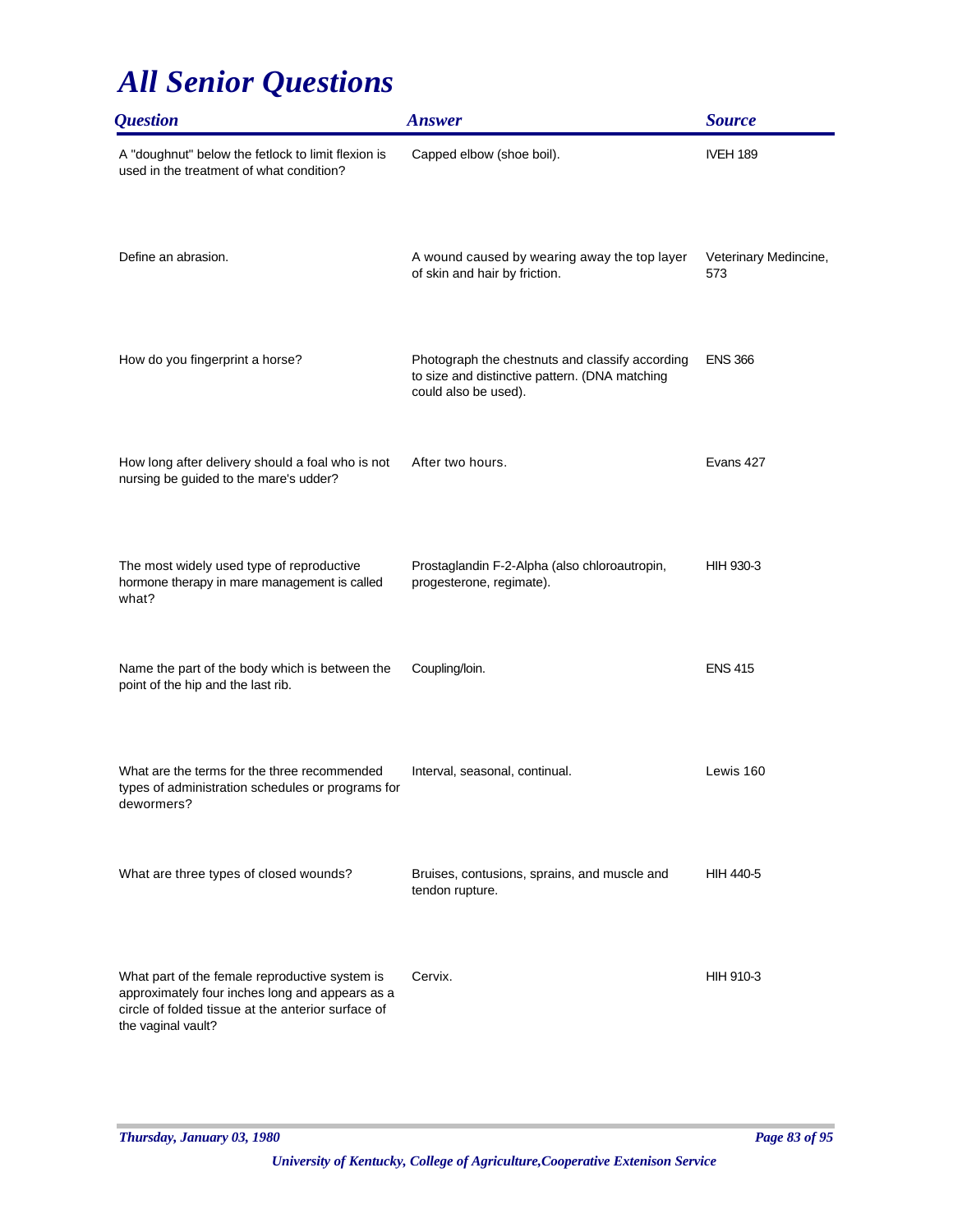| <b>Question</b>                                                                                           | <b>Answer</b>                                                                                                           | <b>Source</b>       |
|-----------------------------------------------------------------------------------------------------------|-------------------------------------------------------------------------------------------------------------------------|---------------------|
| What type of shoe is used to elevate the heels of Patten shoe.<br>a horse that is confined to stall rest? |                                                                                                                         | HIH 515-5           |
| Where did the name Palomino come from?                                                                    | The Palomino grape or the Golden grape of<br>California.                                                                | Evans 50            |
| Which hormone controls glucose levels in the<br>body?                                                     | Insulin.                                                                                                                | Evans 127           |
| Who developed the snaffle bit?                                                                            | The Greeks.                                                                                                             | ENS <sub>5</sub>    |
| In what two areas of the body is thiamin<br>converted to its active form?                                 | Liver and kidney.                                                                                                       | Lewis 52            |
| What show ponies are divided into 2 different<br>classes; long-tail or cob-tail.                          | Hackney pony.                                                                                                           | Evans <sub>63</sub> |
| To prevent muddy conditions, the barn site should 2 - 6 percent.<br>have a slope of what range?           |                                                                                                                         | <b>HIH 320-2</b>    |
| What is the importance of Wimpy P-1 to the<br>Quarter Horse breed?                                        | He was given the first permanent registration<br>number and was Grand Champion Stallion at the<br>1941 Fort Worth Expo. | Evans 26            |
| Describe contracted heels.                                                                                | Frog is narrow and shrunken, heels are pulled<br>together.                                                              | Evans 167           |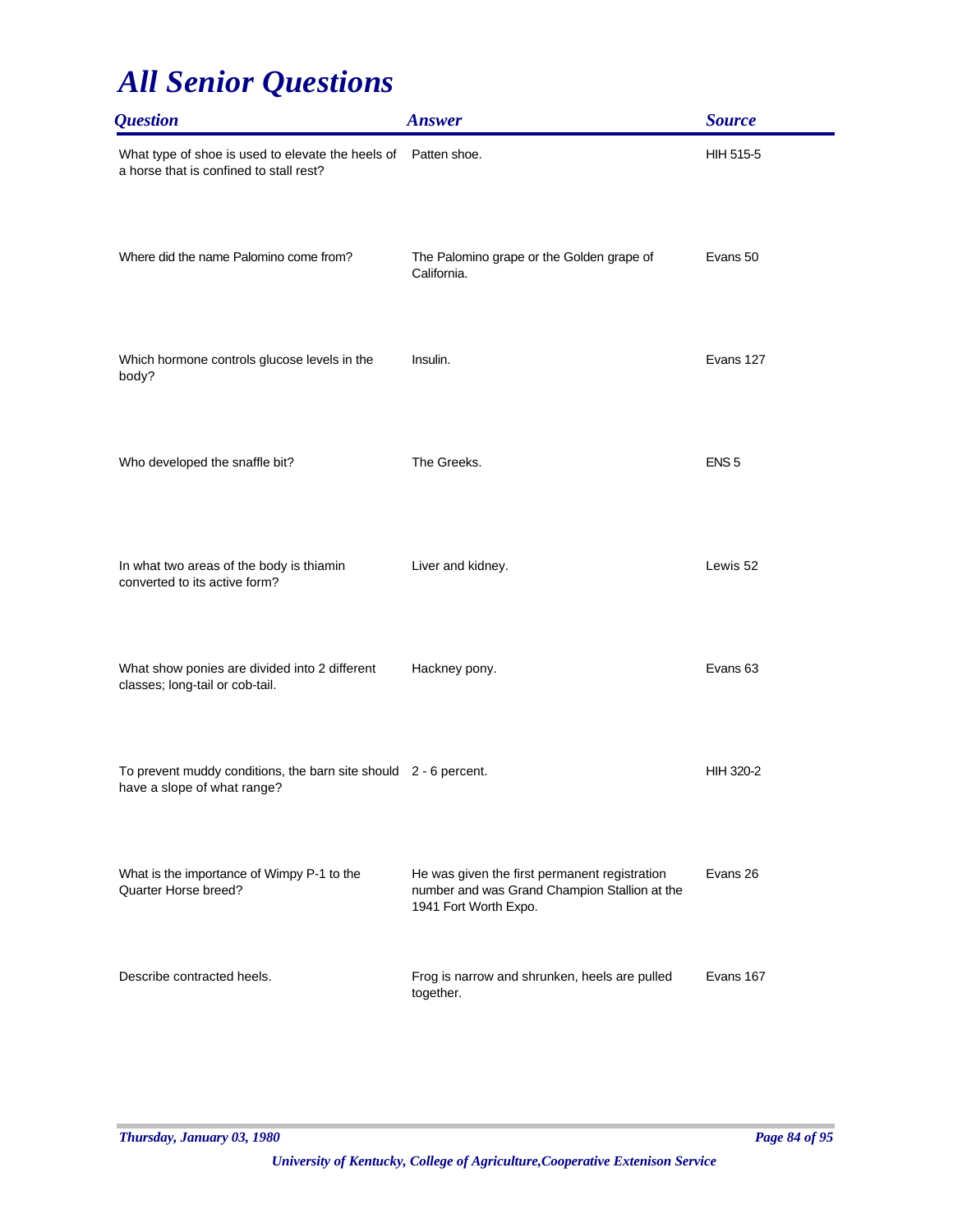| <i><b>Question</b></i>                                                                                                                                                       | <b>Answer</b>                                                                       | <b>Source</b>    |
|------------------------------------------------------------------------------------------------------------------------------------------------------------------------------|-------------------------------------------------------------------------------------|------------------|
| If a horse desires to see an object that is far<br>away, what must it do with it's head?                                                                                     | Lower the head.                                                                     | HIH 1220-1       |
| What two nerves in the hind limbs are responsible Tibial and peroneal.<br>for motor function of the horse by activating<br>muscles that extend and flex the hock and stifle? |                                                                                     | Evans 705        |
| The dilution gene affecting color is an example of<br>what type of gene action resulting in an<br>intermediate state but not in an exact intermediate?                       | Partial dominance.                                                                  | HIH 1020-3       |
| What does chorion do for horses?                                                                                                                                             | Build and maintain cell structure and aid in the<br>transmission of nerve impulses. | <b>ENS 202</b>   |
| When dealing with insecticides, what do the<br>letters W. P. and E. C. stand for?                                                                                            | Wettable powder, and emulsifiable concentrates.                                     | <b>HIH 415-7</b> |
| Why would you mix chaff or chopped hay with<br>grain?                                                                                                                        | To discourage bolting of feed.                                                      | Lewis 94         |
| What is ovariectomy?                                                                                                                                                         | Surgical removal of the ovary.                                                      | Equus 52         |
| What is the slang term for a wild or race horse?                                                                                                                             | Bangtail.                                                                           | <b>ENS 420</b>   |
| What is the term for an increase in the diameter of Hypertrophy.<br>individual muscle fibers?                                                                                |                                                                                     | HIH 895-2        |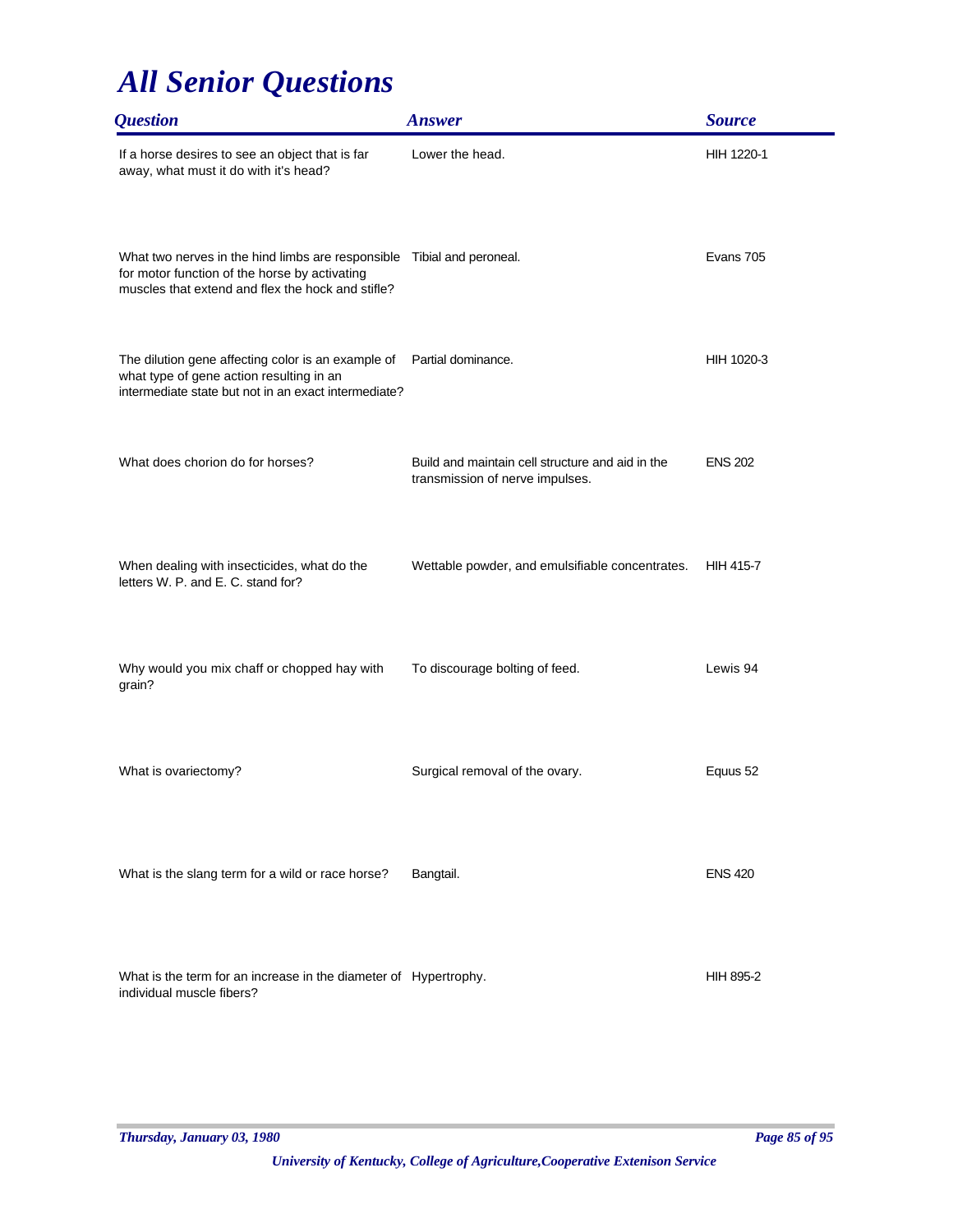| <i><b>Question</b></i>                                                                                                                                                                          | <b>Answer</b>                                                                              | <b>Source</b>       |
|-------------------------------------------------------------------------------------------------------------------------------------------------------------------------------------------------|--------------------------------------------------------------------------------------------|---------------------|
| During the forage production period, one acre of<br>good, improved pasture receiving the optimum<br>amount of moisture may yield the equivalent of<br>how much nutritious, high quality forage? | $5 - 7$ tons.                                                                              | Lewis 104           |
| What is the fibro-elastic, fatty cushion located in<br>the back half of the foot and acts as a shock<br>absorber?                                                                               | Digital cushion (plantar cushion).                                                         | Evans 696           |
| What is the physical characteristic of a grass hay Grass seed head shows through the sheath.<br>that signifies that leaf development is complete<br>and the hay should be harvested?            |                                                                                            | Lewis <sub>68</sub> |
| What is the single greatest cause of infection and<br>death in foals?                                                                                                                           | Failure of passive transfer (of antibodies from<br>colostrum) also Maladjustment Syndrome. | <b>HIH 950-2</b>    |
| Name one function that sodium, potassium, and<br>chloride are essential for.                                                                                                                    | Fluid balance, nerve and muscle function, and<br>acid/base balance.                        | HIH 820-2           |
| What are the wing-like structures attached to the<br>sides or wings of the coffin bone?                                                                                                         | Lateral cartilage.                                                                         | HIH 505-4           |
| What criterion provides the most reliable<br>estimation of a horse's age by its teeth?                                                                                                          | Teeth eruption dates.                                                                      | Lewis 177           |
| What is the term given to the period in early<br>training when all behavior is being taught for the<br>first time?                                                                              | Acquisition phase.                                                                         | HIH 1240-5          |
| Which cells in the stallion secrete estrogen?                                                                                                                                                   | Leydig cells.                                                                              | HIH 920-2           |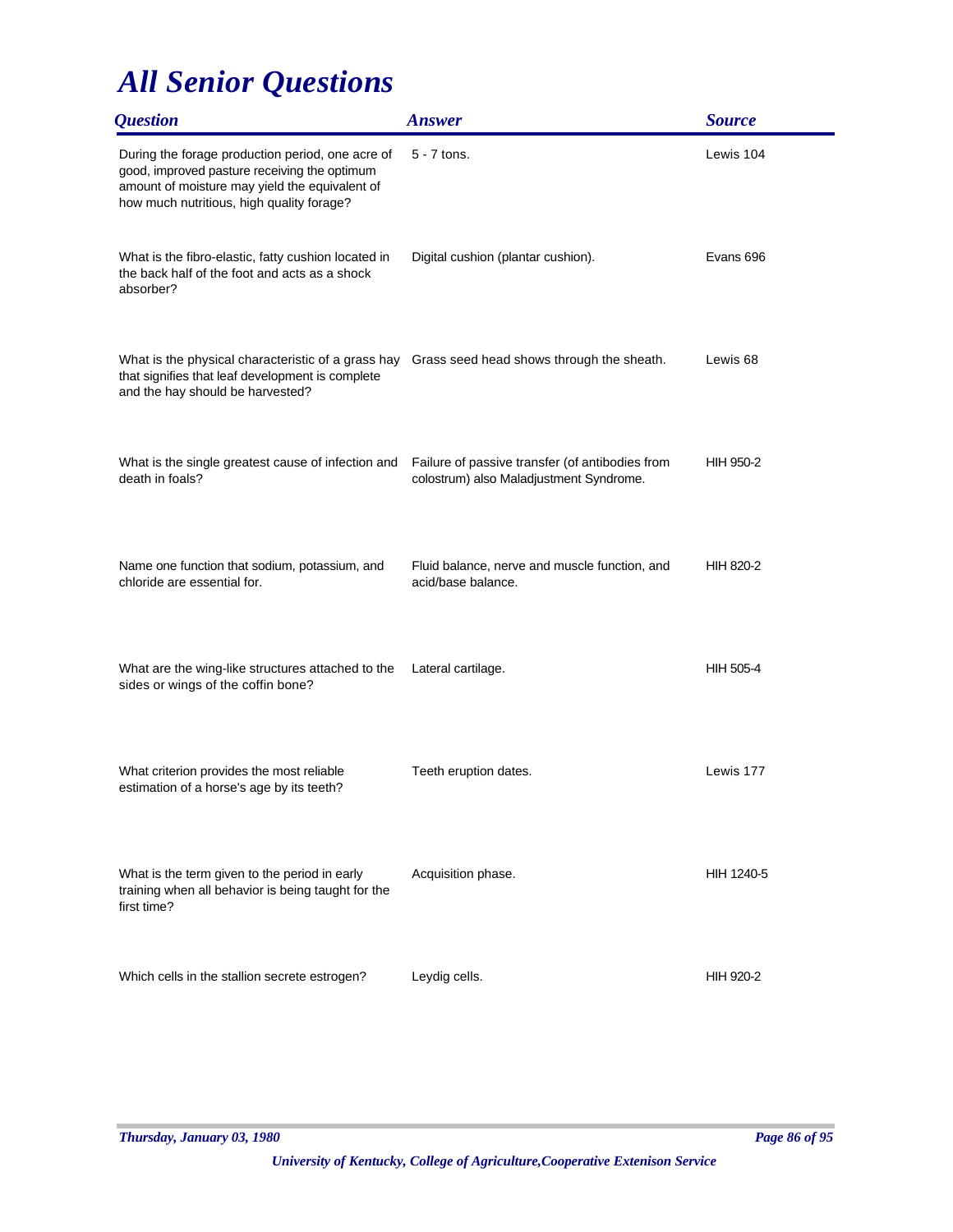| <i><b>Question</b></i>                                                                                                         | <b>Answer</b>                                                                                               | <b>Source</b>    |
|--------------------------------------------------------------------------------------------------------------------------------|-------------------------------------------------------------------------------------------------------------|------------------|
| What are the sulci?                                                                                                            | The grooves along either side of the frog.                                                                  | HIH 425-4        |
| What can be the result of bench knees or offset<br>knees?                                                                      | Splints.                                                                                                    | HIH 230-3        |
| What happens when a horse is fed high levels of  The bones become very brittle and dense.<br>calcium for long periods of time? |                                                                                                             | Evans 227        |
| There are 7 different types of western saddles.<br>Name 5.                                                                     | Pleasure/trail; endurance; equitation; reining;<br>gymkhana; roping; cutting; barrel racing.                | HIH 1100-4-5     |
| What type of behavior is exhibited when a horse<br>will stand broadside to the sun to absorb warmth<br>on a cold day?          | Protective.                                                                                                 | <b>ENS 297</b>   |
| What word refers to the protrusion of an internal<br>organ through the wall of its containing cavity?                          | Hernia.                                                                                                     | <b>ENS 62</b>    |
| When discussing vital signs, what does the term<br>inversion refer to?                                                         | A situation where the horse's respiration rate is<br>higher than its pulse rate.                            | <b>HIH 425-1</b> |
| Which organ in the digestive system is<br>responsible for the horse's gut sounds?                                              | Cecum.                                                                                                      | HIH 710-2        |
| Describe and give the purpose for using concave<br>shoes.                                                                      | They have fullering all the way around the shoe;<br>the fullering fills with dirt which increases traction. | <b>HIH 515-4</b> |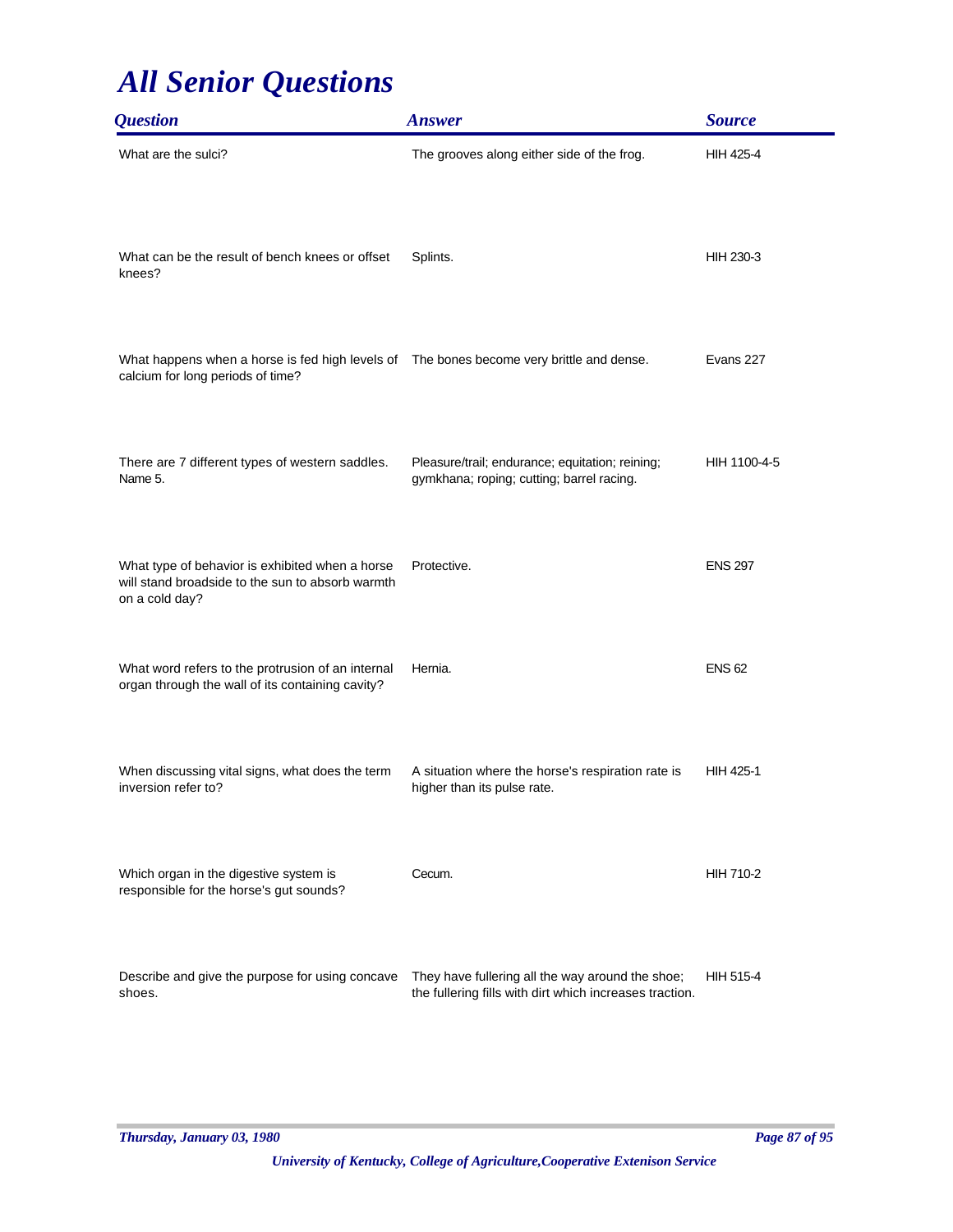| <i><b>Question</b></i>                                                                                                                                                                     | <b>Answer</b>                                                                                            | <b>Source</b>    |
|--------------------------------------------------------------------------------------------------------------------------------------------------------------------------------------------|----------------------------------------------------------------------------------------------------------|------------------|
| Fatigue or exhaustion may result from a deficit of<br>what two things?                                                                                                                     | Energy and/or water and electrolytes.                                                                    | Lewis 214        |
| Horses with thin, brittle hoof walls, can benefit<br>from being fed what nutrient?                                                                                                         | Biotin, calcium.                                                                                         | Lewis 214        |
| If the mare is not pregnant, what hormone is<br>released from the uterus 14 - 16 days following<br>ovulation, travelling to the ovary where it causes<br>destruction of the corpus luteum? | Prostaglandin F 2A.                                                                                      | HIH 910-6        |
| What do weeds and brush in a pasture often<br>indicate?                                                                                                                                    | The pasture has been poorly managed,<br>overgrazed, or inadequately fertilized.                          | <b>HIH 730-2</b> |
| What is the degeneration of the specific cells in<br>the cerebellum which results in incoordination?                                                                                       | Cerebella ataxia.                                                                                        | HIH 1060-5       |
| What is the proper angle of the hoof wall for the<br>hind feet and how is it best determined?                                                                                              | 50 - 55 degrees; best determined by the angle of<br>the pastern.                                         | Evans 722        |
| Give three functions of the horse's kidneys.                                                                                                                                               | Filter blood; control water balance; control pH;<br>control levels of many electrolytes.                 | Evans 119        |
| How are molars extracted from the horse's<br>mouth?                                                                                                                                        | Drilling into jaw above or below the affected tooth<br>and tapping it out with a mallet or dental punch. | <b>IVEH 342</b>  |
| How soon after ovulation can pregnancy be<br>diagnosed by ultrasound?                                                                                                                      | 11 - 14 days.                                                                                            | Evans 346        |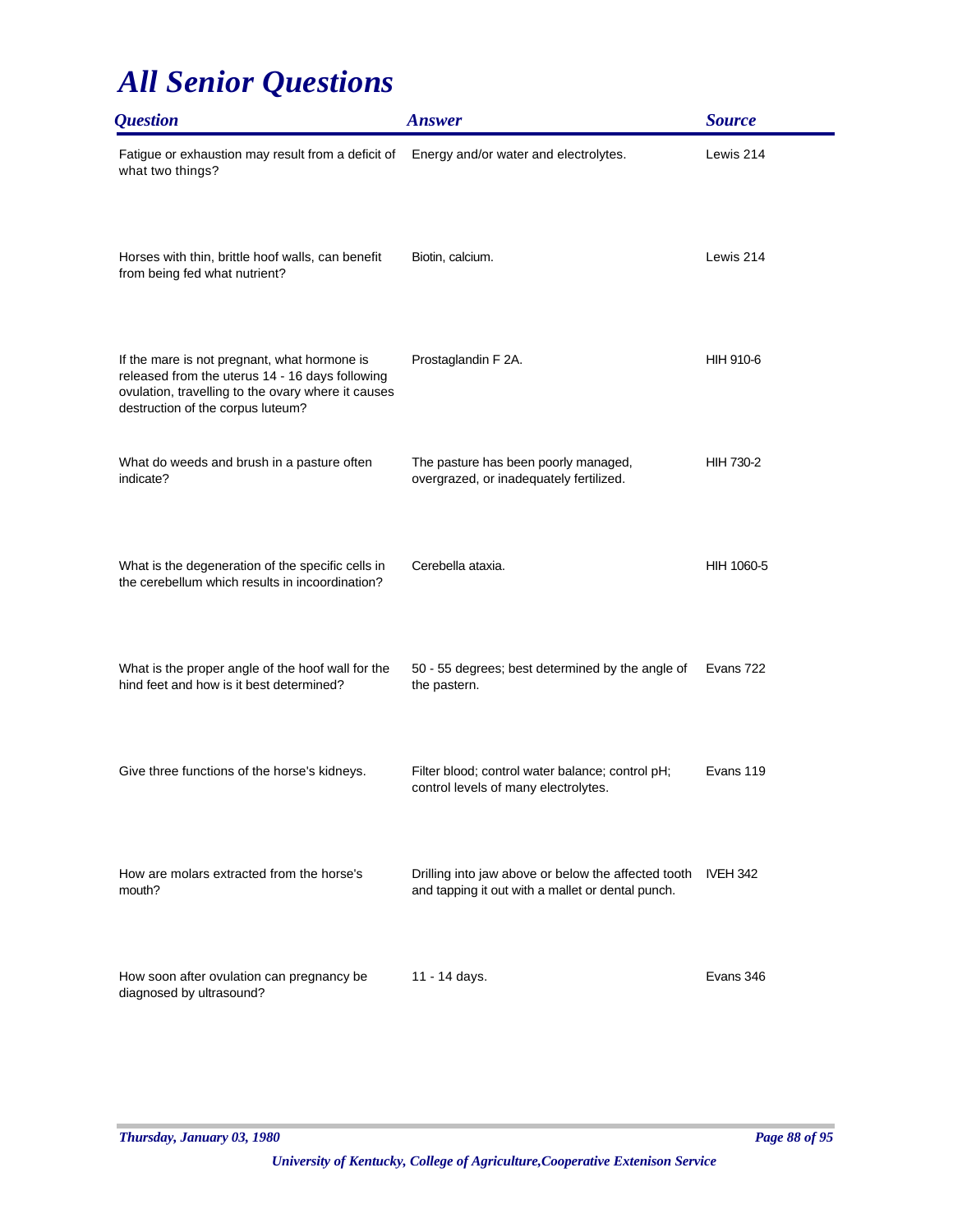| <i><b>Question</b></i>                                                                                                                                                       | <b>Answer</b>                                                                                                                                               | <b>Source</b>                |
|------------------------------------------------------------------------------------------------------------------------------------------------------------------------------|-------------------------------------------------------------------------------------------------------------------------------------------------------------|------------------------------|
| Name two problems that premature foals can face<br>at birth.                                                                                                                 | Not breathing - require oxygen and human<br>assistance; body temperature 2 -3 degrees below<br>normal - more susceptible to drafts, infections, &<br>colds. | <b>IVEH 603</b>              |
| What are the two genetic prerequisites that an<br>animal must possess in order to be prepotent.                                                                              | Dominance and homozygosity.                                                                                                                                 | <b>Ens 138</b>               |
| What will happen if a shoe nail is driven into the<br>hoof past the white line?                                                                                              | The nail will either enter the sensitive structure or<br>produce pressure resulting in lameness.                                                            | Ens 24                       |
| Which conformational defect interferes with<br>movements that require work off the haunches<br>such as stopping, turning and sliding?                                        | Cow hocked.                                                                                                                                                 | HIH 230 - 6                  |
| What is the general rule for stirrup length and<br>height of jumps?                                                                                                          | The higher the jump is, the shorter the stirrup<br>should be.                                                                                               | <b>Ens 353</b>               |
| How many nails are usually put in a homemade<br>horse shoe?                                                                                                                  | 8 nails.                                                                                                                                                    | HIH 515-1                    |
| What term identifies the substance found 3/4 of<br>an inch below the coronary band on the horse's<br>hoof wall, bulbs, and blends into the frog?                             | Periople.                                                                                                                                                   | Evans, Borton et all,<br>694 |
| Name the tendon responsible for the extension of Digital extensor tendon.<br>the horse's hoof and pastern.                                                                   |                                                                                                                                                             | Stashak, 269                 |
| What two nerves in the hind limbs are responsible Tibial and peroneal.<br>for motor function of the horse by activating<br>muscles that extend and flex the hock and stifle? |                                                                                                                                                             | Evans, Borton et all,<br>702 |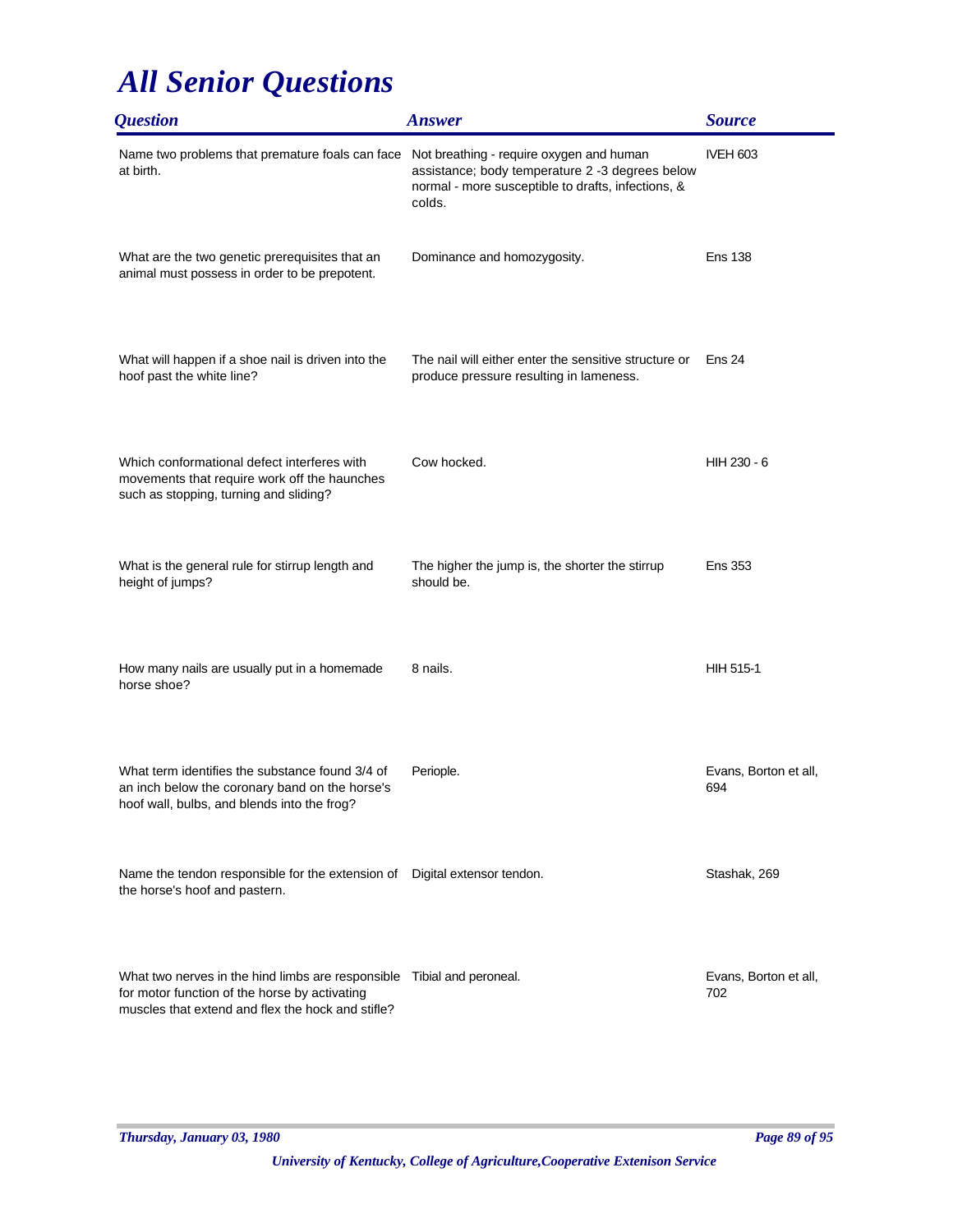| <i><b>Question</b></i>                                                                                                     | <b>Answer</b>                                   | <b>Source</b>                |
|----------------------------------------------------------------------------------------------------------------------------|-------------------------------------------------|------------------------------|
| What is made possible by the action of bone<br>levers, point hinges, and tendon cables, and the<br>contraction of muscles? | Motion.                                         | TN HBM                       |
| How many muscles control the movement of the<br>horse's eyeball?                                                           | Seven.                                          | Frandson, 115-116            |
| The navicular bone and bursa are associated<br>with which tendon?                                                          | Deep flexor tendon.                             | Evans, Borton et all,<br>98  |
| The blood supply to the foot is furnished by what<br>two digital arteries?                                                 | Medial and lateral.                             | Evans, Borton, et all<br>706 |
| What is osteomalacia?                                                                                                      | Soft bones.                                     | Veterinary Medicine,<br>590  |
| What is the lining of the abdominal cavity called?                                                                         | Peritoneum.                                     | Frandson, 32                 |
| How is the scapula attached to the vertebral<br>column?                                                                    | Muscular sling - by muscle; no bone connection. | Evans, Borton et all,<br>97  |
| If something was said to be intercostal, where<br>would it be located?                                                     | Between the ribs.                               | Veterinary Medicine,<br>586  |
| What is the fluid-filled space between the iris and Anterior chamber.<br>cornea called?                                    |                                                 | Frandson, 113                |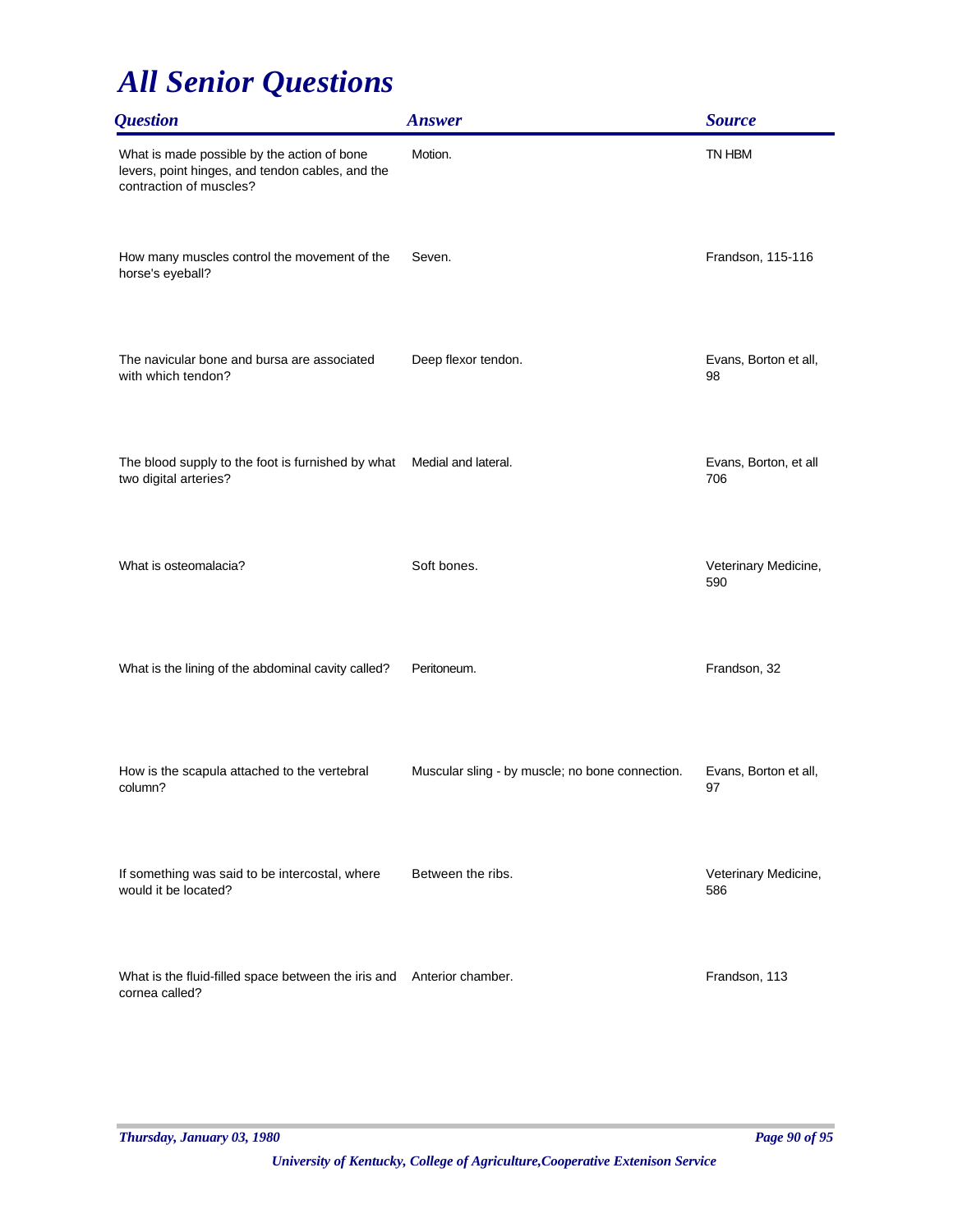| <i><b>Question</b></i>                                                                                 | <b>Answer</b>                                                                                                         | <b>Source</b>                |
|--------------------------------------------------------------------------------------------------------|-----------------------------------------------------------------------------------------------------------------------|------------------------------|
| In what part of the body would one find the<br>nictitating membrane?                                   | In the eye (the haw or third eyelid).                                                                                 | Frandson, 117                |
| If a horse is sickle-hocked, excessive strain will<br>be placed on what ligament?                      | The plantar ligament at the rear of the hock.                                                                         | Evans, Borton et all,<br>154 |
| The frontal, maxillary, nasal, sphenoid, and<br>palatine bones give reference to what in the<br>horse? | Sinuses.                                                                                                              | Frandson, 124                |
| Name the seven joints in the hind quarter.                                                             | Sacro-iliac, hip, stifle, hock, fetlock, pastern,<br>coffin.                                                          | Ev, Bort, all, 690-692       |
| What is the purpose o the nictitating membrane in<br>the horse?                                        | To wipe foreign objects from the eye.                                                                                 | Evans, Borton et all,<br>126 |
| A cataract is formed when what portion of the<br>eye becomes opaque?                                   | The lens.                                                                                                             | Veterinary Medicine,<br>578  |
| What is the difference between luxation and<br>subluxation?                                            | A partial dislocation of a joint is subluxation;<br>complete is luxation.                                             | Frandson, 150-152            |
| What is the name and function of the substance<br>contained in the anterior chamber of the eye?        | Aqueous humor - circulates through chambers,<br>aiding nutrition and vision, retains shape of eye,<br>refracts light. | Frandson, 113                |
| Specifically, what part of the foot produces the<br>periople?                                          | Perioplic band (just above and concentric witht<br>the coronary band.                                                 | Frandson, 393                |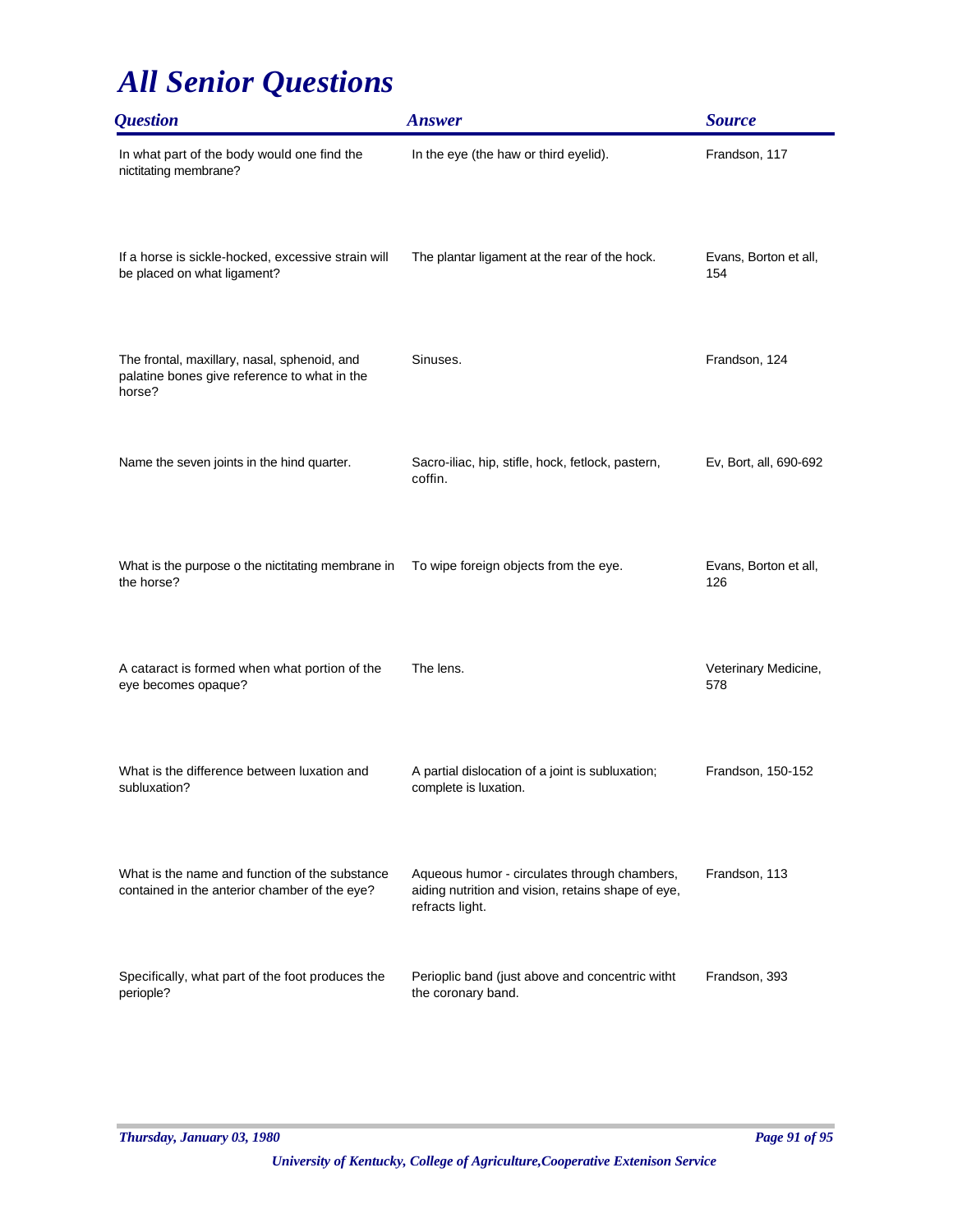| <i><b>Question</b></i>                                                                                                    | <b>Answer</b>                                                                                                 | <b>Source</b>                |
|---------------------------------------------------------------------------------------------------------------------------|---------------------------------------------------------------------------------------------------------------|------------------------------|
| What is the name of the cartilage trap that serves<br>to prevent food from entering the larynx when<br>swallowing occurs? | Epiglottis.                                                                                                   | Evans, Borton et all,<br>105 |
| If something was said to be interosseus, where<br>would it be located on the horse?                                       | Between bones.                                                                                                | Veterinary Medicine,<br>586  |
| Define quality.                                                                                                           | Refers to refinement in the horse and is<br>expressed in the texture of the hair, hide, bones,<br>and joints. | Evans, Borton et all,<br>13  |
| When capitalized, what does Half-Bred mean?                                                                               | Denotes a horse sired by a Thoroughbred and<br>registered in the Half-Bred Stud Book.                         | Ensminger, 521               |
| What is the name of the Thoroughbred ridden by<br>General Custer in the Battle of Little Big Horn?                        | Vic.                                                                                                          | Evans, Borton et all,<br>20  |
| "Pounding" is a defect in way of going often<br>associated with what conformation defect?                                 | Straight shoulders and pasterns.                                                                              | Evans, Borton et all,<br>181 |
| A thin metal projection on the outside of a shoe<br>that lies against the hoof to give extra hold to the<br>shoe is what? | Clip.                                                                                                         | Evans, Borton et all,<br>737 |
| Name the condition in which cartilage in a growing Osteochondrosis.<br>foal does not properly convert to bone.            |                                                                                                               | Stashak, 149                 |
| What types of genes are responsible for the size<br>and distribution of the spots on a Leopard<br>Appaloosa?              | Modifier genes.                                                                                               | Evans, Borton et all,<br>497 |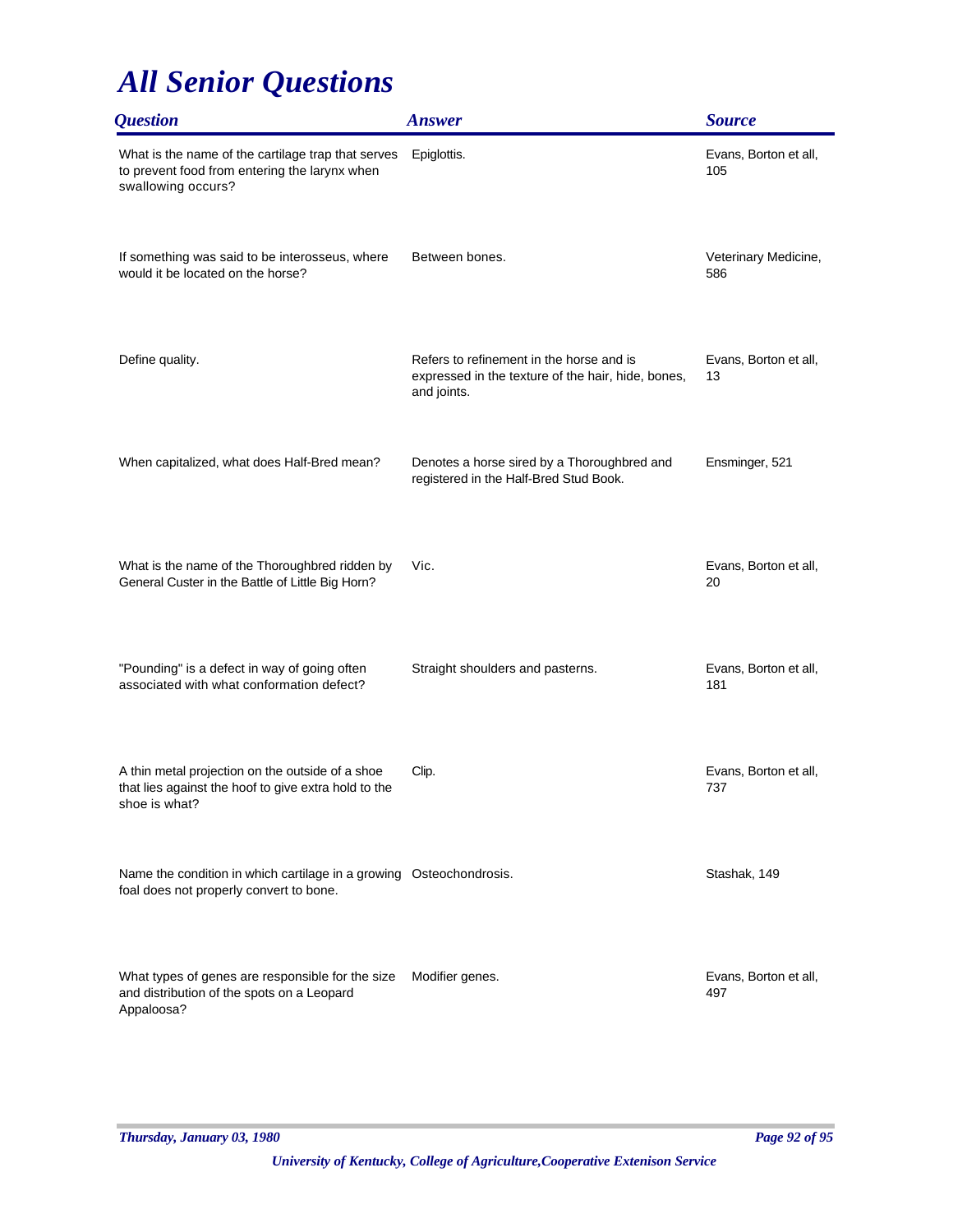| <i><b>Question</b></i>                                                                                                                                                                                    | <b>Answer</b>                                                                                                                      | <b>Source</b>                |
|-----------------------------------------------------------------------------------------------------------------------------------------------------------------------------------------------------------|------------------------------------------------------------------------------------------------------------------------------------|------------------------------|
| The dilution gene affecting color is an example of<br>what type of gene action resulting in an<br>intermediate state but not an exact intermediate?                                                       | Partial dominance.                                                                                                                 | Evans, Borton et all,<br>459 |
| Where was the Conestoga horse bred?                                                                                                                                                                       | Southern Pennsylvania.                                                                                                             | Evans, Borton et all, 9      |
| Name the most probalble consequence of a<br>sudden overfeeding routine.                                                                                                                                   | Colic or laminitis.                                                                                                                | Ensminger, 283               |
| What causes "big head" disease?                                                                                                                                                                           | Excessive phosphorus and low levels of calcium.                                                                                    | Lewis, 32                    |
| What are maltase, sucrose, lactase, and what<br>specifically does each of them act upon?                                                                                                                  | They are sugar digesting enzymes: Maltase<br>breaks down maltose, sucrose breaks down<br>sucrose, and lactase breaks down lactose. | TN HBM                       |
| The percentage of water and sugar in mare's milk Protein, fat, digestible energy, and total solids.<br>is higher than that of cow's milk. Name two<br>components in which the mare's milk is lower.       |                                                                                                                                    | Lewis, 341t                  |
| The Great Lakes Basin, Rocky Mountains,<br>Northern Great Plains, upper Mississippi Valley,<br>and the Pacific coast regions of North America<br>are all deficient in iodine which may result in<br>what? | Hypothyroidism (goiter, cretinism, and myxedema). Lewis, 46                                                                        |                              |
| What is an aiken?                                                                                                                                                                                         | A jump consisting of parallel bars with brush in<br>the middle.                                                                    | TN HBM                       |
| For what reason might your horse wear a bar<br>shoe?`                                                                                                                                                     | For contracted heels or navicular lameness.                                                                                        | Emery, 177                   |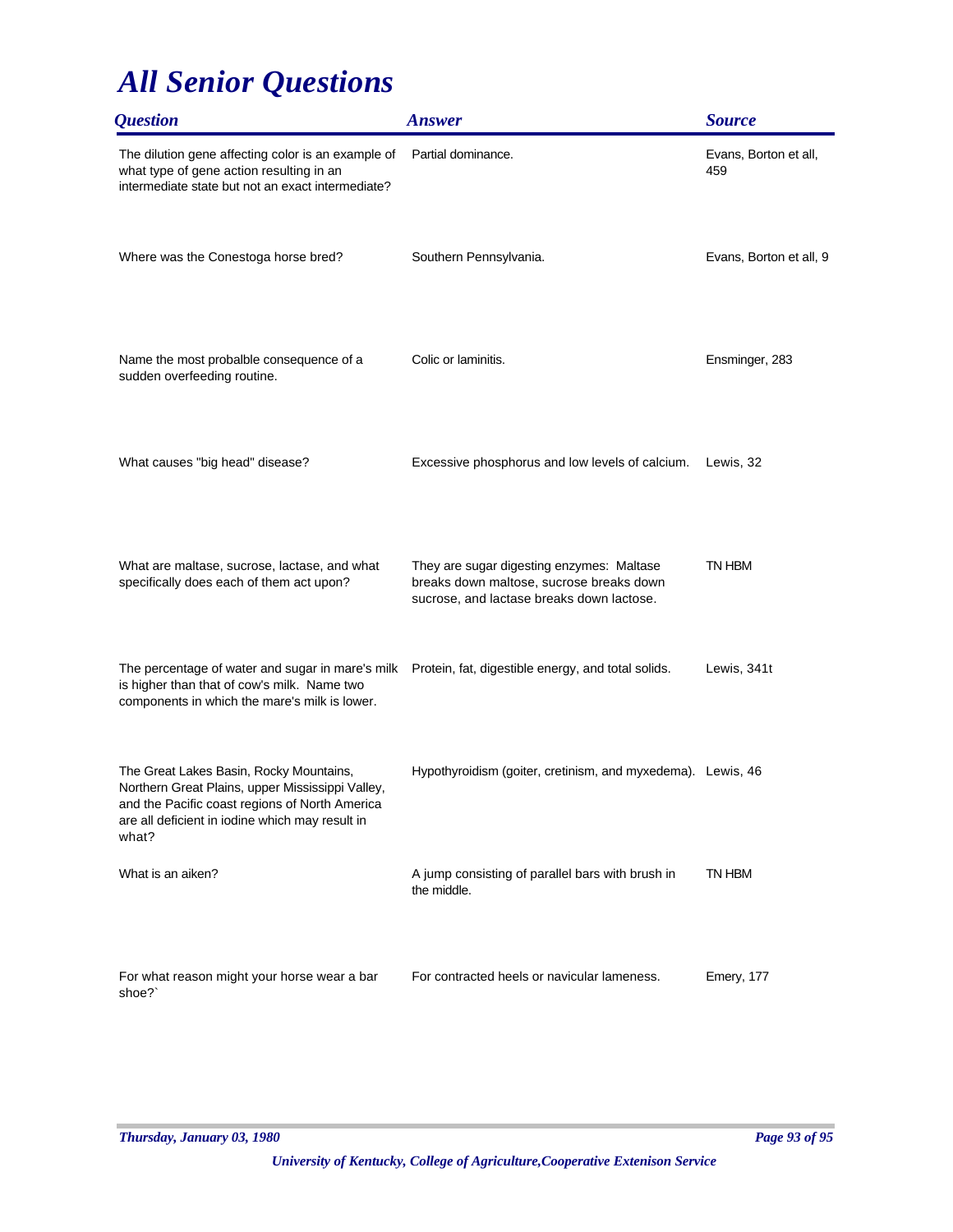| <b>Question</b>                                                                                               | <b>Answer</b>                                                      | <b>Source</b>                |
|---------------------------------------------------------------------------------------------------------------|--------------------------------------------------------------------|------------------------------|
| What is polycythemia?                                                                                         | Too many red blood cells.                                          | Veterinary Medicine,<br>591  |
| What is necrosis?                                                                                             | Death of cells or body tissue while the body is still<br>alive.    | Veterinary Medicine,<br>589  |
| What are the names for the actions of the heart's<br>chambers?                                                | Systole and diastole.                                              | Vet Med, 580 & 594           |
| Overexertion of a muscle without adequate<br>conditioning can lead to the depletion of what in<br>the muscle? | Glycogen.                                                          | TN HBM                       |
| What is the inability to use certain muscles due to<br>damage to or pressure upon a nerve?                    | Neural paralysis.                                                  | Veterinary Medicine,<br>590  |
| What is the function of the papillae layer on the<br>horse's foot?                                            | To maintain moisture in the wall of the hoof.                      | Ensminger, 29                |
| What does the urachus do?                                                                                     | Takes the urine away from the foal during<br>pregnancy.            | Evans, Borton et all,<br>341 |
| What is a digital pulse?                                                                                      | Wave of blood flow in the digital arteries leading<br>to the foot. | TN HBM                       |
| What part of the horse would be inflamed if it had<br>desmitis?                                               | Ligament.                                                          | Veterinary Medicine,<br>580  |